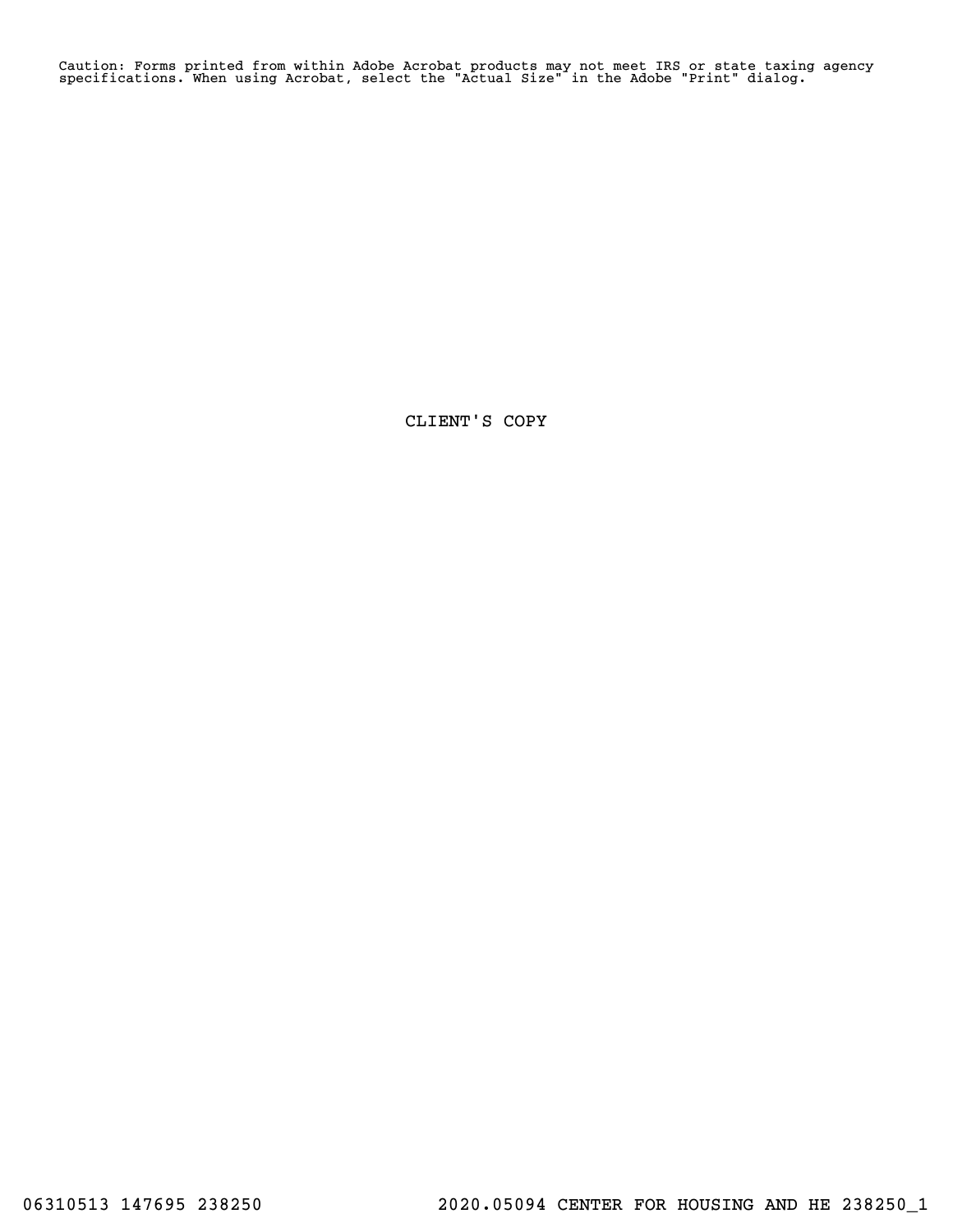

May 12, 2022

Center for Housing and Health 200 West Monroe Street No. 1150 Chicago, IL 60606 Attention: Laurie Wettstead

Dear Ms. Wettstead

Enclosed are the original and one copy of the 2020 Exempt Organization returns, as follows...

2020 Form 990

2020 Illinois Form AG990-IL

Please review the return for completeness and accuracy.

We prepared the return from information you furnished us without verification. Upon examination of the return by tax authorities, requests may be made for underlying data. We therefore recommend that you preserve all records which you may be called upon to produce in connection with such possible examinations.

We sincerely appreciate the opportunity to serve you. Please contact us if you have any questions concerning the tax return.

We recommend that you use certified mail with post marked receipt for proof of timely filing.

Sincerely,

Timothy Griffith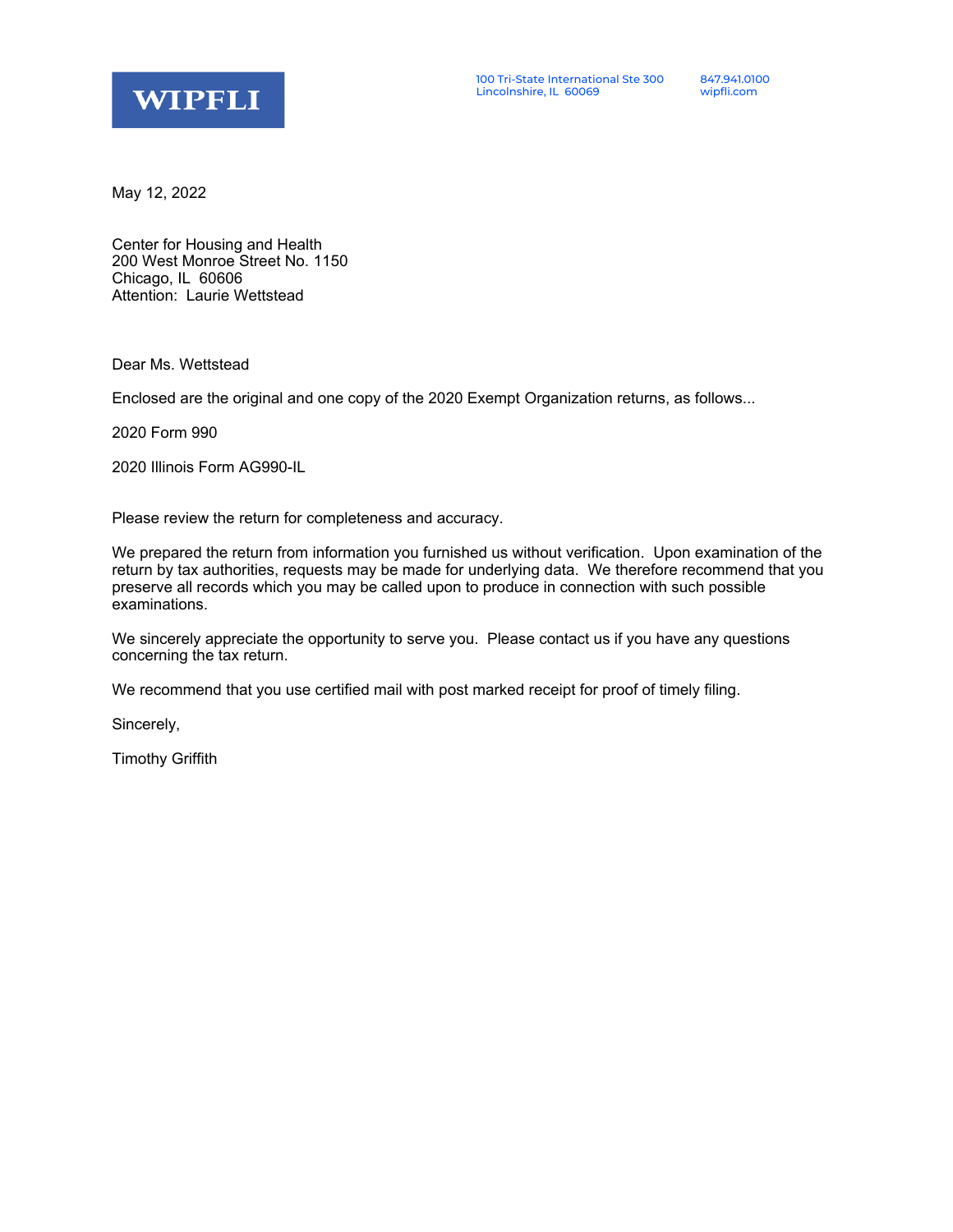## **TAX RETURN FILING INSTRUCTIONS**

FORM 990

#### **FOR THE YEAR ENDING**

June 30, 2021

#### **Prepared For:**

Center for Housing and Health 200 West Monroe Street No. 1150 Chicago, IL 60606

#### **Prepared By:**

Wipfli LLP 100 Tri-State International Ste 300 Lincolnshire, IL 60069

#### **Amount Due or Refund:**

Not applicable

#### **Make Check Payable To:**

Not applicable

#### **Mail Tax Return and Check (if applicable) To:**

Not applicable

### **Return Must be Mailed On or Before:**

Not applicable

#### **Special Instructions:**

This return has qualified for electronic filing. After you have reviewed the return for completeness and accuracy, please sign, date and return Form 8879-EO to our office. We will transmit the return electronically to the IRS and no further action is required. Return Form 8879-EO to us by May 16, 2022

Internal Revenue Code Section 6104(d) requires that Form 990 should be made available for public inspection during regular business hours at the organization's principal office. The return must also be available for public inspection at any regional or district offices having three or more employees. Inspection of this return must be allowed for three years from the due date specified above. The inspection requirement applies to all portions of the return except for the names and addresses of any contributors to the organization. The inspection requirement also applies to your organization's application for tax-exempt status (Form 1023 or 1024) and the Internal Revenue Service determination letter approving exempt status.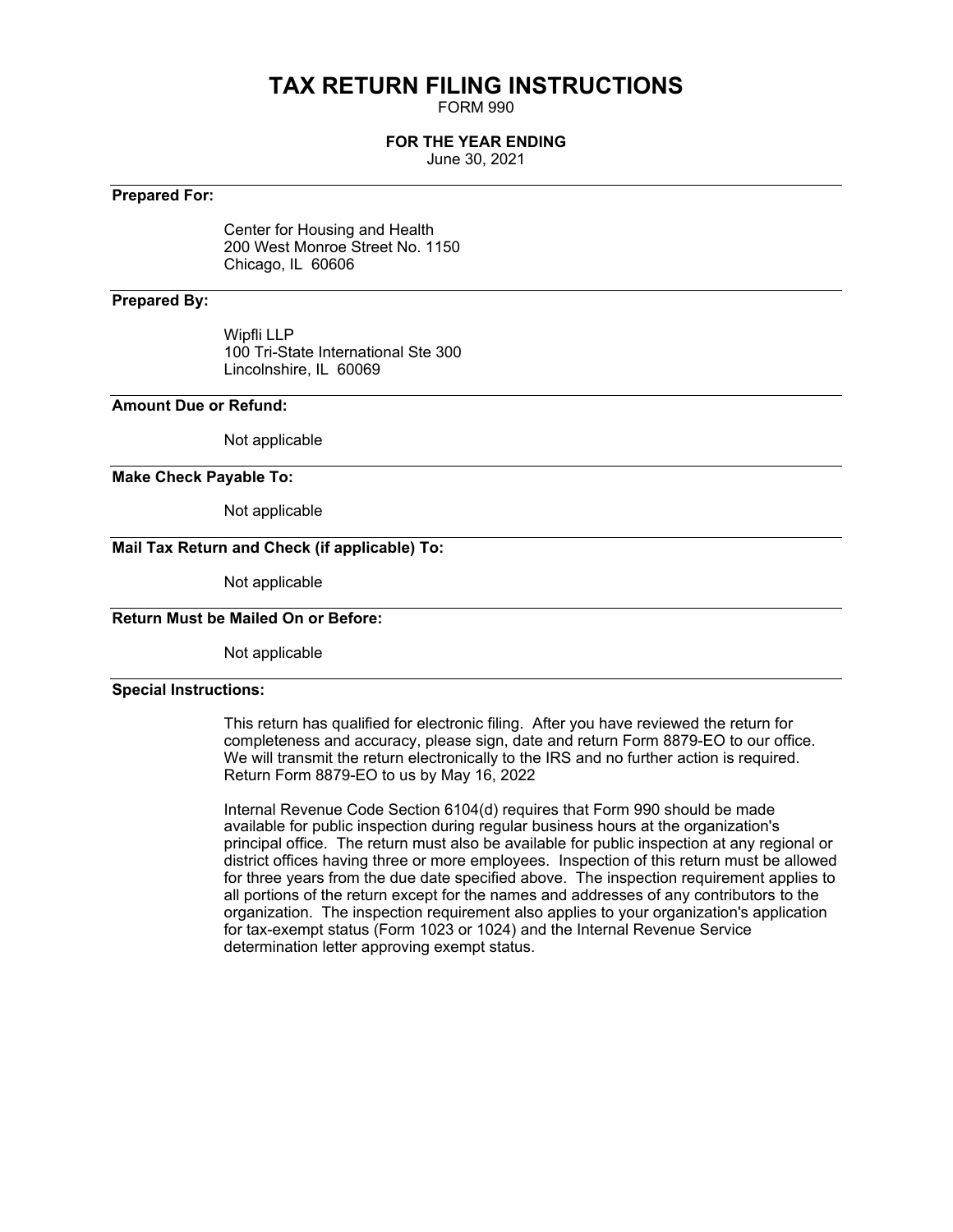| Form 8879-EO                                                            | <b>IRS e-file Signature Authorization</b><br>for an Exempt Organization                                                                                                                                                                                                                                                                                                                                                                                                                                                                                                                                                                                                                                                                                                                                                                           |                            | OMB No. 1545-0047              |
|-------------------------------------------------------------------------|---------------------------------------------------------------------------------------------------------------------------------------------------------------------------------------------------------------------------------------------------------------------------------------------------------------------------------------------------------------------------------------------------------------------------------------------------------------------------------------------------------------------------------------------------------------------------------------------------------------------------------------------------------------------------------------------------------------------------------------------------------------------------------------------------------------------------------------------------|----------------------------|--------------------------------|
|                                                                         | For calendar year 2020, or fiscal year beginning $JUL$ 1, 2020, and ending $JUN$ 30, 20 21                                                                                                                                                                                                                                                                                                                                                                                                                                                                                                                                                                                                                                                                                                                                                        |                            |                                |
|                                                                         | Do not send to the IRS. Keep for your records.                                                                                                                                                                                                                                                                                                                                                                                                                                                                                                                                                                                                                                                                                                                                                                                                    |                            | 2020                           |
| Department of the Treasury<br><b>Internal Revenue Service</b>           | Go to www.irs.gov/Form8879EO for the latest information.                                                                                                                                                                                                                                                                                                                                                                                                                                                                                                                                                                                                                                                                                                                                                                                          |                            |                                |
| Name of exempt organization or person subject to tax                    |                                                                                                                                                                                                                                                                                                                                                                                                                                                                                                                                                                                                                                                                                                                                                                                                                                                   |                            | Taxpayer identification number |
|                                                                         |                                                                                                                                                                                                                                                                                                                                                                                                                                                                                                                                                                                                                                                                                                                                                                                                                                                   |                            |                                |
|                                                                         | CENTER FOR HOUSING AND HEALTH                                                                                                                                                                                                                                                                                                                                                                                                                                                                                                                                                                                                                                                                                                                                                                                                                     |                            | 26-4287202                     |
| Name and title of officer or person subject to tax<br>LAURIE WETTSTEAD  |                                                                                                                                                                                                                                                                                                                                                                                                                                                                                                                                                                                                                                                                                                                                                                                                                                                   |                            |                                |
| CHEIF FINANCIAL OFFICER                                                 |                                                                                                                                                                                                                                                                                                                                                                                                                                                                                                                                                                                                                                                                                                                                                                                                                                                   |                            |                                |
| Part I                                                                  | Type of Return and Return Information (Whole Dollars Only)                                                                                                                                                                                                                                                                                                                                                                                                                                                                                                                                                                                                                                                                                                                                                                                        |                            |                                |
| 1a Form 990 check here $\blacktriangleright \lceil \overline{X} \rceil$ | Check the box for the return for which you are using this Form 8879-EO and enter the applicable amount, if any, from the return. If you<br>check the box on line 1a, 2a, 3a, 4a, 5a, 6a, or 7a below, and the amount on that line for the return being filed with this form was<br>blank, then leave line 1b, 2b, 3b, 4b, 5b, 6b, or 7b, whichever is applicable, blank (do not enter -0-). But, if you entered -0- on the<br>return, then enter -0- on the applicable line below. Do not complete more than one line in Part I.<br><b>b</b> Total revenue, if any (Form 990, Part VIII, column (A), line 12) $\ldots$ 10 $\ldots$ 16 $\ldots$ 18, 275, 784.                                                                                                                                                                                      |                            |                                |
| 2a Form 990-EZ check here $\blacktriangleright$                         |                                                                                                                                                                                                                                                                                                                                                                                                                                                                                                                                                                                                                                                                                                                                                                                                                                                   |                            |                                |
| 3a Form 1120-POL check here<br>4a Form 990-PF check here                |                                                                                                                                                                                                                                                                                                                                                                                                                                                                                                                                                                                                                                                                                                                                                                                                                                                   |                            |                                |
| 5a Form 8868 check here                                                 | <b>b</b> Tax based on investment income (Form 990-PF, Part VI, line 5)                                                                                                                                                                                                                                                                                                                                                                                                                                                                                                                                                                                                                                                                                                                                                                            |                            |                                |
| 6a Form 990-T check here                                                |                                                                                                                                                                                                                                                                                                                                                                                                                                                                                                                                                                                                                                                                                                                                                                                                                                                   |                            | 5b _____________________       |
| 7a Form 4720 check here                                                 |                                                                                                                                                                                                                                                                                                                                                                                                                                                                                                                                                                                                                                                                                                                                                                                                                                                   |                            |                                |
| Part II                                                                 | Declaration and Signature Authorization of Officer or Person Subject to Tax                                                                                                                                                                                                                                                                                                                                                                                                                                                                                                                                                                                                                                                                                                                                                                       |                            |                                |
|                                                                         | Under penalties of perjury, I declare that $\boxed{\mathbf{X}}$ I am an officer of the above organization or $\boxed{\phantom{\mathbf{X}}}$ I am a person subject to tax with respect to                                                                                                                                                                                                                                                                                                                                                                                                                                                                                                                                                                                                                                                          |                            |                                |
|                                                                         |                                                                                                                                                                                                                                                                                                                                                                                                                                                                                                                                                                                                                                                                                                                                                                                                                                                   |                            |                                |
| PIN: check one box only                                                 | Agent to initiate an electronic funds withdrawal (direct debit) entry to the financial institution account indicated in the tax preparation<br>software for payment of the federal taxes owed on this return, and the financial institution to debit the entry to this account. To revoke<br>a payment, I must contact the U.S. Treasury Financial Agent at 1-888-353-4537 no later than 2 business days prior to the payment<br>(settlement) date. I also authorize the financial institutions involved in the processing of the electronic payment of taxes to receive<br>confidential information necessary to answer inquiries and resolve issues related to the payment. I have selected a personal<br>identification number (PIN) as my signature for the electronic return and, if applicable, the consent to electronic funds withdrawal. |                            |                                |
| $ X $ i authorize $\texttt{WIPFLI}$ LLP                                 | to enter my PIN                                                                                                                                                                                                                                                                                                                                                                                                                                                                                                                                                                                                                                                                                                                                                                                                                                   |                            | 61021                          |
|                                                                         | ERO firm name                                                                                                                                                                                                                                                                                                                                                                                                                                                                                                                                                                                                                                                                                                                                                                                                                                     |                            | Enter five numbers, but        |
|                                                                         | as my signature on the tax year 2020 electronically filed return. If I have indicated within this return that a copy of the return is being filed with<br>a state agency(ies) regulating charities as part of the IRS Fed/State program, I also authorize the aforementioned ERO to enter my<br>PIN on the return's disclosure consent screen.<br>As an officer or person subject to tax with respect to the organization, I will enter my PIN as my signature on the tax year 2020<br>electronically filed return. If I have indicated within this return that a copy of the return is being filed with a state agency(ies)<br>regulating charities as part of the IRS Fed/State program, I will enter my PIN on the return's disclosure consent screen.                                                                                         |                            | do not enter all zeros         |
| Signature of officer or person subject to tax                           |                                                                                                                                                                                                                                                                                                                                                                                                                                                                                                                                                                                                                                                                                                                                                                                                                                                   | Date $\blacktriangleright$ |                                |
| <b>Part III</b>                                                         | <b>Certification and Authentication</b>                                                                                                                                                                                                                                                                                                                                                                                                                                                                                                                                                                                                                                                                                                                                                                                                           |                            |                                |
|                                                                         | <b>ERO's EFIN/PIN.</b> Enter your six-digit electronic filing identification<br>36531654403<br>number (EFIN) followed by your five-digit self-selected PIN.<br>Do not enter all zeros                                                                                                                                                                                                                                                                                                                                                                                                                                                                                                                                                                                                                                                             |                            |                                |
| IRS e-file Providers for Business Returns.                              | I certify that the above numeric entry is my PIN, which is my signature on the 2020 electronically filed return indicated above. I confirm<br>that I am submitting this return in accordance with the requirements of Pub. 4163, Modernized e-File (MeF) Information for Authorized                                                                                                                                                                                                                                                                                                                                                                                                                                                                                                                                                               |                            |                                |
| ERO's signature $\blacktriangleright$                                   | Date $\triangleright$ 05/12/22                                                                                                                                                                                                                                                                                                                                                                                                                                                                                                                                                                                                                                                                                                                                                                                                                    |                            |                                |
|                                                                         | <b>ERO Must Retain This Form - See Instructions</b><br>Do Not Submit This Form to the IRS Unless Requested To Do So                                                                                                                                                                                                                                                                                                                                                                                                                                                                                                                                                                                                                                                                                                                               |                            |                                |
|                                                                         | LHA For Paperwork Reduction Act Notice, see instructions.                                                                                                                                                                                                                                                                                                                                                                                                                                                                                                                                                                                                                                                                                                                                                                                         |                            | Form 8879-EO (2020)            |
| 023051 11-03-20                                                         |                                                                                                                                                                                                                                                                                                                                                                                                                                                                                                                                                                                                                                                                                                                                                                                                                                                   |                            |                                |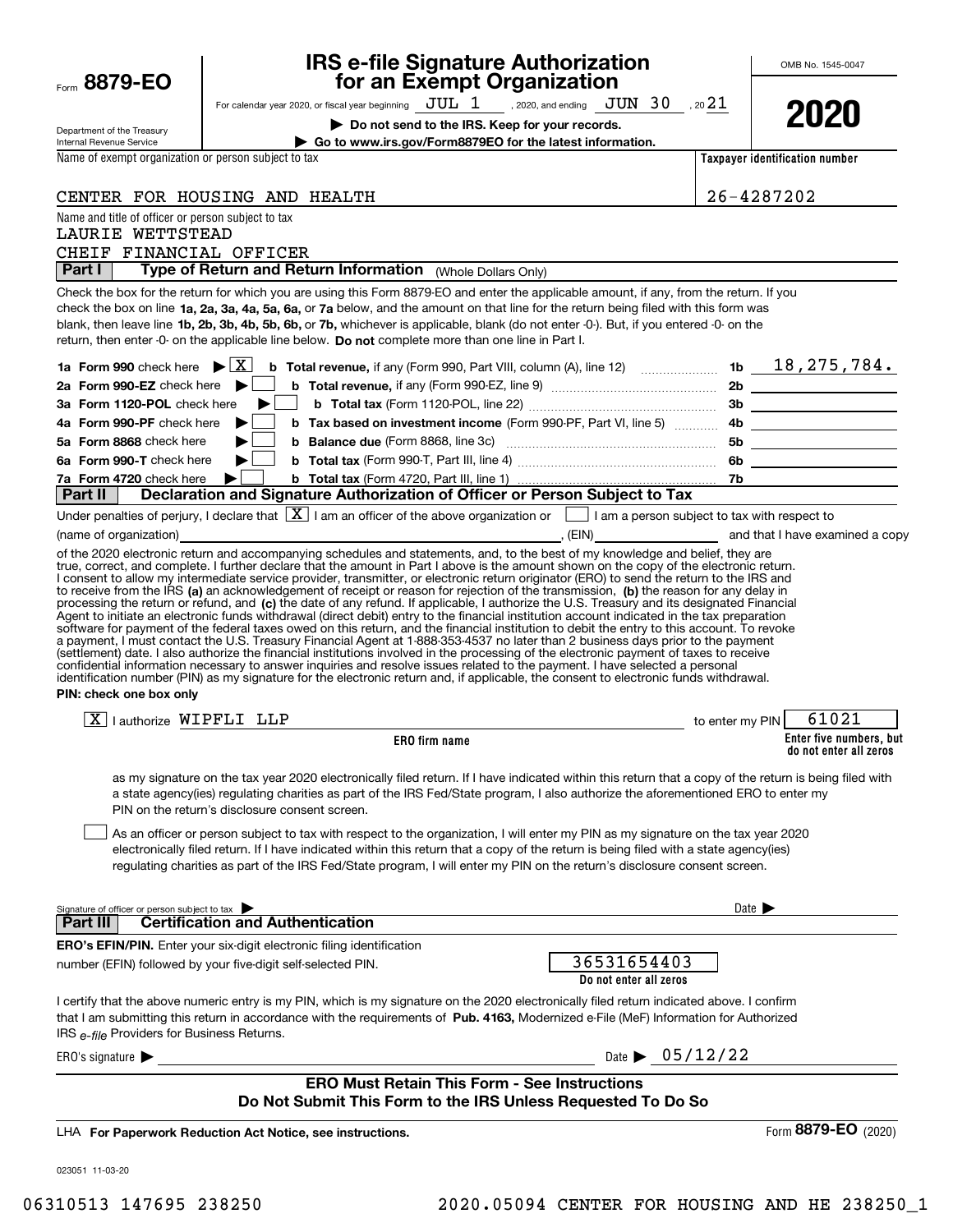(Rev. January 2020)

## **Application for Automatic Extension of Time To File an Exempt Organization Return**

Department of the Treasury Internal Revenue Service

- **| File a separate application for each return.**
- **| Go to www.irs.gov/Form8868 for the latest information.**

**Electronic filing (e-file).**  You can electronically file Form 8868 to request a 6-month automatic extension of time to file any of the filing of this form, visit www.irs.gov/e-file-providers/e-file-for-charities-and-non-profits. forms listed below with the exception of Form 8870, Information Return for Transfers Associated With Certain Personal Benefit Contracts, for which an extension request must be sent to the IRS in paper format (see instructions). For more details on the electronic

#### **Automatic 6-Month Extension of Time.** Only submit original (no copies needed).

All corporations required to file an income tax return other than Form 990-T (including 1120-C filers), partnerships, REMICs, and trusts must use Form 7004 to request an extension of time to file income tax returns.

| Type or                                                                                                                                                                                                                                                                              | Name of exempt organization or other filer, see instructions.                                                                                                                                                                                                                                                                                                                                                                                                                                                                                                                                              |        |                                                                                                                                                 |                |            | Taxpayer identification number (TIN)         |  |
|--------------------------------------------------------------------------------------------------------------------------------------------------------------------------------------------------------------------------------------------------------------------------------------|------------------------------------------------------------------------------------------------------------------------------------------------------------------------------------------------------------------------------------------------------------------------------------------------------------------------------------------------------------------------------------------------------------------------------------------------------------------------------------------------------------------------------------------------------------------------------------------------------------|--------|-------------------------------------------------------------------------------------------------------------------------------------------------|----------------|------------|----------------------------------------------|--|
| print                                                                                                                                                                                                                                                                                | CENTER FOR HOUSING AND HEALTH                                                                                                                                                                                                                                                                                                                                                                                                                                                                                                                                                                              |        |                                                                                                                                                 |                | 26-4287202 |                                              |  |
| File by the<br>Number, street, and room or suite no. If a P.O. box, see instructions.<br>due date for<br>filing your<br>200 WEST MONROE STREET, NO. 1150<br>return. See<br>City, town or post office, state, and ZIP code. For a foreign address, see instructions.<br>instructions. |                                                                                                                                                                                                                                                                                                                                                                                                                                                                                                                                                                                                            |        |                                                                                                                                                 |                |            |                                              |  |
|                                                                                                                                                                                                                                                                                      | CHICAGO, IL<br>60606                                                                                                                                                                                                                                                                                                                                                                                                                                                                                                                                                                                       |        |                                                                                                                                                 |                |            |                                              |  |
|                                                                                                                                                                                                                                                                                      | Enter the Return Code for the return that this application is for (file a separate application for each return)                                                                                                                                                                                                                                                                                                                                                                                                                                                                                            |        |                                                                                                                                                 |                |            | $\mathbf 0$<br>1                             |  |
| Application                                                                                                                                                                                                                                                                          |                                                                                                                                                                                                                                                                                                                                                                                                                                                                                                                                                                                                            | Return | Application                                                                                                                                     |                |            | Return                                       |  |
| Is For                                                                                                                                                                                                                                                                               |                                                                                                                                                                                                                                                                                                                                                                                                                                                                                                                                                                                                            | Code   | Is For                                                                                                                                          |                |            | Code                                         |  |
|                                                                                                                                                                                                                                                                                      | Form 990 or Form 990-EZ                                                                                                                                                                                                                                                                                                                                                                                                                                                                                                                                                                                    | 01     | Form 990-T (corporation)                                                                                                                        |                |            | 07                                           |  |
|                                                                                                                                                                                                                                                                                      | Form 990-BL                                                                                                                                                                                                                                                                                                                                                                                                                                                                                                                                                                                                | 02     | Form 1041-A                                                                                                                                     |                |            | 08                                           |  |
|                                                                                                                                                                                                                                                                                      | Form 4720 (individual)                                                                                                                                                                                                                                                                                                                                                                                                                                                                                                                                                                                     | 03     | Form 4720 (other than individual)                                                                                                               |                |            | 09                                           |  |
|                                                                                                                                                                                                                                                                                      | Form 990-PF                                                                                                                                                                                                                                                                                                                                                                                                                                                                                                                                                                                                | 04     | Form 5227                                                                                                                                       |                |            | 10                                           |  |
|                                                                                                                                                                                                                                                                                      | Form 990-T (sec. 401(a) or 408(a) trust)                                                                                                                                                                                                                                                                                                                                                                                                                                                                                                                                                                   | 05     | Form 6069                                                                                                                                       |                |            | 11                                           |  |
|                                                                                                                                                                                                                                                                                      | Form 990-T (trust other than above)<br>LEILANI NAVALTA                                                                                                                                                                                                                                                                                                                                                                                                                                                                                                                                                     | 06     | Form 8870                                                                                                                                       |                |            | 12                                           |  |
| $box \blacktriangleright$<br>1<br>$\mathbf{2}$                                                                                                                                                                                                                                       | • If this is for a Group Return, enter the organization's four digit Group Exemption Number (GEN) [167]. If this is for the whole group, check this<br>. If it is for part of the group, check this box $\blacktriangleright$<br>I request an automatic 6-month extension of time until<br>the organization named above. The extension is for the organization's return for:<br>calendar year or<br>$\blacktriangleright$ $\boxed{\text{X}}$ tax year beginning $\boxed{\text{JUL}}$ 1, 2020<br>If the tax year entered in line 1 is for less than 12 months, check reason:<br>Change in accounting period |        | and attach a list with the names and TINs of all members the extension is for.<br>MAY 16, 2022<br>, and ending $JUN$ 30, 2021<br>Initial return | Final return   |            | , to file the exempt organization return for |  |
| За                                                                                                                                                                                                                                                                                   | If this application is for Forms 990-BL, 990-PF, 990-T, 4720, or 6069, enter the tentative tax, less<br>any nonrefundable credits. See instructions.                                                                                                                                                                                                                                                                                                                                                                                                                                                       |        |                                                                                                                                                 | За             | \$         | $0$ .                                        |  |
| b                                                                                                                                                                                                                                                                                    | If this application is for Forms 990-PF, 990-T, 4720, or 6069, enter any refundable credits and                                                                                                                                                                                                                                                                                                                                                                                                                                                                                                            |        |                                                                                                                                                 |                |            |                                              |  |
|                                                                                                                                                                                                                                                                                      | estimated tax payments made. Include any prior year overpayment allowed as a credit.                                                                                                                                                                                                                                                                                                                                                                                                                                                                                                                       |        |                                                                                                                                                 | 3b             | \$         | 0.                                           |  |
| c                                                                                                                                                                                                                                                                                    | <b>Balance due.</b> Subtract line 3b from line 3a. Include your payment with this form, if required, by                                                                                                                                                                                                                                                                                                                                                                                                                                                                                                    |        |                                                                                                                                                 |                |            |                                              |  |
|                                                                                                                                                                                                                                                                                      | using EFTPS (Electronic Federal Tax Payment System). See instructions.                                                                                                                                                                                                                                                                                                                                                                                                                                                                                                                                     |        |                                                                                                                                                 | 3 <sub>c</sub> | \$         | $0$ .                                        |  |
| instructions.<br>LHA                                                                                                                                                                                                                                                                 | Caution: If you are going to make an electronic funds withdrawal (direct debit) with this Form 8868, see Form 8453-EO and Form 8879-EO for payment<br>For Privacy Act and Paperwork Reduction Act Notice, see instructions.                                                                                                                                                                                                                                                                                                                                                                                |        |                                                                                                                                                 |                |            | Form 8868 (Rev. 1-2020)                      |  |

023841 04-01-20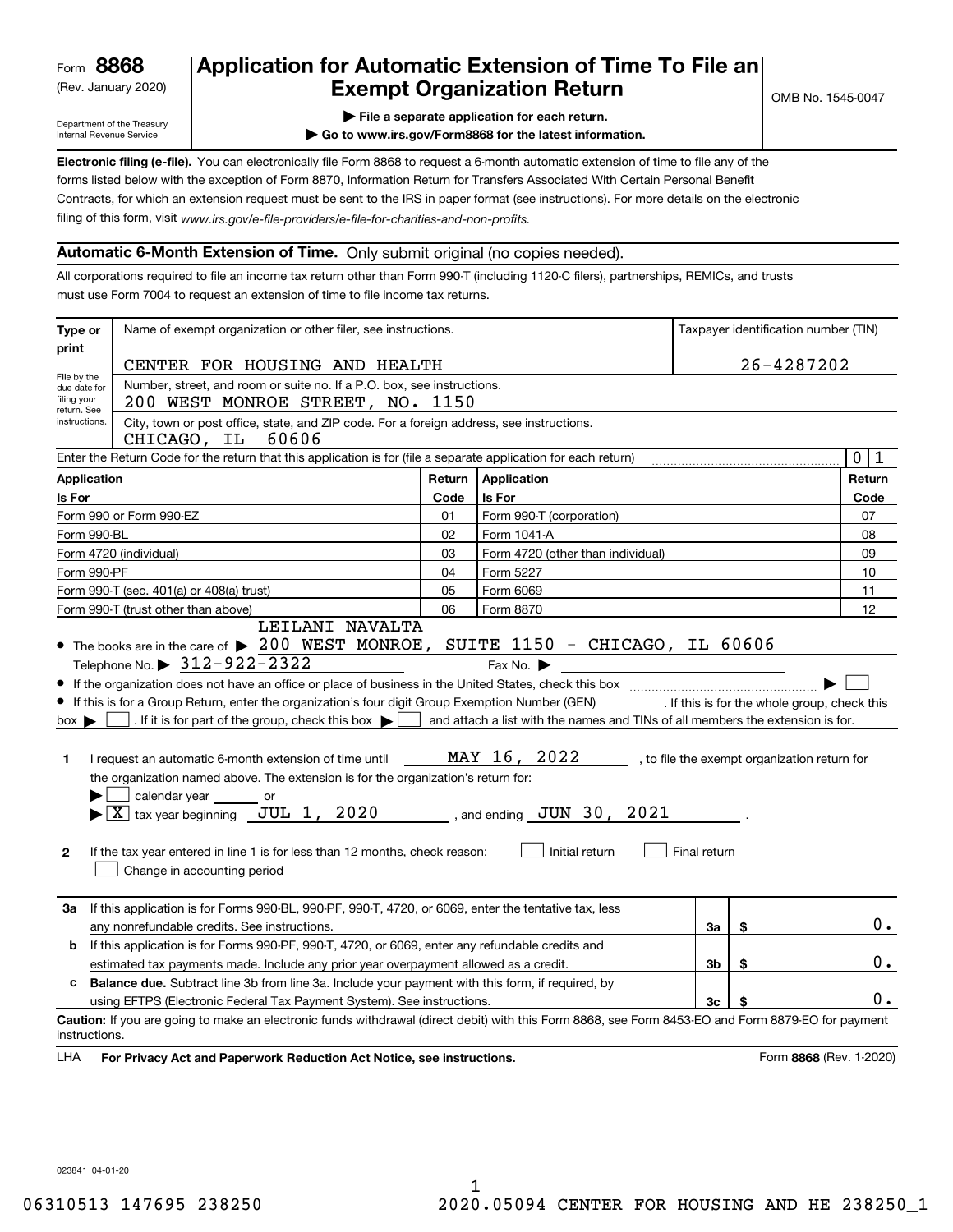|                                    | <b>Form 990</b>                                        |                | <b>Return of Organization Exempt From Income Tax</b>                                                                                                                              |            |                                                           | OMB No. 1545-0047                                                                                                                                                |
|------------------------------------|--------------------------------------------------------|----------------|-----------------------------------------------------------------------------------------------------------------------------------------------------------------------------------|------------|-----------------------------------------------------------|------------------------------------------------------------------------------------------------------------------------------------------------------------------|
|                                    |                                                        |                | Under section 501(c), 527, or 4947(a)(1) of the Internal Revenue Code (except private foundations)<br>Do not enter social security numbers on this form as it may be made public. |            |                                                           |                                                                                                                                                                  |
|                                    | Department of the Treasury<br>Internal Revenue Service |                | Go to www.irs.gov/Form990 for instructions and the latest information.                                                                                                            |            |                                                           | Open to Public<br>Inspection                                                                                                                                     |
|                                    |                                                        |                | JUL 1, 2020<br>A For the 2020 calendar year, or tax year beginning                                                                                                                |            | and ending JUN 30, 2021                                   |                                                                                                                                                                  |
|                                    | <b>B</b> Check if                                      |                | <b>C</b> Name of organization                                                                                                                                                     |            | D Employer identification number                          |                                                                                                                                                                  |
|                                    | applicable:                                            |                |                                                                                                                                                                                   |            |                                                           |                                                                                                                                                                  |
|                                    | Address<br>change                                      |                | CENTER FOR HOUSING AND HEALTH                                                                                                                                                     |            |                                                           |                                                                                                                                                                  |
|                                    | Name<br>change                                         |                | Doing business as                                                                                                                                                                 |            | 26-4287202                                                |                                                                                                                                                                  |
|                                    | Initial<br>return                                      |                | Number and street (or P.O. box if mail is not delivered to street address)                                                                                                        | Room/suite | E Telephone number                                        |                                                                                                                                                                  |
|                                    | Final<br>return/                                       |                | 200 WEST MONROE STREET                                                                                                                                                            | 1150       | $312 - 922 - 2322$                                        |                                                                                                                                                                  |
|                                    | termin-<br>ated                                        |                | City or town, state or province, country, and ZIP or foreign postal code                                                                                                          |            | G Gross receipts \$                                       | 18, 275, 784.                                                                                                                                                    |
|                                    | Amended<br>return                                      |                | CHICAGO, IL<br>60606                                                                                                                                                              |            | H(a) Is this a group return                               |                                                                                                                                                                  |
|                                    | Applica-<br>tion<br>pending                            |                | F Name and address of principal officer: PETER TOEPFER                                                                                                                            |            | for subordinates?                                         | $\sqrt{}$ Yes $\sqrt{}$ X $\sqrt{}$ No                                                                                                                           |
|                                    |                                                        |                | SAME AS C ABOVE                                                                                                                                                                   |            | H(b) Are all subordinates included?   Yes                 | No                                                                                                                                                               |
|                                    |                                                        |                | Tax-exempt status: $\boxed{\mathbf{X}}$ 501(c)(3)<br>$501(c)$ (<br>4947(a)(1) or<br>$\sqrt{\bullet}$ (insert no.)                                                                 |            | 527                                                       | If "No," attach a list. See instructions                                                                                                                         |
|                                    |                                                        |                | J Website: WWW.HOUSINGFORHEALTH.ORG                                                                                                                                               |            | $H(c)$ Group exemption number $\blacktriangleright$       |                                                                                                                                                                  |
|                                    |                                                        |                | K Form of organization: X Corporation<br>Other $\blacktriangleright$<br>Trust<br>Association                                                                                      |            | L Year of formation: $2011$ M State of legal domicile: IL |                                                                                                                                                                  |
|                                    | Part I                                                 | <b>Summary</b> |                                                                                                                                                                                   |            |                                                           |                                                                                                                                                                  |
|                                    | 1.                                                     |                | Briefly describe the organization's mission or most significant activities: CHH HONORS EVERY PERSON'S RIGHT                                                                       |            |                                                           |                                                                                                                                                                  |
|                                    |                                                        |                | TO A HOME AND HEALTH CARE, BY BRIDGING THE HOUSING AND HEALTH CARE                                                                                                                |            |                                                           |                                                                                                                                                                  |
|                                    | 2                                                      |                | Check this box $\blacktriangleright$ $\blacksquare$ if the organization discontinued its operations or disposed of more than 25% of its net assets.                               |            |                                                           | 10                                                                                                                                                               |
|                                    | 3                                                      |                | Number of voting members of the governing body (Part VI, line 1a)                                                                                                                 |            | 3<br>4                                                    |                                                                                                                                                                  |
|                                    | 4                                                      |                |                                                                                                                                                                                   |            | 5                                                         |                                                                                                                                                                  |
|                                    | 5<br>6                                                 |                | Total number of volunteers (estimate if necessary) manufacture content content to a manufacture content of the                                                                    |            |                                                           |                                                                                                                                                                  |
|                                    |                                                        |                |                                                                                                                                                                                   |            |                                                           |                                                                                                                                                                  |
|                                    |                                                        |                |                                                                                                                                                                                   |            | 6                                                         |                                                                                                                                                                  |
|                                    |                                                        |                | 7 a Total unrelated business revenue from Part VIII, column (C), line 12                                                                                                          |            | 7a                                                        |                                                                                                                                                                  |
|                                    |                                                        |                |                                                                                                                                                                                   |            | 7b                                                        |                                                                                                                                                                  |
|                                    |                                                        |                |                                                                                                                                                                                   |            | <b>Prior Year</b>                                         | <b>Current Year</b>                                                                                                                                              |
|                                    | 8<br>9                                                 |                |                                                                                                                                                                                   |            | 9,035,745.<br>2,100,052.                                  |                                                                                                                                                                  |
|                                    | 10                                                     |                | Program service revenue (Part VIII, line 2g)                                                                                                                                      |            | 0.                                                        |                                                                                                                                                                  |
|                                    | 11                                                     |                |                                                                                                                                                                                   |            | 3,550.                                                    |                                                                                                                                                                  |
|                                    | 12                                                     |                | Other revenue (Part VIII, column (A), lines 5, 6d, 8c, 9c, 10c, and 11e)<br>Total revenue - add lines 8 through 11 (must equal Part VIII, column (A), line 12)                    |            | $\overline{11,}139,347.$                                  |                                                                                                                                                                  |
| Revenue                            | 13                                                     |                | Grants and similar amounts paid (Part IX, column (A), lines 1-3)                                                                                                                  |            | 8,988,200.                                                |                                                                                                                                                                  |
|                                    | 14                                                     |                | Benefits paid to or for members (Part IX, column (A), line 4)                                                                                                                     |            | $0$ .                                                     |                                                                                                                                                                  |
| ŵ                                  |                                                        |                | 15 Salaries, other compensation, employee benefits (Part IX, column (A), lines 5-10)                                                                                              |            | $0$ .                                                     |                                                                                                                                                                  |
|                                    |                                                        |                |                                                                                                                                                                                   |            | 0.                                                        |                                                                                                                                                                  |
|                                    |                                                        |                | <b>b</b> Total fundraising expenses (Part IX, column (D), line 25)                                                                                                                | $0 \cdot$  |                                                           |                                                                                                                                                                  |
|                                    | 17                                                     |                | Other expenses (Part IX, column (A), lines 11a-11d, 11f-24e)                                                                                                                      |            | 2,081,627.                                                |                                                                                                                                                                  |
|                                    | 18                                                     |                | Total expenses. Add lines 13-17 (must equal Part IX, column (A), line 25)                                                                                                         |            | 11,069,827.                                               |                                                                                                                                                                  |
|                                    | 19                                                     |                | Revenue less expenses. Subtract line 18 from line 12                                                                                                                              |            | 69,520.                                                   |                                                                                                                                                                  |
|                                    |                                                        |                |                                                                                                                                                                                   |            | <b>Beginning of Current Year</b>                          | <b>End of Year</b>                                                                                                                                               |
| Activities & Governance<br>Expense | 20                                                     |                | Total assets (Part X, line 16)                                                                                                                                                    |            | 2, 118, 914.                                              | 14<br>0.<br>0.<br>13,855,986.<br>4,419,798.<br>0.<br>0.<br>18, 275, 784.<br>15,601,253.<br>0.<br>0.<br>0.<br>2,439,492.<br>18,040,745.<br>235,039.<br>3,048,076. |
| Net Assets or<br>Fund Balances     | 21<br>22                                               |                | Total liabilities (Part X, line 26)                                                                                                                                               |            | 788,666.<br>$\overline{1,330,248}$ .                      | 1,482,789.<br>1,565,287.                                                                                                                                         |

Under penalties of perjury, I declare that I have examined this return, including accompanying schedules and statements, and to the best of my knowledge and belief, it is true, correct, and complete. Declaration of preparer (other than officer) is based on all information of which preparer has any knowledge.

| Sign            | Signature of officer                                                            |                         | Date                                     |
|-----------------|---------------------------------------------------------------------------------|-------------------------|------------------------------------------|
| Here            | LAURIE WETTSTEAD,                                                               | CHEIF FINANCIAL OFFICER |                                          |
|                 | Type or print name and title                                                    |                         |                                          |
|                 | Print/Type preparer's name                                                      | Preparer's signature    | Date<br><b>PTIN</b><br>Check             |
| Paid            | TIMOTHY GRIFFITH                                                                | TIMOTHY GRIFFITH        | P00299751<br>$ 05/12/22 $ self-employed  |
| Preparer        | NIPFLI LLP<br>Firm's name                                                       |                         | Firm's EIN 39-0758449                    |
| Use Only        | Firm's address 100 TRI-STATE INTERNATIONAL STE 300                              |                         |                                          |
|                 | LINCOLNSHIRE, IL 60069                                                          |                         | Phone no. 847.941.0100                   |
|                 | May the IRS discuss this return with the preparer shown above? See instructions |                         | $\overline{\mathrm{X}}$ Yes<br><b>No</b> |
| 032001 12-23-20 | LHA For Paperwork Reduction Act Notice, see the separate instructions.          |                         | Form 990 (2020)                          |

SEE SCHEDULE O FOR ORGANIZATION MISSION STATEMENT CONTINUATION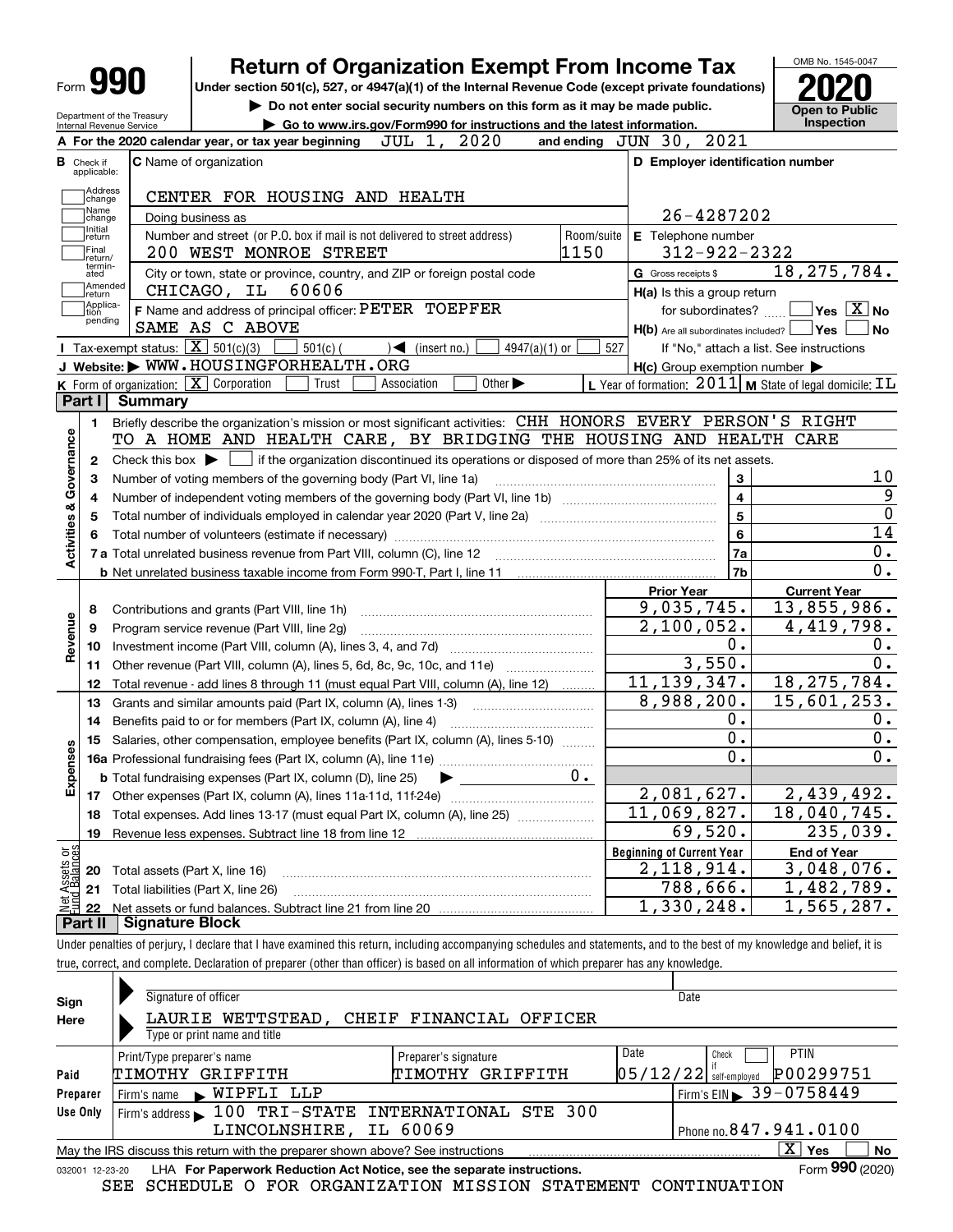| 1. | $\boxed{\text{X}}$<br>Briefly describe the organization's mission:                                                                                                                                                                                                                                                                                                                                                                                                                                                                                                                                                                                                                                                                                                                                                                                                                         |
|----|--------------------------------------------------------------------------------------------------------------------------------------------------------------------------------------------------------------------------------------------------------------------------------------------------------------------------------------------------------------------------------------------------------------------------------------------------------------------------------------------------------------------------------------------------------------------------------------------------------------------------------------------------------------------------------------------------------------------------------------------------------------------------------------------------------------------------------------------------------------------------------------------|
|    | CHH HONORS EVERY PERSON'S RIGHT TO A HOME AND HEALTH CARE, BY BRIDGING                                                                                                                                                                                                                                                                                                                                                                                                                                                                                                                                                                                                                                                                                                                                                                                                                     |
|    | THE HOUSING AND HEALTH CARE SYSTEMS, TO IMPROVE THE LIVES OF                                                                                                                                                                                                                                                                                                                                                                                                                                                                                                                                                                                                                                                                                                                                                                                                                               |
|    | CHICAGOANS EXPERIENCING HOMELESSNESS                                                                                                                                                                                                                                                                                                                                                                                                                                                                                                                                                                                                                                                                                                                                                                                                                                                       |
|    |                                                                                                                                                                                                                                                                                                                                                                                                                                                                                                                                                                                                                                                                                                                                                                                                                                                                                            |
| 2  | Did the organization undertake any significant program services during the year which were not listed on the                                                                                                                                                                                                                                                                                                                                                                                                                                                                                                                                                                                                                                                                                                                                                                               |
|    | $\sqrt{}$ Yes $\sqrt{X}$ No<br>prior Form 990 or 990-EZ?                                                                                                                                                                                                                                                                                                                                                                                                                                                                                                                                                                                                                                                                                                                                                                                                                                   |
|    | If "Yes," describe these new services on Schedule O.                                                                                                                                                                                                                                                                                                                                                                                                                                                                                                                                                                                                                                                                                                                                                                                                                                       |
| 3  | $\overline{\mathsf{Yes} \ \mathbb{X}}$ No                                                                                                                                                                                                                                                                                                                                                                                                                                                                                                                                                                                                                                                                                                                                                                                                                                                  |
|    | If "Yes," describe these changes on Schedule O.                                                                                                                                                                                                                                                                                                                                                                                                                                                                                                                                                                                                                                                                                                                                                                                                                                            |
| 4  | Describe the organization's program service accomplishments for each of its three largest program services, as measured by expenses.                                                                                                                                                                                                                                                                                                                                                                                                                                                                                                                                                                                                                                                                                                                                                       |
|    | Section 501(c)(3) and 501(c)(4) organizations are required to report the amount of grants and allocations to others, the total expenses, and                                                                                                                                                                                                                                                                                                                                                                                                                                                                                                                                                                                                                                                                                                                                               |
|    | revenue, if any, for each program service reported.<br>$13$ , $861$ , $084$ . ) (Revenue \$<br>14,097,067. including grants of \$                                                                                                                                                                                                                                                                                                                                                                                                                                                                                                                                                                                                                                                                                                                                                          |
|    | ) (Expenses \$<br>4a (Code:<br>THE CENTER CONTINUES TO OFFER PERMANENT SUPPORTIVE HOUSING AND                                                                                                                                                                                                                                                                                                                                                                                                                                                                                                                                                                                                                                                                                                                                                                                              |
|    | WRAPAROUND CASE MANAGEMENT SERVICES FOR ITS PARTICIPANTS. OVER 1,400                                                                                                                                                                                                                                                                                                                                                                                                                                                                                                                                                                                                                                                                                                                                                                                                                       |
|    | PAYMENTS PER MONTH ARE PROVIDED TO PRIVATE MARKET<br>LANDLORDS TO PROVIDE                                                                                                                                                                                                                                                                                                                                                                                                                                                                                                                                                                                                                                                                                                                                                                                                                  |
|    | HOUSING FOR ITS PARTICIPANTS, INCLUDING OTHER DIRECT CLIENT SUPPORT                                                                                                                                                                                                                                                                                                                                                                                                                                                                                                                                                                                                                                                                                                                                                                                                                        |
|    | SUCH AS UTILITY ASSISTANCE, FOOD, AND TRANSPORTATION.                                                                                                                                                                                                                                                                                                                                                                                                                                                                                                                                                                                                                                                                                                                                                                                                                                      |
|    |                                                                                                                                                                                                                                                                                                                                                                                                                                                                                                                                                                                                                                                                                                                                                                                                                                                                                            |
|    |                                                                                                                                                                                                                                                                                                                                                                                                                                                                                                                                                                                                                                                                                                                                                                                                                                                                                            |
|    |                                                                                                                                                                                                                                                                                                                                                                                                                                                                                                                                                                                                                                                                                                                                                                                                                                                                                            |
|    |                                                                                                                                                                                                                                                                                                                                                                                                                                                                                                                                                                                                                                                                                                                                                                                                                                                                                            |
|    |                                                                                                                                                                                                                                                                                                                                                                                                                                                                                                                                                                                                                                                                                                                                                                                                                                                                                            |
|    |                                                                                                                                                                                                                                                                                                                                                                                                                                                                                                                                                                                                                                                                                                                                                                                                                                                                                            |
|    |                                                                                                                                                                                                                                                                                                                                                                                                                                                                                                                                                                                                                                                                                                                                                                                                                                                                                            |
|    | CHH CONTINUED ITS WORK AS THE ADMINISTRATOR OF THE INNOVATIVE FLEXIBLE<br>HOUSING POOL. IN PARTNERSHIP WITH COOK COUNTY HEALTH, DFSS, UNIVERSITY                                                                                                                                                                                                                                                                                                                                                                                                                                                                                                                                                                                                                                                                                                                                           |
| 4c | OF ILLINOIS HEALTH, MERIDIAN, MHN, ADVOCATE AURORA HEALTH AND OTHER<br>HOSPITAL SYSTEMS, 500 PEOPLE WHO EXPERIENCED HOMELESSNESS NOW HAVE SAFE<br>HOMES OR ARE IN THE PROCESS OF GETTING HOMES. A MULTI-MILLION DOLLAR<br>INVESTMENT FROM THE CITY OF CHICAGO TO SUPPORT THE FLEXIBLE HOUSING<br>POOL PROGRAM HELPED EXPAND AND FOCUS ON SECURING PERMANENT HOUSING FOR<br>YOUNG ADULTS AGES 18 TO 24 YEARS OLD, SOME OF WHOM HAVE CHILDREN IN<br>THEIR HOUSEHOLD. THESE YOUNG FAMILIES WHO PREVIOUSLY EXPERIENCED<br>HOUSING INSECURITY NOW NOT ONLY HAVE FURNISHED HOMES, BUT THEY ALSO<br>HAVE ACCESS TO RESOURCES INCLUDING DIAPERS AND PARENTING CLASSES.<br>$156$ , $556$ . including grants of \$<br>(Expenses \$<br>(Revenue \$<br>(Code:<br>CHH COORDINATED THE WORK OF SKILLED ASSESSORS FROM MORE THAN 50<br>AGENCIES THROUGHOUT CHICAGO TO ENSURE THAT ALL PEOPLE EXPERIENCING |
|    | HOMELESSNESS ARE ASSESSED FOR HOUSING RESOURCES IN THE COORDINATED                                                                                                                                                                                                                                                                                                                                                                                                                                                                                                                                                                                                                                                                                                                                                                                                                         |
|    | ENTRY SYSTEM AND HAVE MORE EQUITABLE ACCESS TO THIS HUMAN RIGHT.                                                                                                                                                                                                                                                                                                                                                                                                                                                                                                                                                                                                                                                                                                                                                                                                                           |
|    |                                                                                                                                                                                                                                                                                                                                                                                                                                                                                                                                                                                                                                                                                                                                                                                                                                                                                            |
|    |                                                                                                                                                                                                                                                                                                                                                                                                                                                                                                                                                                                                                                                                                                                                                                                                                                                                                            |
|    |                                                                                                                                                                                                                                                                                                                                                                                                                                                                                                                                                                                                                                                                                                                                                                                                                                                                                            |
|    |                                                                                                                                                                                                                                                                                                                                                                                                                                                                                                                                                                                                                                                                                                                                                                                                                                                                                            |
|    |                                                                                                                                                                                                                                                                                                                                                                                                                                                                                                                                                                                                                                                                                                                                                                                                                                                                                            |
|    |                                                                                                                                                                                                                                                                                                                                                                                                                                                                                                                                                                                                                                                                                                                                                                                                                                                                                            |
|    |                                                                                                                                                                                                                                                                                                                                                                                                                                                                                                                                                                                                                                                                                                                                                                                                                                                                                            |
|    |                                                                                                                                                                                                                                                                                                                                                                                                                                                                                                                                                                                                                                                                                                                                                                                                                                                                                            |
|    | 4d Other program services (Describe on Schedule O.)                                                                                                                                                                                                                                                                                                                                                                                                                                                                                                                                                                                                                                                                                                                                                                                                                                        |
|    | 65, 372. including grants of \$<br>(Expenses \$<br>(Revenue \$                                                                                                                                                                                                                                                                                                                                                                                                                                                                                                                                                                                                                                                                                                                                                                                                                             |
|    | 17,576,436.<br>Total program service expenses<br>Form 990 (2020)                                                                                                                                                                                                                                                                                                                                                                                                                                                                                                                                                                                                                                                                                                                                                                                                                           |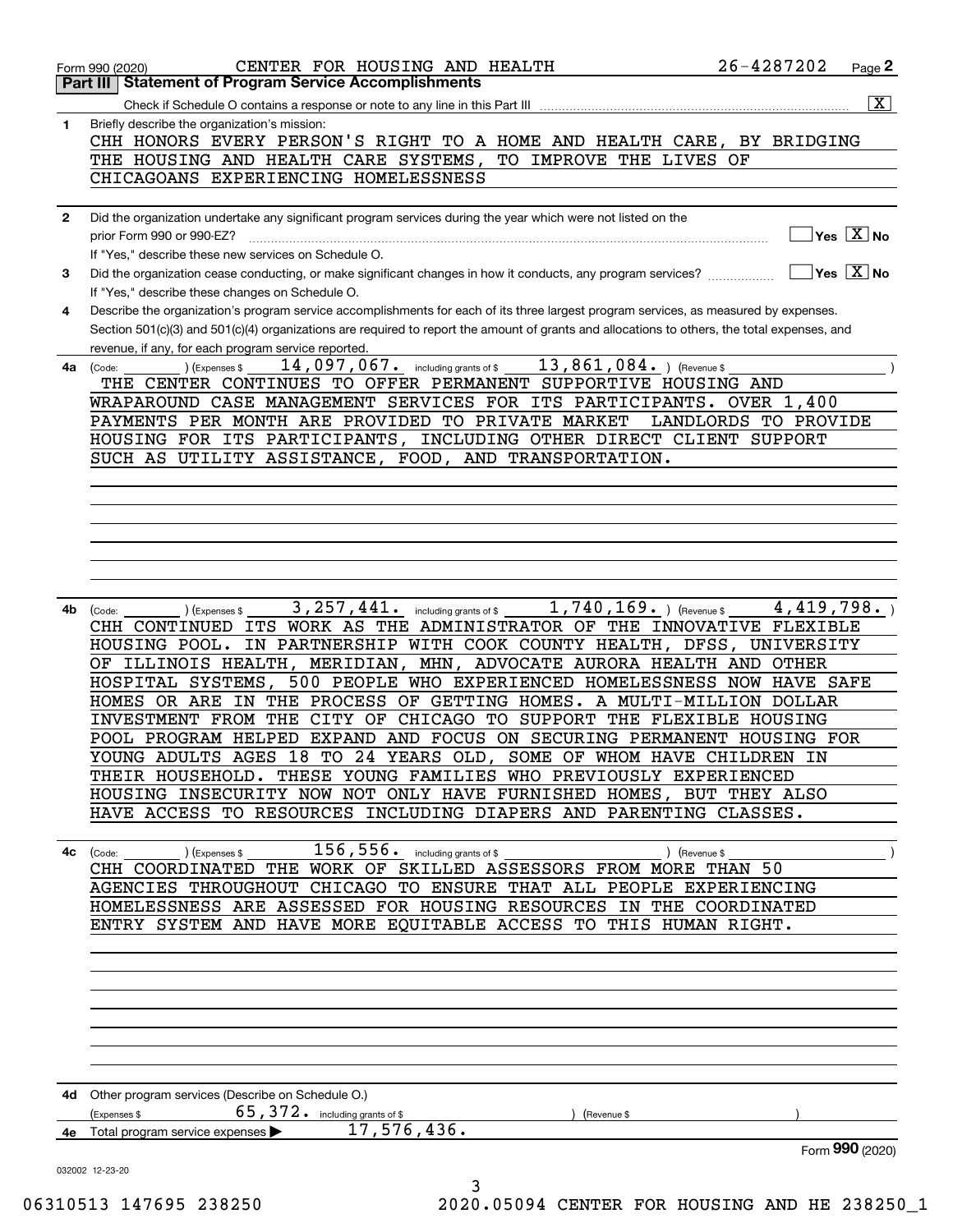|  | Form 990 (2020) |  |
|--|-----------------|--|

# Form 990 (2020) Page **3Part IV Checklist of Required Schedules** CENTER FOR HOUSING AND HEALTH 26-4287202

|     |                                                                                                                                  |                 | Yes                     | No              |
|-----|----------------------------------------------------------------------------------------------------------------------------------|-----------------|-------------------------|-----------------|
| 1   | Is the organization described in section $501(c)(3)$ or $4947(a)(1)$ (other than a private foundation)?                          |                 |                         |                 |
|     |                                                                                                                                  | 1               | X                       |                 |
| 2   |                                                                                                                                  | $\overline{2}$  | $\overline{\mathbf{x}}$ |                 |
| 3   | Did the organization engage in direct or indirect political campaign activities on behalf of or in opposition to candidates for  |                 |                         |                 |
|     |                                                                                                                                  | 3               |                         | x               |
| 4   | Section 501(c)(3) organizations. Did the organization engage in lobbying activities, or have a section 501(h) election in effect |                 |                         |                 |
|     |                                                                                                                                  | 4               |                         | x               |
| 5   | Is the organization a section 501(c)(4), 501(c)(5), or 501(c)(6) organization that receives membership dues, assessments, or     |                 |                         |                 |
|     |                                                                                                                                  | 5               |                         | x               |
| 6   | Did the organization maintain any donor advised funds or any similar funds or accounts for which donors have the right to        |                 |                         |                 |
|     | provide advice on the distribution or investment of amounts in such funds or accounts? If "Yes," complete Schedule D, Part I     | 6               |                         | X.              |
| 7   | Did the organization receive or hold a conservation easement, including easements to preserve open space,                        |                 |                         |                 |
|     |                                                                                                                                  | $\overline{7}$  |                         | x               |
| 8   | Did the organization maintain collections of works of art, historical treasures, or other similar assets? If "Yes," complete     |                 |                         |                 |
|     |                                                                                                                                  | 8               |                         | x               |
| 9   | Did the organization report an amount in Part X, line 21, for escrow or custodial account liability, serve as a custodian for    |                 |                         |                 |
|     | amounts not listed in Part X; or provide credit counseling, debt management, credit repair, or debt negotiation services?        |                 |                         |                 |
|     |                                                                                                                                  | 9               |                         | x               |
| 10  | Did the organization, directly or through a related organization, hold assets in donor-restricted endowments                     |                 |                         | x               |
|     |                                                                                                                                  | 10              |                         |                 |
| 11  | If the organization's answer to any of the following questions is "Yes," then complete Schedule D, Parts VI, VII, VIII, IX, or X |                 |                         |                 |
|     | as applicable.                                                                                                                   |                 |                         |                 |
|     | a Did the organization report an amount for land, buildings, and equipment in Part X, line 10? If "Yes," complete Schedule D,    | 11a             |                         | x               |
|     | Did the organization report an amount for investments - other securities in Part X, line 12, that is 5% or more of its total     |                 |                         |                 |
|     |                                                                                                                                  | 11 <sub>b</sub> |                         | x               |
| c   | Did the organization report an amount for investments - program related in Part X, line 13, that is 5% or more of its total      |                 |                         |                 |
|     |                                                                                                                                  | 11c             |                         | x               |
|     | d Did the organization report an amount for other assets in Part X, line 15, that is 5% or more of its total assets reported in  |                 |                         |                 |
|     |                                                                                                                                  | 11d             |                         | X.              |
|     | e Did the organization report an amount for other liabilities in Part X, line 25? If "Yes," complete Schedule D, Part X          | 11e             | $\mathbf X$             |                 |
| f   | Did the organization's separate or consolidated financial statements for the tax year include a footnote that addresses          |                 |                         |                 |
|     | the organization's liability for uncertain tax positions under FIN 48 (ASC 740)? If "Yes," complete Schedule D, Part X           | 11f             | х                       |                 |
|     | 12a Did the organization obtain separate, independent audited financial statements for the tax year? If "Yes," complete          |                 |                         |                 |
|     |                                                                                                                                  | 12a             |                         | X.              |
|     | <b>b</b> Was the organization included in consolidated, independent audited financial statements for the tax year?               |                 |                         |                 |
|     | If "Yes," and if the organization answered "No" to line 12a, then completing Schedule D, Parts XI and XII is optional            | 12b             |                         | ᅀ               |
| 13  |                                                                                                                                  | 13              |                         | X               |
| 14a | Did the organization maintain an office, employees, or agents outside of the United States?                                      | 14a             |                         | x               |
| b   | Did the organization have aggregate revenues or expenses of more than \$10,000 from grantmaking, fundraising, business,          |                 |                         |                 |
|     | investment, and program service activities outside the United States, or aggregate foreign investments valued at \$100,000       |                 |                         |                 |
|     |                                                                                                                                  | 14b             |                         | x               |
| 15  | Did the organization report on Part IX, column (A), line 3, more than \$5,000 of grants or other assistance to or for any        |                 |                         |                 |
|     |                                                                                                                                  | 15              |                         | x               |
| 16  | Did the organization report on Part IX, column (A), line 3, more than \$5,000 of aggregate grants or other assistance to         |                 |                         |                 |
|     |                                                                                                                                  | 16              |                         | x               |
| 17  | Did the organization report a total of more than \$15,000 of expenses for professional fundraising services on Part IX,          |                 |                         |                 |
|     |                                                                                                                                  | 17              |                         | x               |
| 18  | Did the organization report more than \$15,000 total of fundraising event gross income and contributions on Part VIII, lines     |                 |                         |                 |
|     |                                                                                                                                  | 18              |                         | x               |
| 19  | Did the organization report more than \$15,000 of gross income from gaming activities on Part VIII, line 9a? If "Yes."           |                 |                         |                 |
|     |                                                                                                                                  | 19              |                         | X               |
| 20a |                                                                                                                                  | <b>20a</b>      |                         | x               |
| b   | If "Yes" to line 20a, did the organization attach a copy of its audited financial statements to this return?                     | 20 <sub>b</sub> |                         |                 |
| 21  | Did the organization report more than \$5,000 of grants or other assistance to any domestic organization or                      |                 |                         |                 |
|     |                                                                                                                                  | 21              | Х                       |                 |
|     | 032003 12-23-20                                                                                                                  |                 |                         | Form 990 (2020) |

032003 12-23-20

4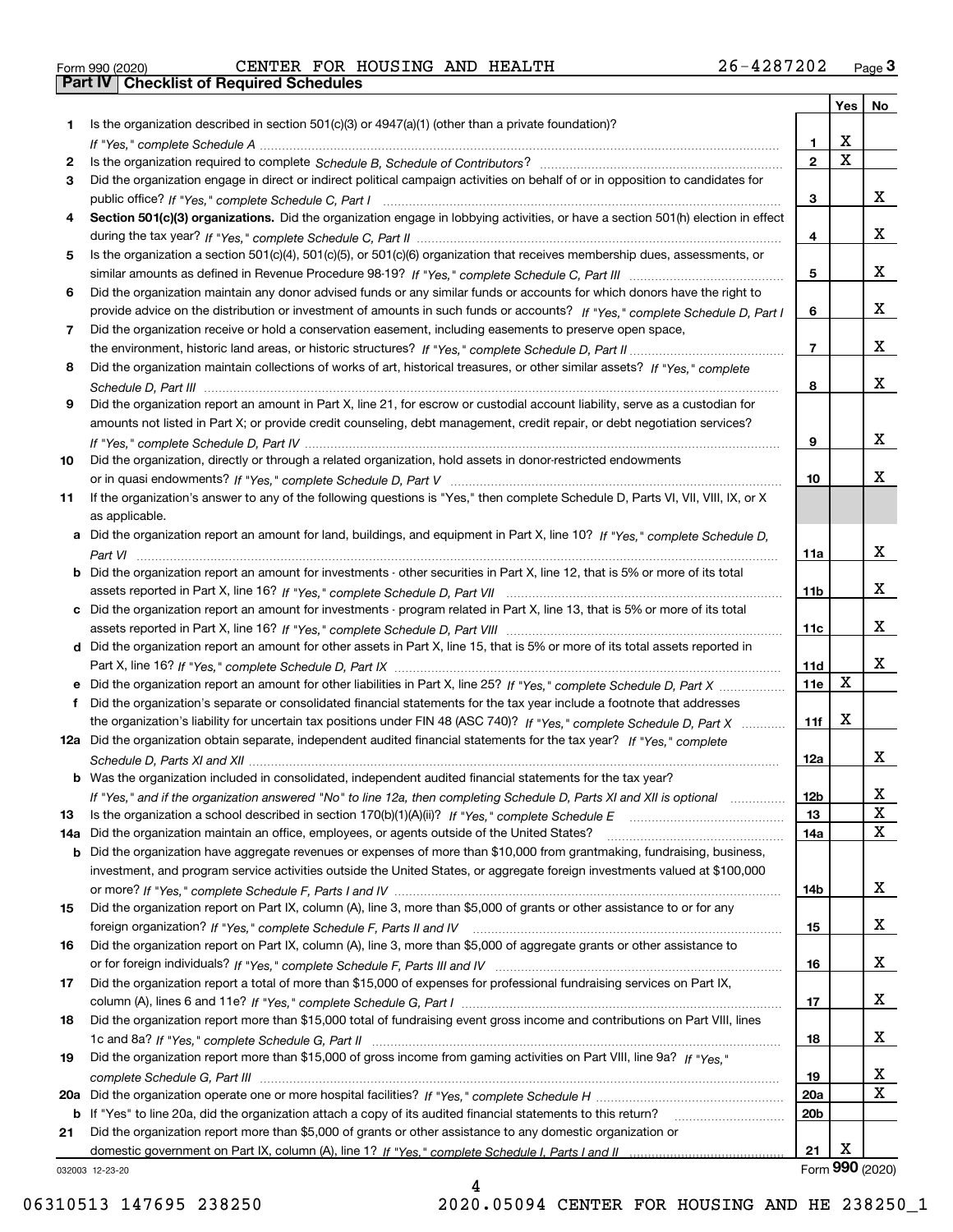|  | Form 990 (2020) |
|--|-----------------|

*(continued)*

|               |                                                                                                                              |                 | Yes        | ∣ No            |
|---------------|------------------------------------------------------------------------------------------------------------------------------|-----------------|------------|-----------------|
| 22            | Did the organization report more than \$5,000 of grants or other assistance to or for domestic individuals on                |                 |            |                 |
|               |                                                                                                                              | 22              | х          |                 |
| 23            | Did the organization answer "Yes" to Part VII, Section A, line 3, 4, or 5 about compensation of the organization's current   |                 |            |                 |
|               | and former officers, directors, trustees, key employees, and highest compensated employees? If "Yes," complete               |                 |            |                 |
|               |                                                                                                                              | 23              | х          |                 |
|               | 24a Did the organization have a tax-exempt bond issue with an outstanding principal amount of more than \$100,000 as of the  |                 |            |                 |
|               | last day of the year, that was issued after December 31, 2002? If "Yes," answer lines 24b through 24d and complete           |                 |            |                 |
|               |                                                                                                                              | 24a             |            | x               |
|               |                                                                                                                              |                 |            |                 |
|               | b Did the organization invest any proceeds of tax-exempt bonds beyond a temporary period exception?                          | 24b             |            |                 |
|               | c Did the organization maintain an escrow account other than a refunding escrow at any time during the year to defease       |                 |            |                 |
|               | any tax-exempt bonds?                                                                                                        | 24c             |            |                 |
|               | d Did the organization act as an "on behalf of" issuer for bonds outstanding at any time during the year?                    | 24d             |            |                 |
|               | 25a Section 501(c)(3), 501(c)(4), and 501(c)(29) organizations. Did the organization engage in an excess benefit             |                 |            |                 |
|               |                                                                                                                              | 25a             |            | x               |
|               | b Is the organization aware that it engaged in an excess benefit transaction with a disqualified person in a prior year, and |                 |            |                 |
|               | that the transaction has not been reported on any of the organization's prior Forms 990 or 990-EZ? If "Yes," complete        |                 |            |                 |
|               | Schedule L, Part I                                                                                                           | 25b             |            | x               |
| 26            | Did the organization report any amount on Part X, line 5 or 22, for receivables from or payables to any current              |                 |            |                 |
|               | or former officer, director, trustee, key employee, creator or founder, substantial contributor, or 35%                      |                 |            |                 |
|               |                                                                                                                              | 26              |            | x               |
| 27            | Did the organization provide a grant or other assistance to any current or former officer, director, trustee, key employee,  |                 |            |                 |
|               | creator or founder, substantial contributor or employee thereof, a grant selection committee member, or to a 35% controlled  |                 |            |                 |
|               |                                                                                                                              |                 |            | х               |
|               | entity (including an employee thereof) or family member of any of these persons? If "Yes," complete Schedule L, Part III     | 27              |            |                 |
| 28            | Was the organization a party to a business transaction with one of the following parties (see Schedule L, Part IV            |                 |            |                 |
|               | instructions, for applicable filing thresholds, conditions, and exceptions):                                                 |                 |            |                 |
|               | a A current or former officer, director, trustee, key employee, creator or founder, or substantial contributor? If           |                 |            |                 |
|               |                                                                                                                              | 28a             |            | x               |
|               |                                                                                                                              | 28 <sub>b</sub> |            | $\mathbf X$     |
|               | c A 35% controlled entity of one or more individuals and/or organizations described in lines 28a or 28b? If                  |                 |            |                 |
|               |                                                                                                                              | 28c             |            | х               |
| 29            |                                                                                                                              | 29              |            | $\mathbf X$     |
| 30            | Did the organization receive contributions of art, historical treasures, or other similar assets, or qualified conservation  |                 |            |                 |
|               |                                                                                                                              | 30              |            | x               |
| 31            | Did the organization liquidate, terminate, or dissolve and cease operations? If "Yes," complete Schedule N, Part I           | 31              |            | $\mathbf x$     |
| 32            | Did the organization sell, exchange, dispose of, or transfer more than 25% of its net assets? If "Yes," complete             |                 |            |                 |
|               |                                                                                                                              | 32              |            | х               |
|               |                                                                                                                              |                 |            |                 |
| 33            | Did the organization own 100% of an entity disregarded as separate from the organization under Regulations                   |                 |            | х               |
|               |                                                                                                                              | 33              |            |                 |
| 34            | Was the organization related to any tax-exempt or taxable entity? If "Yes," complete Schedule R, Part II, III, or IV, and    |                 |            |                 |
|               |                                                                                                                              | 34              | X          |                 |
|               | 35a Did the organization have a controlled entity within the meaning of section 512(b)(13)?                                  | <b>35a</b>      |            | X               |
|               | b If "Yes" to line 35a, did the organization receive any payment from or engage in any transaction with a controlled entity  |                 |            |                 |
|               |                                                                                                                              | 35b             |            |                 |
| 36            | Section 501(c)(3) organizations. Did the organization make any transfers to an exempt non-charitable related organization?   |                 |            |                 |
|               |                                                                                                                              | 36              |            | x               |
| 37            | Did the organization conduct more than 5% of its activities through an entity that is not a related organization             |                 |            |                 |
|               | and that is treated as a partnership for federal income tax purposes? If "Yes," complete Schedule R, Part VI                 | 37              |            | x               |
| 38            | Did the organization complete Schedule O and provide explanations in Schedule O for Part VI, lines 11b and 19?               |                 |            |                 |
|               | Note: All Form 990 filers are required to complete Schedule O                                                                | 38              | х          |                 |
| <b>Part V</b> | <b>Statements Regarding Other IRS Filings and Tax Compliance</b>                                                             |                 |            |                 |
|               | Check if Schedule O contains a response or note to any line in this Part V                                                   |                 |            |                 |
|               |                                                                                                                              |                 | <b>Yes</b> | No              |
|               | 23                                                                                                                           |                 |            |                 |
|               | <b>1a</b> Enter the number reported in Box 3 of Form 1096. Enter -0- if not applicable <i>manumumumum</i><br>1a<br>0         |                 |            |                 |
|               | <b>b</b> Enter the number of Forms W-2G included in line 1a. Enter -0- if not applicable <i>manumumumum</i><br>1b            |                 |            |                 |
|               | c Did the organization comply with backup withholding rules for reportable payments to vendors and reportable gaming         |                 |            |                 |
|               | (gambling) winnings to prize winners?                                                                                        | 1c              |            |                 |
|               | 032004 12-23-20                                                                                                              |                 |            | Form 990 (2020) |
|               | 5                                                                                                                            |                 |            |                 |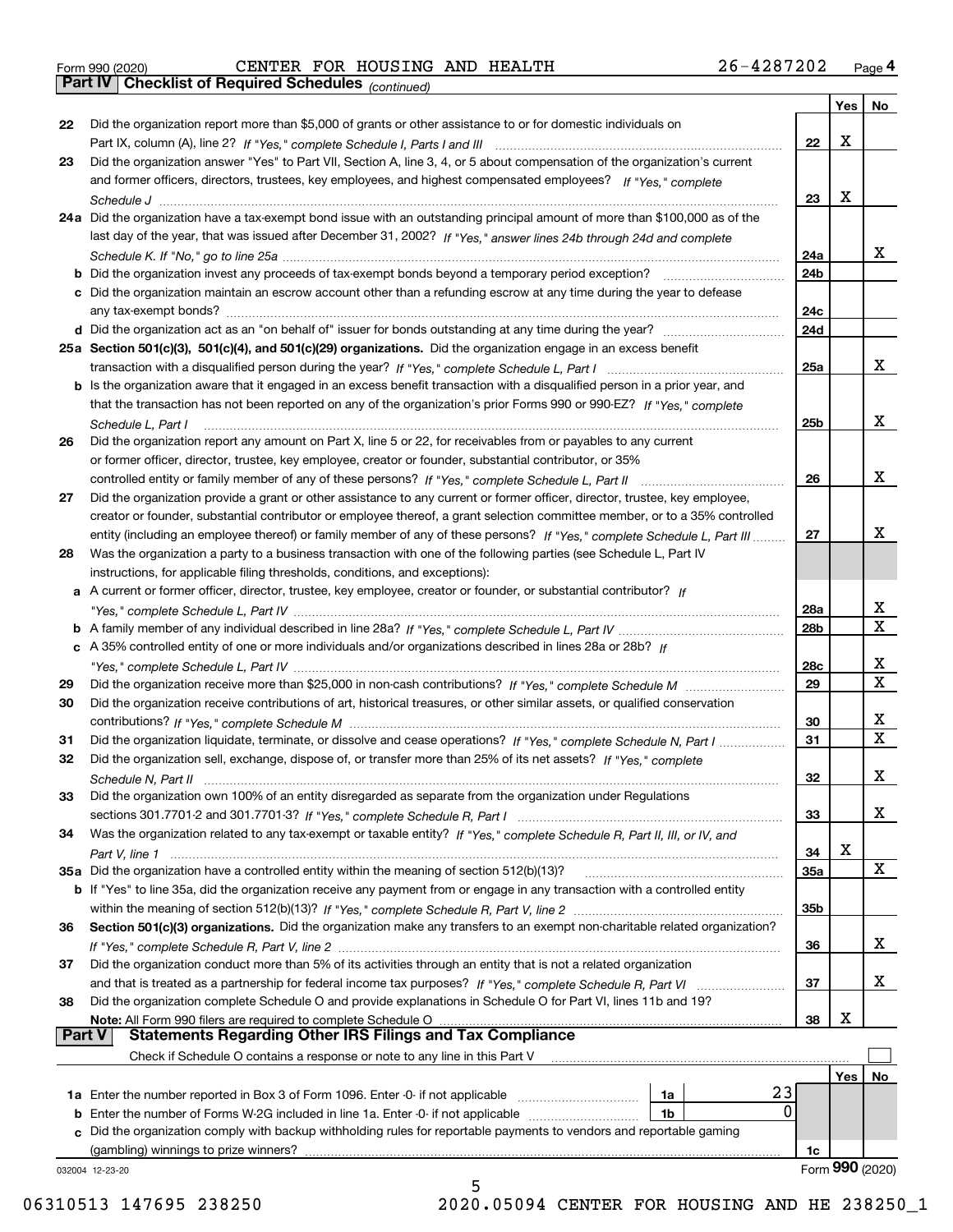| <b>Part V</b> | 26-4287202<br>CENTER FOR HOUSING AND HEALTH<br>Form 990 (2020)                                                                |                |     | Page 5    |
|---------------|-------------------------------------------------------------------------------------------------------------------------------|----------------|-----|-----------|
|               | <b>Statements Regarding Other IRS Filings and Tax Compliance</b><br>(continued)                                               |                |     |           |
|               |                                                                                                                               |                | Yes | <b>No</b> |
| 2a            | Enter the number of employees reported on Form W-3, Transmittal of Wage and Tax Statements,                                   |                |     |           |
|               | 2a<br>filed for the calendar year ending with or within the year covered by this return <i>manumumumum</i>                    | 0              |     |           |
|               | <b>b</b> If at least one is reported on line 2a, did the organization file all required federal employment tax returns?       | 2 <sub>b</sub> |     |           |
|               | <b>Note:</b> If the sum of lines 1a and 2a is greater than 250, you may be required to $e$ -file (see instructions)           |                |     |           |
| За            | Did the organization have unrelated business gross income of \$1,000 or more during the year?                                 | 3a             |     | х         |
| b             |                                                                                                                               | 3b             |     |           |
| 4a            | At any time during the calendar year, did the organization have an interest in, or a signature or other authority over, a     |                |     |           |
|               | financial account in a foreign country (such as a bank account, securities account, or other financial account)?              | 4a             |     | х         |
|               | <b>b</b> If "Yes," enter the name of the foreign country $\blacktriangleright$                                                |                |     |           |
|               | See instructions for filing requirements for FinCEN Form 114, Report of Foreign Bank and Financial Accounts (FBAR).           |                |     |           |
| 5a            | Was the organization a party to a prohibited tax shelter transaction at any time during the tax year?                         | 5a             |     | x         |
| b             | Did any taxable party notify the organization that it was or is a party to a prohibited tax shelter transaction?              | <b>5b</b>      |     | x         |
| c             |                                                                                                                               | 5 <sub>c</sub> |     |           |
| 6а            |                                                                                                                               |                |     |           |
|               | Does the organization have annual gross receipts that are normally greater than \$100,000, and did the organization solicit   |                |     | x         |
|               | any contributions that were not tax deductible as charitable contributions?                                                   | 6a             |     |           |
|               | <b>b</b> If "Yes," did the organization include with every solicitation an express statement that such contributions or gifts |                |     |           |

|    | 11 TC3, QIQ tHC ORGANIZATION INCIDENT WILL CVCLY SONCRATION AN CAPICSS STATCHICK THAT SUCH CONTINUATIONS OF GIR                                                                                                 |                 |   |
|----|-----------------------------------------------------------------------------------------------------------------------------------------------------------------------------------------------------------------|-----------------|---|
|    | were not tax deductible?                                                                                                                                                                                        | 6b              |   |
| 7  | Organizations that may receive deductible contributions under section 170(c).                                                                                                                                   |                 |   |
| a  | Did the organization receive a payment in excess of \$75 made partly as a contribution and partly for goods and services provided to the payor?                                                                 | 7a              | x |
| b  | If "Yes," did the organization notify the donor of the value of the goods or services provided?                                                                                                                 | 7b              |   |
|    | Did the organization sell, exchange, or otherwise dispose of tangible personal property for which it was required                                                                                               |                 |   |
|    |                                                                                                                                                                                                                 | 7c              | x |
|    | 7d<br>d If "Yes," indicate the number of Forms 8282 filed during the year                                                                                                                                       |                 |   |
| е  | Did the organization receive any funds, directly or indirectly, to pay premiums on a personal benefit contract?                                                                                                 | 7e              |   |
|    | Did the organization, during the year, pay premiums, directly or indirectly, on a personal benefit contract?                                                                                                    | 7f              |   |
| g  | If the organization received a contribution of qualified intellectual property, did the organization file Form 8899 as required?                                                                                | 7g              |   |
| h. | If the organization received a contribution of cars, boats, airplanes, or other vehicles, did the organization file a Form 1098-C?                                                                              | 7h              |   |
| 8  | Sponsoring organizations maintaining donor advised funds. Did a donor advised fund maintained by the                                                                                                            |                 |   |
|    | sponsoring organization have excess business holdings at any time during the year?                                                                                                                              | 8               |   |
| 9  | Sponsoring organizations maintaining donor advised funds.                                                                                                                                                       |                 |   |
| a  | Did the sponsoring organization make any taxable distributions under section 4966?                                                                                                                              | 9a              |   |
| b  | Did the sponsoring organization make a distribution to a donor, donor advisor, or related person?                                                                                                               | 9 <sub>b</sub>  |   |
| 10 | Section 501(c)(7) organizations. Enter:                                                                                                                                                                         |                 |   |
| а  | 10a                                                                                                                                                                                                             |                 |   |
| b  | 10 <sub>b</sub><br>Gross receipts, included on Form 990, Part VIII, line 12, for public use of club facilities                                                                                                  |                 |   |
| 11 | Section 501(c)(12) organizations. Enter:                                                                                                                                                                        |                 |   |
| a  | Gross income from members or shareholders<br>11a                                                                                                                                                                |                 |   |
|    | <b>b</b> Gross income from other sources (Do not net amounts due or paid to other sources against                                                                                                               |                 |   |
|    | amounts due or received from them.)<br>11 <sub>b</sub>                                                                                                                                                          |                 |   |
|    | 12a Section 4947(a)(1) non-exempt charitable trusts. Is the organization filing Form 990 in lieu of Form 1041?                                                                                                  | 12a             |   |
|    | 12 <sub>b</sub><br><b>b</b> If "Yes," enter the amount of tax-exempt interest received or accrued during the year<br>.                                                                                          |                 |   |
| 13 | Section 501(c)(29) qualified nonprofit health insurance issuers.                                                                                                                                                |                 |   |
|    | a Is the organization licensed to issue qualified health plans in more than one state?<br><u> 1986 - John Stoff, Amerikaansk kanton en beskriuwer om de staatske kanton en beskriuwer om de staatske kanton</u> | <b>13a</b>      |   |
|    | Note: See the instructions for additional information the organization must report on Schedule O.                                                                                                               |                 |   |
|    | <b>b</b> Enter the amount of reserves the organization is required to maintain by the states in which the                                                                                                       |                 |   |
|    | 13 <sub>b</sub>                                                                                                                                                                                                 |                 |   |
|    | 13 <sub>c</sub>                                                                                                                                                                                                 |                 |   |
|    | 14a Did the organization receive any payments for indoor tanning services during the tax year?                                                                                                                  | 14a             | х |
|    | <b>b</b> If "Yes," has it filed a Form 720 to report these payments? If "No," provide an explanation on Schedule O                                                                                              | 14 <sub>b</sub> |   |

| 15 | Is the organization subject to the section 4960 tax on payment(s) of more than \$1,000,000 in remuneration or   |    |  |
|----|-----------------------------------------------------------------------------------------------------------------|----|--|
|    | excess parachute payment(s) during the year?                                                                    | 15 |  |
|    | If "Yes," see instructions and file Form 4720, Schedule N.                                                      |    |  |
| 16 | Is the organization an educational institution subject to the section 4968 excise tax on net investment income? | 16 |  |
|    | If "Yes," complete Form 4720, Schedule O.                                                                       |    |  |

Form (2020) **990**

032005 12-23-20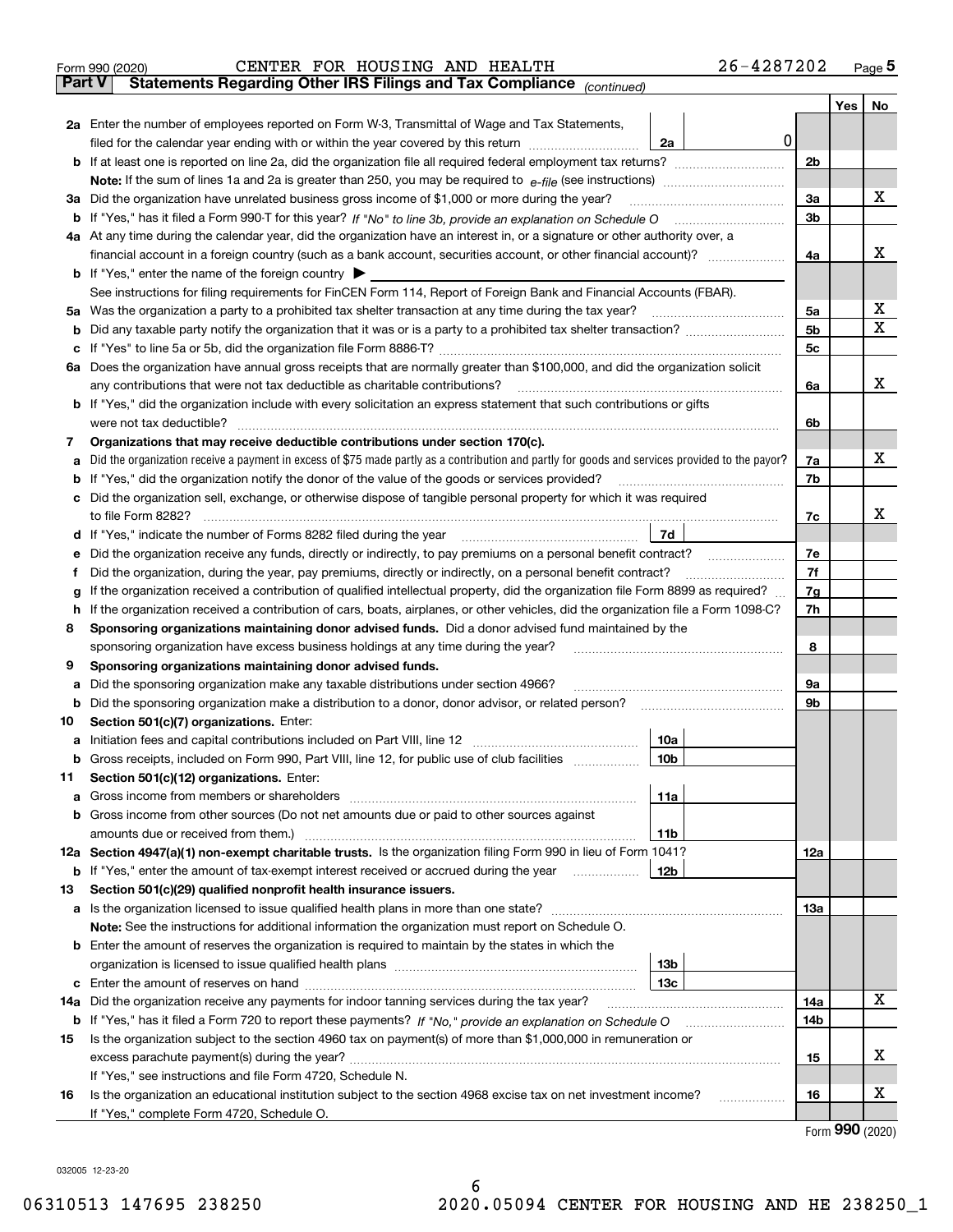|  | Form 990 (2020) |
|--|-----------------|
|  |                 |

#### CENTER FOR HOUSING AND HEALTH 26-4287202

*For each "Yes" response to lines 2 through 7b below, and for a "No" response to line 8a, 8b, or 10b below, describe the circumstances, processes, or changes on Schedule O. See instructions.* Form 990 (2020) **CENTER FOR HOUSING AND HEALTH** 26-4287202 Page 6<br>**Part VI Governance, Management, and Disclosure** For each "Yes" response to lines 2 through 7b below, and for a "No" response

|    |                                                                                                                                                                               |    |                 |                         | Yes             | No                      |
|----|-------------------------------------------------------------------------------------------------------------------------------------------------------------------------------|----|-----------------|-------------------------|-----------------|-------------------------|
|    | <b>1a</b> Enter the number of voting members of the governing body at the end of the tax year                                                                                 | 1a | 10 <sub>l</sub> |                         |                 |                         |
|    | If there are material differences in voting rights among members of the governing body, or if the governing                                                                   |    |                 |                         |                 |                         |
|    | body delegated broad authority to an executive committee or similar committee, explain on Schedule O.                                                                         |    |                 |                         |                 |                         |
|    |                                                                                                                                                                               | 1b | 9               |                         |                 |                         |
| 2  | Did any officer, director, trustee, or key employee have a family relationship or a business relationship with any other                                                      |    |                 |                         |                 |                         |
|    | officer, director, trustee, or key employee?                                                                                                                                  |    |                 | $\mathbf{2}$            |                 | X                       |
| 3  | Did the organization delegate control over management duties customarily performed by or under the direct supervision                                                         |    |                 |                         |                 |                         |
|    |                                                                                                                                                                               |    |                 | 3                       |                 | X                       |
| 4  | Did the organization make any significant changes to its governing documents since the prior Form 990 was filed?                                                              |    |                 | $\overline{\mathbf{4}}$ |                 | $\overline{\textbf{X}}$ |
| 5  |                                                                                                                                                                               |    |                 | 5                       |                 | $\mathbf X$             |
| 6  | Did the organization have members or stockholders?                                                                                                                            |    |                 | 6                       |                 | $\mathbf x$             |
|    | 7a Did the organization have members, stockholders, or other persons who had the power to elect or appoint one or                                                             |    |                 |                         |                 |                         |
|    |                                                                                                                                                                               |    |                 | 7a                      |                 | x                       |
|    | <b>b</b> Are any governance decisions of the organization reserved to (or subject to approval by) members, stockholders, or                                                   |    |                 |                         |                 |                         |
|    | persons other than the governing body?                                                                                                                                        |    |                 | 7b                      |                 | х                       |
| 8  | Did the organization contemporaneously document the meetings held or written actions undertaken during the year by the following:                                             |    |                 |                         |                 |                         |
| a  |                                                                                                                                                                               |    |                 | 8a                      | X               |                         |
|    |                                                                                                                                                                               |    |                 | 8b                      | X               |                         |
| 9  | Is there any officer, director, trustee, or key employee listed in Part VII, Section A, who cannot be reached at the                                                          |    |                 |                         |                 |                         |
|    |                                                                                                                                                                               |    |                 | 9                       |                 | х                       |
|    | Section B. Policies (This Section B requests information about policies not required by the Internal Revenue Code.)                                                           |    |                 |                         |                 |                         |
|    |                                                                                                                                                                               |    |                 |                         | Yes             | No                      |
|    |                                                                                                                                                                               |    |                 | 10a                     |                 | X                       |
|    | <b>b</b> If "Yes," did the organization have written policies and procedures governing the activities of such chapters, affiliates,                                           |    |                 |                         |                 |                         |
|    |                                                                                                                                                                               |    |                 | 10 <sub>b</sub>         |                 |                         |
|    | 11a Has the organization provided a complete copy of this Form 990 to all members of its governing body before filing the form?                                               |    |                 | 11a                     | X               |                         |
|    | <b>b</b> Describe in Schedule O the process, if any, used by the organization to review this Form 990.                                                                        |    |                 |                         |                 |                         |
|    |                                                                                                                                                                               |    |                 | 12a                     | X               |                         |
| b  |                                                                                                                                                                               |    |                 | 12b                     | X               |                         |
|    | c Did the organization regularly and consistently monitor and enforce compliance with the policy? If "Yes," describe                                                          |    |                 |                         |                 |                         |
|    | in Schedule O how this was done manufactured and continuum control of the Schedule O how this was done manufactured and continuum control of the Schedule O how this was done |    |                 | 12c                     | х               |                         |
| 13 |                                                                                                                                                                               |    |                 | 13                      | X               |                         |
| 14 | Did the organization have a written document retention and destruction policy? manufactured and the organization have a written document retention and destruction policy?    |    |                 | 14                      | X               |                         |
| 15 | Did the process for determining compensation of the following persons include a review and approval by independent                                                            |    |                 |                         |                 |                         |
|    | persons, comparability data, and contemporaneous substantiation of the deliberation and decision?                                                                             |    |                 |                         |                 |                         |
|    |                                                                                                                                                                               |    |                 | 15a                     | X               |                         |
|    |                                                                                                                                                                               |    |                 | 15b                     | X               |                         |
|    | If "Yes" to line 15a or 15b, describe the process in Schedule O (see instructions).                                                                                           |    |                 |                         |                 |                         |
|    | 16a Did the organization invest in, contribute assets to, or participate in a joint venture or similar arrangement with a                                                     |    |                 |                         |                 |                         |
|    | taxable entity during the year?                                                                                                                                               |    |                 | 16a                     |                 | X                       |
|    | b If "Yes," did the organization follow a written policy or procedure requiring the organization to evaluate its participation                                                |    |                 |                         |                 |                         |
|    | in joint venture arrangements under applicable federal tax law, and take steps to safeguard the organization's                                                                |    |                 |                         |                 |                         |
|    | exempt status with respect to such arrangements?                                                                                                                              |    |                 | 16b                     |                 |                         |
|    | <b>Section C. Disclosure</b>                                                                                                                                                  |    |                 |                         |                 |                         |
| 17 | List the states with which a copy of this Form 990 is required to be filed $\blacktriangleright$ IL                                                                           |    |                 |                         |                 |                         |
| 18 | Section 6104 requires an organization to make its Forms 1023 (1024 or 1024-A, if applicable), 990, and 990-T (Section 501(c)(3)s only) available                              |    |                 |                         |                 |                         |
|    | for public inspection. Indicate how you made these available. Check all that apply.                                                                                           |    |                 |                         |                 |                         |
|    | $\lfloor X \rfloor$ Own website<br>$X$ Upon request<br>Another's website<br>Other (explain on Schedule O)                                                                     |    |                 |                         |                 |                         |
| 19 | Describe on Schedule O whether (and if so, how) the organization made its governing documents, conflict of interest policy, and financial                                     |    |                 |                         |                 |                         |
|    | statements available to the public during the tax year.                                                                                                                       |    |                 |                         |                 |                         |
| 20 | State the name, address, and telephone number of the person who possesses the organization's books and records                                                                |    |                 |                         |                 |                         |
|    | LEILANI NAVALTA - 312-922-2322                                                                                                                                                |    |                 |                         |                 |                         |
|    | 60606<br>SUITE 1150, CHICAGO, IL<br>200 WEST MONROE,                                                                                                                          |    |                 |                         |                 |                         |
|    |                                                                                                                                                                               |    |                 |                         | Form 990 (2020) |                         |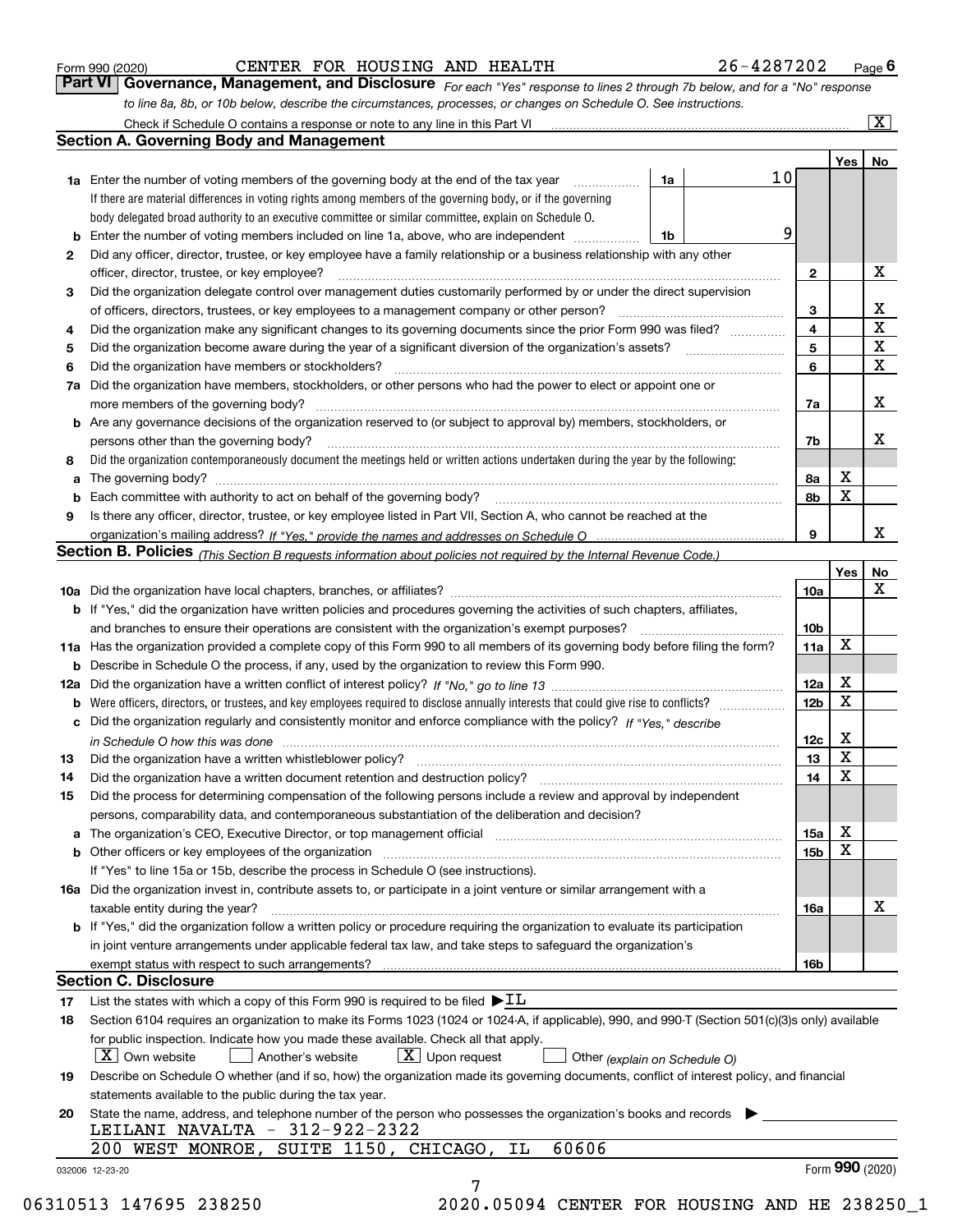$\mathcal{L}^{\text{max}}$ 

**7Part VII Compensation of Officers, Directors, Trustees, Key Employees, Highest Compensated Employees, and Independent Contractors**

Check if Schedule O contains a response or note to any line in this Part VII

**Section A. Officers, Directors, Trustees, Key Employees, and Highest Compensated Employees**

**1a**  Complete this table for all persons required to be listed. Report compensation for the calendar year ending with or within the organization's tax year. **•** List all of the organization's current officers, directors, trustees (whether individuals or organizations), regardless of amount of compensation.

Enter -0- in columns (D), (E), and (F) if no compensation was paid.

 $\bullet$  List all of the organization's  $\,$ current key employees, if any. See instructions for definition of "key employee."

**•** List the organization's five current highest compensated employees (other than an officer, director, trustee, or key employee) who received reportable compensation (Box 5 of Form W-2 and/or Box 7 of Form 1099-MISC) of more than \$100,000 from the organization and any related organizations.

**•** List all of the organization's former officers, key employees, and highest compensated employees who received more than \$100,000 of reportable compensation from the organization and any related organizations.

**former directors or trustees**  ¥ List all of the organization's that received, in the capacity as a former director or trustee of the organization, more than \$10,000 of reportable compensation from the organization and any related organizations.

See instructions for the order in which to list the persons above.

Check this box if neither the organization nor any related organization compensated any current officer, director, or trustee.  $\mathcal{L}^{\text{max}}$ 

| (A)                                    | (B)            | (C)                                     |                                                                  |                         |              |                                  | (D)       | (E)             | (F)             |                |
|----------------------------------------|----------------|-----------------------------------------|------------------------------------------------------------------|-------------------------|--------------|----------------------------------|-----------|-----------------|-----------------|----------------|
| Name and title                         | Average        | Position<br>(do not check more than one |                                                                  | Reportable              | Reportable   |                                  |           |                 |                 |                |
|                                        | hours per      |                                         | box, unless person is both an<br>officer and a director/trustee) |                         | compensation | compensation                     | amount of |                 |                 |                |
|                                        | week           |                                         |                                                                  |                         |              |                                  |           | from            | from related    | other          |
|                                        | (list any      |                                         |                                                                  |                         |              |                                  |           | the             | organizations   | compensation   |
|                                        | hours for      |                                         |                                                                  |                         |              |                                  |           | organization    | (W-2/1099-MISC) | from the       |
|                                        | related        |                                         |                                                                  |                         |              |                                  |           | (W-2/1099-MISC) |                 | organization   |
|                                        | organizations  |                                         |                                                                  |                         |              |                                  |           |                 |                 | and related    |
|                                        | below<br>line) | Individual trustee or director          | Institutional trustee                                            | Officer                 | Key employee | Highest compensated<br> employee | Former    |                 |                 | organizations  |
| SIMONE KOEHLINGER<br>(1)               | 0.50           |                                         |                                                                  |                         |              |                                  |           |                 |                 |                |
| <b>DIRECTOR</b>                        | 40.00          | $\mathbf X$                             |                                                                  |                         |              |                                  |           | 135,637.        | $0$ .           | 31,945.        |
| PETER TOEPFER<br>(2)                   | 1.00           |                                         |                                                                  |                         |              |                                  |           |                 |                 |                |
| EXECUTIVE DIRECTOR                     | 40.00          |                                         |                                                                  | X                       |              |                                  |           | 99,206.         | $\mathbf 0$ .   | 13,317.        |
| KULIVA WILBURN<br>(3)                  | 1.00           |                                         |                                                                  |                         |              |                                  |           |                 |                 |                |
| <b>CHAIR</b>                           | 0.50           | $\mathbf X$                             |                                                                  | $\overline{\textbf{X}}$ |              |                                  |           | 0.              | 0.              | $0_{.}$        |
| (4)<br>CHAD THOMPSON                   | 1.00           |                                         |                                                                  |                         |              |                                  |           |                 |                 |                |
| <b>TREASURER</b>                       | 1.00           | $\mathbf x$                             |                                                                  | $\overline{\textbf{X}}$ |              |                                  |           | 0.              | 0.              | $0_{.}$        |
| CHRIS O'HARA<br>(5)                    | 0.50           |                                         |                                                                  |                         |              |                                  |           |                 |                 |                |
| <b>DIRECTOR</b>                        |                | $\mathbf X$                             |                                                                  |                         |              |                                  |           | $0$ .           | $0$ .           | $0_{\cdot}$    |
| (6)<br>STEPHANIE ALTMAN                | 0.50           |                                         |                                                                  |                         |              |                                  |           |                 |                 |                |
| <b>DIRECTOR</b>                        |                | $\overline{\mathbf{X}}$                 |                                                                  |                         |              |                                  |           | 0.              | $\mathbf 0$ .   | $\mathbf 0$ .  |
| (7)<br>JENNIFER NELSON SEALS           | 0.50           |                                         |                                                                  |                         |              |                                  |           |                 |                 |                |
| <b>DIRECTOR</b>                        |                | $\mathbf X$                             |                                                                  |                         |              |                                  |           | 0.              | 0.              | $\mathbf 0$ .  |
| RICHARD POWELL<br>(8)                  | 0.50           |                                         |                                                                  |                         |              |                                  |           |                 |                 |                |
| <b>DIRECTOR</b>                        |                | $\mathbf X$                             |                                                                  |                         |              |                                  |           | 0.              | 0.              | 0.             |
| CHRISTY PRAAHL<br>(9)                  | 0.50           |                                         |                                                                  |                         |              |                                  |           |                 |                 |                |
| <b>DIRECTOR</b>                        |                | $\mathbf X$                             |                                                                  |                         |              |                                  |           | 0.              | $\mathbf 0$ .   | $\mathbf 0$ .  |
| (10) ALEJANDRO SEGURA                  | 0.50           | $\overline{\mathbf{X}}$                 |                                                                  |                         |              |                                  |           | 0.              | $\mathbf{0}$ .  |                |
| <b>DIRECTOR</b>                        | 0.50           |                                         |                                                                  |                         |              |                                  |           |                 |                 | $0_{.}$        |
| (11) JOANNA TROTTER<br><b>DIRECTOR</b> |                | $\overline{\textbf{X}}$                 |                                                                  |                         |              |                                  |           | 0.              | 0.              | 0.             |
|                                        |                |                                         |                                                                  |                         |              |                                  |           |                 |                 |                |
|                                        |                |                                         |                                                                  |                         |              |                                  |           |                 |                 |                |
|                                        |                |                                         |                                                                  |                         |              |                                  |           |                 |                 |                |
|                                        |                |                                         |                                                                  |                         |              |                                  |           |                 |                 |                |
|                                        |                |                                         |                                                                  |                         |              |                                  |           |                 |                 |                |
|                                        |                |                                         |                                                                  |                         |              |                                  |           |                 |                 |                |
|                                        |                |                                         |                                                                  |                         |              |                                  |           |                 |                 |                |
|                                        |                |                                         |                                                                  |                         |              |                                  |           |                 |                 |                |
|                                        |                |                                         |                                                                  |                         |              |                                  |           |                 |                 |                |
|                                        |                |                                         |                                                                  |                         |              |                                  |           |                 |                 |                |
|                                        |                |                                         |                                                                  |                         |              |                                  |           |                 |                 | $\overline{2}$ |

8

032007 12-23-20

Form (2020) **990**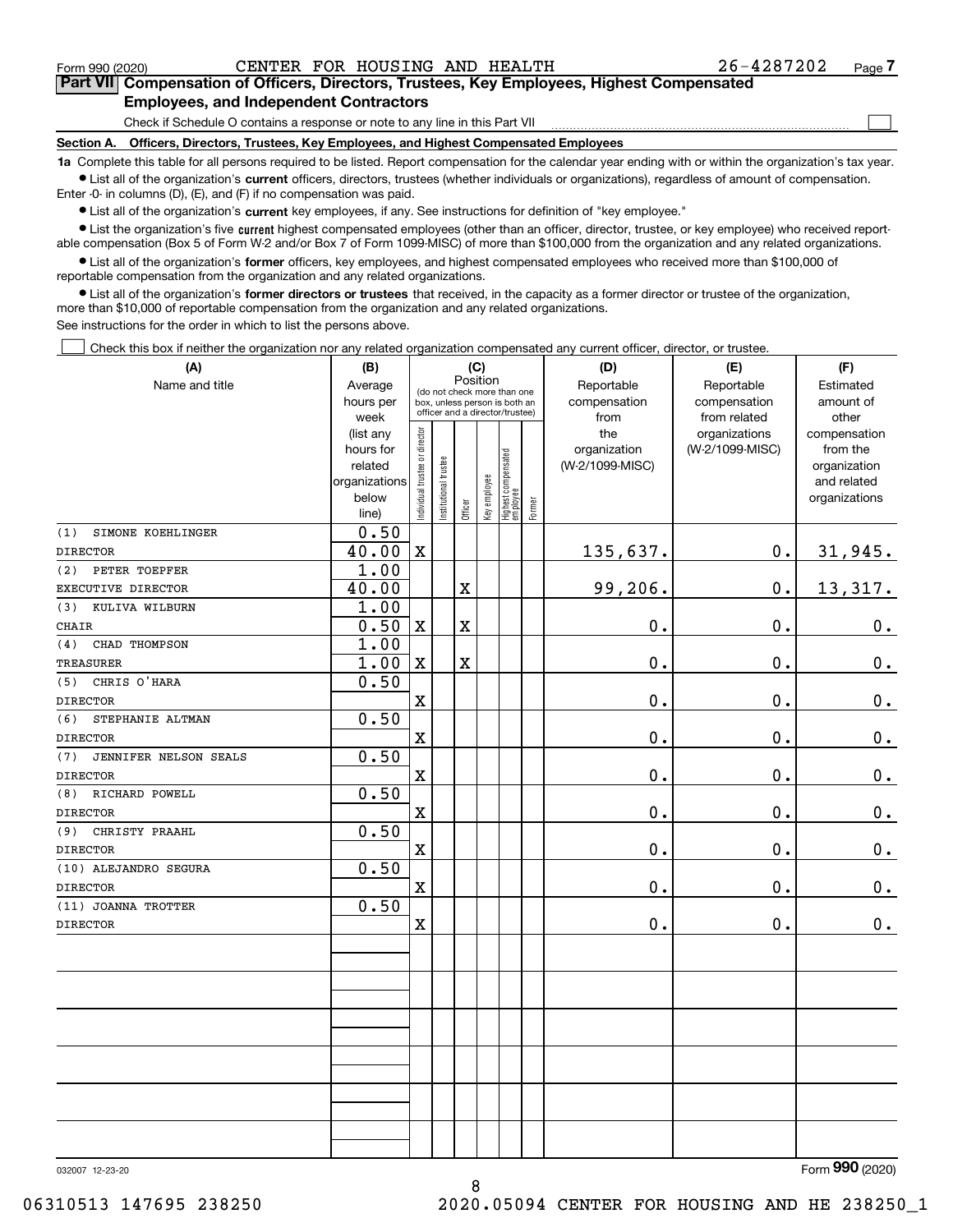|              | CENTER FOR HOUSING AND HEALTH<br>Form 990 (2020)                                                                                                   |                                                                                           |                               |                       |          |              |                                                                                                 |        |                                                                                     | 26-4287202                                                                            |             |                     |                                                                                   | Page 8   |
|--------------|----------------------------------------------------------------------------------------------------------------------------------------------------|-------------------------------------------------------------------------------------------|-------------------------------|-----------------------|----------|--------------|-------------------------------------------------------------------------------------------------|--------|-------------------------------------------------------------------------------------|---------------------------------------------------------------------------------------|-------------|---------------------|-----------------------------------------------------------------------------------|----------|
|              | <b>Part VII</b><br>Section A. Officers, Directors, Trustees, Key Employees, and Highest Compensated Employees (continued)<br>(C)                   |                                                                                           |                               |                       |          |              |                                                                                                 |        |                                                                                     |                                                                                       |             |                     |                                                                                   |          |
|              | (A)<br>Name and title                                                                                                                              | (B)<br>Average<br>hours per<br>week<br>(list any<br>hours for<br>related<br>organizations | ndividual trustee or director |                       | Position |              | (do not check more than one<br>box, unless person is both an<br>officer and a director/trustee) |        | (D)<br>Reportable<br>compensation<br>from<br>the<br>organization<br>(W-2/1099-MISC) | (E)<br>Reportable<br>compensation<br>from related<br>organizations<br>(W-2/1099-MISC) |             | compensation        | (F)<br>Estimated<br>amount of<br>other<br>from the<br>organization<br>and related |          |
|              |                                                                                                                                                    | below<br>line)                                                                            |                               | Institutional trustee | Officer  | Key employee | Highest compensated<br>  employee                                                               | Former |                                                                                     |                                                                                       |             |                     | organizations                                                                     |          |
|              |                                                                                                                                                    |                                                                                           |                               |                       |          |              |                                                                                                 |        |                                                                                     |                                                                                       |             |                     |                                                                                   |          |
|              |                                                                                                                                                    |                                                                                           |                               |                       |          |              |                                                                                                 |        |                                                                                     |                                                                                       |             |                     |                                                                                   |          |
|              |                                                                                                                                                    |                                                                                           |                               |                       |          |              |                                                                                                 |        |                                                                                     |                                                                                       |             |                     |                                                                                   |          |
|              |                                                                                                                                                    |                                                                                           |                               |                       |          |              |                                                                                                 |        | 234,843.                                                                            |                                                                                       | $0$ .       |                     |                                                                                   | 45, 262. |
|              | 1b Subtotal<br>c Total from continuation sheets to Part VII, Section A [111] [120] [20]                                                            |                                                                                           |                               |                       |          |              |                                                                                                 |        | 0.<br>234,843.                                                                      |                                                                                       | $0$ .<br>0. |                     | 45, 262.                                                                          | $0$ .    |
| $\mathbf{2}$ | Total number of individuals (including but not limited to those listed above) who received more than \$100,000 of reportable                       |                                                                                           |                               |                       |          |              |                                                                                                 |        |                                                                                     |                                                                                       |             |                     |                                                                                   |          |
|              | compensation from the organization $\blacktriangleright$                                                                                           |                                                                                           |                               |                       |          |              |                                                                                                 |        |                                                                                     |                                                                                       |             |                     | Yes                                                                               | No       |
| 3            | Did the organization list any former officer, director, trustee, key employee, or highest compensated employee on                                  |                                                                                           |                               |                       |          |              |                                                                                                 |        |                                                                                     |                                                                                       |             | 3                   |                                                                                   | х        |
| 4            | For any individual listed on line 1a, is the sum of reportable compensation and other compensation from the organization                           |                                                                                           |                               |                       |          |              |                                                                                                 |        |                                                                                     |                                                                                       |             |                     | х                                                                                 |          |
| 5            | Did any person listed on line 1a receive or accrue compensation from any unrelated organization or individual for services                         |                                                                                           |                               |                       |          |              |                                                                                                 |        |                                                                                     |                                                                                       |             | 4                   |                                                                                   |          |
|              | <b>Section B. Independent Contractors</b>                                                                                                          |                                                                                           |                               |                       |          |              |                                                                                                 |        |                                                                                     |                                                                                       |             | 5                   |                                                                                   | x        |
| 1            | Complete this table for your five highest compensated independent contractors that received more than \$100,000 of compensation from               |                                                                                           |                               |                       |          |              |                                                                                                 |        |                                                                                     |                                                                                       |             |                     |                                                                                   |          |
|              | the organization. Report compensation for the calendar year ending with or within the organization's tax year.<br>(A)<br>Name and business address |                                                                                           |                               | <b>NONE</b>           |          |              |                                                                                                 |        | (B)<br>Description of services                                                      |                                                                                       |             | (C)<br>Compensation |                                                                                   |          |
|              |                                                                                                                                                    |                                                                                           |                               |                       |          |              |                                                                                                 |        |                                                                                     |                                                                                       |             |                     |                                                                                   |          |
|              |                                                                                                                                                    |                                                                                           |                               |                       |          |              |                                                                                                 |        |                                                                                     |                                                                                       |             |                     |                                                                                   |          |
|              |                                                                                                                                                    |                                                                                           |                               |                       |          |              |                                                                                                 |        |                                                                                     |                                                                                       |             |                     |                                                                                   |          |
|              |                                                                                                                                                    |                                                                                           |                               |                       |          |              |                                                                                                 |        |                                                                                     |                                                                                       |             |                     |                                                                                   |          |
| 2            | Total number of independent contractors (including but not limited to those listed above) who received more than                                   |                                                                                           |                               |                       |          |              |                                                                                                 |        |                                                                                     |                                                                                       |             |                     |                                                                                   |          |
|              | \$100,000 of compensation from the organization                                                                                                    |                                                                                           |                               |                       |          | 0            |                                                                                                 |        |                                                                                     |                                                                                       |             | Form 990 (2020)     |                                                                                   |          |

032008 12-23-20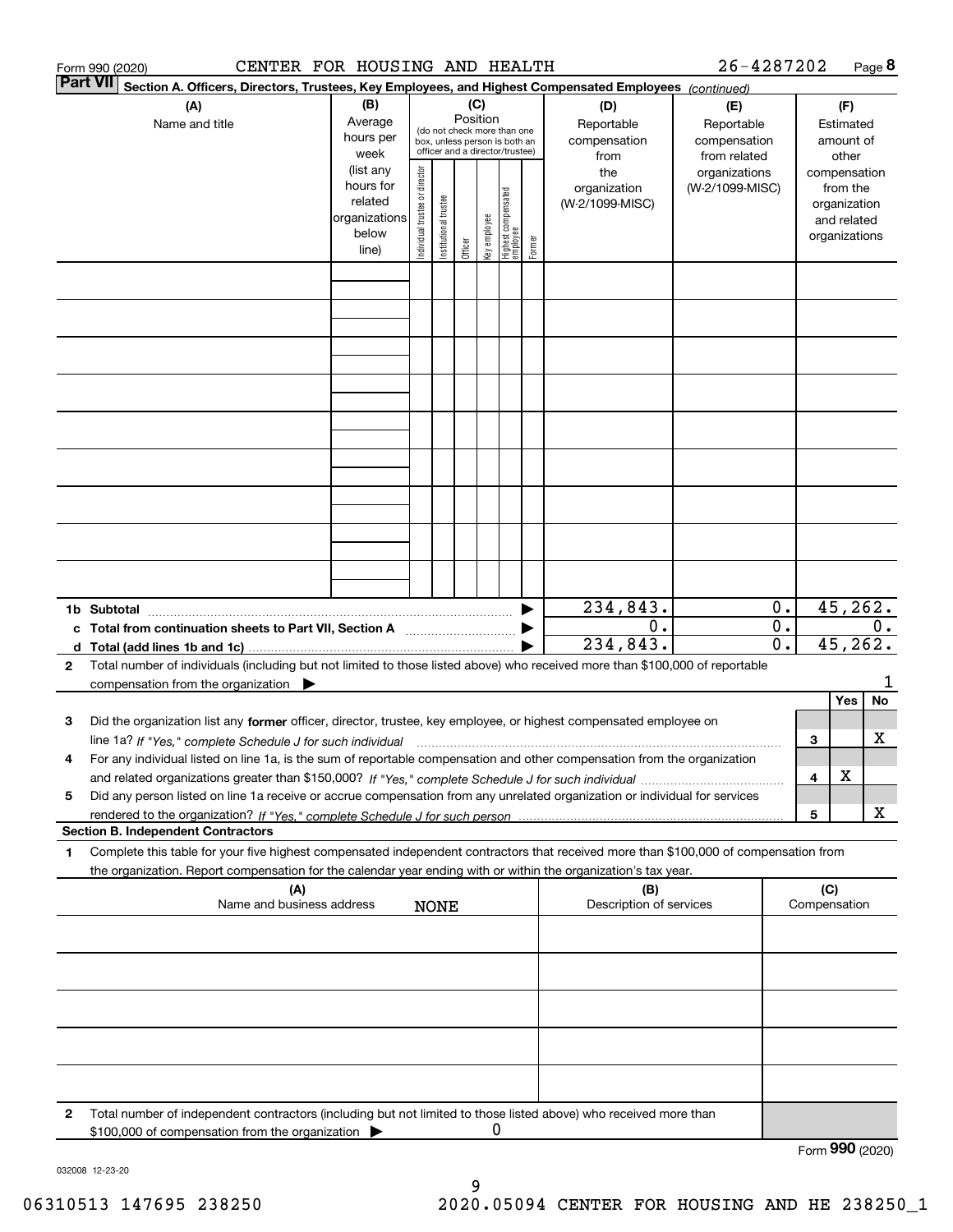|                                                           | <b>Part VIII</b> |        | <b>Statement of Revenue</b>                                                                                           |                |                    |                      |                      |                                              |                                                   |                                                                 |
|-----------------------------------------------------------|------------------|--------|-----------------------------------------------------------------------------------------------------------------------|----------------|--------------------|----------------------|----------------------|----------------------------------------------|---------------------------------------------------|-----------------------------------------------------------------|
|                                                           |                  |        | Check if Schedule O contains a response or note to any line in this Part VIII                                         |                |                    |                      |                      |                                              |                                                   |                                                                 |
|                                                           |                  |        |                                                                                                                       |                |                    |                      | (A)<br>Total revenue | (B)<br>Related or exempt<br>function revenue | $\overline{(C)}$<br>Unrelated<br>business revenue | (D)<br>Revenue excluded<br>from tax under<br>sections 512 - 514 |
|                                                           |                  |        | 1 a Federated campaigns                                                                                               |                | 1a                 |                      |                      |                                              |                                                   |                                                                 |
| Contributions, Gifts, Grants<br>and Other Similar Amounts |                  | b      | Membership dues                                                                                                       |                | 1 <sub>b</sub>     |                      |                      |                                              |                                                   |                                                                 |
|                                                           |                  | c      | Fundraising events                                                                                                    |                | 1 <sub>c</sub>     |                      |                      |                                              |                                                   |                                                                 |
|                                                           |                  |        | d Related organizations                                                                                               |                | 1 <sub>d</sub>     |                      |                      |                                              |                                                   |                                                                 |
|                                                           |                  | е      | Government grants (contributions)                                                                                     |                | 1e                 | 13, 557, 179.        |                      |                                              |                                                   |                                                                 |
|                                                           |                  | f      | All other contributions, gifts, grants, and                                                                           |                |                    |                      |                      |                                              |                                                   |                                                                 |
|                                                           |                  |        | similar amounts not included above                                                                                    |                | 1f                 | 298,807.             |                      |                                              |                                                   |                                                                 |
|                                                           |                  |        | Noncash contributions included in lines 1a-1f                                                                         |                | $1g$ $\frac{1}{3}$ |                      |                      |                                              |                                                   |                                                                 |
|                                                           |                  |        |                                                                                                                       |                |                    |                      | 13,855,986.          |                                              |                                                   |                                                                 |
|                                                           |                  |        |                                                                                                                       |                |                    | <b>Business Code</b> |                      |                                              |                                                   |                                                                 |
|                                                           | 2a               |        | FLEXIBLE HOUSING POOL GRANTS                                                                                          |                |                    | 624100               | 4,419,798.           | 4,419,798.                                   |                                                   |                                                                 |
| Program Service<br>Revenue                                |                  | b      | the control of the control of the control of the control of the control of                                            |                |                    |                      |                      |                                              |                                                   |                                                                 |
|                                                           |                  | с      | <u> 1989 - Johann Stein, marwolaethau a bhann an t-Amhainn an t-Amhainn an t-Amhainn an t-Amhainn an t-Amhainn an</u> |                |                    |                      |                      |                                              |                                                   |                                                                 |
|                                                           |                  | d<br>е | the control of the control of the control of the control of the control of                                            |                |                    |                      |                      |                                              |                                                   |                                                                 |
|                                                           |                  | f      | All other program service revenue                                                                                     |                |                    |                      |                      |                                              |                                                   |                                                                 |
|                                                           |                  |        |                                                                                                                       |                |                    | ▶                    | 4,419,798.           |                                              |                                                   |                                                                 |
|                                                           | 3                |        | Investment income (including dividends, interest, and                                                                 |                |                    |                      |                      |                                              |                                                   |                                                                 |
|                                                           |                  |        |                                                                                                                       |                |                    |                      |                      |                                              |                                                   |                                                                 |
|                                                           | 4                |        | Income from investment of tax-exempt bond proceeds                                                                    |                |                    |                      |                      |                                              |                                                   |                                                                 |
|                                                           | 5                |        |                                                                                                                       |                |                    |                      |                      |                                              |                                                   |                                                                 |
|                                                           |                  |        |                                                                                                                       |                | (i) Real           | (ii) Personal        |                      |                                              |                                                   |                                                                 |
|                                                           | 6а               |        | Gross rents                                                                                                           | l 6a           |                    |                      |                      |                                              |                                                   |                                                                 |
|                                                           |                  | b      | Less: rental expenses                                                                                                 | 6 <sub>b</sub> |                    |                      |                      |                                              |                                                   |                                                                 |
|                                                           |                  | с      | Rental income or (loss)                                                                                               | 6с             |                    |                      |                      |                                              |                                                   |                                                                 |
|                                                           |                  | d      | Net rental income or (loss)                                                                                           |                |                    |                      |                      |                                              |                                                   |                                                                 |
|                                                           |                  |        | 7 a Gross amount from sales of                                                                                        |                | (i) Securities     | (ii) Other           |                      |                                              |                                                   |                                                                 |
|                                                           |                  |        | assets other than inventory<br><b>b</b> Less: cost or other basis                                                     | 7a             |                    |                      |                      |                                              |                                                   |                                                                 |
|                                                           |                  |        | and sales expenses                                                                                                    | 7b             |                    |                      |                      |                                              |                                                   |                                                                 |
| Revenue                                                   |                  |        | c Gain or (loss)                                                                                                      | 7c             |                    |                      |                      |                                              |                                                   |                                                                 |
|                                                           |                  |        |                                                                                                                       |                |                    | ▶                    |                      |                                              |                                                   |                                                                 |
|                                                           |                  |        | 8 a Gross income from fundraising events (not                                                                         |                |                    |                      |                      |                                              |                                                   |                                                                 |
| Othe                                                      |                  |        | including \$                                                                                                          |                |                    |                      |                      |                                              |                                                   |                                                                 |
|                                                           |                  |        | contributions reported on line 1c). See                                                                               |                |                    |                      |                      |                                              |                                                   |                                                                 |
|                                                           |                  |        |                                                                                                                       |                |                    | 8a                   |                      |                                              |                                                   |                                                                 |
|                                                           |                  |        | <b>b</b> Less: direct expenses                                                                                        |                |                    | 8b                   |                      |                                              |                                                   |                                                                 |
|                                                           |                  |        | c Net income or (loss) from fundraising events                                                                        |                |                    |                      |                      |                                              |                                                   |                                                                 |
|                                                           |                  |        | 9 a Gross income from gaming activities. See                                                                          |                |                    |                      |                      |                                              |                                                   |                                                                 |
|                                                           |                  |        |                                                                                                                       |                |                    | l 9a                 |                      |                                              |                                                   |                                                                 |
|                                                           |                  |        | <b>b</b> Less: direct expenses <b>manually</b>                                                                        |                |                    | 9 <sub>b</sub>       |                      |                                              |                                                   |                                                                 |
|                                                           |                  |        | c Net income or (loss) from gaming activities _______________                                                         |                |                    |                      |                      |                                              |                                                   |                                                                 |
|                                                           |                  |        | 10 a Gross sales of inventory, less returns                                                                           |                |                    |                      |                      |                                              |                                                   |                                                                 |
|                                                           |                  |        | <b>b</b> Less: cost of goods sold                                                                                     |                |                    | 10a<br>10b           |                      |                                              |                                                   |                                                                 |
|                                                           |                  |        | c Net income or (loss) from sales of inventory                                                                        |                |                    |                      |                      |                                              |                                                   |                                                                 |
|                                                           |                  |        |                                                                                                                       |                |                    | <b>Business Code</b> |                      |                                              |                                                   |                                                                 |
|                                                           | 11 a             |        |                                                                                                                       |                |                    |                      |                      |                                              |                                                   |                                                                 |
| evenue                                                    |                  | b      |                                                                                                                       |                |                    |                      |                      |                                              |                                                   |                                                                 |
|                                                           |                  | с      |                                                                                                                       |                |                    |                      |                      |                                              |                                                   |                                                                 |
| Miscellaneous                                             |                  |        |                                                                                                                       |                |                    | 900099               |                      |                                              |                                                   |                                                                 |
|                                                           |                  |        |                                                                                                                       |                |                    | ▶                    |                      |                                              |                                                   |                                                                 |
|                                                           | 12               |        |                                                                                                                       |                |                    |                      | 18, 275, 784.        | 4, 419, 798.                                 | 0.                                                | 0.                                                              |
| 032009 12-23-20                                           |                  |        |                                                                                                                       |                |                    |                      |                      |                                              |                                                   | Form 990 (2020)                                                 |

Form 990 (2020) CENTER FOR HOUSING AND HEALTH 26-4287202 Page

**9**

26-4287202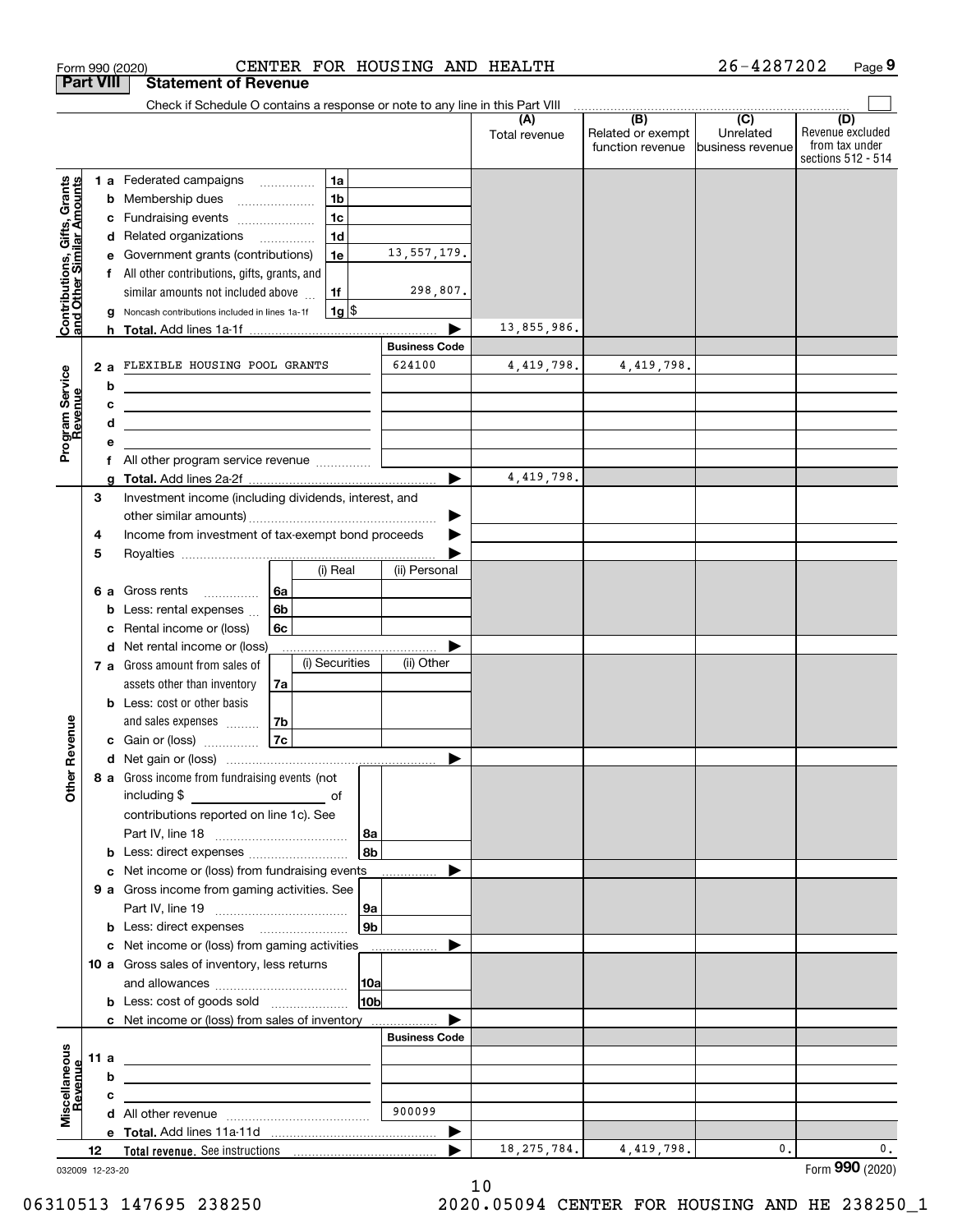Form 990 (2020) CENTER FOR HOUSING AND HEALTH 2 6-4287202 <sub>Page</sub> **Part IX Statement of Functional Expenses**

*Section 501(c)(3) and 501(c)(4) organizations must complete all columns. All other organizations must complete column (A).*

|                  | Check if Schedule O contains a response or note to any line in this Part IX                                                   |                |                         |                       |                    |
|------------------|-------------------------------------------------------------------------------------------------------------------------------|----------------|-------------------------|-----------------------|--------------------|
|                  | Do not include amounts reported on lines 6b,<br>7b, 8b, 9b, and 10b of Part VIII.                                             | Total expenses | (B)<br>Program service  | (C)<br>Management and | (D)<br>Fundraising |
|                  |                                                                                                                               |                | expenses                | general expenses      | expenses           |
| $\mathbf 1$      | Grants and other assistance to domestic organizations                                                                         | 1,740,169.     | 1,740,169.              |                       |                    |
| $\mathbf{2}$     | and domestic governments. See Part IV, line 21<br>$\ddotsc$<br>Grants and other assistance to domestic                        |                |                         |                       |                    |
|                  | individuals. See Part IV, line 22                                                                                             |                | 13,861,084. 13,861,084. |                       |                    |
| 3                | Grants and other assistance to foreign                                                                                        |                |                         |                       |                    |
|                  | organizations, foreign governments, and foreign                                                                               |                |                         |                       |                    |
|                  | individuals. See Part IV, lines 15 and 16                                                                                     |                |                         |                       |                    |
| 4                | Benefits paid to or for members                                                                                               |                |                         |                       |                    |
| 5                | Compensation of current officers, directors,                                                                                  |                |                         |                       |                    |
|                  |                                                                                                                               |                |                         |                       |                    |
| 6                | Compensation not included above to disqualified                                                                               |                |                         |                       |                    |
|                  | persons (as defined under section 4958(f)(1)) and                                                                             |                |                         |                       |                    |
|                  | persons described in section 4958(c)(3)(B)                                                                                    |                |                         |                       |                    |
| 7                |                                                                                                                               |                |                         |                       |                    |
| 8                | Pension plan accruals and contributions (include                                                                              |                |                         |                       |                    |
|                  | section 401(k) and 403(b) employer contributions)                                                                             |                |                         |                       |                    |
| 9                |                                                                                                                               |                |                         |                       |                    |
| 10               |                                                                                                                               |                |                         |                       |                    |
| 11               | Fees for services (nonemployees):                                                                                             |                |                         |                       |                    |
|                  |                                                                                                                               | 1,656,026.     | 1,559,009.              | 97,017.               |                    |
| b                |                                                                                                                               |                |                         |                       |                    |
| c                |                                                                                                                               | 17,015.        | 15,485.                 | 1,530.                |                    |
|                  |                                                                                                                               |                |                         |                       |                    |
| f                | e Professional fundraising services. See Part IV, line 17                                                                     |                |                         |                       |                    |
|                  | g Other. (If line 11g amount exceeds 10% of line 25,                                                                          |                |                         |                       |                    |
|                  | column (A) amount, list line 11g expenses on Sch O.)                                                                          | 369,836.       | 55,487.                 | 314,349.              |                    |
| 12 <sup>12</sup> |                                                                                                                               |                |                         |                       |                    |
| 13               |                                                                                                                               | 68,389.        | 63,438.                 | 4,951.                |                    |
| 14               |                                                                                                                               |                |                         |                       |                    |
| 15               |                                                                                                                               |                |                         |                       |                    |
| 16               |                                                                                                                               | 166,530.       | 159,332.                | 7,198.                |                    |
| 17               | Travel                                                                                                                        | 35,733.        | 35,401.                 | $\overline{332}$ .    |                    |
| 18               | Payments of travel or entertainment expenses                                                                                  |                |                         |                       |                    |
|                  | for any federal, state, or local public officials                                                                             |                |                         |                       |                    |
| 19               | Conferences, conventions, and meetings                                                                                        |                |                         |                       |                    |
| 20               | Interest                                                                                                                      |                |                         |                       |                    |
| 21               | Depreciation, depletion, and amortization                                                                                     |                |                         |                       |                    |
| 22<br>23         | Insurance                                                                                                                     | 10, 218.       | 9,752.                  | 466.                  |                    |
| 24               | Other expenses. Itemize expenses not covered                                                                                  |                |                         |                       |                    |
|                  | above (List miscellaneous expenses on line 24e. If                                                                            |                |                         |                       |                    |
|                  | line 24e amount exceeds 10% of line 25, column (A)<br>amount, list line 24e expenses on Schedule O.)                          |                |                         |                       |                    |
| a                | EQUIPMENT                                                                                                                     | 43,317.        | 40,701.                 | 2,616.                |                    |
| b                | DIRECT CLIENT SUPPORT                                                                                                         | 32,820.        | 17,694.                 | 15,126.               |                    |
| c                | UTILITIES & TELEPHONE                                                                                                         | 12,427.        | 10,610.                 | 1,817.                |                    |
| d                | <b>BANK FEES &amp; OTHER</b>                                                                                                  | 9,360.         | 896.                    | 8,464.                |                    |
| е                | All other expenses                                                                                                            | 17,821.        | 7,378.                  | 10,443.               |                    |
| 25               | Total functional expenses. Add lines 1 through 24e                                                                            | 18,040,745.    | 17,576,436.             | 464,309.              | $\overline{0}$ .   |
| 26               | Joint costs. Complete this line only if the organization                                                                      |                |                         |                       |                    |
|                  | reported in column (B) joint costs from a combined                                                                            |                |                         |                       |                    |
|                  | educational campaign and fundraising solicitation.<br>Check here $\blacktriangleright$<br>if following SOP 98-2 (ASC 958-720) |                |                         |                       |                    |
|                  |                                                                                                                               |                |                         |                       |                    |

11

032010 12-23-20

Form (2020) **990**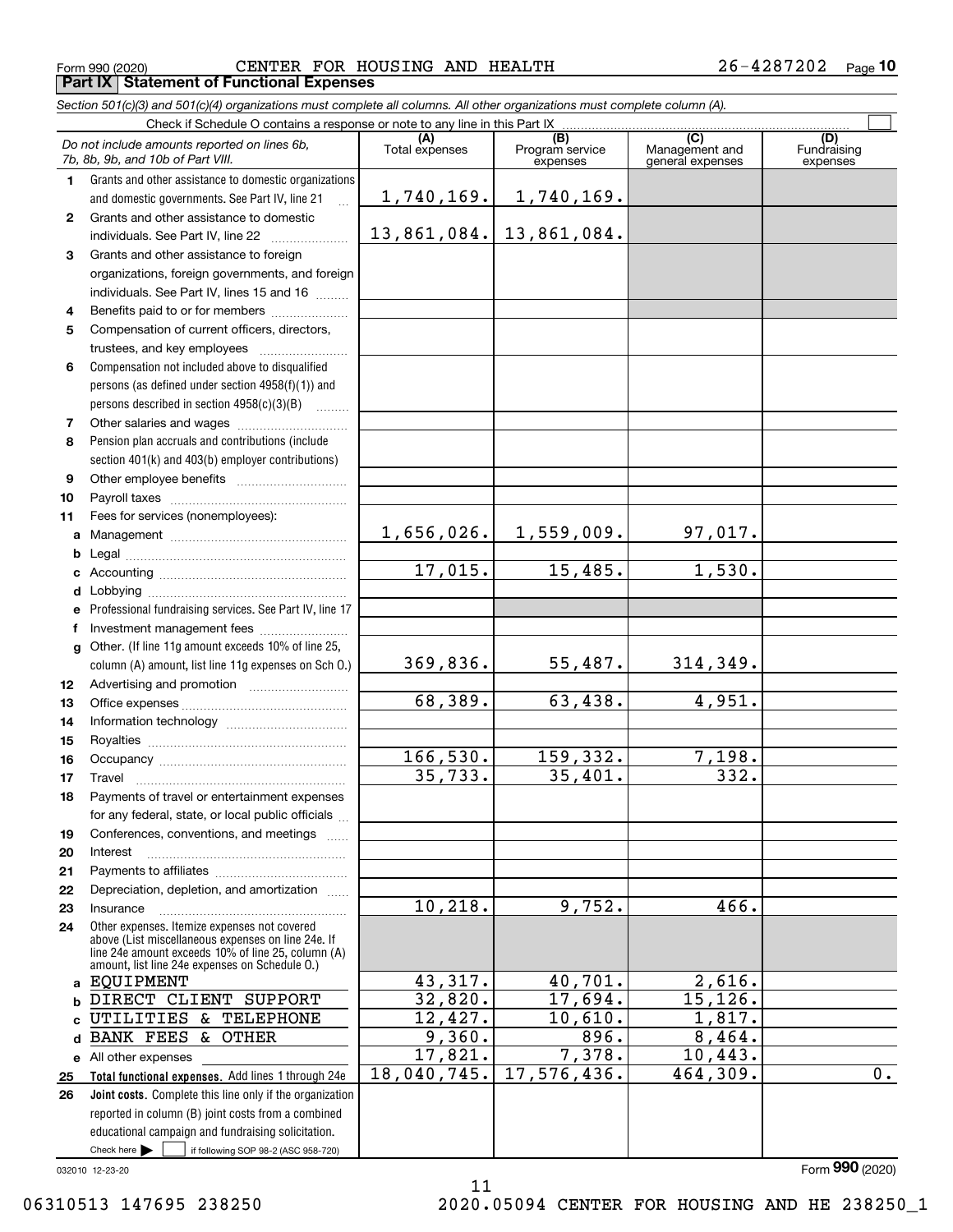**Part X** | Balance Sheet

**Assets**

**Liabilities**

Liabilities

**Net Assets or Fund Balances**

Net Assets or Fund Balances

#### Form 990 (2020) CENTER FOR HOUSING AND HEALTH 2 6-4287202 <sub>Page</sub>

**(A) (B) 1**240,474. 501,648. **234**Check if Schedule O contains a response or note to any line in this Part X Beginning of year | | End of year  $\mathcal{L}^{\text{max}}$ (B)<br>End of year  $.79.$ 

| 1  |                                                                                          | 240,474.                 | 1              | 501,648.   |
|----|------------------------------------------------------------------------------------------|--------------------------|----------------|------------|
| 2  |                                                                                          |                          | $\mathbf 2$    |            |
| з  |                                                                                          | 1,872,154.               | 3              | 2,530,479. |
| 4  |                                                                                          |                          | 4              |            |
| 5  | Loans and other receivables from any current or former officer, director,                |                          |                |            |
|    | trustee, key employee, creator or founder, substantial contributor, or 35%               |                          |                |            |
|    | controlled entity or family member of any of these persons                               |                          | 5              |            |
| 6  | Loans and other receivables from other disqualified persons (as defined                  |                          |                |            |
|    | under section $4958(f)(1)$ , and persons described in section $4958(c)(3)(B)$<br>1.1.1.1 |                          | 6              |            |
| 7  |                                                                                          |                          | $\overline{7}$ |            |
| 8  |                                                                                          |                          | 8              |            |
| 9  | Prepaid expenses and deferred charges                                                    | 6, 286.                  | 9              | 15,949.    |
|    | 10a Land, buildings, and equipment: cost or other                                        |                          |                |            |
|    | basis. Complete Part VI of Schedule D<br>10a                                             |                          |                |            |
| b  | 10 <sub>b</sub><br>Less: accumulated depreciation                                        |                          | 10c            |            |
| 11 |                                                                                          |                          | 11             |            |
| 12 |                                                                                          |                          | 12             |            |
| 13 |                                                                                          |                          | 13             |            |
| 14 |                                                                                          |                          | 14             |            |
| 15 |                                                                                          |                          | 15             |            |
| 16 |                                                                                          | 2,118,914.               | 16             | 3,048,076. |
| 17 |                                                                                          | 64,016.                  | 17             | 9,426.     |
| 18 |                                                                                          |                          | 18             |            |
| 19 |                                                                                          | 241,075.                 | 19             | 953,635.   |
| 20 |                                                                                          |                          | 20             |            |
| 21 | Escrow or custodial account liability. Complete Part IV of Schedule D                    |                          | 21             |            |
| 22 | Loans and other payables to any current or former officer, director,                     |                          |                |            |
|    | trustee, key employee, creator or founder, substantial contributor, or 35%               |                          |                |            |
|    | controlled entity or family member of any of these persons                               |                          | 22             |            |
| 23 | Secured mortgages and notes payable to unrelated third parties                           |                          | 23             |            |
| 24 |                                                                                          |                          | 24             |            |
| 25 | Other liabilities (including federal income tax, payables to related third               |                          |                |            |
|    | parties, and other liabilities not included on lines 17-24). Complete Part X             |                          |                |            |
|    | of Schedule D                                                                            | 483,575.                 | 25             | 519,728.   |
| 26 |                                                                                          | 788,666.                 | 26             | 1,482,789. |
|    | Organizations that follow FASB ASC 958, check here $\triangleright \lfloor X \rfloor$    |                          |                |            |
|    | and complete lines 27, 28, 32, and 33.                                                   |                          |                |            |
| 27 |                                                                                          | 1,068,400.               | 27             | 1,025,180. |
| 28 |                                                                                          | 261,848.                 | 28             | 540,107.   |
|    | Organizations that do not follow FASB ASC 958, check here ▶ □                            |                          |                |            |
|    | and complete lines 29 through 33.                                                        |                          |                |            |
| 29 |                                                                                          |                          | 29             |            |
| 30 | Paid-in or capital surplus, or land, building, or equipment fund                         |                          | 30             |            |
| 31 | Retained earnings, endowment, accumulated income, or other funds<br>.                    |                          | 31             |            |
| 32 |                                                                                          | $\overline{1,330,248}$ . | 32             | 1,565,287. |
| 33 |                                                                                          | 2, 118, 914.             | 33             | 3,048,076. |

Form (2020) **990**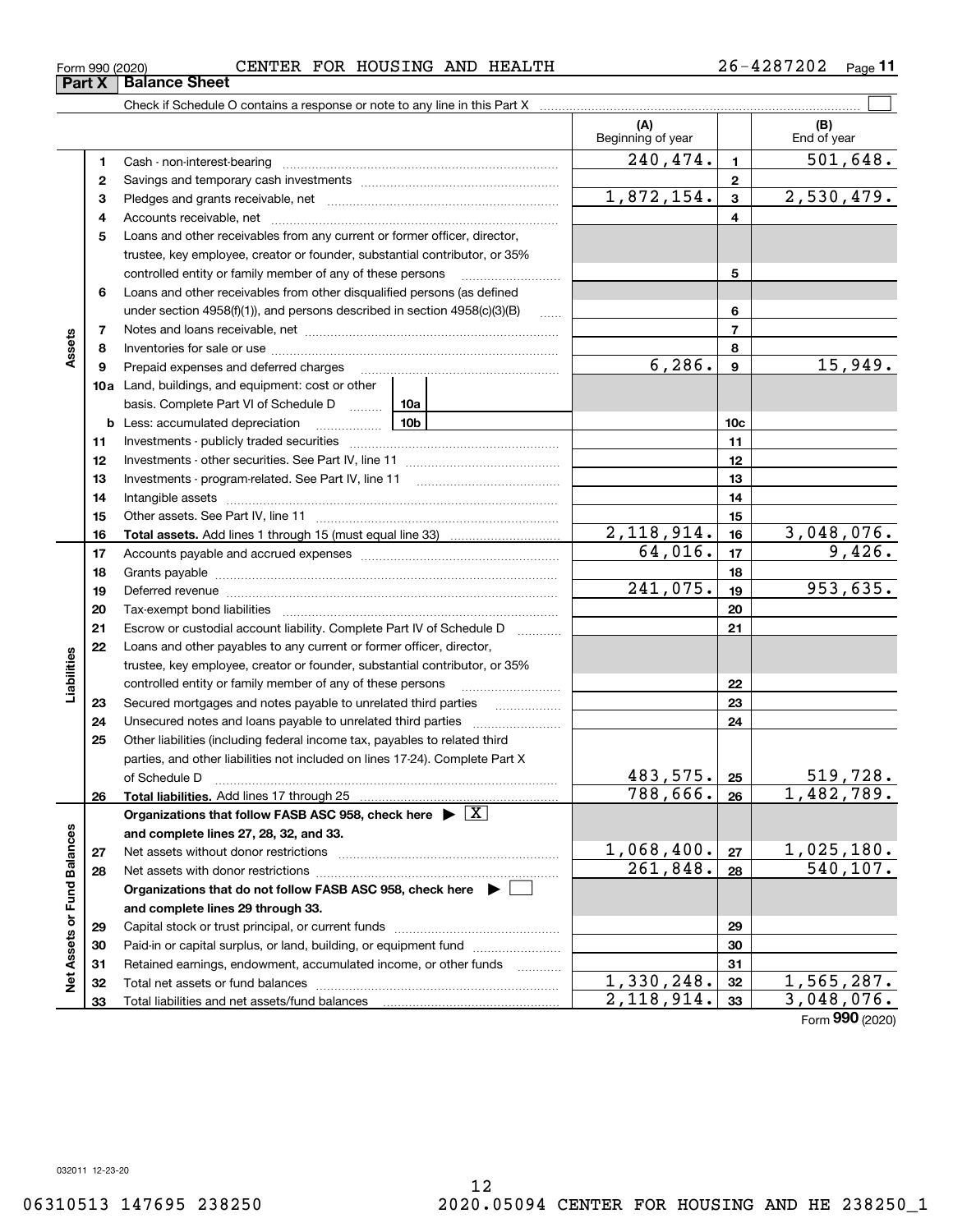|    | CENTER FOR HOUSING AND HEALTH<br>Form 990 (2020)                                                                                                                                                                               |                | 26-4287202     |                 | Page $12$               |  |  |  |  |
|----|--------------------------------------------------------------------------------------------------------------------------------------------------------------------------------------------------------------------------------|----------------|----------------|-----------------|-------------------------|--|--|--|--|
|    | <b>Reconciliation of Net Assets</b><br>Part XI                                                                                                                                                                                 |                |                |                 |                         |  |  |  |  |
|    |                                                                                                                                                                                                                                |                |                |                 |                         |  |  |  |  |
|    |                                                                                                                                                                                                                                |                |                |                 |                         |  |  |  |  |
| 1  | Total revenue (must equal Part VIII, column (A), line 12)                                                                                                                                                                      | $\mathbf{1}$   | 18, 275, 784.  |                 |                         |  |  |  |  |
| 2  | 18,040,745.<br>$\mathbf{2}$<br>Total expenses (must equal Part IX, column (A), line 25)                                                                                                                                        |                |                |                 |                         |  |  |  |  |
| з  | 3<br>Revenue less expenses. Subtract line 2 from line 1                                                                                                                                                                        |                |                |                 |                         |  |  |  |  |
| 4  |                                                                                                                                                                                                                                | 4              | 1,330,248.     |                 |                         |  |  |  |  |
| 5  |                                                                                                                                                                                                                                | 5              |                |                 |                         |  |  |  |  |
| 6  | Donated services and use of facilities [111] Donated and the service of facilities [11] Donated services and use of facilities [11] Donated and the service of the service of the service of the service of the service of the | 6              |                |                 |                         |  |  |  |  |
| 7  | Investment expenses www.communication.communication.com/www.communication.com/www.communication.com                                                                                                                            | $\overline{7}$ |                |                 |                         |  |  |  |  |
| 8  | Prior period adjustments                                                                                                                                                                                                       | 8              |                |                 |                         |  |  |  |  |
| 9  | Other changes in net assets or fund balances (explain on Schedule O)                                                                                                                                                           | 9              |                |                 | 0.                      |  |  |  |  |
| 10 | Net assets or fund balances at end of year. Combine lines 3 through 9 (must equal Part X, line 32,                                                                                                                             |                |                |                 |                         |  |  |  |  |
|    | column (B)).                                                                                                                                                                                                                   | 10             | 1,565,287.     |                 |                         |  |  |  |  |
|    | Part XII Financial Statements and Reporting                                                                                                                                                                                    |                |                |                 |                         |  |  |  |  |
|    |                                                                                                                                                                                                                                |                |                |                 | $\overline{\mathbf{X}}$ |  |  |  |  |
|    |                                                                                                                                                                                                                                |                |                | Yes             | No                      |  |  |  |  |
| 1. | $ X $ Accrual<br>Accounting method used to prepare the Form 990: <u>I</u> Cash<br>Other                                                                                                                                        |                |                |                 |                         |  |  |  |  |
|    | If the organization changed its method of accounting from a prior year or checked "Other," explain in Schedule O.                                                                                                              |                |                |                 |                         |  |  |  |  |
|    | 2a Were the organization's financial statements compiled or reviewed by an independent accountant?                                                                                                                             |                | 2a             |                 | x                       |  |  |  |  |
|    | If "Yes," check a box below to indicate whether the financial statements for the year were compiled or reviewed on a                                                                                                           |                |                |                 |                         |  |  |  |  |
|    | separate basis, consolidated basis, or both:                                                                                                                                                                                   |                |                |                 |                         |  |  |  |  |
|    | Separate basis<br><b>Consolidated basis</b><br>Both consolidated and separate basis                                                                                                                                            |                |                |                 |                         |  |  |  |  |
|    | <b>b</b> Were the organization's financial statements audited by an independent accountant?                                                                                                                                    |                | 2 <sub>b</sub> | х               |                         |  |  |  |  |
|    | If "Yes," check a box below to indicate whether the financial statements for the year were audited on a separate basis,                                                                                                        |                |                |                 |                         |  |  |  |  |
|    | consolidated basis, or both:                                                                                                                                                                                                   |                |                |                 |                         |  |  |  |  |
|    | $ \mathbf{X} $ Separate basis<br>Consolidated basis<br>Both consolidated and separate basis                                                                                                                                    |                |                |                 |                         |  |  |  |  |
|    | c If "Yes" to line 2a or 2b, does the organization have a committee that assumes responsibility for oversight of the audit,                                                                                                    |                |                |                 |                         |  |  |  |  |
|    |                                                                                                                                                                                                                                |                | 2c             | х               |                         |  |  |  |  |
|    | If the organization changed either its oversight process or selection process during the tax year, explain on Schedule O.                                                                                                      |                |                |                 |                         |  |  |  |  |
|    | 3a As a result of a federal award, was the organization required to undergo an audit or audits as set forth in the Single Audit                                                                                                |                |                |                 |                         |  |  |  |  |
|    |                                                                                                                                                                                                                                |                | Зa             | X               |                         |  |  |  |  |
|    | b If "Yes," did the organization undergo the required audit or audits? If the organization did not undergo the required audit                                                                                                  |                |                |                 |                         |  |  |  |  |
|    | or audits, explain why on Schedule O and describe any steps taken to undergo such audits                                                                                                                                       |                | 3b             | х<br><b>000</b> |                         |  |  |  |  |

Form (2020) **990**

032012 12-23-20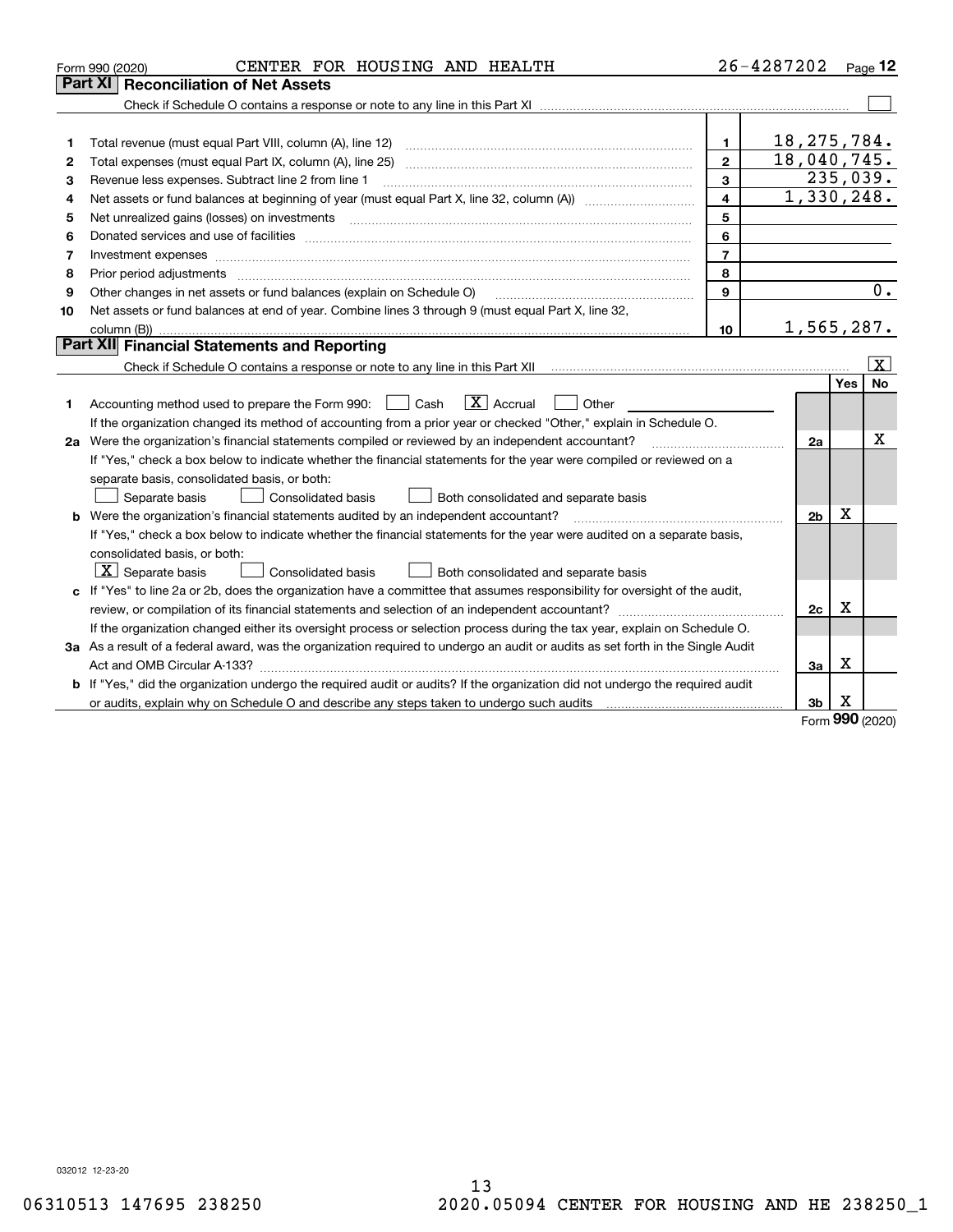| <b>SCHEDULE A</b> |
|-------------------|
|-------------------|

Department of the Treasury Internal Revenue Service

| (Form 990 or 990-EZ) |  |  |  |  |
|----------------------|--|--|--|--|
|----------------------|--|--|--|--|

## **Public Charity Status and Public Support**

**Complete if the organization is a section 501(c)(3) organization or a section 4947(a)(1) nonexempt charitable trust.**

**| Attach to Form 990 or Form 990-EZ.** 

**| Go to www.irs.gov/Form990 for instructions and the latest information.**

| OMB No. 1545-0047                   |
|-------------------------------------|
| 2020                                |
| <b>Open to Public</b><br>Inspection |

|  | Name of the organization |
|--|--------------------------|
|--|--------------------------|

|       |                     | Name of the organization                                                                                                                                                                                                                                                         |          |                                                        |                                                                |    |                            | <b>Employer identification number</b> |
|-------|---------------------|----------------------------------------------------------------------------------------------------------------------------------------------------------------------------------------------------------------------------------------------------------------------------------|----------|--------------------------------------------------------|----------------------------------------------------------------|----|----------------------------|---------------------------------------|
|       |                     |                                                                                                                                                                                                                                                                                  |          | CENTER FOR HOUSING AND HEALTH                          |                                                                |    |                            | 26-4287202                            |
|       | Part I              | Reason for Public Charity Status. (All organizations must complete this part.) See instructions.                                                                                                                                                                                 |          |                                                        |                                                                |    |                            |                                       |
|       |                     | The organization is not a private foundation because it is: (For lines 1 through 12, check only one box.)                                                                                                                                                                        |          |                                                        |                                                                |    |                            |                                       |
| 1     |                     | A church, convention of churches, or association of churches described in section 170(b)(1)(A)(i).                                                                                                                                                                               |          |                                                        |                                                                |    |                            |                                       |
| 2     |                     | A school described in section 170(b)(1)(A)(ii). (Attach Schedule E (Form 990 or 990-EZ).)                                                                                                                                                                                        |          |                                                        |                                                                |    |                            |                                       |
| з     |                     | A hospital or a cooperative hospital service organization described in section $170(b)(1)(A)(iii)$ .                                                                                                                                                                             |          |                                                        |                                                                |    |                            |                                       |
|       |                     | A medical research organization operated in conjunction with a hospital described in section 170(b)(1)(A)(iii). Enter the hospital's name,                                                                                                                                       |          |                                                        |                                                                |    |                            |                                       |
|       |                     | city, and state:                                                                                                                                                                                                                                                                 |          |                                                        |                                                                |    |                            |                                       |
| 5     |                     | An organization operated for the benefit of a college or university owned or operated by a governmental unit described in                                                                                                                                                        |          |                                                        |                                                                |    |                            |                                       |
|       |                     | section 170(b)(1)(A)(iv). (Complete Part II.)                                                                                                                                                                                                                                    |          |                                                        |                                                                |    |                            |                                       |
| 6     |                     | A federal, state, or local government or governmental unit described in section 170(b)(1)(A)(v).                                                                                                                                                                                 |          |                                                        |                                                                |    |                            |                                       |
| 7     | $\lfloor x \rfloor$ | An organization that normally receives a substantial part of its support from a governmental unit or from the general public described in                                                                                                                                        |          |                                                        |                                                                |    |                            |                                       |
|       |                     | section 170(b)(1)(A)(vi). (Complete Part II.)                                                                                                                                                                                                                                    |          |                                                        |                                                                |    |                            |                                       |
| 8     |                     | A community trust described in section 170(b)(1)(A)(vi). (Complete Part II.)                                                                                                                                                                                                     |          |                                                        |                                                                |    |                            |                                       |
| 9     |                     | An agricultural research organization described in section 170(b)(1)(A)(ix) operated in conjunction with a land-grant college                                                                                                                                                    |          |                                                        |                                                                |    |                            |                                       |
|       |                     | or university or a non-land-grant college of agriculture (see instructions). Enter the name, city, and state of the college or                                                                                                                                                   |          |                                                        |                                                                |    |                            |                                       |
|       |                     | university:                                                                                                                                                                                                                                                                      |          |                                                        |                                                                |    |                            |                                       |
| 10    |                     | An organization that normally receives (1) more than 33 1/3% of its support from contributions, membership fees, and gross receipts from                                                                                                                                         |          |                                                        |                                                                |    |                            |                                       |
|       |                     | activities related to its exempt functions, subject to certain exceptions; and (2) no more than 33 1/3% of its support from gross investment                                                                                                                                     |          |                                                        |                                                                |    |                            |                                       |
|       |                     | income and unrelated business taxable income (less section 511 tax) from businesses acquired by the organization after June 30, 1975.                                                                                                                                            |          |                                                        |                                                                |    |                            |                                       |
|       |                     | See section 509(a)(2). (Complete Part III.)                                                                                                                                                                                                                                      |          |                                                        |                                                                |    |                            |                                       |
| 11    |                     | An organization organized and operated exclusively to test for public safety. See section 509(a)(4).                                                                                                                                                                             |          |                                                        |                                                                |    |                            |                                       |
| 12    |                     | An organization organized and operated exclusively for the benefit of, to perform the functions of, or to carry out the purposes of one or<br>more publicly supported organizations described in section 509(a)(1) or section 509(a)(2). See section 509(a)(3). Check the box in |          |                                                        |                                                                |    |                            |                                       |
|       |                     | lines 12a through 12d that describes the type of supporting organization and complete lines 12e, 12f, and 12g.                                                                                                                                                                   |          |                                                        |                                                                |    |                            |                                       |
| a     |                     | Type I. A supporting organization operated, supervised, or controlled by its supported organization(s), typically by giving                                                                                                                                                      |          |                                                        |                                                                |    |                            |                                       |
|       |                     | the supported organization(s) the power to regularly appoint or elect a majority of the directors or trustees of the supporting                                                                                                                                                  |          |                                                        |                                                                |    |                            |                                       |
|       |                     | organization. You must complete Part IV, Sections A and B.                                                                                                                                                                                                                       |          |                                                        |                                                                |    |                            |                                       |
| b     |                     | Type II. A supporting organization supervised or controlled in connection with its supported organization(s), by having                                                                                                                                                          |          |                                                        |                                                                |    |                            |                                       |
|       |                     | control or management of the supporting organization vested in the same persons that control or manage the supported                                                                                                                                                             |          |                                                        |                                                                |    |                            |                                       |
|       |                     | organization(s). You must complete Part IV, Sections A and C.                                                                                                                                                                                                                    |          |                                                        |                                                                |    |                            |                                       |
| c     |                     | Type III functionally integrated. A supporting organization operated in connection with, and functionally integrated with,                                                                                                                                                       |          |                                                        |                                                                |    |                            |                                       |
|       |                     | its supported organization(s) (see instructions). You must complete Part IV, Sections A, D, and E.                                                                                                                                                                               |          |                                                        |                                                                |    |                            |                                       |
| d     |                     | Type III non-functionally integrated. A supporting organization operated in connection with its supported organization(s)                                                                                                                                                        |          |                                                        |                                                                |    |                            |                                       |
|       |                     | that is not functionally integrated. The organization generally must satisfy a distribution requirement and an attentiveness                                                                                                                                                     |          |                                                        |                                                                |    |                            |                                       |
|       |                     | requirement (see instructions). You must complete Part IV, Sections A and D, and Part V.                                                                                                                                                                                         |          |                                                        |                                                                |    |                            |                                       |
|       |                     | Check this box if the organization received a written determination from the IRS that it is a Type I, Type II, Type III                                                                                                                                                          |          |                                                        |                                                                |    |                            |                                       |
|       |                     | functionally integrated, or Type III non-functionally integrated supporting organization.                                                                                                                                                                                        |          |                                                        |                                                                |    |                            |                                       |
|       |                     | f Enter the number of supported organizations                                                                                                                                                                                                                                    |          |                                                        |                                                                |    |                            |                                       |
|       |                     | g Provide the following information about the supported organization(s).                                                                                                                                                                                                         |          |                                                        |                                                                |    |                            |                                       |
|       |                     | (i) Name of supported                                                                                                                                                                                                                                                            | (ii) EIN | (iii) Type of organization<br>(described on lines 1-10 | (iv) Is the organization listed<br>in your governing document? |    | (v) Amount of monetary     | (vi) Amount of other                  |
|       |                     | organization                                                                                                                                                                                                                                                                     |          | above (see instructions))                              | Yes                                                            | No | support (see instructions) | support (see instructions)            |
|       |                     |                                                                                                                                                                                                                                                                                  |          |                                                        |                                                                |    |                            |                                       |
|       |                     |                                                                                                                                                                                                                                                                                  |          |                                                        |                                                                |    |                            |                                       |
|       |                     |                                                                                                                                                                                                                                                                                  |          |                                                        |                                                                |    |                            |                                       |
|       |                     |                                                                                                                                                                                                                                                                                  |          |                                                        |                                                                |    |                            |                                       |
|       |                     |                                                                                                                                                                                                                                                                                  |          |                                                        |                                                                |    |                            |                                       |
|       |                     |                                                                                                                                                                                                                                                                                  |          |                                                        |                                                                |    |                            |                                       |
|       |                     |                                                                                                                                                                                                                                                                                  |          |                                                        |                                                                |    |                            |                                       |
|       |                     |                                                                                                                                                                                                                                                                                  |          |                                                        |                                                                |    |                            |                                       |
|       |                     |                                                                                                                                                                                                                                                                                  |          |                                                        |                                                                |    |                            |                                       |
| Total |                     |                                                                                                                                                                                                                                                                                  |          |                                                        |                                                                |    |                            |                                       |
|       |                     |                                                                                                                                                                                                                                                                                  |          |                                                        |                                                                |    |                            |                                       |

LHA For Paperwork Reduction Act Notice, see the Instructions for Form 990 or 990-EZ. <sub>032021</sub> o1-25-21 Schedule A (Form 990 or 990-EZ) 2020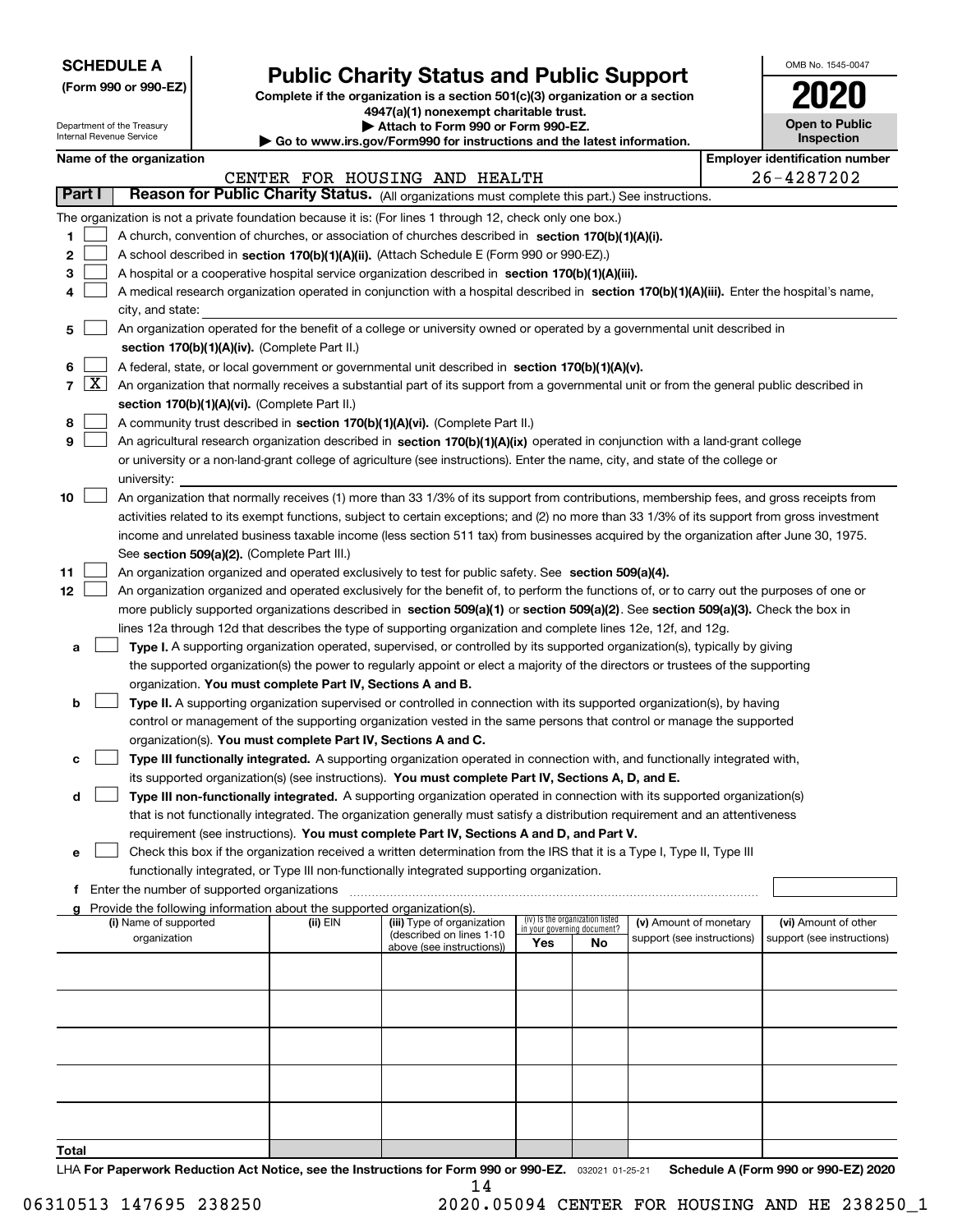#### Schedule A (Form 990 or 990-EZ) 2020 Page CENTER FOR HOUSING AND HEALTH 26-4287202 **Part II Support Schedule for Organizations Described in Sections 170(b)(1)(A)(iv) and 170(b)(1)(A)(vi)**

**2**

(Complete only if you checked the box on line 5, 7, or 8 of Part I or if the organization failed to qualify under Part III. If the organization fails to qualify under the tests listed below, please complete Part III.)

|    | <b>Section A. Public Support</b>                                                                                                               |           |                      |                        |            |          |                                          |
|----|------------------------------------------------------------------------------------------------------------------------------------------------|-----------|----------------------|------------------------|------------|----------|------------------------------------------|
|    | Calendar year (or fiscal year beginning in)                                                                                                    | (a) 2016  | (b) 2017             | $(c)$ 2018             | $(d)$ 2019 | (e) 2020 | (f) Total                                |
|    | 1 Gifts, grants, contributions, and                                                                                                            |           |                      |                        |            |          |                                          |
|    | membership fees received. (Do not                                                                                                              |           |                      |                        |            |          |                                          |
|    | include any "unusual grants.")                                                                                                                 | 5418018.  | 5249450.             | 5305644.               |            |          | 9035745.13855986.38864843.               |
|    | 2 Tax revenues levied for the organ-                                                                                                           |           |                      |                        |            |          |                                          |
|    | ization's benefit and either paid to                                                                                                           |           |                      |                        |            |          |                                          |
|    | or expended on its behalf                                                                                                                      |           |                      |                        |            |          |                                          |
|    | 3 The value of services or facilities                                                                                                          |           |                      |                        |            |          |                                          |
|    | furnished by a governmental unit to                                                                                                            |           |                      |                        |            |          |                                          |
|    | the organization without charge                                                                                                                |           |                      |                        |            |          |                                          |
|    | 4 Total. Add lines 1 through 3                                                                                                                 | 5418018.  | 5249450.             | 5305644.               |            |          | 9035745.13855986.38864843.               |
|    | 5 The portion of total contributions                                                                                                           |           |                      |                        |            |          |                                          |
|    | by each person (other than a                                                                                                                   |           |                      |                        |            |          |                                          |
|    | governmental unit or publicly                                                                                                                  |           |                      |                        |            |          |                                          |
|    | supported organization) included                                                                                                               |           |                      |                        |            |          |                                          |
|    | on line 1 that exceeds 2% of the                                                                                                               |           |                      |                        |            |          |                                          |
|    | amount shown on line 11,                                                                                                                       |           |                      |                        |            |          |                                          |
|    | column (f)                                                                                                                                     |           |                      |                        |            |          |                                          |
|    | 6 Public support. Subtract line 5 from line 4.                                                                                                 |           |                      |                        |            |          | 38864843.                                |
|    | <b>Section B. Total Support</b>                                                                                                                |           |                      |                        |            |          |                                          |
|    | Calendar year (or fiscal year beginning in)                                                                                                    | (a) 2016  |                      |                        | $(d)$ 2019 |          | (f) Total                                |
|    | <b>7</b> Amounts from line 4                                                                                                                   | 5418018.  | (b) 2017<br>5249450. | $(c)$ 2018<br>5305644. |            | (e) 2020 | 9035745.13855986.38864843.               |
|    |                                                                                                                                                |           |                      |                        |            |          |                                          |
|    | 8 Gross income from interest,                                                                                                                  |           |                      |                        |            |          |                                          |
|    | dividends, payments received on                                                                                                                |           |                      |                        |            |          |                                          |
|    | securities loans, rents, royalties,                                                                                                            |           |                      |                        |            |          |                                          |
|    | and income from similar sources                                                                                                                |           |                      |                        |            |          |                                          |
|    | <b>9</b> Net income from unrelated business                                                                                                    |           |                      |                        |            |          |                                          |
|    | activities, whether or not the                                                                                                                 |           |                      |                        |            |          |                                          |
|    | business is regularly carried on                                                                                                               |           |                      |                        |            |          |                                          |
|    | 10 Other income. Do not include gain                                                                                                           |           |                      |                        |            |          |                                          |
|    | or loss from the sale of capital                                                                                                               |           |                      |                        |            |          |                                          |
|    | assets (Explain in Part VI.)                                                                                                                   | 174, 231. | 82,640.              | 5,866.                 | 3,550.     |          | 266, 287.                                |
|    | 11 Total support. Add lines 7 through 10                                                                                                       |           |                      |                        |            |          | 39131130.                                |
|    | 12 Gross receipts from related activities, etc. (see instructions)                                                                             |           |                      |                        |            | 12       | 4,419,798.                               |
|    | 13 First 5 years. If the Form 990 is for the organization's first, second, third, fourth, or fifth tax year as a section 501(c)(3)             |           |                      |                        |            |          |                                          |
|    | organization, check this box and stop here                                                                                                     |           |                      |                        |            |          |                                          |
|    | <b>Section C. Computation of Public Support Percentage</b>                                                                                     |           |                      |                        |            |          |                                          |
|    |                                                                                                                                                |           |                      |                        |            | 14       | 99.32<br>%                               |
|    |                                                                                                                                                |           |                      |                        |            | 15       | 99.08<br>$\%$                            |
|    | 16a 33 1/3% support test - 2020. If the organization did not check the box on line 13, and line 14 is 33 1/3% or more, check this box and      |           |                      |                        |            |          |                                          |
|    | stop here. The organization qualifies as a publicly supported organization                                                                     |           |                      |                        |            |          | $\blacktriangleright$ $\boxed{\text{X}}$ |
|    | b 33 1/3% support test - 2019. If the organization did not check a box on line 13 or 16a, and line 15 is 33 1/3% or more, check this box       |           |                      |                        |            |          |                                          |
|    | and stop here. The organization qualifies as a publicly supported organization                                                                 |           |                      |                        |            |          |                                          |
|    | 17a 10% -facts-and-circumstances test - 2020. If the organization did not check a box on line 13, 16a, or 16b, and line 14 is 10% or more,     |           |                      |                        |            |          |                                          |
|    | and if the organization meets the facts-and-circumstances test, check this box and stop here. Explain in Part VI how the organization          |           |                      |                        |            |          |                                          |
|    | meets the facts-and-circumstances test. The organization qualifies as a publicly supported organization                                        |           |                      |                        |            |          |                                          |
|    | <b>b 10% -facts-and-circumstances test - 2019.</b> If the organization did not check a box on line 13, 16a, 16b, or 17a, and line 15 is 10% or |           |                      |                        |            |          |                                          |
|    | more, and if the organization meets the facts-and-circumstances test, check this box and stop here. Explain in Part VI how the                 |           |                      |                        |            |          |                                          |
|    | organization meets the facts-and-circumstances test. The organization qualifies as a publicly supported organization                           |           |                      |                        |            |          |                                          |
| 18 | Private foundation. If the organization did not check a box on line 13, 16a, 16b, 17a, or 17b, check this box and see instructions             |           |                      |                        |            |          |                                          |
|    |                                                                                                                                                |           |                      |                        |            |          | Schedule A (Form 990 or 990-F7) 2020     |

**Schedule A (Form 990 or 990-EZ) 2020**

032022 01-25-21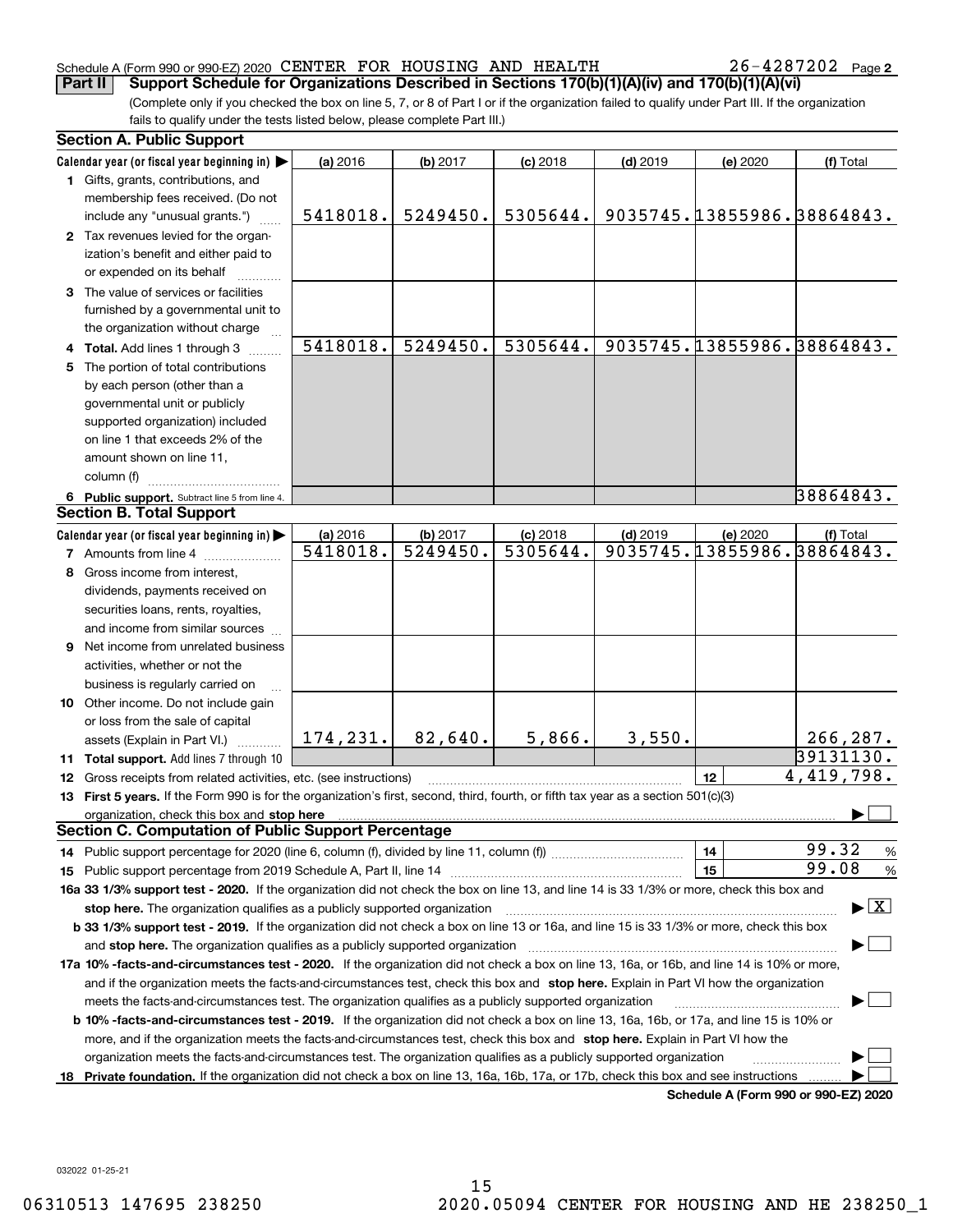#### Schedule A (Form 990 or 990-EZ) 2020 Page CENTER FOR HOUSING AND HEALTH 26-4287202 **Part III Support Schedule for Organizations Described in Section 509(a)(2)**

(Complete only if you checked the box on line 10 of Part I or if the organization failed to qualify under Part II. If the organization fails to qualify under the tests listed below, please complete Part II.)

| <b>Section A. Public Support</b>                                                                                                                                                                                               |          |          |            |            |          |                                      |
|--------------------------------------------------------------------------------------------------------------------------------------------------------------------------------------------------------------------------------|----------|----------|------------|------------|----------|--------------------------------------|
| Calendar year (or fiscal year beginning in) $\blacktriangleright$                                                                                                                                                              | (a) 2016 | (b) 2017 | $(c)$ 2018 | $(d)$ 2019 | (e) 2020 | (f) Total                            |
| 1 Gifts, grants, contributions, and                                                                                                                                                                                            |          |          |            |            |          |                                      |
| membership fees received. (Do not                                                                                                                                                                                              |          |          |            |            |          |                                      |
| include any "unusual grants.")                                                                                                                                                                                                 |          |          |            |            |          |                                      |
| 2 Gross receipts from admissions,<br>merchandise sold or services per-<br>formed, or facilities furnished in<br>any activity that is related to the<br>organization's tax-exempt purpose                                       |          |          |            |            |          |                                      |
| 3 Gross receipts from activities that<br>are not an unrelated trade or bus-                                                                                                                                                    |          |          |            |            |          |                                      |
| iness under section 513                                                                                                                                                                                                        |          |          |            |            |          |                                      |
| 4 Tax revenues levied for the organ-<br>ization's benefit and either paid to<br>or expended on its behalf                                                                                                                      |          |          |            |            |          |                                      |
| .<br>5 The value of services or facilities<br>furnished by a governmental unit to                                                                                                                                              |          |          |            |            |          |                                      |
| the organization without charge                                                                                                                                                                                                |          |          |            |            |          |                                      |
| <b>6 Total.</b> Add lines 1 through 5                                                                                                                                                                                          |          |          |            |            |          |                                      |
| 7a Amounts included on lines 1, 2, and<br>3 received from disqualified persons                                                                                                                                                 |          |          |            |            |          |                                      |
| <b>b</b> Amounts included on lines 2 and 3 received<br>from other than disqualified persons that<br>exceed the greater of \$5,000 or 1% of the<br>amount on line 13 for the year                                               |          |          |            |            |          |                                      |
| c Add lines 7a and 7b                                                                                                                                                                                                          |          |          |            |            |          |                                      |
| 8 Public support. (Subtract line 7c from line 6.)<br><b>Section B. Total Support</b>                                                                                                                                           |          |          |            |            |          |                                      |
| Calendar year (or fiscal year beginning in)                                                                                                                                                                                    | (a) 2016 | (b) 2017 | $(c)$ 2018 | $(d)$ 2019 | (e) 2020 | (f) Total                            |
| 9 Amounts from line 6                                                                                                                                                                                                          |          |          |            |            |          |                                      |
| 10a Gross income from interest,<br>dividends, payments received on<br>securities loans, rents, royalties,<br>and income from similar sources                                                                                   |          |          |            |            |          |                                      |
| <b>b</b> Unrelated business taxable income<br>(less section 511 taxes) from businesses<br>acquired after June 30, 1975                                                                                                         |          |          |            |            |          |                                      |
| c Add lines 10a and 10b                                                                                                                                                                                                        |          |          |            |            |          |                                      |
| <b>11</b> Net income from unrelated business<br>activities not included in line 10b,<br>whether or not the business is<br>regularly carried on                                                                                 |          |          |            |            |          |                                      |
| <b>12</b> Other income. Do not include gain<br>or loss from the sale of capital<br>assets (Explain in Part VI.)                                                                                                                |          |          |            |            |          |                                      |
| <b>13 Total support.</b> (Add lines 9, 10c, 11, and 12.)                                                                                                                                                                       |          |          |            |            |          |                                      |
| 14 First 5 years. If the Form 990 is for the organization's first, second, third, fourth, or fifth tax year as a section 501(c)(3) organization,                                                                               |          |          |            |            |          |                                      |
| check this box and stop here measurements and contact the contract of the contract of the contract of the contract of the contract of the contract of the contract of the contract of the contract of the contract of the cont |          |          |            |            |          |                                      |
| <b>Section C. Computation of Public Support Percentage</b>                                                                                                                                                                     |          |          |            |            |          |                                      |
|                                                                                                                                                                                                                                |          |          |            |            | 15       | %                                    |
| 16 Public support percentage from 2019 Schedule A, Part III, line 15                                                                                                                                                           |          |          |            |            | 16       | %                                    |
| <b>Section D. Computation of Investment Income Percentage</b>                                                                                                                                                                  |          |          |            |            |          |                                      |
| 17 Investment income percentage for 2020 (line 10c, column (f), divided by line 13, column (f))<br>18 Investment income percentage from 2019 Schedule A, Part III, line 17                                                     |          |          |            |            | 17<br>18 | %<br>%                               |
| 19a 33 1/3% support tests - 2020. If the organization did not check the box on line 14, and line 15 is more than 33 1/3%, and line 17 is not                                                                                   |          |          |            |            |          |                                      |
| more than 33 1/3%, check this box and stop here. The organization qualifies as a publicly supported organization                                                                                                               |          |          |            |            |          | ▶                                    |
| b 33 1/3% support tests - 2019. If the organization did not check a box on line 14 or line 19a, and line 16 is more than 33 1/3%, and                                                                                          |          |          |            |            |          |                                      |
| line 18 is not more than 33 1/3%, check this box and stop here. The organization qualifies as a publicly supported organization                                                                                                |          |          |            |            |          |                                      |
| 20 Private foundation. If the organization did not check a box on line 14, 19a, or 19b, check this box and see instructions                                                                                                    |          |          |            |            |          |                                      |
| 032023 01-25-21                                                                                                                                                                                                                |          |          |            |            |          | Schedule A (Form 990 or 990-EZ) 2020 |
|                                                                                                                                                                                                                                |          | 16       |            |            |          |                                      |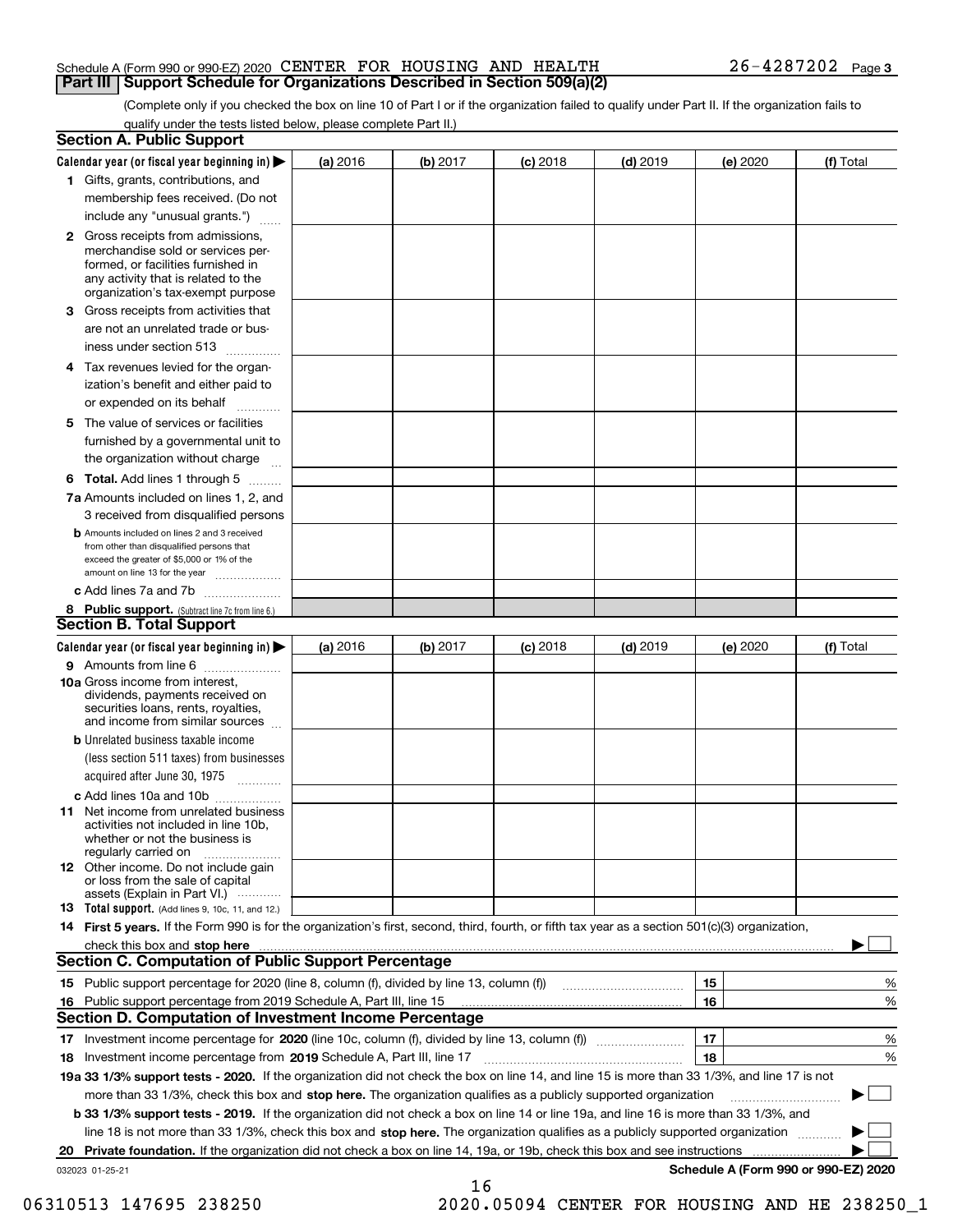#### Schedule A (Form 990 or 990-EZ) 2020 Page CENTER FOR HOUSING AND HEALTH 26-4287202

## **Part IV Supporting Organizations**

(Complete only if you checked a box in line 12 on Part I. If you checked box 12a, Part I, complete Sections A and B. If you checked box 12b, Part I, complete Sections A and C. If you checked box 12c, Part I, complete Sections A, D, and E. If you checked box 12d, Part I, complete Sections A and D, and complete Part V.)

#### **Section A. All Supporting Organizations**

- **1** Are all of the organization's supported organizations listed by name in the organization's governing documents? If "No," describe in **Part VI** how the supported organizations are designated. If designated by *class or purpose, describe the designation. If historic and continuing relationship, explain.*
- **2** Did the organization have any supported organization that does not have an IRS determination of status under section 509(a)(1) or (2)? If "Yes," explain in Part VI how the organization determined that the supported *organization was described in section 509(a)(1) or (2).*
- **3a** Did the organization have a supported organization described in section 501(c)(4), (5), or (6)? If "Yes," answer *lines 3b and 3c below.*
- **b** Did the organization confirm that each supported organization qualified under section 501(c)(4), (5), or (6) and satisfied the public support tests under section 509(a)(2)? If "Yes," describe in **Part VI** when and how the *organization made the determination.*
- **c**Did the organization ensure that all support to such organizations was used exclusively for section 170(c)(2)(B) purposes? If "Yes," explain in **Part VI** what controls the organization put in place to ensure such use.
- **4a***If* Was any supported organization not organized in the United States ("foreign supported organization")? *"Yes," and if you checked box 12a or 12b in Part I, answer lines 4b and 4c below.*
- **b** Did the organization have ultimate control and discretion in deciding whether to make grants to the foreign supported organization? If "Yes," describe in **Part VI** how the organization had such control and discretion *despite being controlled or supervised by or in connection with its supported organizations.*
- **c** Did the organization support any foreign supported organization that does not have an IRS determination under sections 501(c)(3) and 509(a)(1) or (2)? If "Yes," explain in **Part VI** what controls the organization used *to ensure that all support to the foreign supported organization was used exclusively for section 170(c)(2)(B) purposes.*
- **5a** Did the organization add, substitute, or remove any supported organizations during the tax year? If "Yes," answer lines 5b and 5c below (if applicable). Also, provide detail in **Part VI,** including (i) the names and EIN *numbers of the supported organizations added, substituted, or removed; (ii) the reasons for each such action; (iii) the authority under the organization's organizing document authorizing such action; and (iv) how the action was accomplished (such as by amendment to the organizing document).*
- **b** Type I or Type II only. Was any added or substituted supported organization part of a class already designated in the organization's organizing document?
- **cSubstitutions only.**  Was the substitution the result of an event beyond the organization's control?
- **6** Did the organization provide support (whether in the form of grants or the provision of services or facilities) to **Part VI.** *If "Yes," provide detail in* support or benefit one or more of the filing organization's supported organizations? anyone other than (i) its supported organizations, (ii) individuals that are part of the charitable class benefited by one or more of its supported organizations, or (iii) other supporting organizations that also
- **7**Did the organization provide a grant, loan, compensation, or other similar payment to a substantial contributor *If "Yes," complete Part I of Schedule L (Form 990 or 990-EZ).* regard to a substantial contributor? (as defined in section 4958(c)(3)(C)), a family member of a substantial contributor, or a 35% controlled entity with
- **8** Did the organization make a loan to a disqualified person (as defined in section 4958) not described in line 7? *If "Yes," complete Part I of Schedule L (Form 990 or 990-EZ).*
- **9a** Was the organization controlled directly or indirectly at any time during the tax year by one or more in section 509(a)(1) or (2))? If "Yes," *provide detail in* <code>Part VI.</code> disqualified persons, as defined in section 4946 (other than foundation managers and organizations described
- **b** Did one or more disqualified persons (as defined in line 9a) hold a controlling interest in any entity in which the supporting organization had an interest? If "Yes," provide detail in P**art VI**.
- **c**Did a disqualified person (as defined in line 9a) have an ownership interest in, or derive any personal benefit from, assets in which the supporting organization also had an interest? If "Yes," provide detail in P**art VI.**
- **10a** Was the organization subject to the excess business holdings rules of section 4943 because of section supporting organizations)? If "Yes," answer line 10b below. 4943(f) (regarding certain Type II supporting organizations, and all Type III non-functionally integrated
- **b** Did the organization have any excess business holdings in the tax year? (Use Schedule C, Form 4720, to *determine whether the organization had excess business holdings.)*

032024 01-25-21

**Yes No 123a3b3c4a4b4c5a 5b5c**

**89a 9b9c10a10b**

**6**

**7**

**Schedule A (Form 990 or 990-EZ) 2020**

06310513 147695 238250 2020.05094 CENTER FOR HOUSING AND HE 238250\_1

17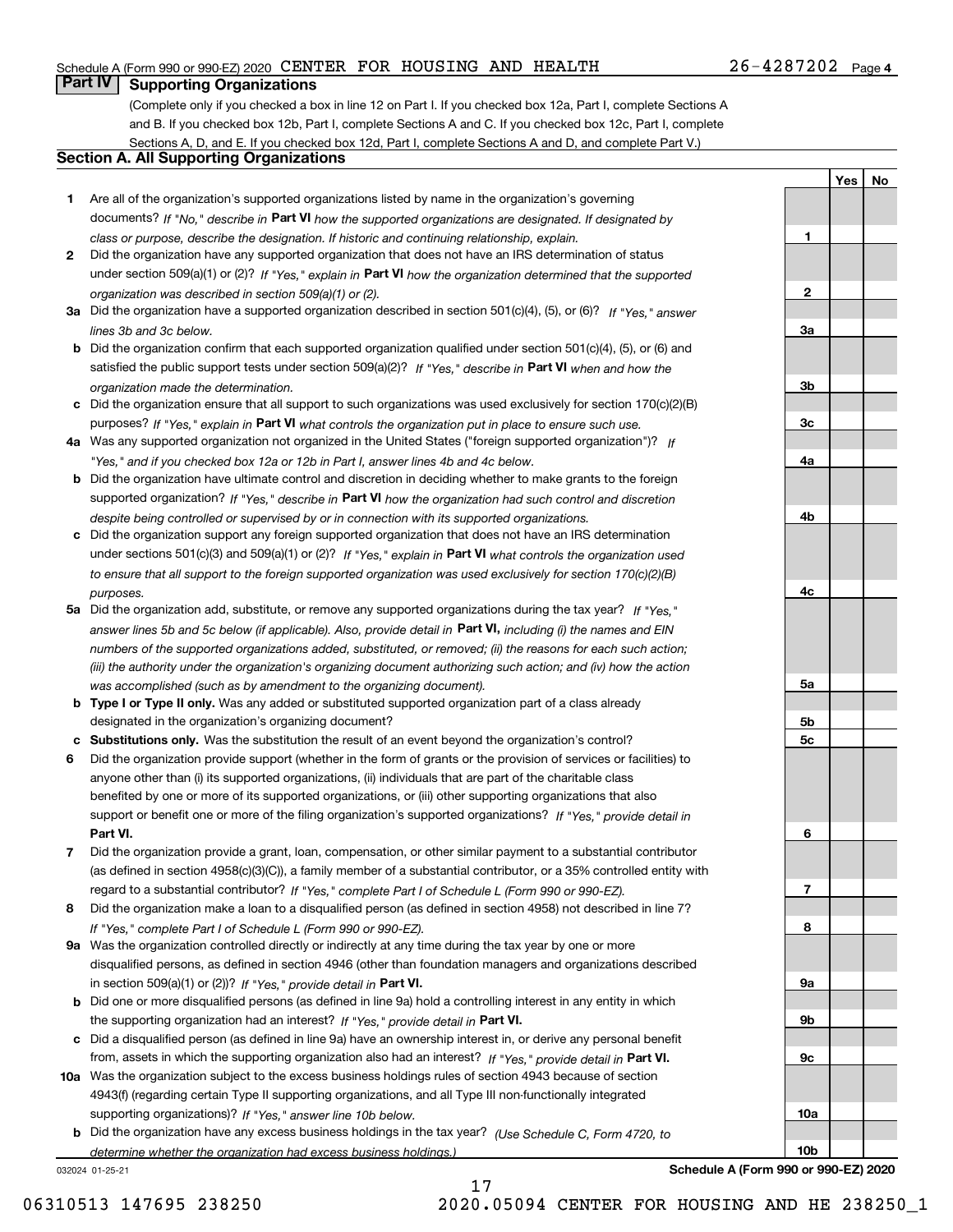#### Schedule A (Form 990 or 990-EZ) 2020 Page CENTER FOR HOUSING AND HEALTH 26-4287202

|    | Part IV | <b>Supporting Organizations (continued)</b>                                                                                                                                                                                                                 |                 |            |    |
|----|---------|-------------------------------------------------------------------------------------------------------------------------------------------------------------------------------------------------------------------------------------------------------------|-----------------|------------|----|
|    |         |                                                                                                                                                                                                                                                             |                 | Yes        | No |
| 11 |         | Has the organization accepted a gift or contribution from any of the following persons?                                                                                                                                                                     |                 |            |    |
|    |         | a A person who directly or indirectly controls, either alone or together with persons described in lines 11b and                                                                                                                                            |                 |            |    |
|    |         | 11c below, the governing body of a supported organization?                                                                                                                                                                                                  | 11a             |            |    |
|    |         | <b>b</b> A family member of a person described in line 11a above?                                                                                                                                                                                           | 11 <sub>b</sub> |            |    |
|    |         | c A 35% controlled entity of a person described in line 11a or 11b above? If "Yes" to line 11a, 11b, or 11c, provide                                                                                                                                        |                 |            |    |
|    |         | detail in Part VI.                                                                                                                                                                                                                                          | 11c             |            |    |
|    |         | <b>Section B. Type I Supporting Organizations</b>                                                                                                                                                                                                           |                 |            |    |
|    |         |                                                                                                                                                                                                                                                             |                 | Yes        | No |
| 1  |         | Did the governing body, members of the governing body, officers acting in their official capacity, or membership of one or<br>more supported organizations have the power to regularly appoint or elect at least a majority of the organization's officers, |                 |            |    |
|    |         | directors, or trustees at all times during the tax year? If "No," describe in Part VI how the supported organization(s)                                                                                                                                     |                 |            |    |
|    |         | effectively operated, supervised, or controlled the organization's activities. If the organization had more than one supported                                                                                                                              |                 |            |    |
|    |         | organization, describe how the powers to appoint and/or remove officers, directors, or trustees were allocated among the                                                                                                                                    | 1               |            |    |
| 2  |         | supported organizations and what conditions or restrictions, if any, applied to such powers during the tax year.<br>Did the organization operate for the benefit of any supported organization other than the supported                                     |                 |            |    |
|    |         | organization(s) that operated, supervised, or controlled the supporting organization? If "Yes," explain in                                                                                                                                                  |                 |            |    |
|    |         | <b>Part VI</b> how providing such benefit carried out the purposes of the supported organization(s) that operated,                                                                                                                                          |                 |            |    |
|    |         | supervised, or controlled the supporting organization.                                                                                                                                                                                                      | 2               |            |    |
|    |         | <b>Section C. Type II Supporting Organizations</b>                                                                                                                                                                                                          |                 |            |    |
|    |         |                                                                                                                                                                                                                                                             |                 | Yes        | No |
| 1  |         | Were a majority of the organization's directors or trustees during the tax year also a majority of the directors                                                                                                                                            |                 |            |    |
|    |         | or trustees of each of the organization's supported organization(s)? If "No," describe in Part VI how control                                                                                                                                               |                 |            |    |
|    |         | or management of the supporting organization was vested in the same persons that controlled or managed                                                                                                                                                      |                 |            |    |
|    |         | the supported organization(s).                                                                                                                                                                                                                              | 1               |            |    |
|    |         | Section D. All Type III Supporting Organizations                                                                                                                                                                                                            |                 |            |    |
|    |         |                                                                                                                                                                                                                                                             |                 | <b>Yes</b> | No |
| 1  |         | Did the organization provide to each of its supported organizations, by the last day of the fifth month of the                                                                                                                                              |                 |            |    |
|    |         | organization's tax year, (i) a written notice describing the type and amount of support provided during the prior tax                                                                                                                                       |                 |            |    |
|    |         | year, (ii) a copy of the Form 990 that was most recently filed as of the date of notification, and (iii) copies of the                                                                                                                                      |                 |            |    |
|    |         | organization's governing documents in effect on the date of notification, to the extent not previously provided?                                                                                                                                            | 1               |            |    |
| 2  |         | Were any of the organization's officers, directors, or trustees either (i) appointed or elected by the supported                                                                                                                                            |                 |            |    |
|    |         | organization(s) or (ii) serving on the governing body of a supported organization? If "No," explain in Part VI how                                                                                                                                          |                 |            |    |
|    |         | the organization maintained a close and continuous working relationship with the supported organization(s).                                                                                                                                                 | 2               |            |    |
| 3  |         | By reason of the relationship described in line 2, above, did the organization's supported organizations have a                                                                                                                                             |                 |            |    |
|    |         | significant voice in the organization's investment policies and in directing the use of the organization's                                                                                                                                                  |                 |            |    |
|    |         | income or assets at all times during the tax year? If "Yes," describe in Part VI the role the organization's                                                                                                                                                | з               |            |    |
|    |         | supported organizations played in this regard<br>Section E. Type III Functionally Integrated Supporting Organizations                                                                                                                                       |                 |            |    |
| L, |         | Check the box next to the method that the organization used to satisfy the Integral Part Test during the year (see instructions).                                                                                                                           |                 |            |    |
| a  |         | The organization satisfied the Activities Test. Complete line 2 below.                                                                                                                                                                                      |                 |            |    |
| b  |         | The organization is the parent of each of its supported organizations. Complete line 3 below.                                                                                                                                                               |                 |            |    |
| c  |         | The organization supported a governmental entity. Describe in Part VI how you supported a governmental entity (see instructions).                                                                                                                           |                 |            |    |
| 2  |         | Activities Test. Answer lines 2a and 2b below.                                                                                                                                                                                                              |                 | Yes        | No |
| а  |         | Did substantially all of the organization's activities during the tax year directly further the exempt purposes of                                                                                                                                          |                 |            |    |
|    |         | the supported organization(s) to which the organization was responsive? If "Yes," then in Part VI identify                                                                                                                                                  |                 |            |    |
|    |         | those supported organizations and explain how these activities directly furthered their exempt purposes,                                                                                                                                                    |                 |            |    |
|    |         | how the organization was responsive to those supported organizations, and how the organization determined                                                                                                                                                   |                 |            |    |
|    |         | that these activities constituted substantially all of its activities.                                                                                                                                                                                      | 2a              |            |    |
|    |         | Did the activities described in line 2a, above, constitute activities that but for the organization's involvement                                                                                                                                           |                 |            |    |

- **bPart VI**  *the reasons for the organization's position that its supported organization(s) would have engaged in* one or more of the organization's supported organization(s) would have been engaged in? If "Yes," e*xplain in these activities but for the organization's involvement.* Did the activities described in line 2a, above, constitute activities that, but for the organization's involvement,
- **3** Parent of Supported Organizations. Answer lines 3a and 3b below.

**a** Did the organization have the power to regularly appoint or elect a majority of the officers, directors, or trustees of each of the supported organizations? If "Yes" or "No" provide details in **Part VI.** 

032025 01-25-21 **b** Did the organization exercise a substantial degree of direction over the policies, programs, and activities of each of its supported organizations? If "Yes," describe in Part VI the role played by the organization in this regard.

18

**Schedule A (Form 990 or 990-EZ) 2020**

**2b**

**3a**

**3b**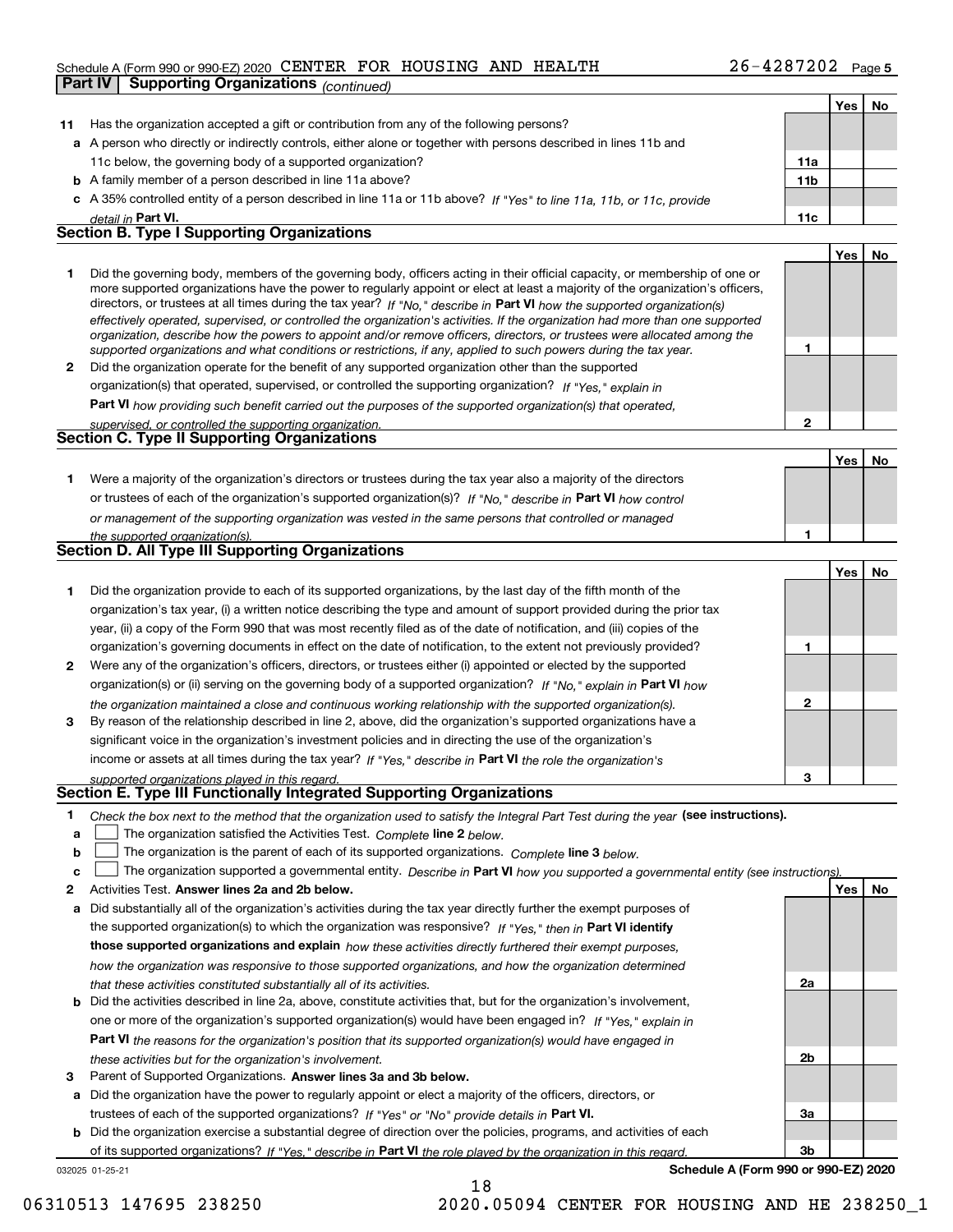| <b>Part V</b> Type III Non-Functionally Integrated 509(a)(3) Supporting Organizations |  |  |                       |  |
|---------------------------------------------------------------------------------------|--|--|-----------------------|--|
| Schedule A (Form 990 or 990-EZ) 2020 CENTER FOR HOUSING AND HEALTH                    |  |  | $26 - 4287202$ Page 6 |  |

1 Check here if the organization satisfied the Integral Part Test as a qualifying trust on Nov. 20, 1970 (explain in Part VI). See instructions. All other Type III non-functionally integrated supporting organizations must complete Sections A through E.

|              | Section A - Adjusted Net Income                                             | (A) Prior Year | (B) Current Year<br>(optional) |                                |
|--------------|-----------------------------------------------------------------------------|----------------|--------------------------------|--------------------------------|
| п.           | Net short-term capital gain                                                 | $\blacksquare$ |                                |                                |
| 2            | Recoveries of prior-year distributions                                      | 2              |                                |                                |
| З            | Other gross income (see instructions)                                       | 3              |                                |                                |
| 4            | Add lines 1 through 3.                                                      | 4              |                                |                                |
| 5            | Depreciation and depletion                                                  | 5              |                                |                                |
| 6            | Portion of operating expenses paid or incurred for production or            |                |                                |                                |
|              | collection of gross income or for management, conservation, or              |                |                                |                                |
|              | maintenance of property held for production of income (see instructions)    | 6              |                                |                                |
| 7            | Other expenses (see instructions)                                           | $\overline{7}$ |                                |                                |
| 8            | Adjusted Net Income (subtract lines 5, 6, and 7 from line 4)                | 8              |                                |                                |
|              | <b>Section B - Minimum Asset Amount</b>                                     |                | (A) Prior Year                 | (B) Current Year<br>(optional) |
| 1            | Aggregate fair market value of all non-exempt-use assets (see               |                |                                |                                |
|              | instructions for short tax year or assets held for part of year):           |                |                                |                                |
|              | a Average monthly value of securities                                       | 1a             |                                |                                |
|              | <b>b</b> Average monthly cash balances                                      | 1b             |                                |                                |
|              | c Fair market value of other non-exempt-use assets                          | 1c             |                                |                                |
|              | d Total (add lines 1a, 1b, and 1c)                                          | 1d             |                                |                                |
|              | e Discount claimed for blockage or other factors                            |                |                                |                                |
|              | (explain in detail in Part VI):                                             |                |                                |                                |
| 2            | Acquisition indebtedness applicable to non-exempt-use assets                | $\overline{2}$ |                                |                                |
| З            | Subtract line 2 from line 1d.                                               | 3              |                                |                                |
| 4            | Cash deemed held for exempt use. Enter 0.015 of line 3 (for greater amount, |                |                                |                                |
|              | see instructions).                                                          | 4              |                                |                                |
| 5            | Net value of non-exempt-use assets (subtract line 4 from line 3)            | 5              |                                |                                |
| 6            | Multiply line 5 by 0.035.                                                   | 6              |                                |                                |
| 7            | Recoveries of prior-year distributions                                      | $\overline{7}$ |                                |                                |
| 8            | Minimum Asset Amount (add line 7 to line 6)                                 | 8              |                                |                                |
|              | <b>Section C - Distributable Amount</b>                                     |                |                                | <b>Current Year</b>            |
| 1            | Adjusted net income for prior year (from Section A, line 8, column A)       | 1              |                                |                                |
| $\mathbf{2}$ | Enter 0.85 of line 1.                                                       | $\mathbf{2}$   |                                |                                |
| 3            | Minimum asset amount for prior year (from Section B, line 8, column A)      | 3              |                                |                                |
| 4            | Enter greater of line 2 or line 3.                                          | 4              |                                |                                |
| 5            | Income tax imposed in prior year                                            | 5              |                                |                                |
| 6            | <b>Distributable Amount.</b> Subtract line 5 from line 4, unless subject to |                |                                |                                |
|              | emergency temporary reduction (see instructions).                           | 6              |                                |                                |
|              | $\sim$ $\sim$ $\sim$ $\sim$                                                 |                |                                |                                |

**7**Check here if the current year is the organization's first as a non-functionally integrated Type III supporting organization (see instructions).

**Schedule A (Form 990 or 990-EZ) 2020**

032026 01-25-21

**1**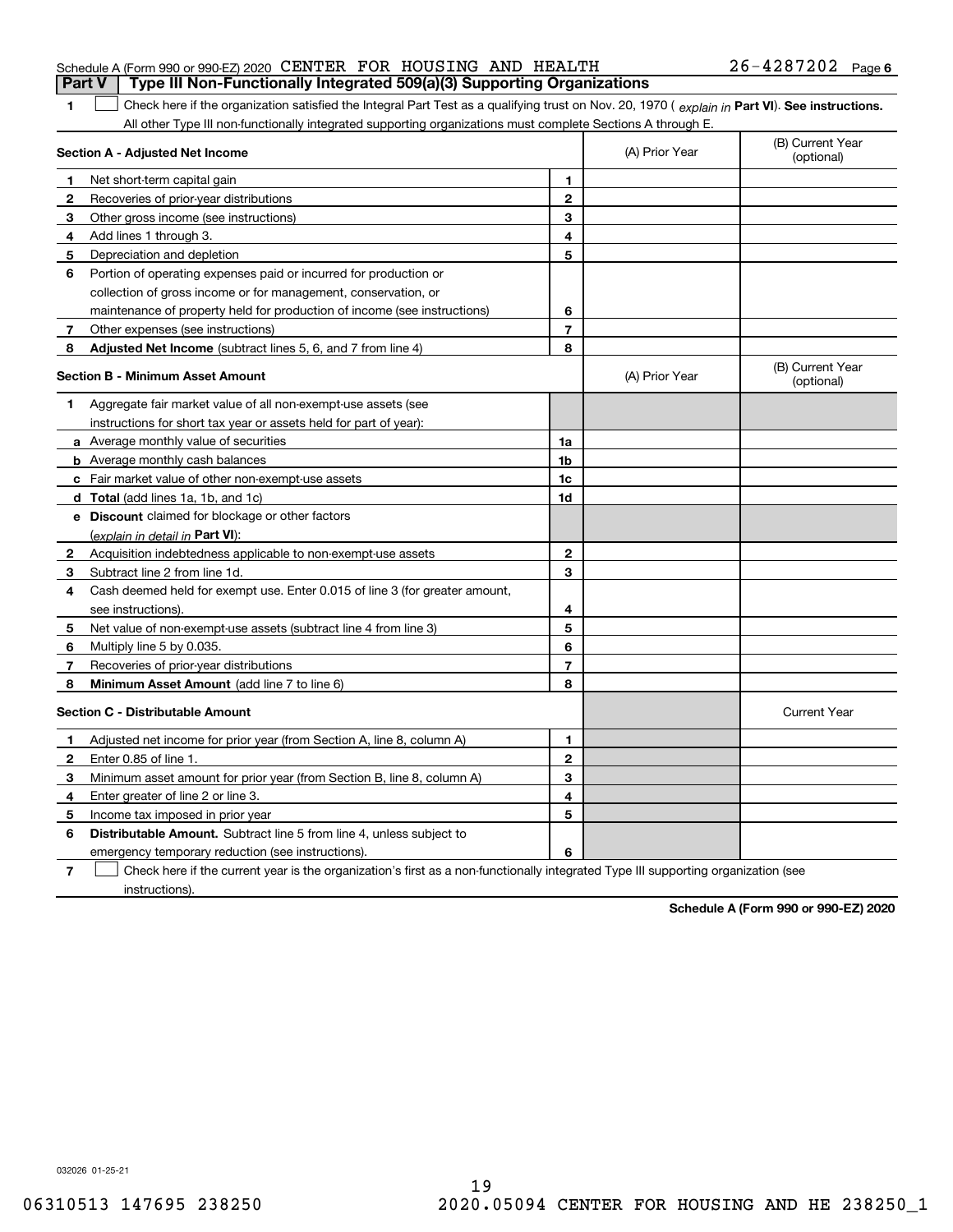#### Schedule A (Form 990 or 990-EZ) 2020 CENTER FOR HOUSING AND HEALTH Z6-4 Z8 7 ZUZ Page CENTER FOR HOUSING AND HEALTH 26-4287202

|                | Type III Non-Functionally Integrated 509(a)(3) Supporting Organizations<br>Part V<br>(continued) |                             |                                       |    |                                         |  |  |  |
|----------------|--------------------------------------------------------------------------------------------------|-----------------------------|---------------------------------------|----|-----------------------------------------|--|--|--|
|                | <b>Section D - Distributions</b><br><b>Current Year</b>                                          |                             |                                       |    |                                         |  |  |  |
| 1.             | Amounts paid to supported organizations to accomplish exempt purposes                            |                             |                                       | 1  |                                         |  |  |  |
| 2              | Amounts paid to perform activity that directly furthers exempt purposes of supported             |                             |                                       |    |                                         |  |  |  |
|                | organizations, in excess of income from activity                                                 |                             |                                       | 2  |                                         |  |  |  |
| 3              | Administrative expenses paid to accomplish exempt purposes of supported organizations            |                             |                                       | 3  |                                         |  |  |  |
| 4              | Amounts paid to acquire exempt-use assets                                                        |                             |                                       | 4  |                                         |  |  |  |
| 5              | Qualified set-aside amounts (prior IRS approval required - provide details in Part VI)           |                             |                                       | 5  |                                         |  |  |  |
| 6              | Other distributions ( <i>describe in</i> Part VI). See instructions.                             |                             |                                       | 6  |                                         |  |  |  |
| 7              | Total annual distributions. Add lines 1 through 6.                                               |                             |                                       | 7  |                                         |  |  |  |
| 8              | Distributions to attentive supported organizations to which the organization is responsive       |                             |                                       |    |                                         |  |  |  |
|                | (provide details in Part VI). See instructions.                                                  |                             |                                       | 8  |                                         |  |  |  |
| 9              | Distributable amount for 2020 from Section C, line 6                                             |                             |                                       | 9  |                                         |  |  |  |
| 10             | Line 8 amount divided by line 9 amount                                                           |                             |                                       | 10 |                                         |  |  |  |
|                |                                                                                                  | (i)                         | (ii)                                  |    | (iii)                                   |  |  |  |
|                | <b>Section E - Distribution Allocations</b> (see instructions)                                   | <b>Excess Distributions</b> | <b>Underdistributions</b><br>Pre-2020 |    | <b>Distributable</b><br>Amount for 2020 |  |  |  |
| 1              | Distributable amount for 2020 from Section C, line 6                                             |                             |                                       |    |                                         |  |  |  |
| 2              | Underdistributions, if any, for years prior to 2020 (reason-                                     |                             |                                       |    |                                         |  |  |  |
|                | able cause required - explain in Part VI). See instructions.                                     |                             |                                       |    |                                         |  |  |  |
| 3              | Excess distributions carryover, if any, to 2020                                                  |                             |                                       |    |                                         |  |  |  |
|                | a From 2015                                                                                      |                             |                                       |    |                                         |  |  |  |
|                | <b>b</b> From 2016                                                                               |                             |                                       |    |                                         |  |  |  |
|                | $c$ From 2017                                                                                    |                             |                                       |    |                                         |  |  |  |
|                | <b>d</b> From 2018                                                                               |                             |                                       |    |                                         |  |  |  |
|                | e From 2019                                                                                      |                             |                                       |    |                                         |  |  |  |
|                | f Total of lines 3a through 3e                                                                   |                             |                                       |    |                                         |  |  |  |
|                | g Applied to underdistributions of prior years                                                   |                             |                                       |    |                                         |  |  |  |
|                | <b>h</b> Applied to 2020 distributable amount                                                    |                             |                                       |    |                                         |  |  |  |
|                | Carryover from 2015 not applied (see instructions)                                               |                             |                                       |    |                                         |  |  |  |
|                | Remainder. Subtract lines 3g, 3h, and 3i from line 3f.                                           |                             |                                       |    |                                         |  |  |  |
| 4              | Distributions for 2020 from Section D,                                                           |                             |                                       |    |                                         |  |  |  |
|                | line $7:$                                                                                        |                             |                                       |    |                                         |  |  |  |
|                | a Applied to underdistributions of prior years                                                   |                             |                                       |    |                                         |  |  |  |
|                | <b>b</b> Applied to 2020 distributable amount                                                    |                             |                                       |    |                                         |  |  |  |
|                | c Remainder. Subtract lines 4a and 4b from line 4.                                               |                             |                                       |    |                                         |  |  |  |
| 5              | Remaining underdistributions for years prior to 2020, if                                         |                             |                                       |    |                                         |  |  |  |
|                | any. Subtract lines 3g and 4a from line 2. For result greater                                    |                             |                                       |    |                                         |  |  |  |
|                | than zero, explain in Part VI. See instructions.                                                 |                             |                                       |    |                                         |  |  |  |
| 6              | Remaining underdistributions for 2020. Subtract lines 3h                                         |                             |                                       |    |                                         |  |  |  |
|                | and 4b from line 1. For result greater than zero, explain in                                     |                             |                                       |    |                                         |  |  |  |
|                | Part VI. See instructions.                                                                       |                             |                                       |    |                                         |  |  |  |
| $\overline{7}$ | Excess distributions carryover to 2021. Add lines 3j                                             |                             |                                       |    |                                         |  |  |  |
|                | and 4c.                                                                                          |                             |                                       |    |                                         |  |  |  |
| 8              | Breakdown of line 7:                                                                             |                             |                                       |    |                                         |  |  |  |
|                | a Excess from 2016                                                                               |                             |                                       |    |                                         |  |  |  |
|                | <b>b</b> Excess from 2017                                                                        |                             |                                       |    |                                         |  |  |  |
|                | c Excess from 2018                                                                               |                             |                                       |    |                                         |  |  |  |
|                | d Excess from 2019                                                                               |                             |                                       |    |                                         |  |  |  |
|                | e Excess from 2020                                                                               |                             |                                       |    |                                         |  |  |  |
|                |                                                                                                  |                             |                                       |    |                                         |  |  |  |

**Schedule A (Form 990 or 990-EZ) 2020**

032027 01-25-21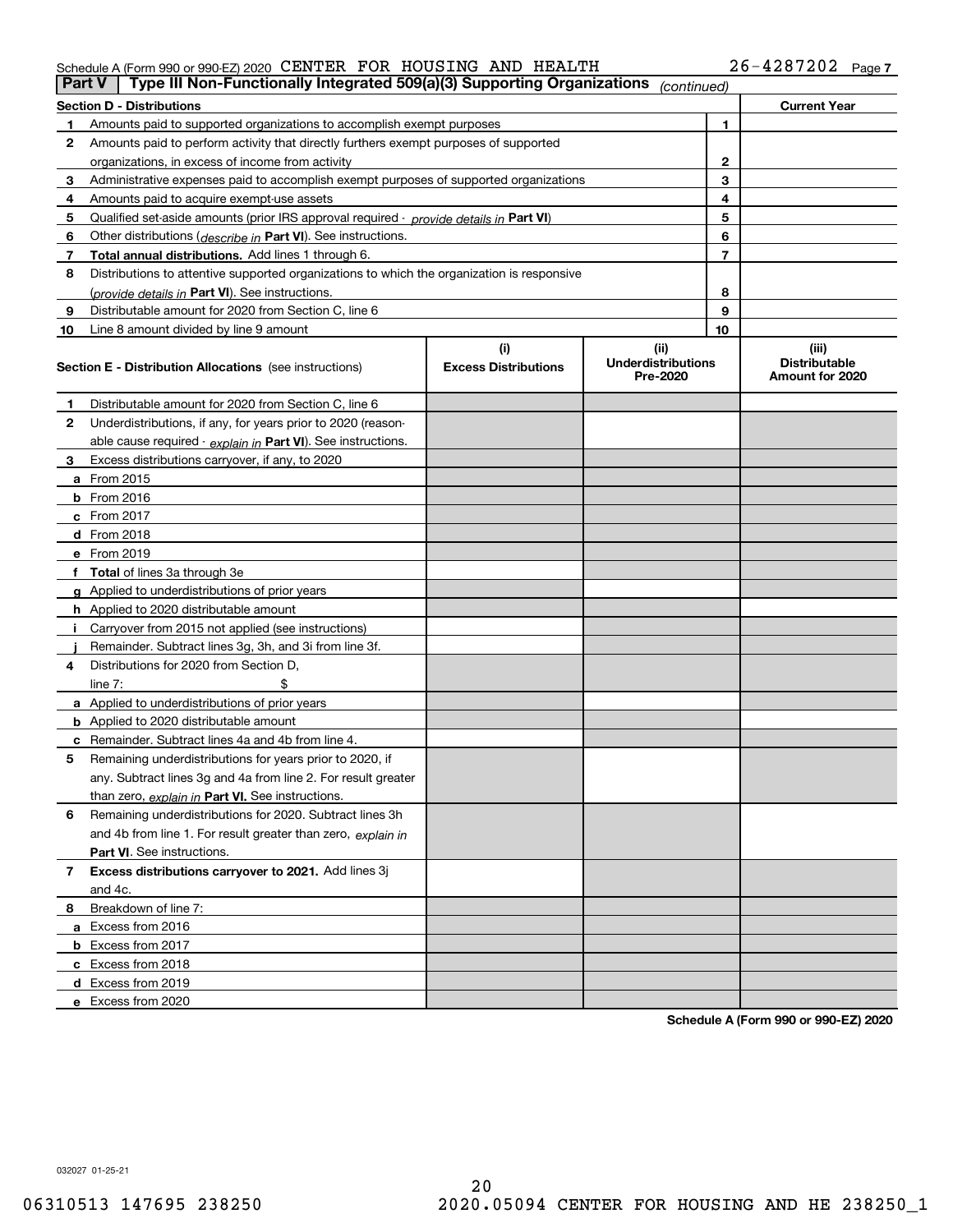|                 | Schedule A (Form 990 or 990-EZ) 2020 CENTER FOR HOUSING AND HEALTH                                                                                                                                                                                                                                         |    | $26 - 4287202$ Page 8                |
|-----------------|------------------------------------------------------------------------------------------------------------------------------------------------------------------------------------------------------------------------------------------------------------------------------------------------------------|----|--------------------------------------|
| <b>Part VI</b>  | Supplemental Information. Provide the explanations required by Part II, line 10; Part II, line 17a or 17b; Part III, line 12;<br>Part IV, Section A, lines 1, 2, 3b, 3c, 4b, 4c, 5a, 6, 9a, 9b, 9c, 11a, 11b, and 11c; Part IV, Section B, lines 1 and 2; Part IV, Section C,                              |    |                                      |
|                 | line 1; Part IV, Section D, lines 2 and 3; Part IV, Section E, lines 1c, 2a, 2b, 3a, and 3b; Part V, line 1; Part V, Section B, line 1e; Part V,<br>Section D, lines 5, 6, and 8; and Part V, Section E, lines 2, 5, and 6. Also complete this part for any additional information.<br>(See instructions.) |    |                                      |
|                 |                                                                                                                                                                                                                                                                                                            |    |                                      |
|                 |                                                                                                                                                                                                                                                                                                            |    |                                      |
|                 |                                                                                                                                                                                                                                                                                                            |    |                                      |
|                 |                                                                                                                                                                                                                                                                                                            |    |                                      |
|                 |                                                                                                                                                                                                                                                                                                            |    |                                      |
|                 |                                                                                                                                                                                                                                                                                                            |    |                                      |
|                 |                                                                                                                                                                                                                                                                                                            |    |                                      |
|                 |                                                                                                                                                                                                                                                                                                            |    |                                      |
|                 |                                                                                                                                                                                                                                                                                                            |    |                                      |
|                 |                                                                                                                                                                                                                                                                                                            |    |                                      |
|                 |                                                                                                                                                                                                                                                                                                            |    |                                      |
|                 |                                                                                                                                                                                                                                                                                                            |    |                                      |
|                 |                                                                                                                                                                                                                                                                                                            |    |                                      |
|                 |                                                                                                                                                                                                                                                                                                            |    |                                      |
|                 |                                                                                                                                                                                                                                                                                                            |    |                                      |
|                 |                                                                                                                                                                                                                                                                                                            |    |                                      |
|                 |                                                                                                                                                                                                                                                                                                            |    |                                      |
|                 |                                                                                                                                                                                                                                                                                                            |    |                                      |
|                 |                                                                                                                                                                                                                                                                                                            |    |                                      |
|                 |                                                                                                                                                                                                                                                                                                            |    |                                      |
|                 |                                                                                                                                                                                                                                                                                                            |    |                                      |
|                 |                                                                                                                                                                                                                                                                                                            |    |                                      |
|                 |                                                                                                                                                                                                                                                                                                            |    |                                      |
|                 |                                                                                                                                                                                                                                                                                                            |    |                                      |
|                 |                                                                                                                                                                                                                                                                                                            |    |                                      |
|                 |                                                                                                                                                                                                                                                                                                            |    |                                      |
|                 |                                                                                                                                                                                                                                                                                                            |    |                                      |
| 032028 01-25-21 |                                                                                                                                                                                                                                                                                                            |    | Schedule A (Form 990 or 990-EZ) 2020 |
|                 |                                                                                                                                                                                                                                                                                                            | 21 |                                      |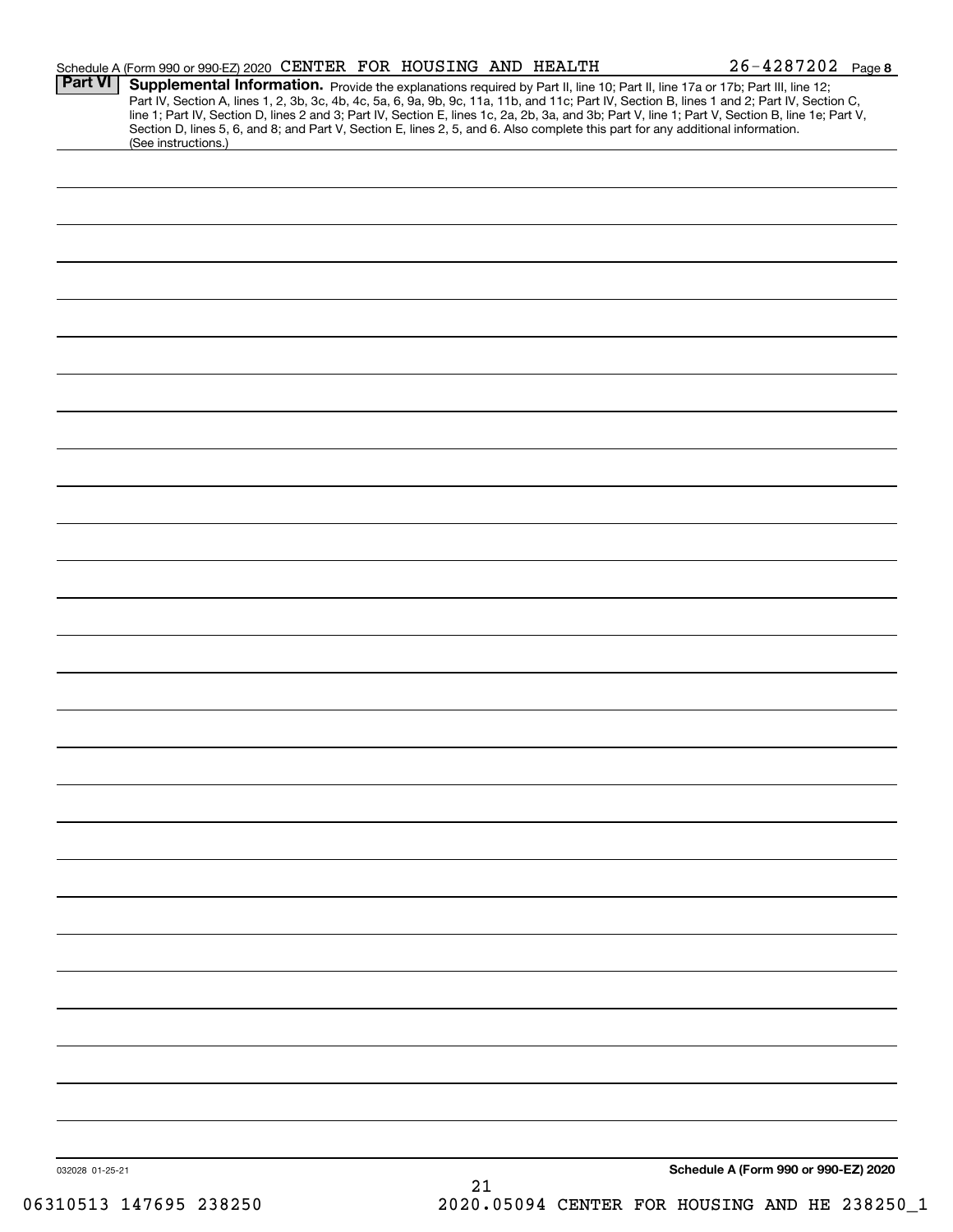Department of the Treasury Internal Revenue Service **(Form 990, 990-EZ, or 990-PF)**

## **Schedule B Schedule of Contributors**

**| Attach to Form 990, Form 990-EZ, or Form 990-PF. | Go to www.irs.gov/Form990 for the latest information.** OMB No. 1545-0047

**2020**

**Employer identification number**

|  | 26-4287202 |  |  |  |  |
|--|------------|--|--|--|--|
|  |            |  |  |  |  |

| Name of the organization       |                                                                                                                                                                                                                                                                                  | Employer identification no |
|--------------------------------|----------------------------------------------------------------------------------------------------------------------------------------------------------------------------------------------------------------------------------------------------------------------------------|----------------------------|
|                                | CENTER FOR HOUSING AND HEALTH                                                                                                                                                                                                                                                    | 26-4287202                 |
| Organization type (check one): |                                                                                                                                                                                                                                                                                  |                            |
| Filers of:                     | Section:                                                                                                                                                                                                                                                                         |                            |
| Form 990 or 990-EZ             | $\boxed{\textbf{X}}$ 501(c)( 3) (enter number) organization                                                                                                                                                                                                                      |                            |
|                                | 4947(a)(1) nonexempt charitable trust not treated as a private foundation                                                                                                                                                                                                        |                            |
|                                | 527 political organization                                                                                                                                                                                                                                                       |                            |
| Form 990-PF                    | 501(c)(3) exempt private foundation                                                                                                                                                                                                                                              |                            |
|                                | 4947(a)(1) nonexempt charitable trust treated as a private foundation                                                                                                                                                                                                            |                            |
|                                | 501(c)(3) taxable private foundation                                                                                                                                                                                                                                             |                            |
|                                |                                                                                                                                                                                                                                                                                  |                            |
|                                | Check if your organization is covered by the General Rule or a Special Rule.<br>Note: Only a section 501(c)(7), (8), or (10) organization can check boxes for both the General Rule and a Special Rule. See instructions.                                                        |                            |
| <b>General Rule</b>            |                                                                                                                                                                                                                                                                                  |                            |
|                                | For an organization filing Form 990, 990-EZ, or 990-PF that received, during the year, contributions totaling \$5,000 or more (in money or<br>property) from any one contributor. Complete Parts I and II. See instructions for determining a contributor's total contributions. |                            |
| <b>Special Rules</b>           |                                                                                                                                                                                                                                                                                  |                            |
| X                              | For an organization described in section 501(c)(3) filing Form 990 or 990-EZ that met the 33 1/3% support test of the regulations under                                                                                                                                          |                            |

any one contributor, during the year, total contributions of the greater of  $\,$  (1) \$5,000; or **(2)** 2% of the amount on (i) Form 990, Part VIII, line 1h; sections 509(a)(1) and 170(b)(1)(A)(vi), that checked Schedule A (Form 990 or 990-EZ), Part II, line 13, 16a, or 16b, and that received from or (ii) Form 990-EZ, line 1. Complete Parts I and II.

For an organization described in section 501(c)(7), (8), or (10) filing Form 990 or 990-EZ that received from any one contributor, during the year, total contributions of more than \$1,000 exclusively for religious, charitable, scientific, literary, or educational purposes, or for the prevention of cruelty to children or animals. Complete Parts I (entering "N/A" in column (b) instead of the contributor name and address), II, and III.  $\mathcal{L}^{\text{max}}$ 

purpose. Don't complete any of the parts unless the **General Rule** applies to this organization because it received *nonexclusively* year, contributions <sub>exclusively</sub> for religious, charitable, etc., purposes, but no such contributions totaled more than \$1,000. If this box is checked, enter here the total contributions that were received during the year for an  $\;$ exclusively religious, charitable, etc., For an organization described in section 501(c)(7), (8), or (10) filing Form 990 or 990-EZ that received from any one contributor, during the religious, charitable, etc., contributions totaling \$5,000 or more during the year  $\Box$ — $\Box$  =  $\Box$  $\mathcal{L}^{\text{max}}$ 

**Caution:**  An organization that isn't covered by the General Rule and/or the Special Rules doesn't file Schedule B (Form 990, 990-EZ, or 990-PF),  **must** but it answer "No" on Part IV, line 2, of its Form 990; or check the box on line H of its Form 990-EZ or on its Form 990-PF, Part I, line 2, to certify that it doesn't meet the filing requirements of Schedule B (Form 990, 990-EZ, or 990-PF).

**For Paperwork Reduction Act Notice, see the instructions for Form 990, 990-EZ, or 990-PF. Schedule B (Form 990, 990-EZ, or 990-PF) (2020)** LHA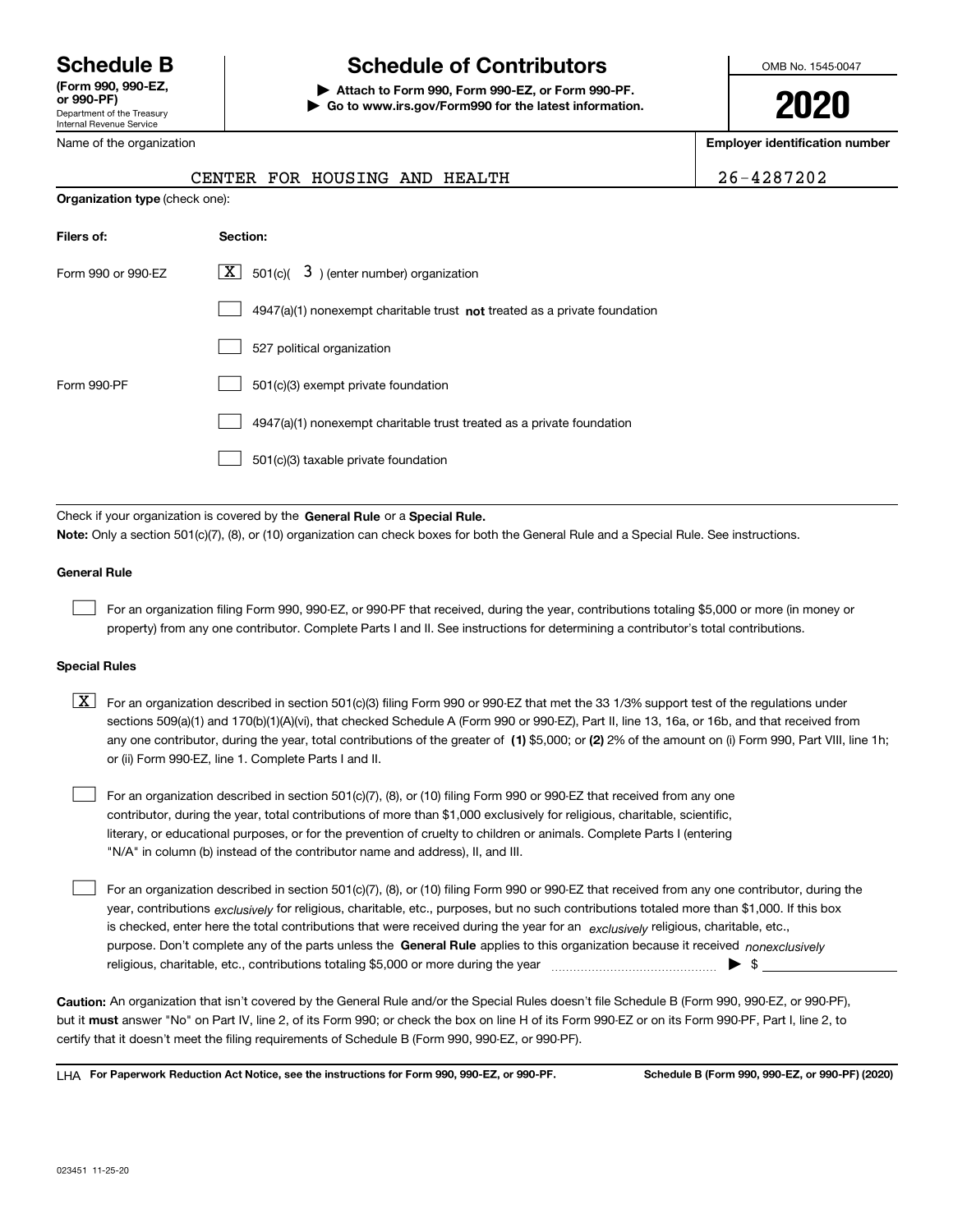### Schedule B (Form 990, 990-EZ, or 990-PF) (2020) Page 2

Name of organization

**Employer identification number**

#### CENTER FOR HOUSING AND HEALTH 26-4287202

Contributors (see instructions). Use duplicate copies of Part I if additional space is needed. Employer identification Page 2<br>
Iame of organization<br> **2Part I 26-4287202**<br> **2Part I Contributors** (see instructions). Use duplicate copies of Part I if additional space is needed.

| (b)<br>(c)<br>(a)<br>No.<br>Name, address, and ZIP + 4<br><b>Total contributions</b><br>1<br>AIDS FOUNDATION OF CHICAGO<br>9,765,255.<br>200 WEST MONROE STREET, SUITE 1150<br>$\frac{1}{2}$<br>CHICAGO, IL 60606<br>(c)<br>(a)<br>(b)<br>No.<br>Name, address, and ZIP + 4<br><b>Total contributions</b><br>U.S. DEPARTMENT OF HOUSING AND URBAN<br>2<br>DEVELOPMENT<br>2,397,366.<br>77 W JACKSON BOULEVARD<br>$\frac{1}{2}$<br>CHICAGO, IL 60604<br>(c)<br>(a)<br>(b)<br>No.<br>Name, address, and ZIP + 4<br><b>Total contributions</b><br>CITY OF CHICAGO DEPT OF FAMILY AND<br>3<br>SUPPORT SERVICES<br>630, 405.<br>1615 W CHICAGO AVENUE<br>$\frac{1}{2}$<br>CHICAGO, IL 60622<br>(c)<br>(a)<br>(b)<br>No.<br>Name, address, and ZIP + 4<br><b>Total contributions</b><br>4<br>ILLINOIS DEPARTMENT OF HUMAN SERVICES<br>522, 521.<br>400 W LAWRENCE AVENUE, 2C<br>$\frac{1}{2}$<br>SPRINGFIELD, IL 62704<br>(a)<br>(b)<br>(c)<br><b>Total contributions</b><br>No.<br>Name, address, and ZIP + 4<br>\$<br>(c)<br>(a)<br>(b)<br>No.<br>Name, address, and ZIP + 4<br><b>Total contributions</b><br>\$ |  |                                                                                                                                     |
|--------------------------------------------------------------------------------------------------------------------------------------------------------------------------------------------------------------------------------------------------------------------------------------------------------------------------------------------------------------------------------------------------------------------------------------------------------------------------------------------------------------------------------------------------------------------------------------------------------------------------------------------------------------------------------------------------------------------------------------------------------------------------------------------------------------------------------------------------------------------------------------------------------------------------------------------------------------------------------------------------------------------------------------------------------------------------------------------------------------|--|-------------------------------------------------------------------------------------------------------------------------------------|
|                                                                                                                                                                                                                                                                                                                                                                                                                                                                                                                                                                                                                                                                                                                                                                                                                                                                                                                                                                                                                                                                                                              |  | (d)<br>Type of contribution                                                                                                         |
|                                                                                                                                                                                                                                                                                                                                                                                                                                                                                                                                                                                                                                                                                                                                                                                                                                                                                                                                                                                                                                                                                                              |  | $\mathbf{X}$<br>Person<br>Payroll<br><b>Noncash</b><br>(Complete Part II for<br>noncash contributions.)                             |
|                                                                                                                                                                                                                                                                                                                                                                                                                                                                                                                                                                                                                                                                                                                                                                                                                                                                                                                                                                                                                                                                                                              |  | (d)<br>Type of contribution                                                                                                         |
|                                                                                                                                                                                                                                                                                                                                                                                                                                                                                                                                                                                                                                                                                                                                                                                                                                                                                                                                                                                                                                                                                                              |  | $\mathbf{X}$<br>Person<br>Payroll<br><b>Noncash</b><br>(Complete Part II for<br>noncash contributions.)                             |
|                                                                                                                                                                                                                                                                                                                                                                                                                                                                                                                                                                                                                                                                                                                                                                                                                                                                                                                                                                                                                                                                                                              |  | (d)<br>Type of contribution                                                                                                         |
|                                                                                                                                                                                                                                                                                                                                                                                                                                                                                                                                                                                                                                                                                                                                                                                                                                                                                                                                                                                                                                                                                                              |  | ΙX<br>Person<br>Payroll<br><b>Noncash</b><br>(Complete Part II for<br>noncash contributions.)                                       |
|                                                                                                                                                                                                                                                                                                                                                                                                                                                                                                                                                                                                                                                                                                                                                                                                                                                                                                                                                                                                                                                                                                              |  | (d)<br>Type of contribution                                                                                                         |
|                                                                                                                                                                                                                                                                                                                                                                                                                                                                                                                                                                                                                                                                                                                                                                                                                                                                                                                                                                                                                                                                                                              |  | ΙX<br>Person<br><b>Payroll</b><br><b>Noncash</b><br>(Complete Part II for<br>noncash contributions.)                                |
|                                                                                                                                                                                                                                                                                                                                                                                                                                                                                                                                                                                                                                                                                                                                                                                                                                                                                                                                                                                                                                                                                                              |  | (d)<br>Type of contribution                                                                                                         |
|                                                                                                                                                                                                                                                                                                                                                                                                                                                                                                                                                                                                                                                                                                                                                                                                                                                                                                                                                                                                                                                                                                              |  | Person<br>Payroll<br>Noncash<br>(Complete Part II for<br>noncash contributions.)                                                    |
|                                                                                                                                                                                                                                                                                                                                                                                                                                                                                                                                                                                                                                                                                                                                                                                                                                                                                                                                                                                                                                                                                                              |  | (d)<br>Type of contribution                                                                                                         |
| 023452 11-25-20                                                                                                                                                                                                                                                                                                                                                                                                                                                                                                                                                                                                                                                                                                                                                                                                                                                                                                                                                                                                                                                                                              |  | Person<br>Payroll<br>Noncash<br>(Complete Part II for<br>noncash contributions.)<br>Schedule B (Form 990, 990-EZ, or 990-PF) (2020) |

23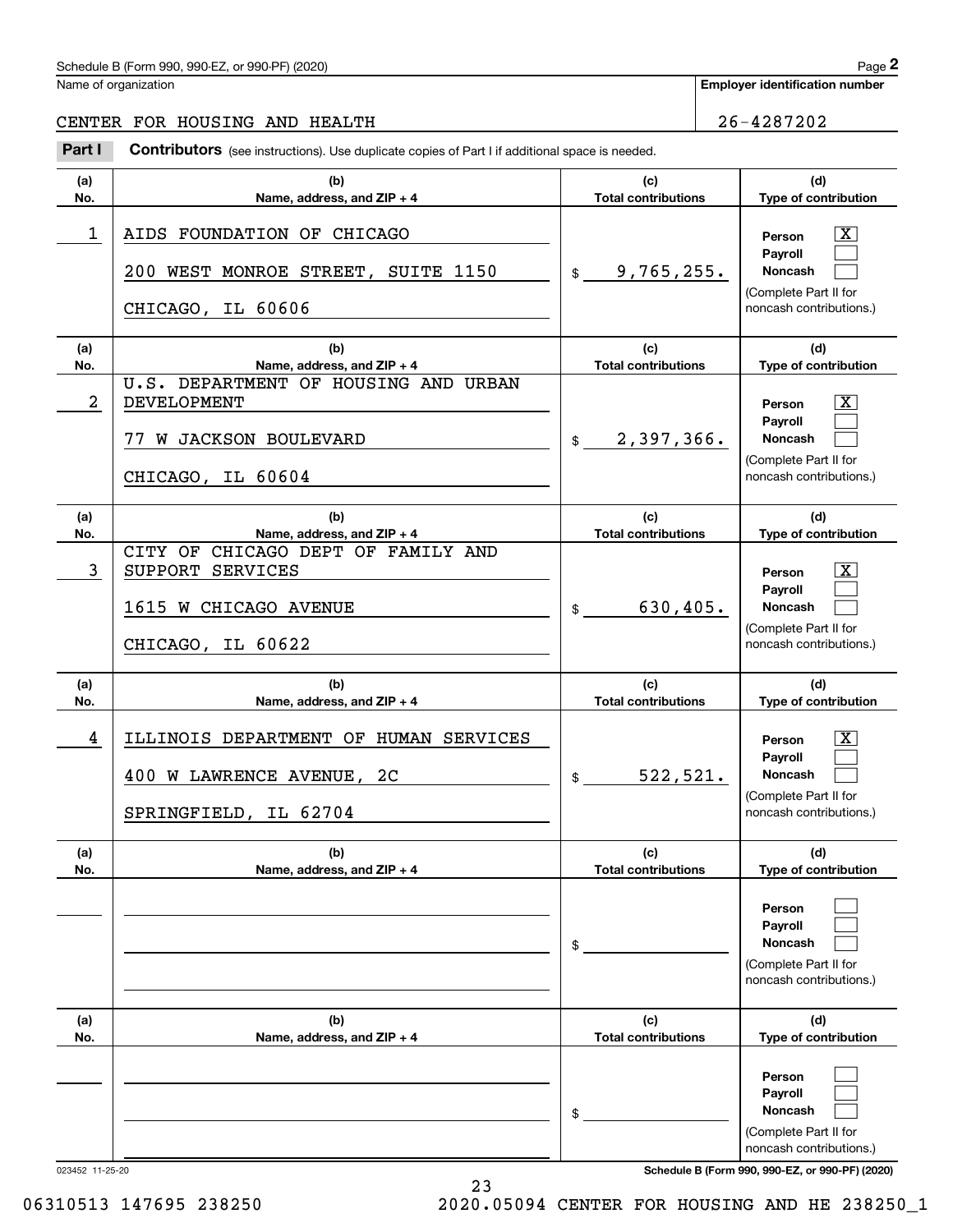Name of organization

**Employer identification number**

CENTER FOR HOUSING AND HEALTH 26-4287202

Chedule B (Form 990, 990-EZ, or 990-PF) (2020)<br>
lame of organization<br> **26-4287202**<br> **26-4287202**<br> **Part II Noncash Property** (see instructions). Use duplicate copies of Part II if additional space is needed.

| (a)<br>No.<br>from<br>Part I | (b)<br>Description of noncash property given | (c)<br>FMV (or estimate)<br>(See instructions.) | (d)<br>Date received                            |
|------------------------------|----------------------------------------------|-------------------------------------------------|-------------------------------------------------|
|                              |                                              | $\frac{1}{2}$                                   |                                                 |
| (a)<br>No.<br>from<br>Part I | (b)<br>Description of noncash property given | (c)<br>FMV (or estimate)<br>(See instructions.) | (d)<br>Date received                            |
|                              |                                              | $\mathfrak{S}$                                  |                                                 |
| (a)<br>No.<br>from<br>Part I | (b)<br>Description of noncash property given | (c)<br>FMV (or estimate)<br>(See instructions.) | (d)<br>Date received                            |
|                              |                                              | $\mathfrak{S}$                                  |                                                 |
| (a)<br>No.<br>from<br>Part I | (b)<br>Description of noncash property given | (c)<br>FMV (or estimate)<br>(See instructions.) | (d)<br>Date received                            |
|                              |                                              | $\mathsf{\$}$                                   |                                                 |
| (a)<br>No.<br>from<br>Part I | (b)<br>Description of noncash property given | (c)<br>FMV (or estimate)<br>(See instructions.) | (d)<br>Date received                            |
|                              |                                              | \$                                              |                                                 |
| (a)<br>No.<br>from<br>Part I | (b)<br>Description of noncash property given | (c)<br>FMV (or estimate)<br>(See instructions.) | (d)<br>Date received                            |
|                              |                                              | \$                                              |                                                 |
| 023453 11-25-20              |                                              |                                                 | Schedule B (Form 990, 990-EZ, or 990-PF) (2020) |

24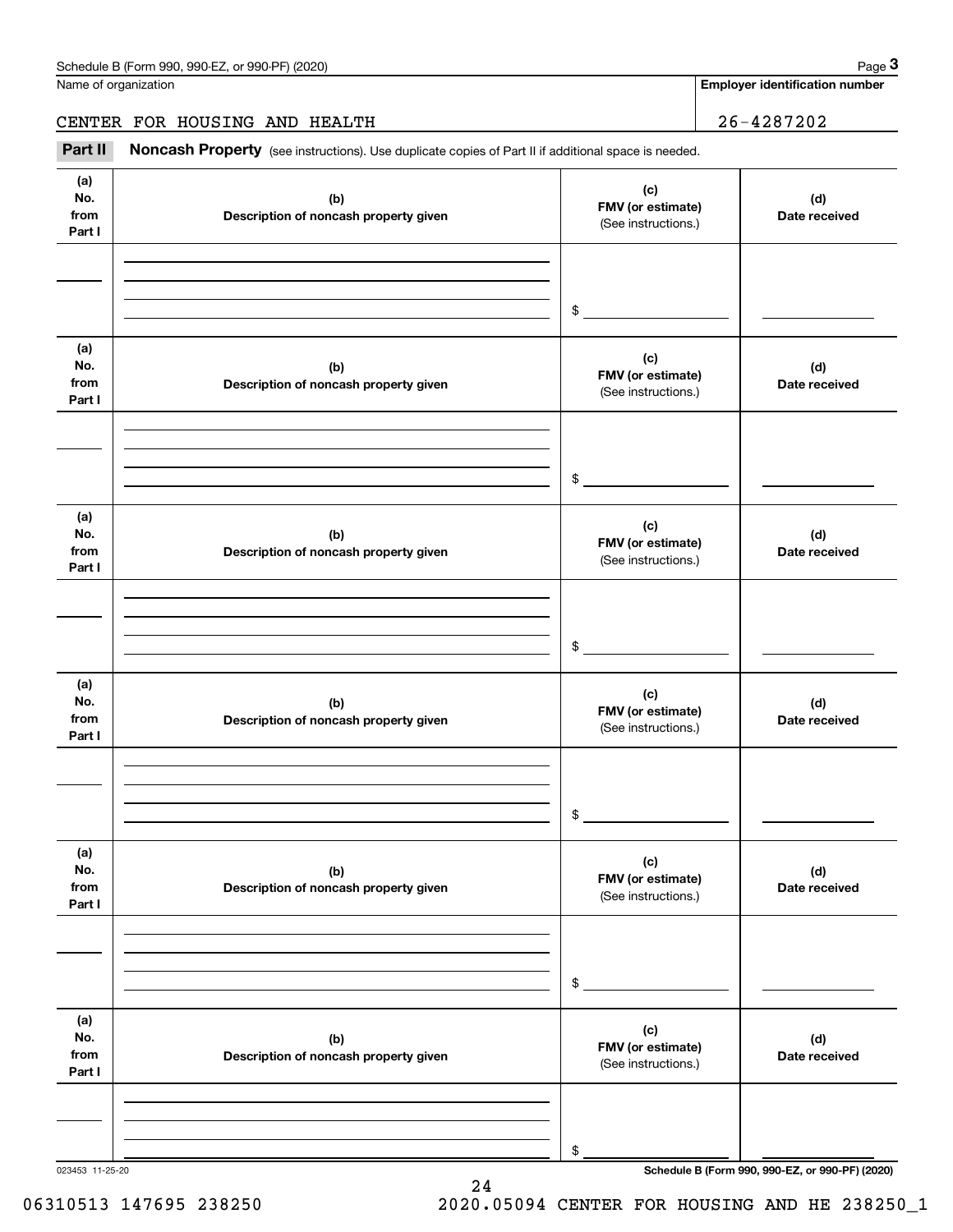|                           | Schedule B (Form 990, 990-EZ, or 990-PF) (2020)                                                                                                                                                                                                                                                                                                                                                                                                                   |                      |                                          | Page 4                                   |  |  |
|---------------------------|-------------------------------------------------------------------------------------------------------------------------------------------------------------------------------------------------------------------------------------------------------------------------------------------------------------------------------------------------------------------------------------------------------------------------------------------------------------------|----------------------|------------------------------------------|------------------------------------------|--|--|
| Name of organization      |                                                                                                                                                                                                                                                                                                                                                                                                                                                                   |                      |                                          | <b>Employer identification number</b>    |  |  |
|                           | CENTER FOR HOUSING AND HEALTH                                                                                                                                                                                                                                                                                                                                                                                                                                     |                      |                                          | 26-4287202                               |  |  |
| Part III                  | Exclusively religious, charitable, etc., contributions to organizations described in section 501(c)(7), (8), or (10) that total more than \$1,000 for the year<br>from any one contributor. Complete columns (a) through (e) and the following line entry. For organizations<br>completing Part III, enter the total of exclusively religious, charitable, etc., contributions of \$1,000 or less for the year. (Enter this info. once.) $\blacktriangleright$ \$ |                      |                                          |                                          |  |  |
|                           | Use duplicate copies of Part III if additional space is needed.                                                                                                                                                                                                                                                                                                                                                                                                   |                      |                                          |                                          |  |  |
| (a) No.<br>from<br>Part I | (b) Purpose of gift                                                                                                                                                                                                                                                                                                                                                                                                                                               | (c) Use of gift      |                                          | (d) Description of how gift is held      |  |  |
|                           |                                                                                                                                                                                                                                                                                                                                                                                                                                                                   |                      |                                          |                                          |  |  |
|                           |                                                                                                                                                                                                                                                                                                                                                                                                                                                                   |                      |                                          |                                          |  |  |
|                           |                                                                                                                                                                                                                                                                                                                                                                                                                                                                   | (e) Transfer of gift |                                          |                                          |  |  |
|                           | Transferee's name, address, and ZIP + 4                                                                                                                                                                                                                                                                                                                                                                                                                           |                      |                                          | Relationship of transferor to transferee |  |  |
|                           |                                                                                                                                                                                                                                                                                                                                                                                                                                                                   |                      |                                          |                                          |  |  |
| (a) No.<br>from<br>Part I | (b) Purpose of gift                                                                                                                                                                                                                                                                                                                                                                                                                                               | (c) Use of gift      |                                          | (d) Description of how gift is held      |  |  |
|                           |                                                                                                                                                                                                                                                                                                                                                                                                                                                                   |                      |                                          |                                          |  |  |
|                           |                                                                                                                                                                                                                                                                                                                                                                                                                                                                   | (e) Transfer of gift |                                          |                                          |  |  |
|                           | Transferee's name, address, and ZIP + 4                                                                                                                                                                                                                                                                                                                                                                                                                           |                      |                                          | Relationship of transferor to transferee |  |  |
|                           |                                                                                                                                                                                                                                                                                                                                                                                                                                                                   |                      |                                          |                                          |  |  |
|                           |                                                                                                                                                                                                                                                                                                                                                                                                                                                                   |                      |                                          |                                          |  |  |
| (a) No.<br>from<br>Part I | (b) Purpose of gift                                                                                                                                                                                                                                                                                                                                                                                                                                               | (c) Use of gift      |                                          | (d) Description of how gift is held      |  |  |
|                           |                                                                                                                                                                                                                                                                                                                                                                                                                                                                   |                      |                                          |                                          |  |  |
|                           |                                                                                                                                                                                                                                                                                                                                                                                                                                                                   | (e) Transfer of gift |                                          |                                          |  |  |
|                           | Transferee's name, address, and $ZIP + 4$                                                                                                                                                                                                                                                                                                                                                                                                                         |                      |                                          | Relationship of transferor to transferee |  |  |
|                           |                                                                                                                                                                                                                                                                                                                                                                                                                                                                   |                      |                                          |                                          |  |  |
|                           |                                                                                                                                                                                                                                                                                                                                                                                                                                                                   |                      |                                          |                                          |  |  |
| (a) No.<br>from<br>Part I | (b) Purpose of gift                                                                                                                                                                                                                                                                                                                                                                                                                                               | (c) Use of gift      |                                          | (d) Description of how gift is held      |  |  |
|                           |                                                                                                                                                                                                                                                                                                                                                                                                                                                                   |                      |                                          |                                          |  |  |
|                           |                                                                                                                                                                                                                                                                                                                                                                                                                                                                   |                      |                                          |                                          |  |  |
|                           |                                                                                                                                                                                                                                                                                                                                                                                                                                                                   | (e) Transfer of gift |                                          |                                          |  |  |
|                           | Transferee's name, address, and ZIP + 4                                                                                                                                                                                                                                                                                                                                                                                                                           |                      | Relationship of transferor to transferee |                                          |  |  |
|                           |                                                                                                                                                                                                                                                                                                                                                                                                                                                                   |                      |                                          |                                          |  |  |
|                           |                                                                                                                                                                                                                                                                                                                                                                                                                                                                   |                      |                                          |                                          |  |  |

25

**Schedule B (Form 990, 990-EZ, or 990-PF) (2020)**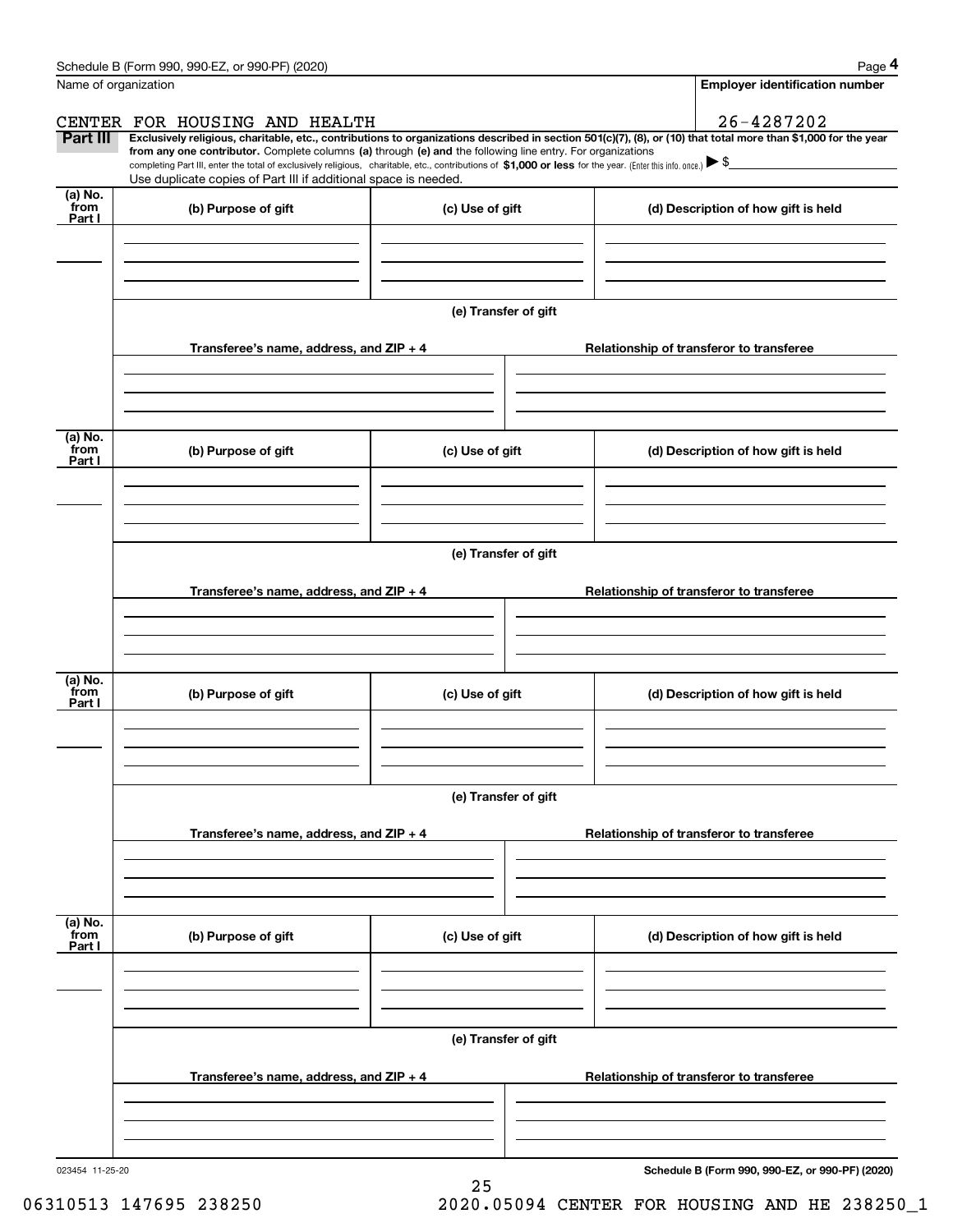| <b>SCHEDULE D</b> |  |
|-------------------|--|
|-------------------|--|

Department of the Treasury

| (Form 990) |  |
|------------|--|
|------------|--|

## **SCHEDULE D Supplemental Financial Statements**

**(Form 990)** (**Form 990,**<br>Part IV, line 6, 7, 8, 9, 10, 11a, 11b, 11c, 11d, 11e, 11f, 12a, or 12b.<br>Department of the Treasury **and Exercise Connect Connect Connect Connect Connect Connect Connect Connect Connect** 

| Go to www.irs.gov/Form990 for instructions and the latest information. |  |
|------------------------------------------------------------------------|--|
|                                                                        |  |



Internal Revenue Service

**Name of the organization Employer identification number**

|          | CENTER FOR HOUSING AND HEALTH                                                                                                                                                                                                  |                                                |                          | 26-4287202                                         |
|----------|--------------------------------------------------------------------------------------------------------------------------------------------------------------------------------------------------------------------------------|------------------------------------------------|--------------------------|----------------------------------------------------|
| Part I   | Organizations Maintaining Donor Advised Funds or Other Similar Funds or Accounts. Complete if the                                                                                                                              |                                                |                          |                                                    |
|          | organization answered "Yes" on Form 990, Part IV, line 6.                                                                                                                                                                      |                                                |                          |                                                    |
|          |                                                                                                                                                                                                                                | (a) Donor advised funds                        |                          | (b) Funds and other accounts                       |
| 1        |                                                                                                                                                                                                                                |                                                |                          |                                                    |
| 2        | Aggregate value of contributions to (during year)                                                                                                                                                                              |                                                |                          |                                                    |
| з        | Aggregate value of grants from (during year)                                                                                                                                                                                   |                                                |                          |                                                    |
| 4        |                                                                                                                                                                                                                                |                                                |                          |                                                    |
| 5        | Did the organization inform all donors and donor advisors in writing that the assets held in donor advised funds                                                                                                               |                                                |                          |                                                    |
|          |                                                                                                                                                                                                                                |                                                |                          | Yes<br>No                                          |
| 6        | Did the organization inform all grantees, donors, and donor advisors in writing that grant funds can be used only                                                                                                              |                                                |                          |                                                    |
|          | for charitable purposes and not for the benefit of the donor or donor advisor, or for any other purpose conferring                                                                                                             |                                                |                          |                                                    |
|          | impermissible private benefit?                                                                                                                                                                                                 |                                                |                          | Yes<br>No                                          |
| Part II  | Conservation Easements. Complete if the organization answered "Yes" on Form 990, Part IV, line 7.                                                                                                                              |                                                |                          |                                                    |
| 1.       | Purpose(s) of conservation easements held by the organization (check all that apply).                                                                                                                                          |                                                |                          |                                                    |
|          | Preservation of land for public use (for example, recreation or education)                                                                                                                                                     |                                                |                          |                                                    |
|          |                                                                                                                                                                                                                                |                                                |                          | Preservation of a historically important land area |
|          | Protection of natural habitat                                                                                                                                                                                                  | Preservation of a certified historic structure |                          |                                                    |
|          | Preservation of open space                                                                                                                                                                                                     |                                                |                          |                                                    |
| 2        | Complete lines 2a through 2d if the organization held a qualified conservation contribution in the form of a conservation easement on the last                                                                                 |                                                |                          |                                                    |
|          | day of the tax year.                                                                                                                                                                                                           |                                                |                          | Held at the End of the Tax Year                    |
|          |                                                                                                                                                                                                                                |                                                | 2a                       |                                                    |
|          | <b>b</b> Total acreage restricted by conservation easements                                                                                                                                                                    |                                                | 2 <sub>b</sub>           |                                                    |
|          |                                                                                                                                                                                                                                |                                                | 2c                       |                                                    |
|          | d Number of conservation easements included in (c) acquired after 7/25/06, and not on a historic structure                                                                                                                     |                                                |                          |                                                    |
|          | listed in the National Register [11, 11] The Marian Communication of the National Register [11] The National Register [11] The Marian Communication of the National Register [11] The Marian Communication of the National Reg |                                                | 2d                       |                                                    |
| 3        | Number of conservation easements modified, transferred, released, extinguished, or terminated by the organization during the tax                                                                                               |                                                |                          |                                                    |
|          | $year \blacktriangleright$                                                                                                                                                                                                     |                                                |                          |                                                    |
| 4        | Number of states where property subject to conservation easement is located $\blacktriangleright$                                                                                                                              |                                                |                          |                                                    |
| 5        | Does the organization have a written policy regarding the periodic monitoring, inspection, handling of                                                                                                                         |                                                |                          |                                                    |
|          | violations, and enforcement of the conservation easements it holds?                                                                                                                                                            |                                                |                          | Yes<br><b>No</b>                                   |
| 6        | Staff and volunteer hours devoted to monitoring, inspecting, handling of violations, and enforcing conservation easements during the year                                                                                      |                                                |                          |                                                    |
|          |                                                                                                                                                                                                                                |                                                |                          |                                                    |
| 7        | Amount of expenses incurred in monitoring, inspecting, handling of violations, and enforcing conservation easements during the year                                                                                            |                                                |                          |                                                    |
|          | ▶ \$                                                                                                                                                                                                                           |                                                |                          |                                                    |
| 8        | Does each conservation easement reported on line 2(d) above satisfy the requirements of section 170(h)(4)(B)(i)                                                                                                                |                                                |                          |                                                    |
|          |                                                                                                                                                                                                                                |                                                |                          | Yes<br>No                                          |
| 9        | In Part XIII, describe how the organization reports conservation easements in its revenue and expense statement and                                                                                                            |                                                |                          |                                                    |
|          | balance sheet, and include, if applicable, the text of the footnote to the organization's financial statements that describes the                                                                                              |                                                |                          |                                                    |
|          | organization's accounting for conservation easements.                                                                                                                                                                          |                                                |                          |                                                    |
| Part III | Organizations Maintaining Collections of Art, Historical Treasures, or Other Similar Assets.                                                                                                                                   |                                                |                          |                                                    |
|          | Complete if the organization answered "Yes" on Form 990, Part IV, line 8.                                                                                                                                                      |                                                |                          |                                                    |
|          | 1a If the organization elected, as permitted under FASB ASC 958, not to report in its revenue statement and balance sheet works                                                                                                |                                                |                          |                                                    |
|          | of art, historical treasures, or other similar assets held for public exhibition, education, or research in furtherance of public                                                                                              |                                                |                          |                                                    |
|          | service, provide in Part XIII the text of the footnote to its financial statements that describes these items.                                                                                                                 |                                                |                          |                                                    |
|          | <b>b</b> If the organization elected, as permitted under FASB ASC 958, to report in its revenue statement and balance sheet works of                                                                                           |                                                |                          |                                                    |
|          | art, historical treasures, or other similar assets held for public exhibition, education, or research in furtherance of public service,                                                                                        |                                                |                          |                                                    |
|          | provide the following amounts relating to these items:                                                                                                                                                                         |                                                |                          |                                                    |
|          |                                                                                                                                                                                                                                |                                                | \$                       |                                                    |
|          | (ii) Assets included in Form 990, Part X                                                                                                                                                                                       |                                                | $\blacktriangleright$ \$ |                                                    |
| 2        | If the organization received or held works of art, historical treasures, or other similar assets for financial gain, provide                                                                                                   |                                                |                          |                                                    |
|          | the following amounts required to be reported under FASB ASC 958 relating to these items:                                                                                                                                      |                                                |                          |                                                    |
|          |                                                                                                                                                                                                                                |                                                | -\$<br>▶                 |                                                    |
|          |                                                                                                                                                                                                                                |                                                | $\blacktriangleright$ \$ |                                                    |
|          | LHA For Paperwork Reduction Act Notice, see the Instructions for Form 990.                                                                                                                                                     |                                                |                          | Schedule D (Form 990) 2020                         |
|          |                                                                                                                                                                                                                                |                                                |                          |                                                    |

032051 12-01-20

|   | z | o |     |   |  |
|---|---|---|-----|---|--|
| - |   |   | . . | - |  |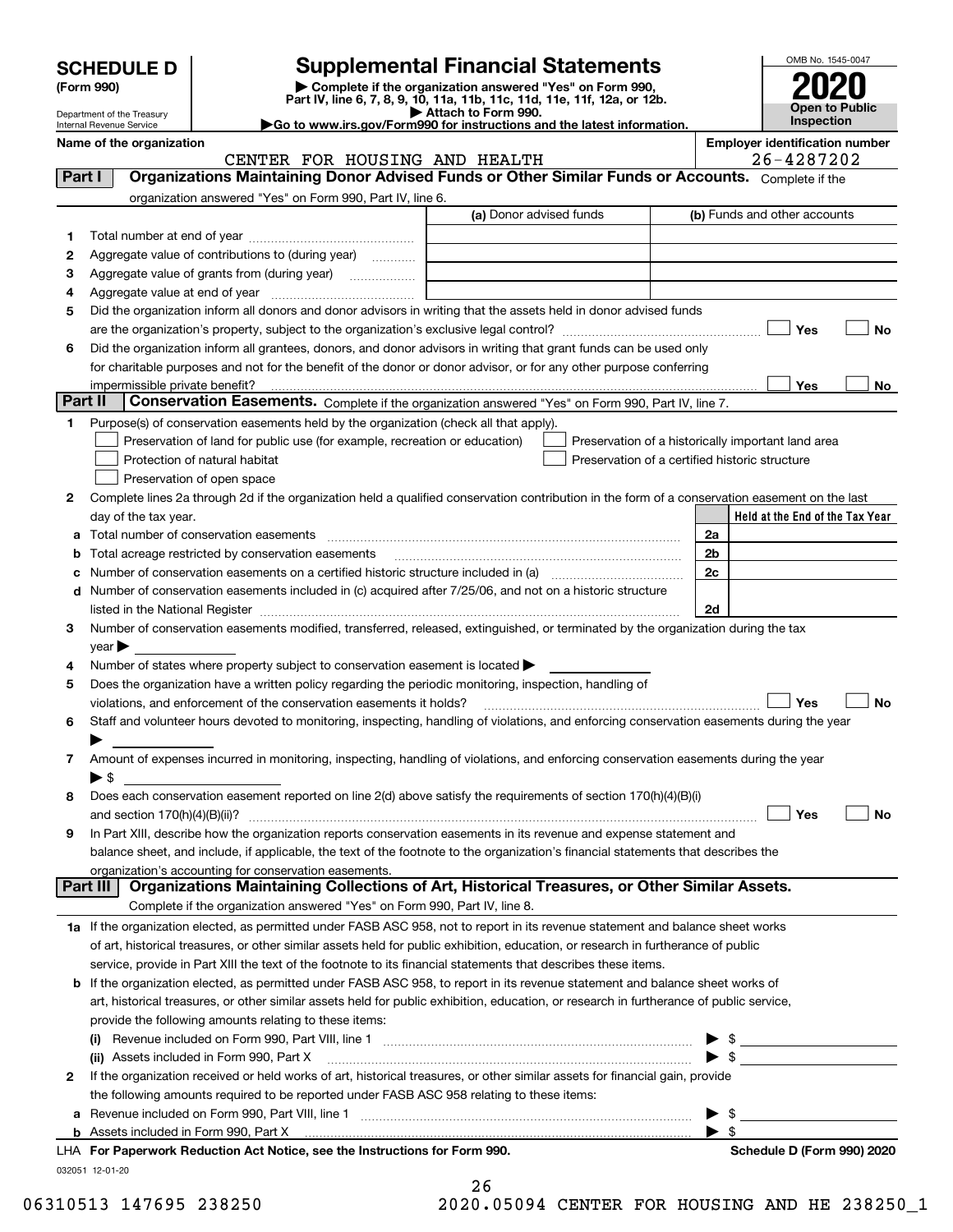|        | Schedule D (Form 990) 2020                                                                                                                                                                                                         | CENTER FOR HOUSING AND HEALTH           |                |               |                                                                                                                                                                                                                               |                                 |    | 26-4287202 Page 2   |     |     |
|--------|------------------------------------------------------------------------------------------------------------------------------------------------------------------------------------------------------------------------------------|-----------------------------------------|----------------|---------------|-------------------------------------------------------------------------------------------------------------------------------------------------------------------------------------------------------------------------------|---------------------------------|----|---------------------|-----|-----|
|        | Part III<br>Organizations Maintaining Collections of Art, Historical Treasures, or Other Similar Assets (continued)                                                                                                                |                                         |                |               |                                                                                                                                                                                                                               |                                 |    |                     |     |     |
| 3      | Using the organization's acquisition, accession, and other records, check any of the following that make significant use of its                                                                                                    |                                         |                |               |                                                                                                                                                                                                                               |                                 |    |                     |     |     |
|        | collection items (check all that apply):                                                                                                                                                                                           |                                         |                |               |                                                                                                                                                                                                                               |                                 |    |                     |     |     |
| a      | Public exhibition                                                                                                                                                                                                                  |                                         |                |               | Loan or exchange program                                                                                                                                                                                                      |                                 |    |                     |     |     |
| b      | Scholarly research                                                                                                                                                                                                                 |                                         |                |               | Other and the contract of the contract of the contract of the contract of the contract of the contract of the contract of the contract of the contract of the contract of the contract of the contract of the contract of the |                                 |    |                     |     |     |
| с      | Preservation for future generations                                                                                                                                                                                                |                                         |                |               |                                                                                                                                                                                                                               |                                 |    |                     |     |     |
| 4      | Provide a description of the organization's collections and explain how they further the organization's exempt purpose in Part XIII.                                                                                               |                                         |                |               |                                                                                                                                                                                                                               |                                 |    |                     |     |     |
| 5      | During the year, did the organization solicit or receive donations of art, historical treasures, or other similar assets                                                                                                           |                                         |                |               |                                                                                                                                                                                                                               |                                 |    |                     |     |     |
|        | to be sold to raise funds rather than to be maintained as part of the organization's collection?                                                                                                                                   |                                         |                |               |                                                                                                                                                                                                                               |                                 |    | Yes                 |     | No  |
|        | Escrow and Custodial Arrangements. Complete if the organization answered "Yes" on Form 990, Part IV, line 9, or<br><b>Part IV</b>                                                                                                  |                                         |                |               |                                                                                                                                                                                                                               |                                 |    |                     |     |     |
|        | reported an amount on Form 990, Part X, line 21.                                                                                                                                                                                   |                                         |                |               |                                                                                                                                                                                                                               |                                 |    |                     |     |     |
|        | 1a Is the organization an agent, trustee, custodian or other intermediary for contributions or other assets not included                                                                                                           |                                         |                |               |                                                                                                                                                                                                                               |                                 |    |                     |     |     |
|        | on Form 990, Part X? [11] matter contracts and contracts and contracts are contracted as a form 990, Part X?                                                                                                                       |                                         |                |               |                                                                                                                                                                                                                               |                                 |    | Yes                 |     | No  |
|        | <b>b</b> If "Yes," explain the arrangement in Part XIII and complete the following table:                                                                                                                                          |                                         |                |               |                                                                                                                                                                                                                               |                                 |    |                     |     |     |
|        |                                                                                                                                                                                                                                    |                                         |                |               |                                                                                                                                                                                                                               |                                 |    | Amount              |     |     |
| c      | Beginning balance <u>manual membershare communication</u> and the set of the set of the set of the set of the set of the set of the set of the set of the set of the set of the set of the set of the set of the set of the set of |                                         |                |               |                                                                                                                                                                                                                               |                                 | 1c |                     |     |     |
|        |                                                                                                                                                                                                                                    |                                         |                |               |                                                                                                                                                                                                                               |                                 | 1d |                     |     |     |
|        | e Distributions during the year manufactured and continuum and contained and the year manufactured and contained and the year manufactured and contained and contained and contained and contained and contained and contained     |                                         |                |               |                                                                                                                                                                                                                               |                                 | 1e |                     |     |     |
|        |                                                                                                                                                                                                                                    |                                         |                |               |                                                                                                                                                                                                                               |                                 | 1f |                     |     |     |
|        | 2a Did the organization include an amount on Form 990, Part X, line 21, for escrow or custodial account liability?                                                                                                                 |                                         |                |               |                                                                                                                                                                                                                               |                                 |    | Yes                 |     | No  |
| Part V | <b>b</b> If "Yes," explain the arrangement in Part XIII. Check here if the explanation has been provided on Part XIII<br>Endowment Funds. Complete if the organization answered "Yes" on Form 990, Part IV, line 10.               |                                         |                |               |                                                                                                                                                                                                                               |                                 |    |                     |     |     |
|        |                                                                                                                                                                                                                                    | (a) Current year                        | (b) Prior year |               | (c) Two years back $\vert$ (d) Three years back $\vert$                                                                                                                                                                       |                                 |    | (e) Four years back |     |     |
|        | 1a Beginning of year balance                                                                                                                                                                                                       |                                         |                |               |                                                                                                                                                                                                                               |                                 |    |                     |     |     |
| b      |                                                                                                                                                                                                                                    |                                         |                |               |                                                                                                                                                                                                                               |                                 |    |                     |     |     |
|        | Net investment earnings, gains, and losses                                                                                                                                                                                         |                                         |                |               |                                                                                                                                                                                                                               |                                 |    |                     |     |     |
|        |                                                                                                                                                                                                                                    |                                         |                |               |                                                                                                                                                                                                                               |                                 |    |                     |     |     |
|        | e Other expenditures for facilities                                                                                                                                                                                                |                                         |                |               |                                                                                                                                                                                                                               |                                 |    |                     |     |     |
|        |                                                                                                                                                                                                                                    |                                         |                |               |                                                                                                                                                                                                                               |                                 |    |                     |     |     |
|        | f Administrative expenses                                                                                                                                                                                                          |                                         |                |               |                                                                                                                                                                                                                               |                                 |    |                     |     |     |
| g      | End of year balance <i>manually contained</i>                                                                                                                                                                                      |                                         |                |               |                                                                                                                                                                                                                               |                                 |    |                     |     |     |
| 2      | Provide the estimated percentage of the current year end balance (line 1g, column (a)) held as:                                                                                                                                    |                                         |                |               |                                                                                                                                                                                                                               |                                 |    |                     |     |     |
| а      | Board designated or quasi-endowment >                                                                                                                                                                                              |                                         | %              |               |                                                                                                                                                                                                                               |                                 |    |                     |     |     |
| b      | Permanent endowment >                                                                                                                                                                                                              | %                                       |                |               |                                                                                                                                                                                                                               |                                 |    |                     |     |     |
|        | $\mathbf c$ Term endowment $\blacktriangleright$                                                                                                                                                                                   | %                                       |                |               |                                                                                                                                                                                                                               |                                 |    |                     |     |     |
|        | The percentages on lines 2a, 2b, and 2c should equal 100%.                                                                                                                                                                         |                                         |                |               |                                                                                                                                                                                                                               |                                 |    |                     |     |     |
|        | 3a Are there endowment funds not in the possession of the organization that are held and administered for the organization                                                                                                         |                                         |                |               |                                                                                                                                                                                                                               |                                 |    |                     |     |     |
|        | by:                                                                                                                                                                                                                                |                                         |                |               |                                                                                                                                                                                                                               |                                 |    |                     | Yes | No. |
|        | (i)                                                                                                                                                                                                                                |                                         |                |               |                                                                                                                                                                                                                               |                                 |    | 3a(i)               |     |     |
|        |                                                                                                                                                                                                                                    |                                         |                |               |                                                                                                                                                                                                                               |                                 |    | 3a(ii)              |     |     |
|        |                                                                                                                                                                                                                                    |                                         |                |               |                                                                                                                                                                                                                               |                                 |    | 3b                  |     |     |
|        | Describe in Part XIII the intended uses of the organization's endowment funds.                                                                                                                                                     |                                         |                |               |                                                                                                                                                                                                                               |                                 |    |                     |     |     |
|        | Land, Buildings, and Equipment.<br>Part VI                                                                                                                                                                                         |                                         |                |               |                                                                                                                                                                                                                               |                                 |    |                     |     |     |
|        | Complete if the organization answered "Yes" on Form 990, Part IV, line 11a. See Form 990, Part X, line 10.                                                                                                                         |                                         |                |               |                                                                                                                                                                                                                               |                                 |    |                     |     |     |
|        | Description of property                                                                                                                                                                                                            | (a) Cost or other<br>basis (investment) |                | basis (other) | (b) Cost or other                                                                                                                                                                                                             | (c) Accumulated<br>depreciation |    | (d) Book value      |     |     |
|        |                                                                                                                                                                                                                                    |                                         |                |               |                                                                                                                                                                                                                               |                                 |    |                     |     |     |
| b      |                                                                                                                                                                                                                                    |                                         |                |               |                                                                                                                                                                                                                               |                                 |    |                     |     |     |
|        |                                                                                                                                                                                                                                    |                                         |                |               |                                                                                                                                                                                                                               |                                 |    |                     |     |     |
|        |                                                                                                                                                                                                                                    |                                         |                |               |                                                                                                                                                                                                                               |                                 |    |                     |     |     |
|        |                                                                                                                                                                                                                                    |                                         |                |               |                                                                                                                                                                                                                               |                                 |    |                     |     |     |
|        |                                                                                                                                                                                                                                    |                                         |                |               |                                                                                                                                                                                                                               |                                 |    |                     |     | 0.  |
|        |                                                                                                                                                                                                                                    |                                         |                |               |                                                                                                                                                                                                                               |                                 |    | D. (Faum 000) 0000  |     |     |

**Schedule D (Form 990) 2020**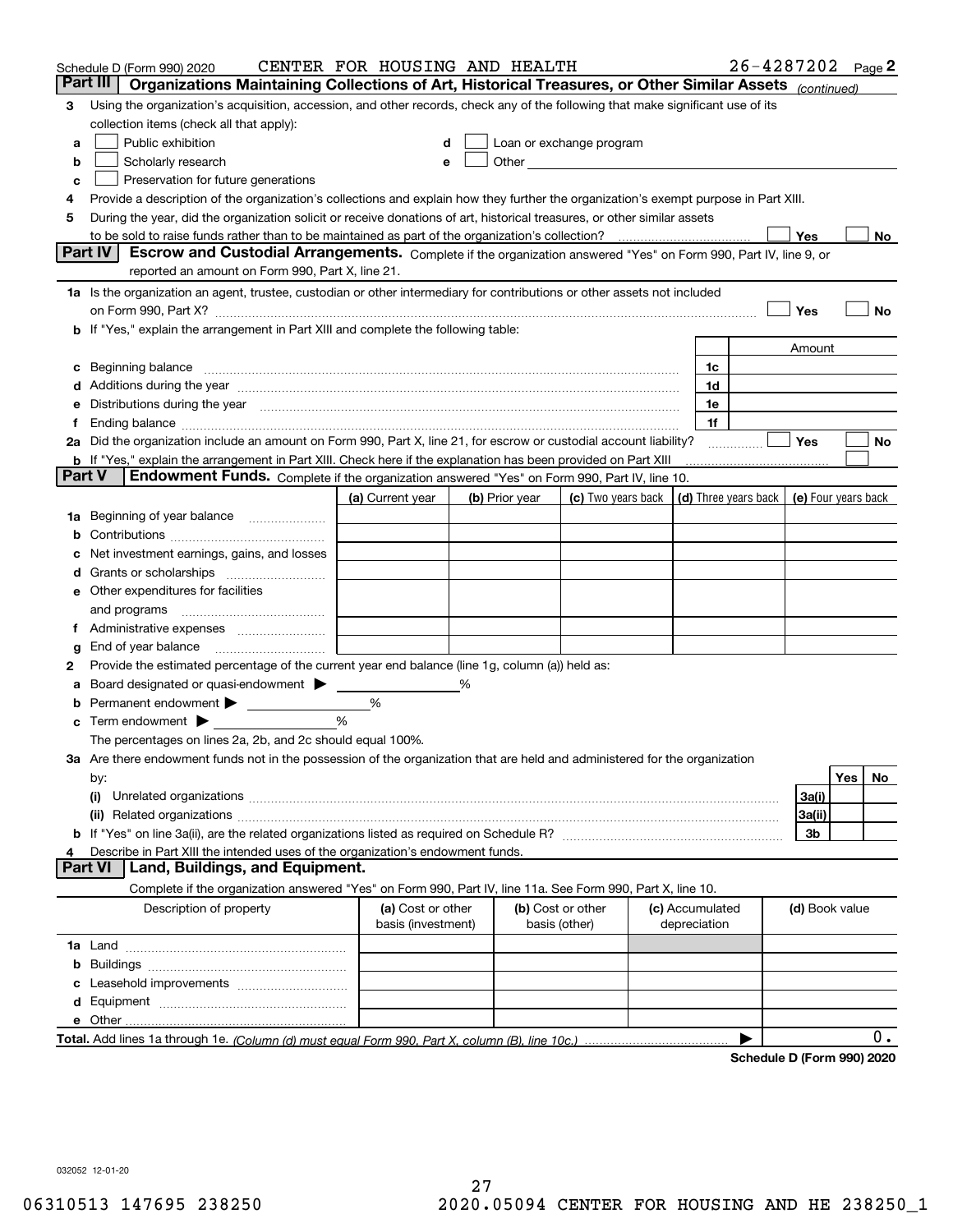|  | Schedule D (Form 990) 2020 |  |  | CENTER FOR HOUSING AND HEALTH |  |  | 26-4287202 | Page |  |
|--|----------------------------|--|--|-------------------------------|--|--|------------|------|--|
|--|----------------------------|--|--|-------------------------------|--|--|------------|------|--|

#### **3Part VII Investments - Other Securities.**

Complete if the organization answered "Yes" on Form 990, Part IV, line 11b. See Form 990, Part X, line 12.

| (a) Description of security or category (including name of security)                          | (b) Book value | (c) Method of valuation: Cost or end-of-year market value |
|-----------------------------------------------------------------------------------------------|----------------|-----------------------------------------------------------|
| (1) Financial derivatives                                                                     |                |                                                           |
| (2) Closely held equity interests                                                             |                |                                                           |
| $(3)$ Other                                                                                   |                |                                                           |
| (A)                                                                                           |                |                                                           |
| (B)                                                                                           |                |                                                           |
| (C)                                                                                           |                |                                                           |
| (D)                                                                                           |                |                                                           |
| (E)                                                                                           |                |                                                           |
| (F)                                                                                           |                |                                                           |
| (G)                                                                                           |                |                                                           |
| (H)                                                                                           |                |                                                           |
| <b>Total.</b> (Col. (b) must equal Form 990, Part X, col. (B) line 12.) $\blacktriangleright$ |                |                                                           |

#### **Part VIII Investments - Program Related.**

Complete if the organization answered "Yes" on Form 990, Part IV, line 11c. See Form 990, Part X, line 13.

| (a) Description of investment                                       | (b) Book value | (c) Method of valuation: Cost or end-of-year market value |
|---------------------------------------------------------------------|----------------|-----------------------------------------------------------|
| (1)                                                                 |                |                                                           |
| (2)                                                                 |                |                                                           |
| $\frac{1}{2}$                                                       |                |                                                           |
| (4)                                                                 |                |                                                           |
| $\left(5\right)$                                                    |                |                                                           |
| (6)                                                                 |                |                                                           |
| (7)                                                                 |                |                                                           |
| (8)                                                                 |                |                                                           |
| (9)                                                                 |                |                                                           |
| Total. (Col. (b) must equal Form 990, Part X, col. (B) line $13.$ ) |                |                                                           |

#### **Part IX Other Assets.**

Complete if the organization answered "Yes" on Form 990, Part IV, line 11d. See Form 990, Part X, line 15.

| (a) Description | (b) Book value |
|-----------------|----------------|
| (1)             |                |
| (2)             |                |
| (3)             |                |
| (4)             |                |
| (5)             |                |
| (6)             |                |
|                 |                |
| (8)             |                |
| (9)             |                |
|                 |                |
|                 |                |

**Part X Other Liabilities.**

Complete if the organization answered "Yes" on Form 990, Part IV, line 11e or 11f. See Form 990, Part X, line 25.

|     |  |                          | (a) Description of liability      | (b) Book value |
|-----|--|--------------------------|-----------------------------------|----------------|
|     |  | (1) Federal income taxes |                                   |                |
| (2) |  |                          | DUE TO AIDS FOUNDATION OF CHICAGO | 519,728.       |
| (3) |  |                          |                                   |                |
| (4) |  |                          |                                   |                |
| (5) |  |                          |                                   |                |
| (6) |  |                          |                                   |                |
| (7) |  |                          |                                   |                |
| (8) |  |                          |                                   |                |
| (9) |  |                          |                                   |                |
|     |  |                          |                                   | 519,728.       |

**2.** Liability for uncertain tax positions. In Part XIII, provide the text of the footnote to the organization's financial statements that reports the

organization's liability for uncertain tax positions under FASB ASC 740. Check here if the text of the footnote has been provided in Part XIII  $\boxed{\text{X}}$ 

**Schedule D (Form 990) 2020**

032053 12-01-20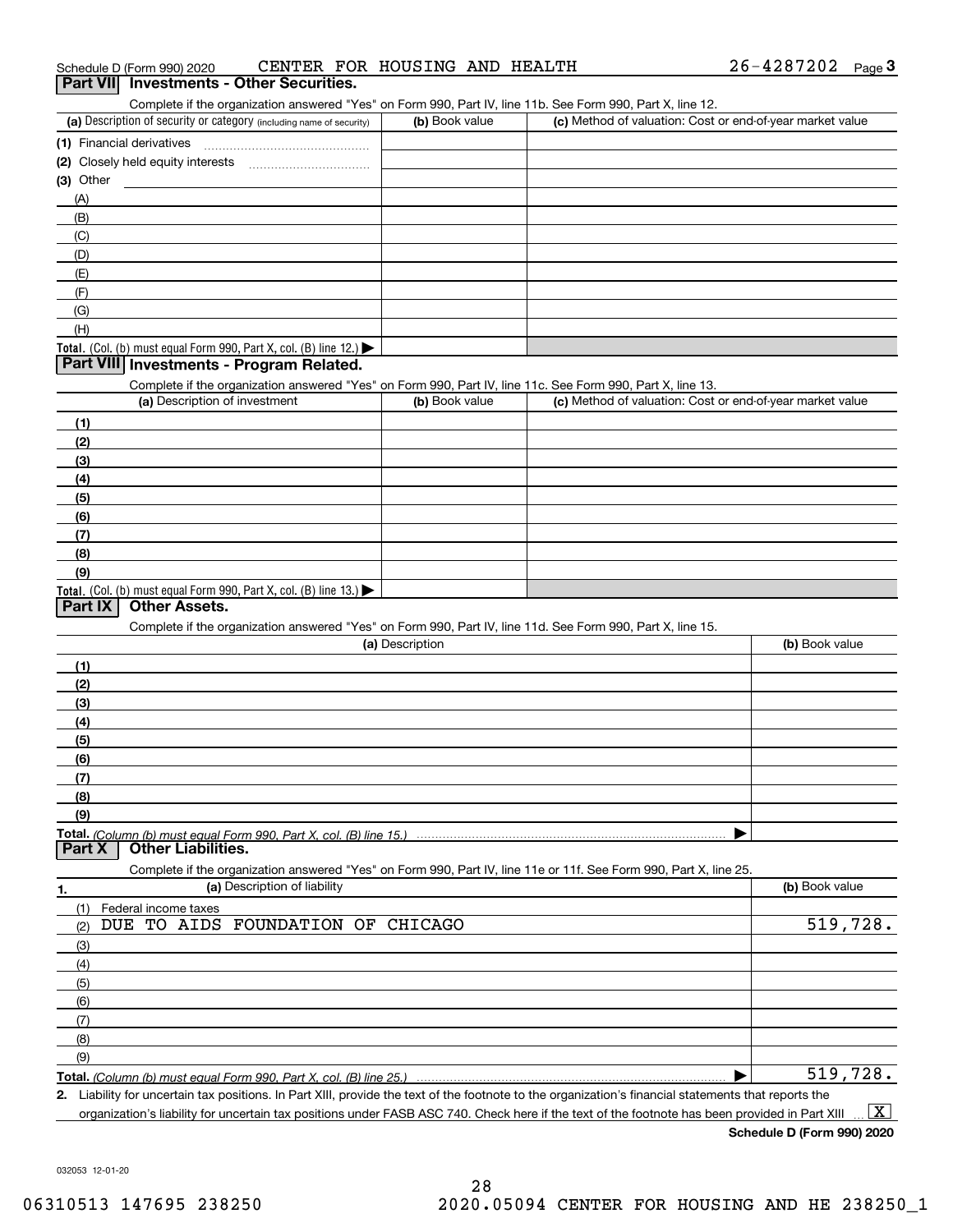|    | CENTER FOR HOUSING AND HEALTH<br>Schedule D (Form 990) 2020                                                                                                                                                                          |                |                | 26-4287202<br>Page 4 |
|----|--------------------------------------------------------------------------------------------------------------------------------------------------------------------------------------------------------------------------------------|----------------|----------------|----------------------|
|    | Reconciliation of Revenue per Audited Financial Statements With Revenue per Return.<br>Part XI                                                                                                                                       |                |                |                      |
|    | Complete if the organization answered "Yes" on Form 990, Part IV, line 12a.                                                                                                                                                          |                |                |                      |
| 1  | Total revenue, gains, and other support per audited financial statements                                                                                                                                                             |                | $\blacksquare$ | 18, 275, 784.        |
| 2  | Amounts included on line 1 but not on Form 990, Part VIII, line 12:                                                                                                                                                                  |                |                |                      |
| a  | Net unrealized gains (losses) on investments [11] matter contracts and the unrealized gains (losses) on investments                                                                                                                  | 2a             |                |                      |
| b  |                                                                                                                                                                                                                                      | 2 <sub>b</sub> |                |                      |
|    | Recoveries of prior year grants <i>manual content of the series</i> of prior year grants                                                                                                                                             | 2c             |                |                      |
| d  | Other (Describe in Part XIII.) <b>Construction Contract Construction</b> Chern Construction Construction Construction                                                                                                                | 2d             |                |                      |
| е  | Add lines 2a through 2d                                                                                                                                                                                                              |                | 2e             | 0.                   |
| з  |                                                                                                                                                                                                                                      |                | 3              | 18, 275, 784.        |
| 4  | Amounts included on Form 990, Part VIII, line 12, but not on line 1:                                                                                                                                                                 |                |                |                      |
| a  |                                                                                                                                                                                                                                      | 4а             |                |                      |
|    |                                                                                                                                                                                                                                      | 4 <sub>b</sub> |                |                      |
|    | c Add lines 4a and 4b                                                                                                                                                                                                                |                | 4c             | 0.                   |
| 5. |                                                                                                                                                                                                                                      |                | 5              | 18, 275, 784.        |
|    | Part XII   Reconciliation of Expenses per Audited Financial Statements With Expenses per Return.                                                                                                                                     |                |                |                      |
|    | Complete if the organization answered "Yes" on Form 990, Part IV, line 12a.                                                                                                                                                          |                |                |                      |
| 1  | Total expenses and losses per audited financial statements [11] [12] manuscription control expenses and losses per audited financial statements [12] [12] manuscription of the statements [12] manuscription of the statements       |                | $\blacksquare$ | 18,040,745.          |
| 2  | Amounts included on line 1 but not on Form 990, Part IX, line 25:                                                                                                                                                                    |                |                |                      |
| a  |                                                                                                                                                                                                                                      | 2a             |                |                      |
| b  |                                                                                                                                                                                                                                      | 2 <sub>b</sub> |                |                      |
|    |                                                                                                                                                                                                                                      | 2c             |                |                      |
| d  | Other (Describe in Part XIII.) (2000) (2000) (2000) (2000) (2000) (2000) (2000) (2000) (2000) (2000) (2000) (2000) (2000) (2000) (2000) (2000) (2000) (2000) (2000) (2000) (2000) (2000) (2000) (2000) (2000) (2000) (2000) (2       | 2d             |                |                      |
| e  | Add lines 2a through 2d <b>contained a contained a contained a contained a contained a contained a contained a contained a contained a contact a contact a contact a contact a contact a contact a contact a contact a contact a</b> |                | 2e             |                      |
| з  |                                                                                                                                                                                                                                      |                | 3              | 18,040,745.          |
|    | Amounts included on Form 990, Part IX, line 25, but not on line 1:                                                                                                                                                                   |                |                |                      |
| a  | Investment expenses not included on Form 990, Part VIII, line 7b [1000000000000000000000000000000000                                                                                                                                 | 4a             |                |                      |
| b  | Other (Describe in Part XIII.)                                                                                                                                                                                                       | 4 <sub>b</sub> |                |                      |
|    | Add lines 4a and 4b                                                                                                                                                                                                                  |                | 4c             | Ο.                   |
| 5  |                                                                                                                                                                                                                                      |                | 5              | 18,040,745.          |
|    | Part XIII Supplemental Information.                                                                                                                                                                                                  |                |                |                      |
|    | $\mathbf{r}$ , and $\mathbf{r}$ , and $\mathbf{r}$ , and $\mathbf{r}$ , and $\mathbf{r}$ , and $\mathbf{r}$ , and $\mathbf{r}$ , and $\mathbf{r}$                                                                                    |                |                |                      |

Provide the descriptions required for Part II, lines 3, 5, and 9; Part III, lines 1a and 4; Part IV, lines 1b and 2b; Part V, line 4; Part X, line 2; Part XI, lines 2d and 4b; and Part XII, lines 2d and 4b. Also complete this part to provide any additional information.

#### PART X, LINE 2:

#### MANAGEMENT DOES NOT BELIEVE ITS FINANCIAL STATEMENTS INCLUDE UNCERTAIN TAX

#### POSITIONS

032054 12-01-20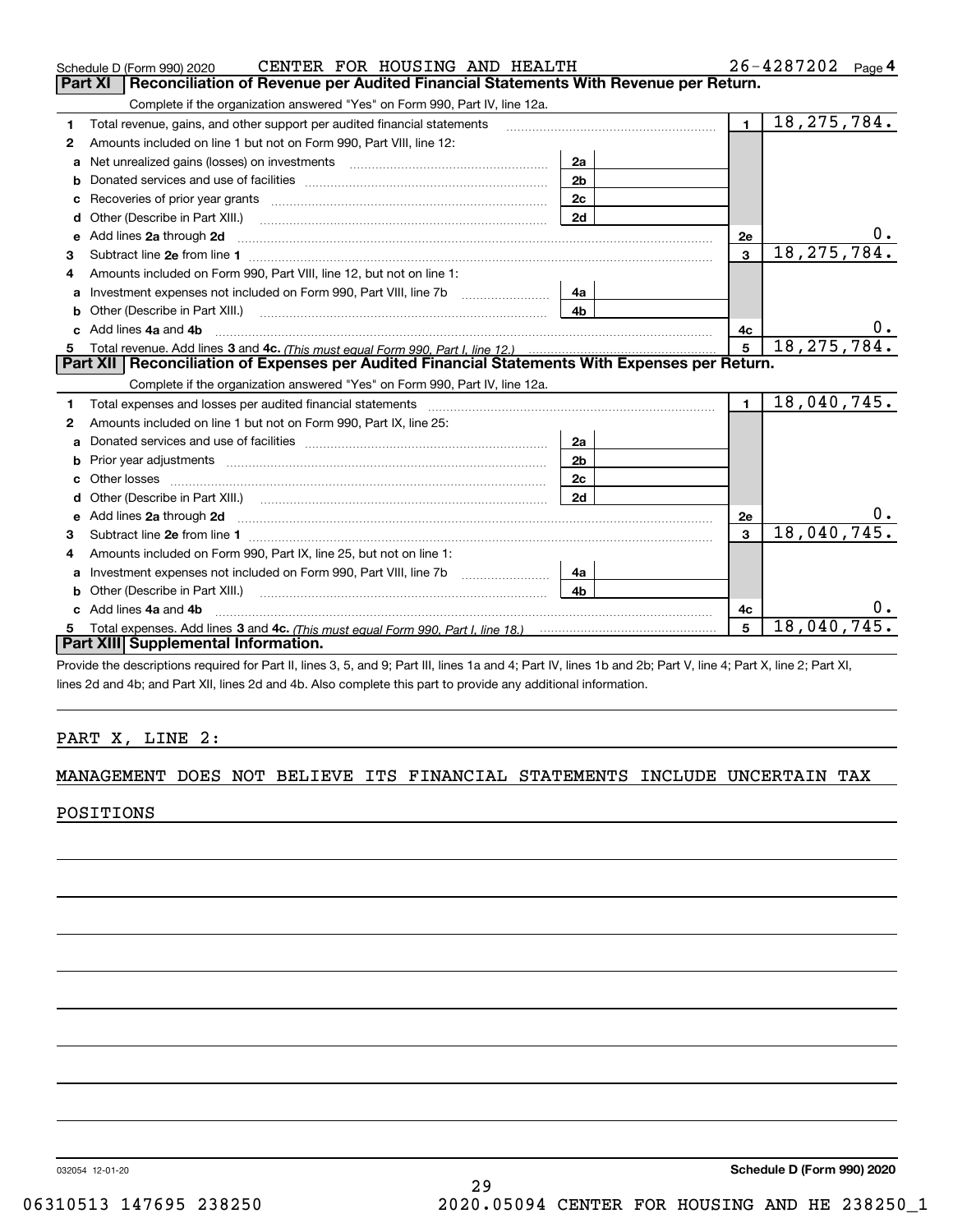| <b>SCHEDULE I</b>                                                                                                                                                              |                | <b>Grants and Other Assistance to Organizations,</b>                             |                                                       |                                         |                                               |                                          | OMB No. 1545-0047                                      |  |  |  |
|--------------------------------------------------------------------------------------------------------------------------------------------------------------------------------|----------------|----------------------------------------------------------------------------------|-------------------------------------------------------|-----------------------------------------|-----------------------------------------------|------------------------------------------|--------------------------------------------------------|--|--|--|
| (Form 990)                                                                                                                                                                     |                | Governments, and Individuals in the United States                                |                                                       |                                         |                                               |                                          |                                                        |  |  |  |
| Department of the Treasury                                                                                                                                                     |                | Complete if the organization answered "Yes" on Form 990, Part IV, line 21 or 22. | Attach to Form 990.                                   |                                         |                                               |                                          | <b>Open to Public</b>                                  |  |  |  |
| Internal Revenue Service                                                                                                                                                       |                |                                                                                  | Go to www.irs.gov/Form990 for the latest information. |                                         |                                               |                                          | Inspection                                             |  |  |  |
| Name of the organization                                                                                                                                                       |                | CENTER FOR HOUSING AND HEALTH                                                    |                                                       |                                         |                                               |                                          | <b>Employer identification number</b><br>26-4287202    |  |  |  |
| Part I<br><b>General Information on Grants and Assistance</b>                                                                                                                  |                |                                                                                  |                                                       |                                         |                                               |                                          |                                                        |  |  |  |
| Does the organization maintain records to substantiate the amount of the grants or assistance, the grantees' eligibility for the grants or assistance, and the selection<br>1. |                |                                                                                  |                                                       |                                         |                                               |                                          |                                                        |  |  |  |
|                                                                                                                                                                                |                |                                                                                  |                                                       |                                         |                                               |                                          | $\sqrt{X}$ Yes<br>l No                                 |  |  |  |
| 2 Describe in Part IV the organization's procedures for monitoring the use of grant funds in the United States.                                                                |                |                                                                                  |                                                       |                                         |                                               |                                          |                                                        |  |  |  |
| Part II<br>Grants and Other Assistance to Domestic Organizations and Domestic Governments. Complete if the organization answered "Yes" on Form 990, Part IV, line 21, for any  |                |                                                                                  |                                                       |                                         |                                               |                                          |                                                        |  |  |  |
| recipient that received more than \$5,000. Part II can be duplicated if additional space is needed.                                                                            |                |                                                                                  |                                                       |                                         | (f) Method of                                 |                                          |                                                        |  |  |  |
| <b>1 (a)</b> Name and address of organization<br>or government                                                                                                                 | $(b)$ EIN      | (c) IRC section<br>(if applicable)                                               | (d) Amount of<br>cash grant                           | (e) Amount of<br>non-cash<br>assistance | valuation (book,<br>FMV, appraisal,<br>other) | (g) Description of<br>noncash assistance | (h) Purpose of grant<br>or assistance                  |  |  |  |
| ALEXIAN BROTHERS BONAVENTURE                                                                                                                                                   |                |                                                                                  |                                                       |                                         |                                               |                                          | ASSIST AGENCY'S                                        |  |  |  |
| HOUSE, INC. - 825 WEST WELLINTON                                                                                                                                               |                |                                                                                  |                                                       |                                         |                                               |                                          | HOMELESSNESS RELATED                                   |  |  |  |
| BOULEVARD - CHICAGO, IL 60657                                                                                                                                                  | 36-3527899     |                                                                                  | 209.344.                                              | $\mathbf{0}$                            |                                               |                                          | PROGRAMMING                                            |  |  |  |
| CHICAGO HOUSE AND SOCIAL SERVICE<br>AGENCY - 1925 NORTH CLYBOURN,<br>SUITE 401 - CHICAGO, IL 60614                                                                             | $36 - 3376432$ |                                                                                  | 87.286.                                               | $\mathbf{0}$                            |                                               |                                          | ASSIST AGENCY'S<br>HOMELESSNESS RELATED<br>PROGRAMMING |  |  |  |
| CHRISTIAN COMMUNITY HEALTH CENTER<br>9718 SOUTH HALSTED STREET<br>CHICAGO, IL 60628                                                                                            | 36-3799834     |                                                                                  | 40,218                                                | $\mathbf{0}$                            |                                               |                                          | ASSIST AGENCY'S<br>HOMELESSNESS RELATED<br>PROGRAMMING |  |  |  |
| DEBORAH'S PLACE<br>2882 WEST JACKSON BOULEVARD<br>CHICAGO LL 60612                                                                                                             | 36-3382973     |                                                                                  | 196,239                                               | $\mathbf{0}$                            |                                               |                                          | ASSIST AGENCY'S<br>HOMELESSNESS RELATED<br>PROGRAMMING |  |  |  |
| HEARTLAND ALLIANCE HEALTH<br>208 SOUTH LASALLE STREET<br>CHICAGO, IL 60604                                                                                                     | $36 - 3775696$ |                                                                                  | 167,027.                                              | $\mathbf{0}$                            |                                               |                                          | ASSIST AGENCY'S<br>HOMELESSNESS RELATED<br>PROGRAMMING |  |  |  |
| HOUSING FORWARD<br>1851 SOUTH NINTH AVE<br>MAYWOOD, IL 60153                                                                                                                   | 36-3876660     |                                                                                  | 50.795.                                               | 0.                                      |                                               |                                          | ASSIST AGENCY'S<br>HOMELESSNESS RELATED<br>PROGRAMMING |  |  |  |
| 2 Enter total number of section 501(c)(3) and government organizations listed in the line 1 table                                                                              |                |                                                                                  |                                                       |                                         |                                               |                                          |                                                        |  |  |  |
| Enter total number of other organizations listed in the line 1 table<br>З.                                                                                                     |                |                                                                                  |                                                       |                                         |                                               |                                          |                                                        |  |  |  |

**For Paperwork Reduction Act Notice, see the Instructions for Form 990. Schedule I (Form 990) 2020** LHA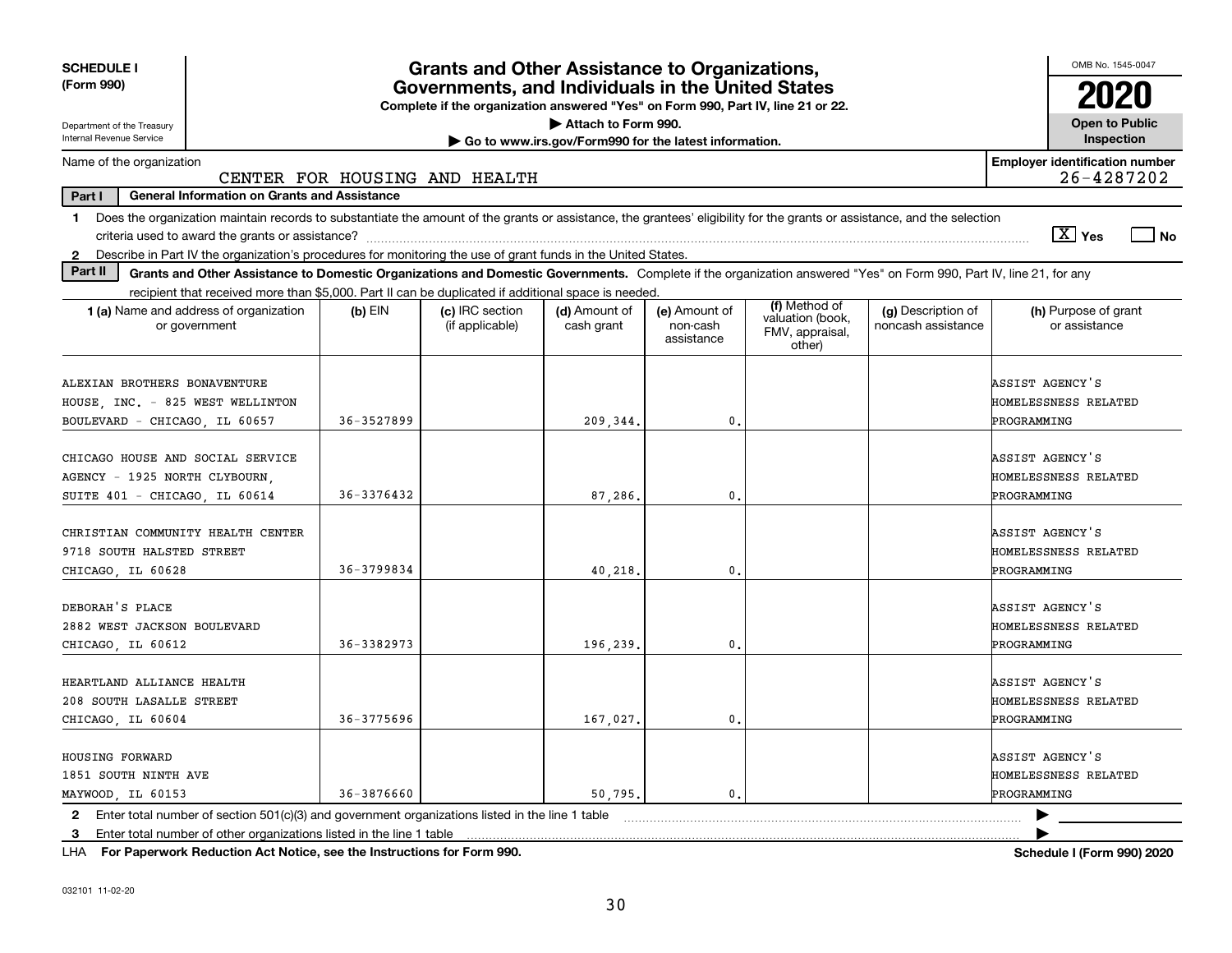#### Schedule I (Form 990) CENTER FOR HOUSING AND HEALTH 2 5-4 2 8 7 2 0 2 Page 1

**Part II Continuation of Grants and Other Assistance to Domestic Organizations and Domestic Governments**  (Schedule I (Form 990), Part II.)

| (a) Name and address of<br>organization or government                                                   | $(b)$ EIN      | (c) IRC section<br>if applicable | (d) Amount of<br>cash grant | (e) Amount of<br>non-cash<br>assistance | (f) Method of<br>valuation<br>(book, FMV,<br>appraisal, other) | (g) Description of<br>non-cash assistance | (h) Purpose of grant<br>or assistance                  |
|---------------------------------------------------------------------------------------------------------|----------------|----------------------------------|-----------------------------|-----------------------------------------|----------------------------------------------------------------|-------------------------------------------|--------------------------------------------------------|
| INNER VOICE, INC.<br>212 WEST VAN BUREN STREET<br>CHICAGO, IL 60607                                     | 36-3298143     |                                  | 52,694.                     | $\mathbf{0}$ .                          |                                                                |                                           | ASSIST AGENCY'S<br>HOMELESSNESS RELATED<br>PROGRAMMING |
| LA CASA NORTE<br>3533 WEST NORTH AVE<br>CHICAGO, IL 60647                                               | $36 - 4041525$ |                                  | 33,059                      | $\mathbf{0}$ .                          |                                                                |                                           | ASSIST AGENCY'S<br>HOMELESSNESS RELATED<br>PROGRAMMING |
| NORTH SIDE HOUSING AND SUPPORTIVE<br>SERVICES - 4410 NORTH RAVENSWOOD,<br>SUITE 101 - CHICAGO, IL 60640 | 36-3318158     |                                  | 120,984.                    | 0.                                      |                                                                |                                           | ASSIST AGENCY'S<br>HOMELESSNESS RELATED<br>PROGRAMMING |
| PRIMO CENTER FOR WOMEN AND<br>CHILDREN - 6212 SOUTH SANGAMON<br>STREET - CHICAGO, IL 60621              | $36 - 2966006$ |                                  | 81,619.                     | 0.                                      |                                                                |                                           | ASSIST AGENCY'S<br>HOMELESSNESS RELATED<br>PROGRAMMING |
| RENAISSANCE SOCIAL SERVICE, INC.<br>2501 WEST WASHINGTON BOULEVARD<br>CHICAGO, IL 60612                 | 36-3900116     |                                  | 349,783.                    | 0.                                      |                                                                |                                           | ASSIST AGENCY'S<br>HOMELESSNESS RELATED<br>PROGRAMMING |
| THE NIGHT MINISTRY<br>1735 NORTH ASHLAND AVE<br>CHICAGO, IL 60622                                       | 36-3145764     |                                  | 117,075.                    | $\mathbf{0}$ .                          |                                                                |                                           | ASSIST AGENCY'S<br>HOMELESSNESS RELATED<br>PROGRAMMING |
| THRESHOLDS, INC.<br>4101 NORTH RAVENSWOOD AVENUE<br>CHICAGO, IL 60613                                   | 38-2063018     |                                  | 168,638.                    | 0.                                      |                                                                |                                           | ASSIST AGENCY'S<br>HOMELESSNESS RELATED<br>PROGRAMMING |
| UNITY PARENTING                                                                                         |                |                                  |                             |                                         |                                                                |                                           | ASSIST AGENCY'S                                        |

**Schedule I (Form 990)**

600 WEST CERMAK RD HOMELESSNESS RELATED

CHICAGO, IL 60616 (36-4029502) (36-4029502) (5,408. 0. 0. 0. 0. 0. 0. PROGRAMMING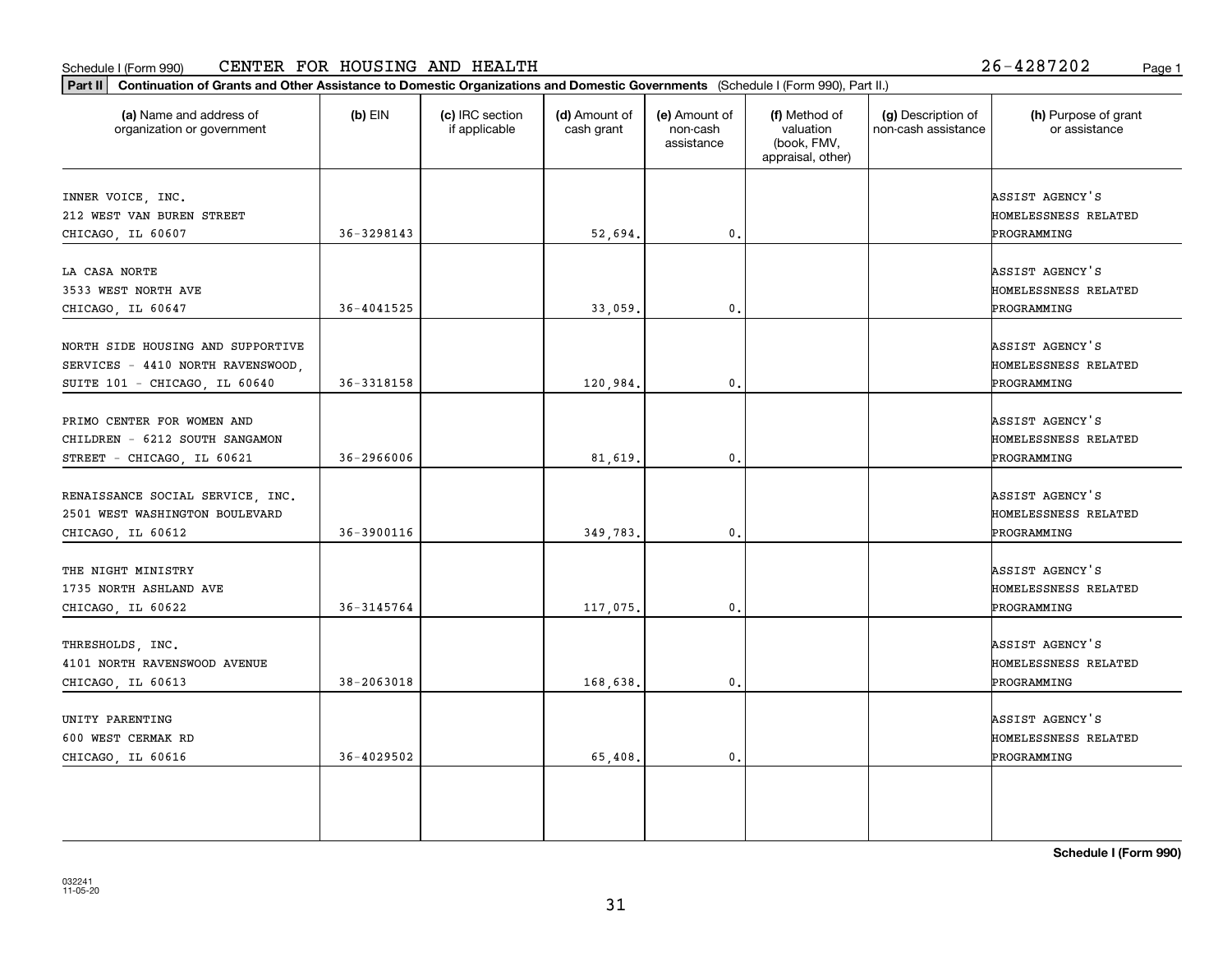Schedule I (Form 990) 2020

|  |  | CENTER FOR HOUSING AND HEALTH |  |  |
|--|--|-------------------------------|--|--|
|--|--|-------------------------------|--|--|

**2**CENTER FOR HOUSING AND HEALTH 26-4287202

**Part III | Grants and Other Assistance to Domestic Individuals. Complete if the organization answered "Yes" on Form 990, Part IV, line 22.** Part III can be duplicated if additional space is needed.

| (a) Type of grant or assistance | (b) Number of<br>recipients | (c) Amount of<br>cash grant | (d) Amount of non-<br>cash assistance | (e) Method of valuation<br>(book, FMV, appraisal, other) | (f) Description of noncash assistance |
|---------------------------------|-----------------------------|-----------------------------|---------------------------------------|----------------------------------------------------------|---------------------------------------|
|                                 |                             |                             |                                       |                                                          |                                       |
| DIRECT CLIENT SUPPORT           | 1913                        | 0.                          | 13,861,084.FMV                        |                                                          | HOUSING AND HEALTH ASSISTANCE         |
|                                 |                             |                             |                                       |                                                          |                                       |
|                                 |                             |                             |                                       |                                                          |                                       |
|                                 |                             |                             |                                       |                                                          |                                       |
|                                 |                             |                             |                                       |                                                          |                                       |
|                                 |                             |                             |                                       |                                                          |                                       |
|                                 |                             |                             |                                       |                                                          |                                       |
|                                 |                             |                             |                                       |                                                          |                                       |
|                                 |                             |                             |                                       |                                                          |                                       |

Part IV | Supplemental Information. Provide the information required in Part I, line 2; Part III, column (b); and any other additional information.

PART I, LINE 2:

THE ORGANIZATION MAINTAINS DETAILED RECORDS OF ALL GRANTS AWARDED AND

MONITORS AGENCIES' USE OF GRANT FUNDS BY REQUIRING DETAILED REPORTS AND

SUBSTANTIATION.

#### THE ORGANIZATION MONITORS THE USE OF GRANT FUNDS THROUGH COMPLIANCE WITH

#### FUNDING SOURCE REGULATIONS.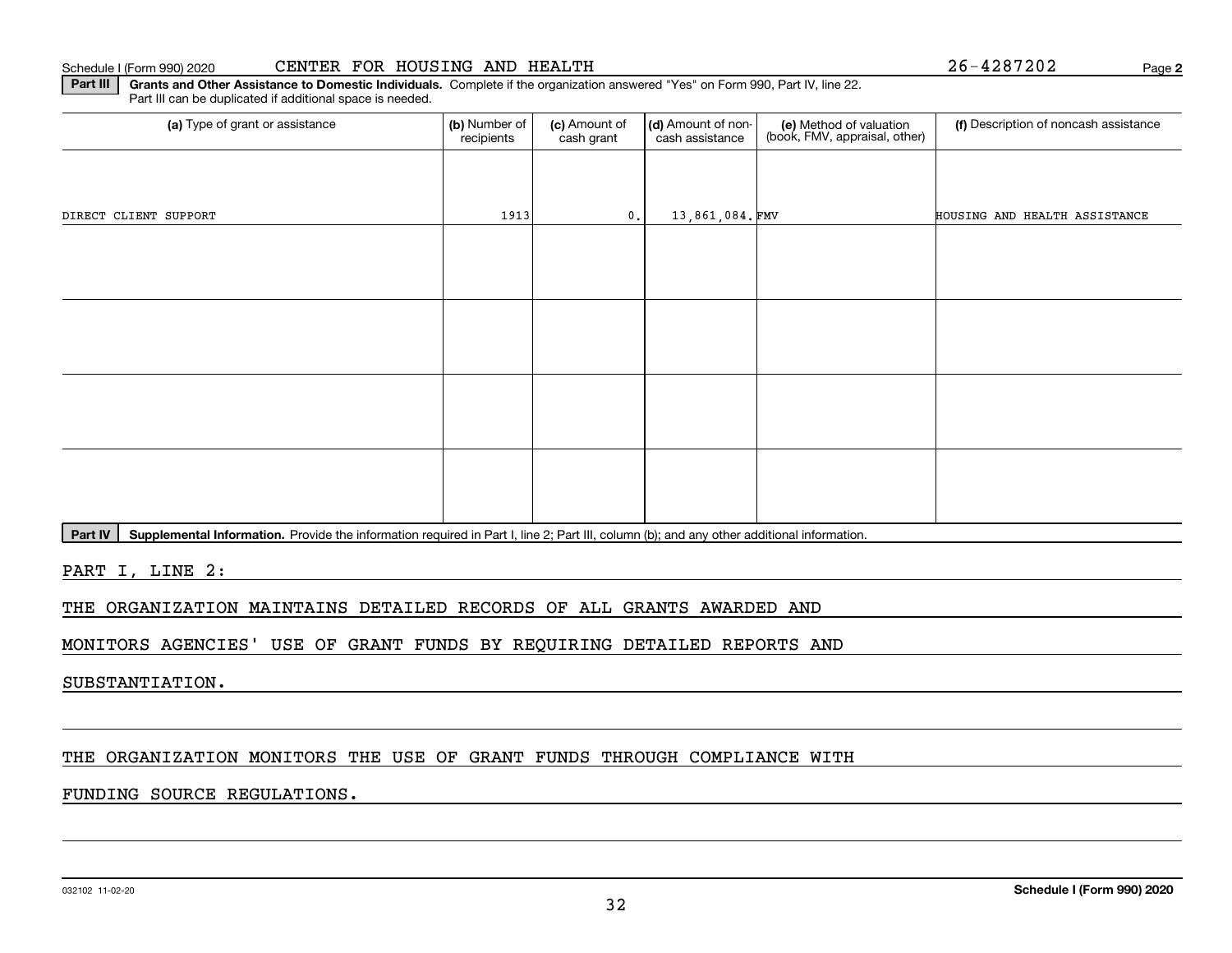|    | <b>Compensation Information</b><br>OMB No. 1545-0047<br><b>SCHEDULE J</b> |                                                                                                                                                                                                                                      |                                       |                       |            |                                     |  |  |  |
|----|---------------------------------------------------------------------------|--------------------------------------------------------------------------------------------------------------------------------------------------------------------------------------------------------------------------------------|---------------------------------------|-----------------------|------------|-------------------------------------|--|--|--|
|    | (Form 990)                                                                | For certain Officers, Directors, Trustees, Key Employees, and Highest                                                                                                                                                                |                                       |                       |            |                                     |  |  |  |
|    |                                                                           | <b>Compensated Employees</b>                                                                                                                                                                                                         |                                       |                       |            |                                     |  |  |  |
|    | Department of the Treasury                                                | Complete if the organization answered "Yes" on Form 990, Part IV, line 23.<br>Attach to Form 990.                                                                                                                                    |                                       | <b>Open to Public</b> |            |                                     |  |  |  |
|    | Internal Revenue Service                                                  | Go to www.irs.gov/Form990 for instructions and the latest information.                                                                                                                                                               |                                       |                       | Inspection |                                     |  |  |  |
|    | Name of the organization                                                  |                                                                                                                                                                                                                                      | <b>Employer identification number</b> |                       |            |                                     |  |  |  |
|    |                                                                           | CENTER FOR HOUSING AND HEALTH                                                                                                                                                                                                        | 26-4287202                            |                       |            |                                     |  |  |  |
|    | Part I                                                                    | <b>Questions Regarding Compensation</b>                                                                                                                                                                                              |                                       |                       |            |                                     |  |  |  |
|    |                                                                           |                                                                                                                                                                                                                                      |                                       |                       | Yes        | No                                  |  |  |  |
|    |                                                                           | 1a Check the appropriate box(es) if the organization provided any of the following to or for a person listed on Form 990,                                                                                                            |                                       |                       |            |                                     |  |  |  |
|    |                                                                           | Part VII, Section A, line 1a. Complete Part III to provide any relevant information regarding these items.                                                                                                                           |                                       |                       |            |                                     |  |  |  |
|    | First-class or charter travel                                             | Housing allowance or residence for personal use                                                                                                                                                                                      |                                       |                       |            |                                     |  |  |  |
|    | Travel for companions                                                     | Payments for business use of personal residence                                                                                                                                                                                      |                                       |                       |            |                                     |  |  |  |
|    |                                                                           | Tax indemnification and gross-up payments<br>Health or social club dues or initiation fees                                                                                                                                           |                                       |                       |            |                                     |  |  |  |
|    |                                                                           | Discretionary spending account<br>Personal services (such as maid, chauffeur, chef)                                                                                                                                                  |                                       |                       |            |                                     |  |  |  |
|    |                                                                           | <b>b</b> If any of the boxes on line 1a are checked, did the organization follow a written policy regarding payment or                                                                                                               |                                       |                       |            |                                     |  |  |  |
|    |                                                                           | reimbursement or provision of all of the expenses described above? If "No," complete Part III to explain                                                                                                                             |                                       | 1b                    |            |                                     |  |  |  |
| 2  |                                                                           | Did the organization require substantiation prior to reimbursing or allowing expenses incurred by all directors,                                                                                                                     |                                       |                       |            |                                     |  |  |  |
|    |                                                                           |                                                                                                                                                                                                                                      |                                       | $\mathbf 2$           |            |                                     |  |  |  |
|    |                                                                           |                                                                                                                                                                                                                                      |                                       |                       |            |                                     |  |  |  |
| З  |                                                                           | Indicate which, if any, of the following the organization used to establish the compensation of the organization's                                                                                                                   |                                       |                       |            |                                     |  |  |  |
|    |                                                                           | CEO/Executive Director. Check all that apply. Do not check any boxes for methods used by a related organization to                                                                                                                   |                                       |                       |            |                                     |  |  |  |
|    |                                                                           | establish compensation of the CEO/Executive Director, but explain in Part III.                                                                                                                                                       |                                       |                       |            |                                     |  |  |  |
|    | Compensation committee                                                    | Written employment contract                                                                                                                                                                                                          |                                       |                       |            |                                     |  |  |  |
|    |                                                                           | Compensation survey or study<br>Independent compensation consultant                                                                                                                                                                  |                                       |                       |            |                                     |  |  |  |
|    | $\boxed{\textbf{X}}$ Form 990 of other organizations                      | Approval by the board or compensation committee                                                                                                                                                                                      |                                       |                       |            |                                     |  |  |  |
|    |                                                                           |                                                                                                                                                                                                                                      |                                       |                       |            |                                     |  |  |  |
|    |                                                                           | During the year, did any person listed on Form 990, Part VII, Section A, line 1a, with respect to the filing                                                                                                                         |                                       |                       |            |                                     |  |  |  |
|    | organization or a related organization:                                   |                                                                                                                                                                                                                                      |                                       |                       |            |                                     |  |  |  |
|    |                                                                           | Receive a severance payment or change-of-control payment?                                                                                                                                                                            |                                       | 4a                    |            | x                                   |  |  |  |
|    |                                                                           | Participate in or receive payment from a supplemental nonqualified retirement plan?                                                                                                                                                  |                                       | 4b                    |            | $\overline{\mathtt{x}}$             |  |  |  |
| c  |                                                                           | Participate in or receive payment from an equity-based compensation arrangement?                                                                                                                                                     |                                       | 4c                    |            | $\overline{\mathbf{x}}$             |  |  |  |
|    |                                                                           | If "Yes" to any of lines 4a-c, list the persons and provide the applicable amounts for each item in Part III.                                                                                                                        |                                       |                       |            |                                     |  |  |  |
|    |                                                                           |                                                                                                                                                                                                                                      |                                       |                       |            |                                     |  |  |  |
|    |                                                                           | Only section 501(c)(3), 501(c)(4), and 501(c)(29) organizations must complete lines 5-9.                                                                                                                                             |                                       |                       |            |                                     |  |  |  |
| 5  |                                                                           | For persons listed on Form 990, Part VII, Section A, line 1a, did the organization pay or accrue any compensation                                                                                                                    |                                       |                       |            |                                     |  |  |  |
|    | contingent on the revenues of:                                            |                                                                                                                                                                                                                                      |                                       |                       |            |                                     |  |  |  |
|    |                                                                           | a The organization? <b>Entitled Strategies and Strategies and Strategies and Strategies and Strategies and Strategies and Strategies and Strategies and Strategies and Strategies and Strategies and Strategies and Strategies a</b> |                                       | 5а                    |            | <u>x</u>                            |  |  |  |
|    |                                                                           |                                                                                                                                                                                                                                      |                                       | 5b                    |            | $\overline{\mathbf{x}}$             |  |  |  |
|    |                                                                           | If "Yes" on line 5a or 5b, describe in Part III.                                                                                                                                                                                     |                                       |                       |            |                                     |  |  |  |
| 6. |                                                                           | For persons listed on Form 990, Part VII, Section A, line 1a, did the organization pay or accrue any compensation                                                                                                                    |                                       |                       |            |                                     |  |  |  |
|    | contingent on the net earnings of:                                        |                                                                                                                                                                                                                                      |                                       |                       |            |                                     |  |  |  |
|    |                                                                           |                                                                                                                                                                                                                                      |                                       | 6a                    |            | <u>x</u><br>$\overline{\textbf{x}}$ |  |  |  |
|    |                                                                           |                                                                                                                                                                                                                                      |                                       | 6b                    |            |                                     |  |  |  |
|    |                                                                           | If "Yes" on line 6a or 6b, describe in Part III.                                                                                                                                                                                     |                                       |                       |            |                                     |  |  |  |
|    |                                                                           | 7 For persons listed on Form 990, Part VII, Section A, line 1a, did the organization provide any nonfixed payments                                                                                                                   |                                       |                       |            | х                                   |  |  |  |
|    |                                                                           |                                                                                                                                                                                                                                      |                                       | 7                     |            |                                     |  |  |  |
| 8  |                                                                           | Were any amounts reported on Form 990, Part VII, paid or accrued pursuant to a contract that was subject to the                                                                                                                      |                                       | 8                     |            | х                                   |  |  |  |
| 9  |                                                                           | initial contract exception described in Regulations section 53.4958-4(a)(3)? If "Yes," describe in Part III                                                                                                                          |                                       |                       |            |                                     |  |  |  |
|    |                                                                           | If "Yes" on line 8, did the organization also follow the rebuttable presumption procedure described in                                                                                                                               |                                       | 9                     |            |                                     |  |  |  |
|    |                                                                           | wwark Deduction Ast Netice, ass the Instructions for Form 000                                                                                                                                                                        | Cahadula II Faul                      |                       |            |                                     |  |  |  |

**For Paperwork Reduction Act Notice, see the Instructions for Form 990. Schedule J (Form 990) 2020** LHA

032111 12-07-20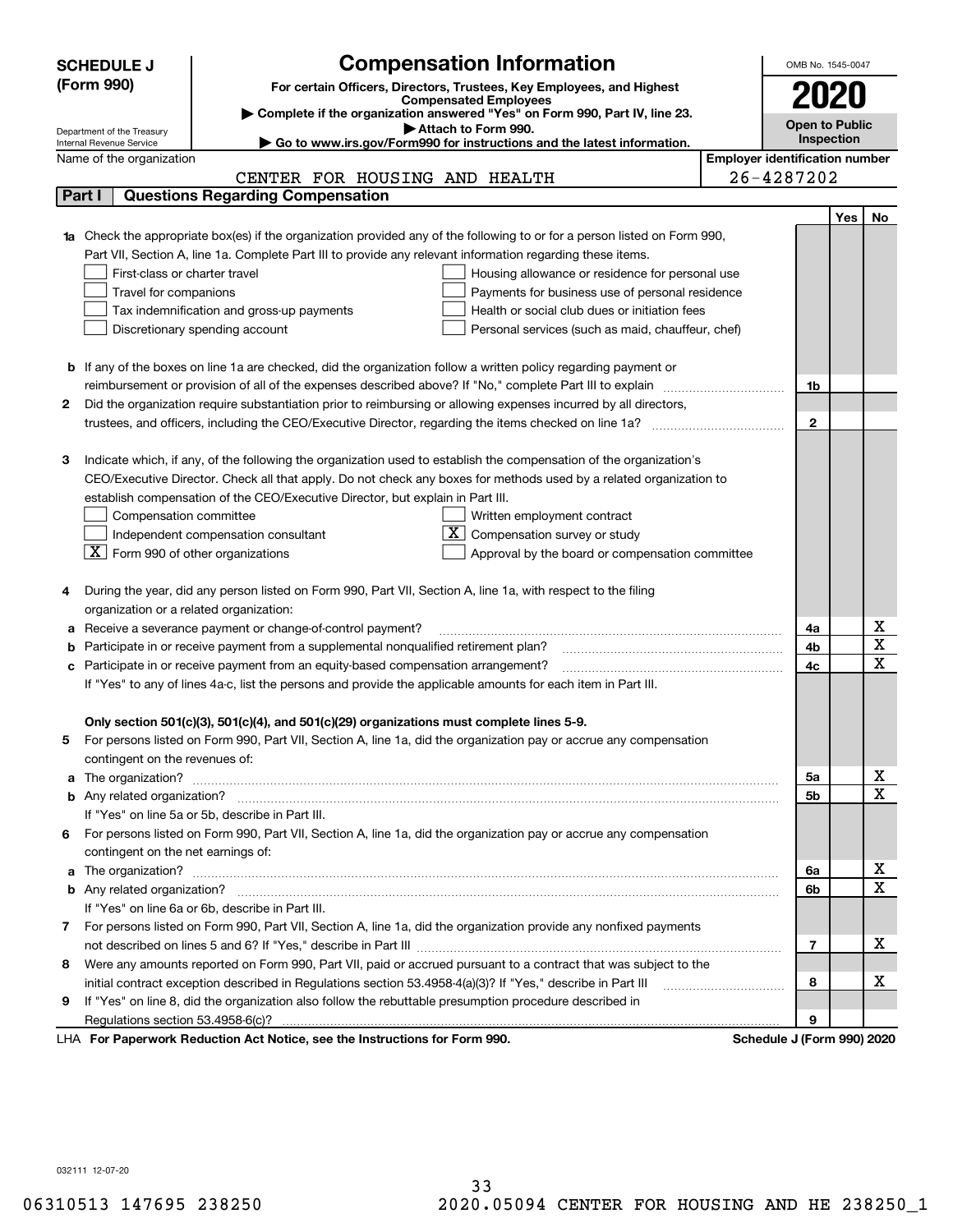#### CENTER FOR HOUSING AND HEALTH

# **Part II Officers, Directors, Trustees, Key Employees, and Highest Compensated Employees.**  Schedule J (Form 990) 2020 Page Use duplicate copies if additional space is needed.

For each individual whose compensation must be reported on Schedule J, report compensation from the organization on row (i) and from related organizations, described in the instructions, on row (ii). Do not list any individuals that aren't listed on Form 990, Part VII.

**Note:**  The sum of columns (B)(i)-(iii) for each listed individual must equal the total amount of Form 990, Part VII, Section A, line 1a, applicable column (D) and (E) amounts for that individual.

| (A) Name and Title    |                    |                          | (B) Breakdown of W-2 and/or 1099-MISC compensation |                                           | (C) Retirement and             | (D) Nontaxable   | (E) Total of columns | (F) Compensation                                           |
|-----------------------|--------------------|--------------------------|----------------------------------------------------|-------------------------------------------|--------------------------------|------------------|----------------------|------------------------------------------------------------|
|                       |                    | (i) Base<br>compensation | (ii) Bonus &<br>incentive<br>compensation          | (iii) Other<br>reportable<br>compensation | other deferred<br>compensation | benefits         | $(B)(i)-(D)$         | in column (B)<br>reported as deferred<br>on prior Form 990 |
| (1) SIMONE KOEHLINGER | (i)                | 135,637.                 | $\overline{0}$ .                                   | $\overline{0}$ .                          | 13,838.                        | 18, 107.         | 167,582.             | 0.                                                         |
| <b>DIRECTOR</b>       | (ii)               | $\overline{0}$ .         | $\overline{\mathfrak{o}}$ .                        | $\overline{\mathfrak{o}}$ .               | $\overline{0}$ .               | $\overline{0}$ . | $\overline{0}$ .     | $\overline{0}$ .                                           |
|                       | (i)                |                          |                                                    |                                           |                                |                  |                      |                                                            |
|                       | (ii)               |                          |                                                    |                                           |                                |                  |                      |                                                            |
|                       | (i)                |                          |                                                    |                                           |                                |                  |                      |                                                            |
|                       | <u>(ii)</u>        |                          |                                                    |                                           |                                |                  |                      |                                                            |
|                       | (i)                |                          |                                                    |                                           |                                |                  |                      |                                                            |
|                       | (ii)               |                          |                                                    |                                           |                                |                  |                      |                                                            |
|                       | (i)                |                          |                                                    |                                           |                                |                  |                      |                                                            |
|                       | (ii)               |                          |                                                    |                                           |                                |                  |                      |                                                            |
|                       | (i)                |                          |                                                    |                                           |                                |                  |                      |                                                            |
|                       | <u>(ii)</u>        |                          |                                                    |                                           |                                |                  |                      |                                                            |
|                       | (i)                |                          |                                                    |                                           |                                |                  |                      |                                                            |
|                       | <u>(ii)</u>        |                          |                                                    |                                           |                                |                  |                      |                                                            |
|                       | (i)                |                          |                                                    |                                           |                                |                  |                      |                                                            |
|                       | (ii)               |                          |                                                    |                                           |                                |                  |                      |                                                            |
|                       | (i)<br><u>(ii)</u> |                          |                                                    |                                           |                                |                  |                      |                                                            |
|                       | (i)                |                          |                                                    |                                           |                                |                  |                      |                                                            |
|                       | (ii)               |                          |                                                    |                                           |                                |                  |                      |                                                            |
|                       | (i)                |                          |                                                    |                                           |                                |                  |                      |                                                            |
|                       | <u>(ii)</u>        |                          |                                                    |                                           |                                |                  |                      |                                                            |
|                       | (i)                |                          |                                                    |                                           |                                |                  |                      |                                                            |
|                       | <u>(ii)</u>        |                          |                                                    |                                           |                                |                  |                      |                                                            |
|                       | (i)                |                          |                                                    |                                           |                                |                  |                      |                                                            |
|                       | <u>(ii)</u>        |                          |                                                    |                                           |                                |                  |                      |                                                            |
|                       | (i)                |                          |                                                    |                                           |                                |                  |                      |                                                            |
|                       | <u>(ii)</u>        |                          |                                                    |                                           |                                |                  |                      |                                                            |
|                       | (i)                |                          |                                                    |                                           |                                |                  |                      |                                                            |
|                       | <u>(ii)</u>        |                          |                                                    |                                           |                                |                  |                      |                                                            |
|                       | (i)                |                          |                                                    |                                           |                                |                  |                      |                                                            |
|                       | $\vert$ (ii)       |                          |                                                    |                                           |                                |                  |                      |                                                            |

**Schedule J (Form 990) 2020**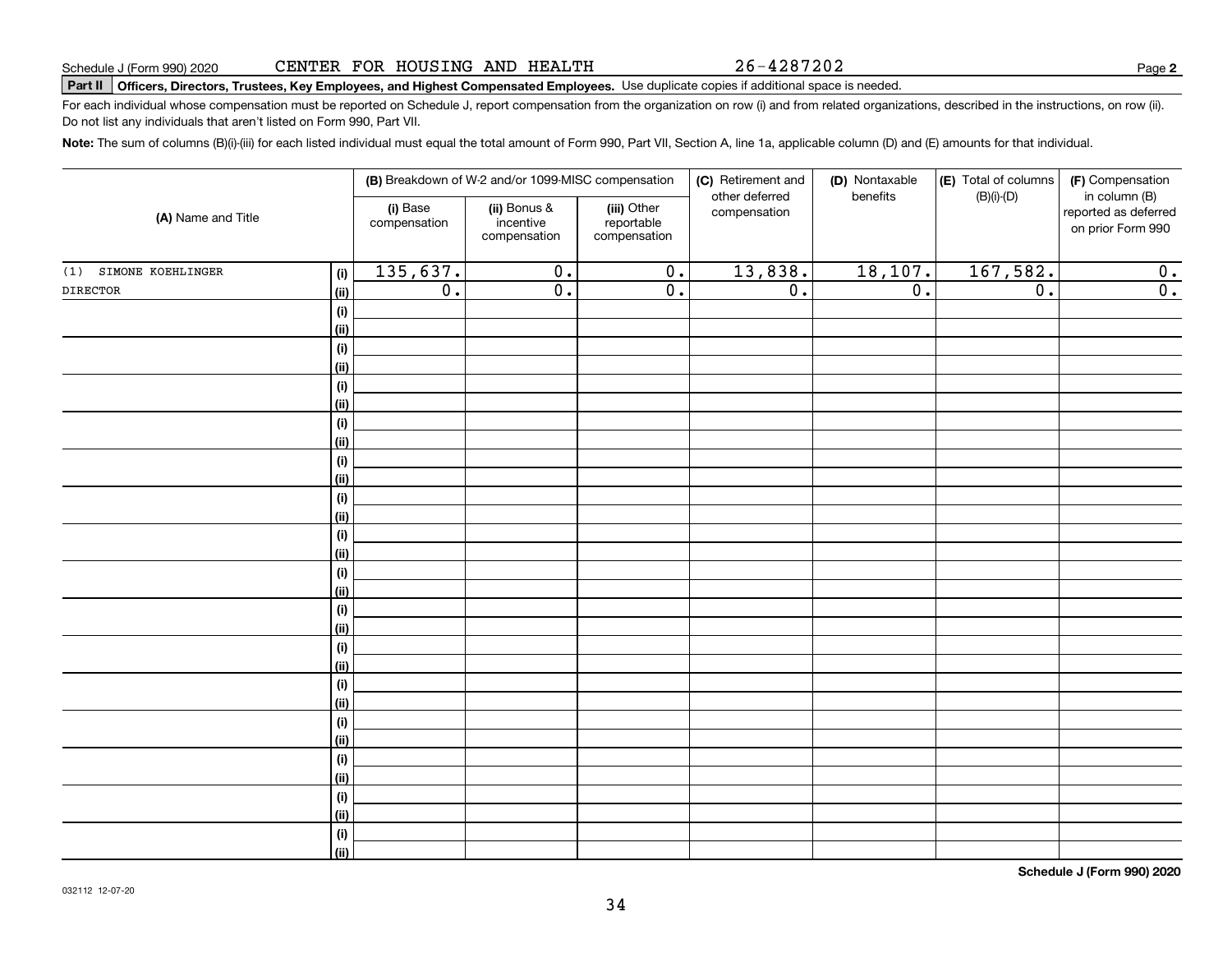#### **Part III Supplemental Information**

Schedule J (Form 990) 2020 CENTER FOR HOUSING AND HEALTH<br>Part III Supplemental Information<br>Provide the information, explanation, or descriptions required for Part I, lines 1a, 1b, 3, 4a, 4b, 4c, 5a, 5b, 6a, 6b, 7, and 8,

**Schedule J (Form 990) 2020**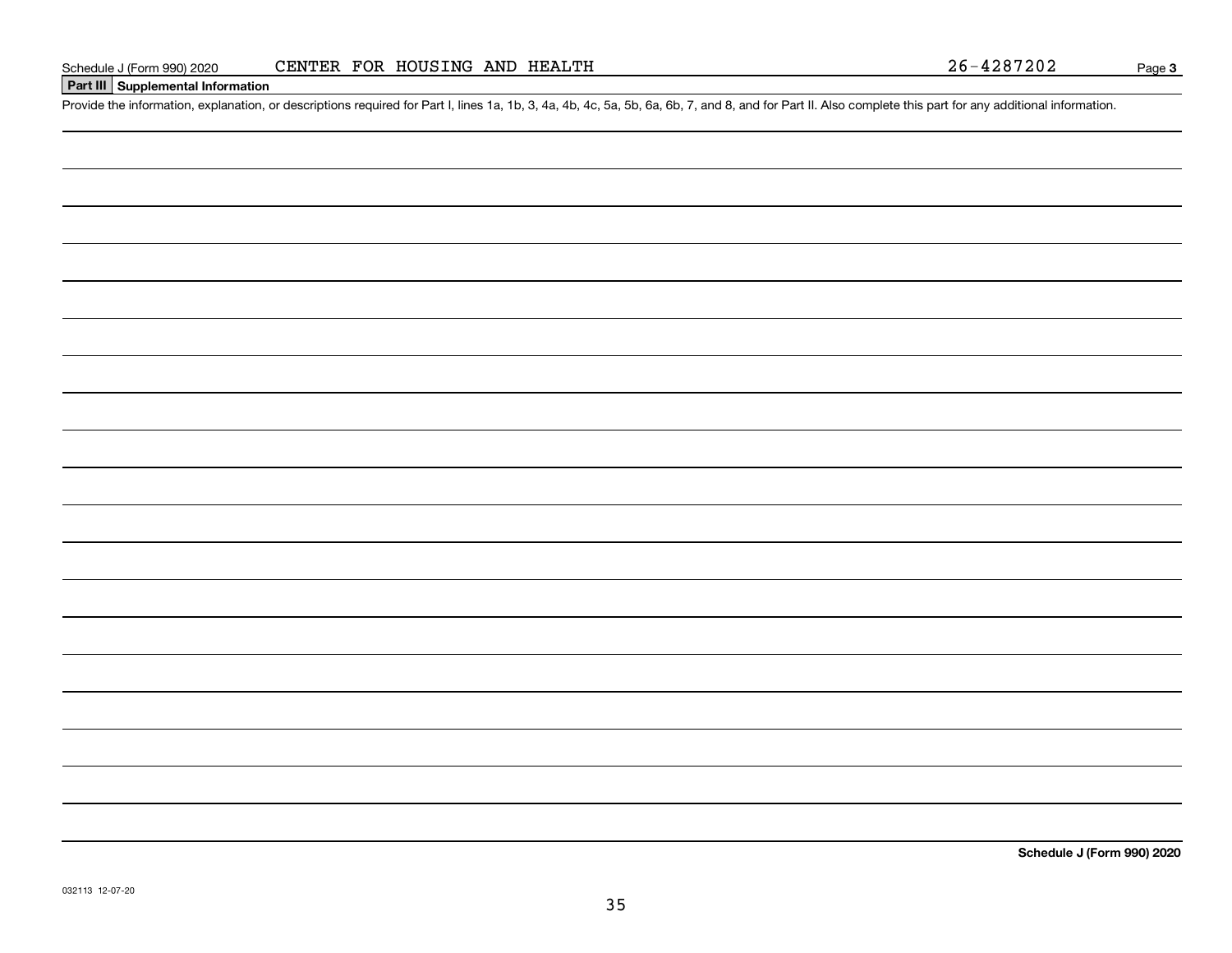**(Form 990 or 990-EZ)**

Department of the Treasury Internal Revenue Service Name of the organization

**SCHEDULE O Supplemental Information to Form 990 or 990-EZ**

**Complete to provide information for responses to specific questions on Form 990 or 990-EZ or to provide any additional information. | Attach to Form 990 or 990-EZ. | Go to www.irs.gov/Form990 for the latest information.**

**Open to Public Inspection2020**

OMB No. 1545-0047

CENTER FOR HOUSING AND HEALTH 26-4287202

**Employer identification number**

FORM 990, PART I, LINE 1, DESCRIPTION OF ORGANIZATION MISSION:

SYSTEMS, TO IMPROVE THE LIVES OF CHICAGOANS EXPERIENCING HOMELESSNESS

FORM 990, PART III, LINE 4D, OTHER PROGRAM SERVICES:

AS PREVENTABLE DEATHS FROM DRUG OVERDOSE CONTINUES TO INCREASE, CHH

CREATED A PROGRAM TO ADDRESS THE SUBSTANCE USE NEEDS OF OUR CLIENTS.

CONNECTION TO RECOVERY (C2R) OFFERED HARM REDUCTION-FOCUSED EDUCATION

TO CLIENTS ON PREVENTING DRUG OVERDOSE, TREATMENT NAVIGATION AND

IN-HOME SUBSTANCE USE COUNSELING. C2R SERVED OVER 30 CLIENTS IN FY

2021 AND DISTRIBUTED OVER 450 NARCAN KITS (THE OPIOID OVERDOSE REVERSAL

DRUG) DIRECTLY TO CLIENTS AND TO CASE MANAGERS.

EXPENSES \$ 65,372. INCLUDING GRANTS OF \$ 0. REVENUE \$ 0.

FORM 990, PART VI, SECTION B, LINE 11B:

THE FORM 990 IS PROVIDED TO THE BOARD OF DIRECTORS PRIOR TO FILING WITH THE INTERNAL REVENUE SERVICE

FORM 990, PART VI, SECTION B, LINE 12C:

THE ORGANIZATION REQUIRES AN ANNUAL ASSESSMENT OF ANY POTENTIAL CONFLICTS

OF INTEREST.

NO EMPLOYEE SHALL ORIGINATE, PARTICIPATE IN OR VOTE ON ANY TRANSACTION

INVOLVING CHH IN WHICH SUCH EMPLOYEE HAS A CONFLICT OF INTEREST.

AN EMPLOYEE WILL BE DEEMED TO HAVE A CONFLICT OF INTEREST IF THE EMPLOYEE

OR A RELATED PARTY HAS A MATERIAL FINANCIAL INTEREST IN OR IS AFFILIATED

032211 11-20-20 LHA For Paperwork Reduction Act Notice, see the Instructions for Form 990 or 990-EZ. Schedule O (Form 990 or 990-EZ) 2020

36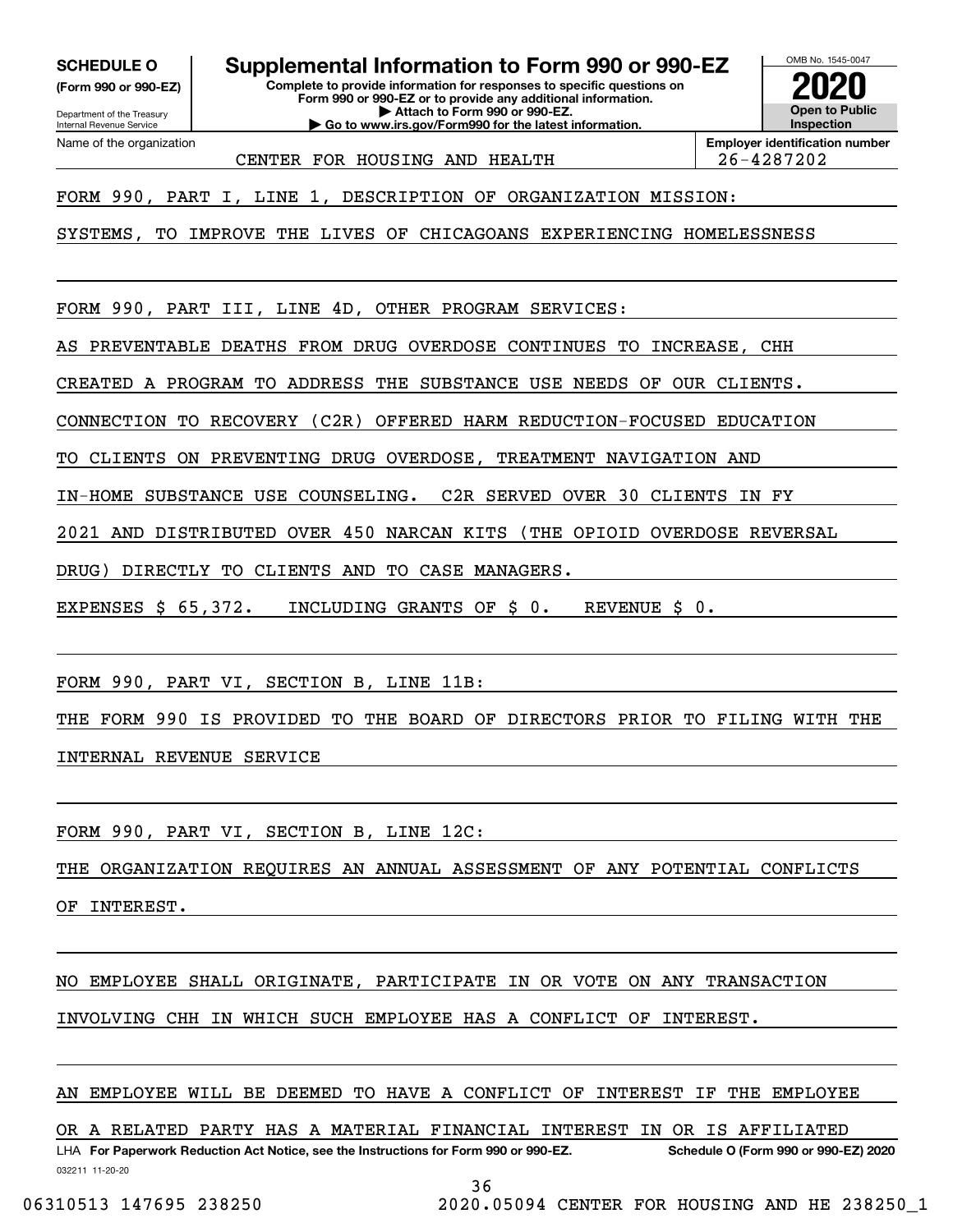| Schedule O (Form 990 or 990-EZ) 2020<br>Page 2                             |                                                     |  |  |  |  |  |  |
|----------------------------------------------------------------------------|-----------------------------------------------------|--|--|--|--|--|--|
| Name of the organization<br>CENTER FOR HOUSING AND HEALTH                  | <b>Employer identification number</b><br>26-4287202 |  |  |  |  |  |  |
| WITH ANY ENTITY THAT PROPOSES TO ENTER INTO ANY TRANSACTION OR BUSINESS    |                                                     |  |  |  |  |  |  |
| WITH THE COMPANY OR SUCH EMPLOYEE WOULD OTHERWISE MATERIALLY BENEFIT,      |                                                     |  |  |  |  |  |  |
| DIRECTLY OR INDIRECTLY, FROM THE TRANSACTION. AN "ENTITY" INCLUDES SERVICE |                                                     |  |  |  |  |  |  |

PROVIDER COUNCIL (SPC) MEMBERS, AS WELL AS OTHER PARTNER AGENCIES OR VENDORS.

TO EFFECTUATE THIS POLICY, EACH EMPLOYEE SHALL DISCLOSE ANY CONFLICT OF INTEREST SUCH EMPLOYEE OR RELATED PARTY HAS REGARDING ANY TRANSACTION TO BE CONSIDERED BY CHH. ON AN ANNUAL BASIS, EACH EMPLOYEE SHALL SUBMIT A DISCLOSURE LIST ON WHICH THE EMPLOYEE LISTS ALL ENTITIES IN WHICH SUCH EMPLOYEE OR A RELATED PARTY HAS A MATERIAL FINANCIAL INTEREST. WITH RESPECT TO MEMBERS OF AN EMPLOYEE'S FAMILY LIVING OUTSIDE THE HOUSEHOLD, THE EMPLOYEE SHALL DISCLOSE SUCH CONFLICTS OF WHICH THE EMPLOYEE HAS ACTUAL KNOWLEDGE. IN ADDITION, ALL EMPLOYEES SHALL ANNUALLY SIGN A STATEMENT AFFIRMING THAT THEY HAVE READ THIS POLICY, AGREE TO COMPLY WITH THE POLICY AND ACKNOWLEDGES THEY ARE NOT AWARE OF ANY VIOLATIONS OR DISCLOSE ANY KNOWN VIOLATIONS.

EMPLOYEES SHALL NOT BE THE RESPONSIBLE STAFF PERSON FOR ANY TRANSACTION IN WHICH THEY HAVE A CONFLICT OF INTEREST.

CHH SHALL MAINTAIN A RECORD OF ALL TRANSACTIONS IN WHICH AN EMPLOYEE HAS A CONFLICT OF INTEREST AND THE PROCEDURES FOLLOWED IN EACH INSTANCE.

FORM 990, PART VI, SECTION B, LINE 15:

THE PROCESS FOR DETERMINING COMPENSATION REQUIRES REVIEW BY THE EXECUTIVE

37

COMMITTEE, THE USE OF COMPARABLE DATA, AS WELL AS CONTEMPORANEOUS

032212 11-20-20

**Schedule O (Form 990 or 990-EZ) 2020**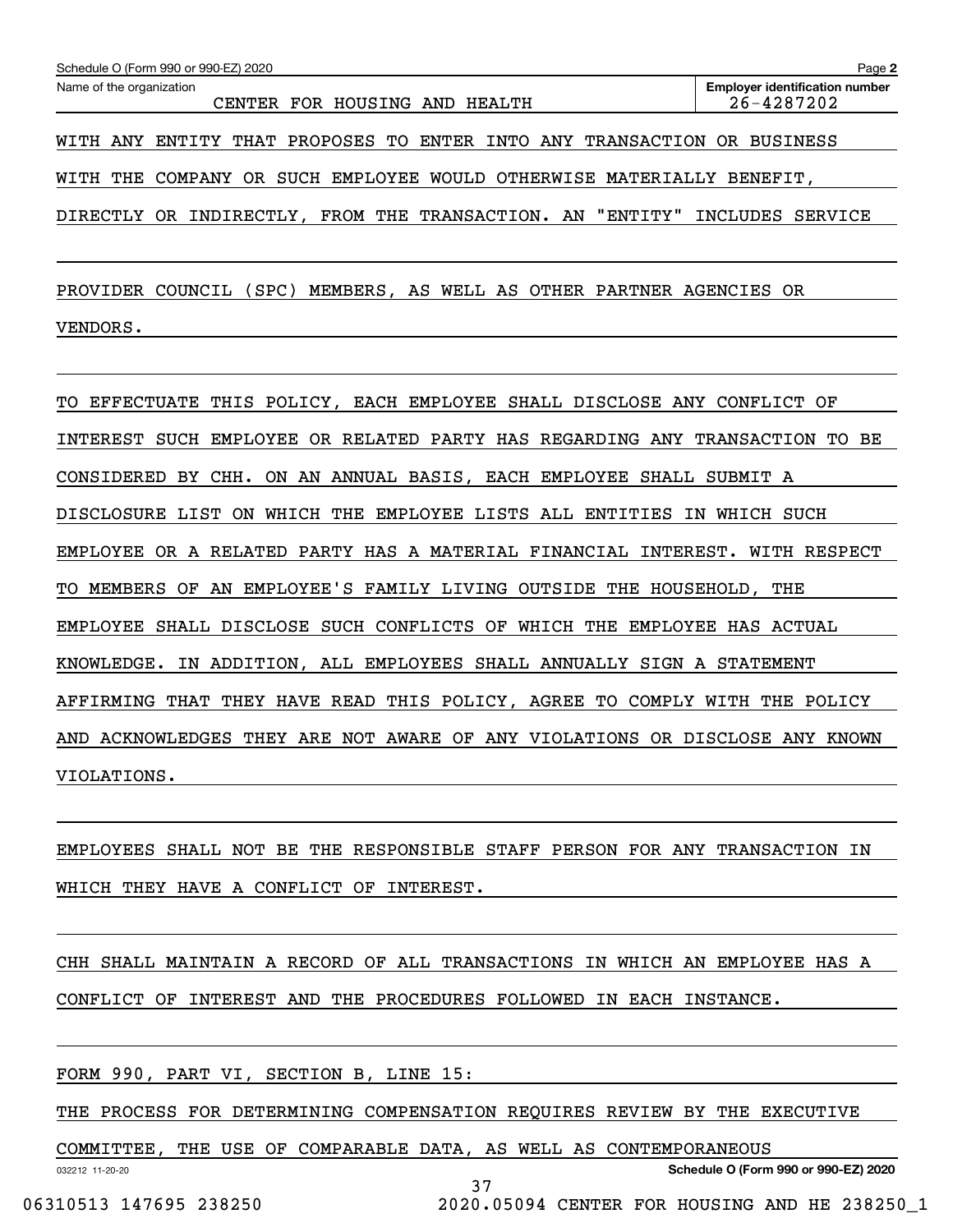CENTER FOR HOUSING AND HEALTH 26-4287202

SUBSTANTIATION OF THE DELIBERATION AND DECISION.

FORM 990, PART VI, SECTION C, LINE 18:

THE ORGANIZATION MAKES ITS FORM 1023 AND FORM 990 AVAILABLE TO THE PUBLIC

UPON REQUEST.

FORM 990, PART VI, SECTION C, LINE 19:

THE ORGANIZATION MAKES ITS GOVERNING DOCUMENTS, CONFLICT OF INTEREST

POLICY, AND FINANCIAL STATEMENTS AVAILABLE TO THE PUBLIC UPON REQUEST. THE

AUDITED FINANCIAL STATEMENTS ARE ALSO POSTED ON THE ORGANIZATION'S WEBSITE.

FORM 990, PART XII, LINE 2C

THERE WERE NO CHANGES TO THE AUDIT SELECTION PROCESS FROM THE PRIOR

YEAR.

**2**Echedule O (Form 990 or 990-EZ) 2020<br>Name of the organization **number** Name of the organization **number**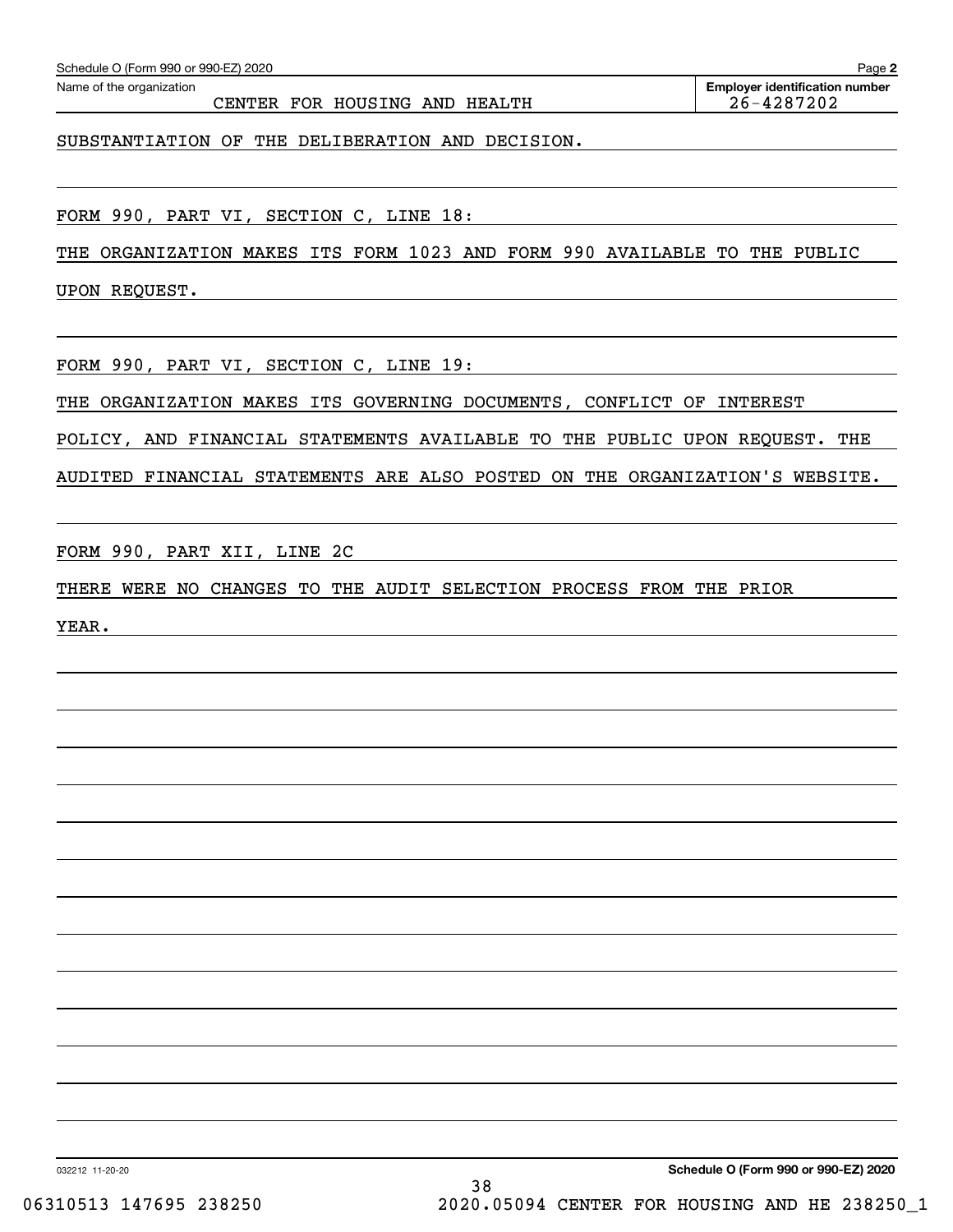| <b>SCHEDULE R</b>            |  |
|------------------------------|--|
| $(T_{\text{max}} \cap \cap)$ |  |

#### **(Form 990)**

## **Related Organizations and Unrelated Partnerships**

**Complete if the organization answered "Yes" on Form 990, Part IV, line 33, 34, 35b, 36, or 37.** |

**Attach to Form 990.**  |

OMB No. 1545-0047

**Open to Public 2020**

**Employer identification number**

26-4287202

Department of the Treasury Internal Revenue Service

**| Go to www.irs.gov/Form990 for instructions and the latest information. Inspection**

Name of the organization

#### CENTER FOR HOUSING AND HEALTH

**Part I Identification of Disregarded Entities.**  Complete if the organization answered "Yes" on Form 990, Part IV, line 33.

| (a)<br>Name, address, and EIN (if applicable)<br>of disregarded entity | (b)<br>Primary activity | (c)<br>Legal domicile (state or<br>foreign country) | (d)<br>Total income | (e)<br>End-of-year assets | (f)<br>Direct controlling<br>entity |
|------------------------------------------------------------------------|-------------------------|-----------------------------------------------------|---------------------|---------------------------|-------------------------------------|
|                                                                        |                         |                                                     |                     |                           |                                     |
|                                                                        |                         |                                                     |                     |                           |                                     |
|                                                                        |                         |                                                     |                     |                           |                                     |
|                                                                        |                         |                                                     |                     |                           |                                     |

#### **Identification of Related Tax-Exempt Organizations.** Complete if the organization answered "Yes" on Form 990, Part IV, line 34, because it had one or more related tax-exempt **Part II** organizations during the tax year.

| (a)<br>Name, address, and EIN<br>of related organization | (b)<br>Primary activity | (c)<br>Legal domicile (state or<br>foreign country) | (d)<br><b>Exempt Code</b><br>section | (e)<br>Public charity<br>status (if section | (f)<br>Direct controlling<br>entity |     | $(g)$<br>Section 512(b)(13)<br>controlled<br>entity? |
|----------------------------------------------------------|-------------------------|-----------------------------------------------------|--------------------------------------|---------------------------------------------|-------------------------------------|-----|------------------------------------------------------|
|                                                          |                         |                                                     |                                      | 501(c)(3))                                  |                                     | Yes | No                                                   |
| AIDS FOUNDATION OF CHICAGO - 36-3412054                  | ASSIST HOUSING & HEALTH |                                                     |                                      |                                             |                                     |     |                                                      |
| 200 WEST MONROE STREET, SUITE 1150                       | PROGRAMS THAT SERVE     |                                                     |                                      |                                             |                                     |     |                                                      |
| CHICAGO, IL 60606                                        | VULNERABLE POPULATIONS  | <b>ILLINOIS</b>                                     | 501(C)(3)                            | LINE 7                                      | N/A                                 |     | X                                                    |
|                                                          |                         |                                                     |                                      |                                             |                                     |     |                                                      |
|                                                          |                         |                                                     |                                      |                                             |                                     |     |                                                      |
|                                                          |                         |                                                     |                                      |                                             |                                     |     |                                                      |

**For Paperwork Reduction Act Notice, see the Instructions for Form 990. Schedule R (Form 990) 2020**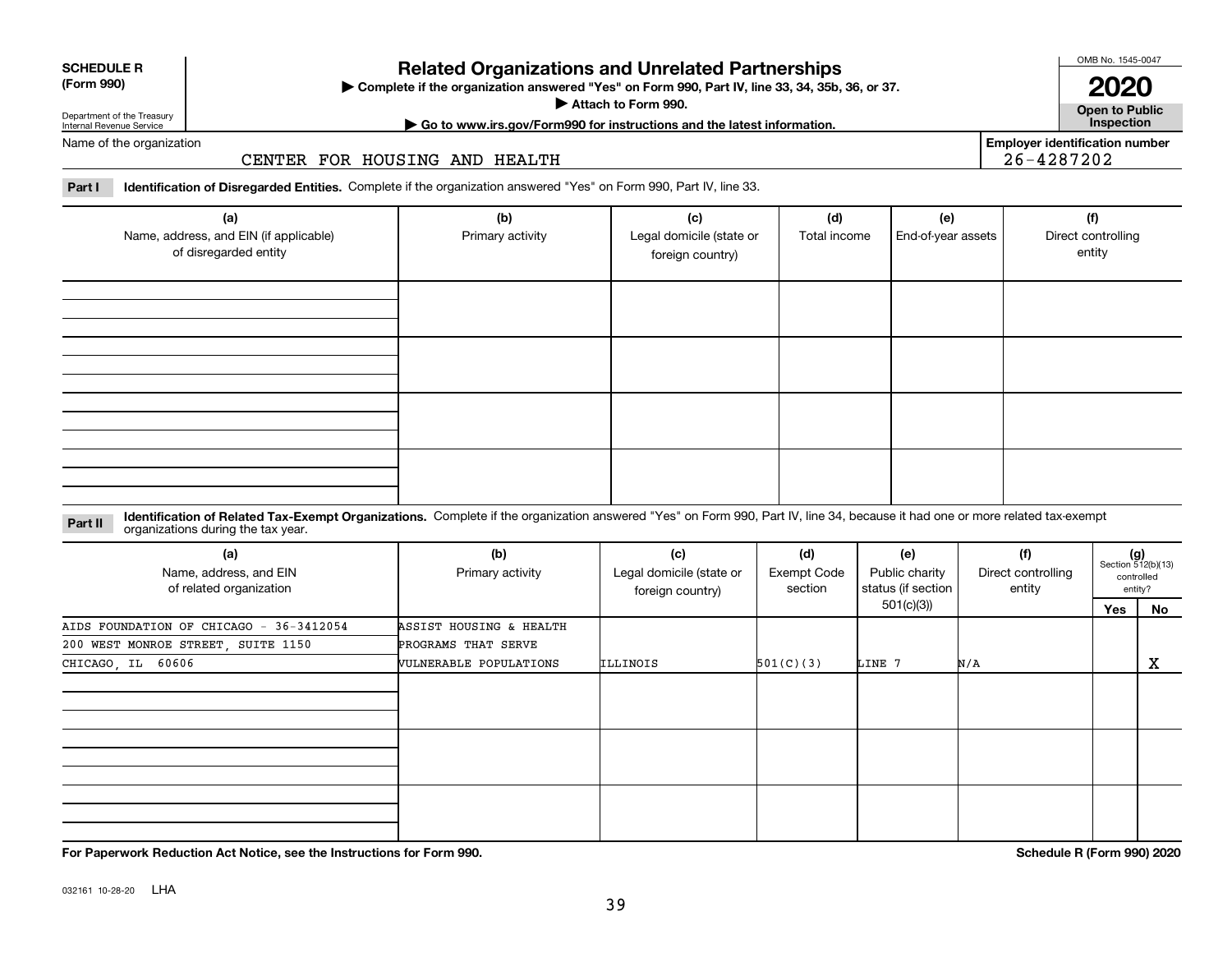#### Schedule R (Form 990) 2020 CENTER FOR HOUSING AND HEALTH 2 6-4 2 8 7 2 0 2 <sub>Page</sub>

**2**

**Identification of Related Organizations Taxable as a Partnership.** Complete if the organization answered "Yes" on Form 990, Part IV, line 34, because it had one or more related **Part III** organizations treated as a partnership during the tax year.

| (a)                                               | (b)              | (c)                  | (d)                | (e)                                                                 | (f)            | (g)                   |              | (h)              | (i)                                                       | (i) | (k)                                                       |
|---------------------------------------------------|------------------|----------------------|--------------------|---------------------------------------------------------------------|----------------|-----------------------|--------------|------------------|-----------------------------------------------------------|-----|-----------------------------------------------------------|
| Name, address, and EIN<br>of related organization | Primary activity | Legal<br>domicile    | Direct controlling | Predominant income                                                  | Share of total | Share of              |              | Disproportionate | Code V-UBI                                                |     | General or Percentage<br>managing<br>partner?<br>partner? |
|                                                   |                  | (state or<br>foreign | entity             | related, unrelated,<br>excluded from tax under<br>sections 512-514) | income         | end-of-year<br>assets | allocations? |                  | amount in box<br>20 of Schedule<br>K-1 (Form 1065) Yes No |     |                                                           |
|                                                   |                  | country)             |                    |                                                                     |                |                       | Yes $ $      | No               |                                                           |     |                                                           |
|                                                   |                  |                      |                    |                                                                     |                |                       |              |                  |                                                           |     |                                                           |
|                                                   |                  |                      |                    |                                                                     |                |                       |              |                  |                                                           |     |                                                           |
|                                                   |                  |                      |                    |                                                                     |                |                       |              |                  |                                                           |     |                                                           |
|                                                   |                  |                      |                    |                                                                     |                |                       |              |                  |                                                           |     |                                                           |
|                                                   |                  |                      |                    |                                                                     |                |                       |              |                  |                                                           |     |                                                           |
|                                                   |                  |                      |                    |                                                                     |                |                       |              |                  |                                                           |     |                                                           |
|                                                   |                  |                      |                    |                                                                     |                |                       |              |                  |                                                           |     |                                                           |
|                                                   |                  |                      |                    |                                                                     |                |                       |              |                  |                                                           |     |                                                           |
|                                                   |                  |                      |                    |                                                                     |                |                       |              |                  |                                                           |     |                                                           |
|                                                   |                  |                      |                    |                                                                     |                |                       |              |                  |                                                           |     |                                                           |
|                                                   |                  |                      |                    |                                                                     |                |                       |              |                  |                                                           |     |                                                           |
|                                                   |                  |                      |                    |                                                                     |                |                       |              |                  |                                                           |     |                                                           |
|                                                   |                  |                      |                    |                                                                     |                |                       |              |                  |                                                           |     |                                                           |
|                                                   |                  |                      |                    |                                                                     |                |                       |              |                  |                                                           |     |                                                           |
|                                                   |                  |                      |                    |                                                                     |                |                       |              |                  |                                                           |     |                                                           |
|                                                   |                  |                      |                    |                                                                     |                |                       |              |                  |                                                           |     |                                                           |
|                                                   |                  |                      |                    |                                                                     |                |                       |              |                  |                                                           |     |                                                           |

**Identification of Related Organizations Taxable as a Corporation or Trust.** Complete if the organization answered "Yes" on Form 990, Part IV, line 34, because it had one or more related **Part IV** organizations treated as a corporation or trust during the tax year.

| (a)<br>Name, address, and EIN<br>of related organization | (b)<br>Primary activity | (d)<br>(e)<br>(c)<br>Direct controlling<br>Type of entity<br>(C corp, S corp,<br>Legal domicile<br>(state or<br>entity<br>foreign<br>or trust) |  | (f)<br>Share of total<br>income | (g)<br>Share of<br>end-of-year<br>assets | (h)<br>Percentage<br>ownership | $\begin{array}{c} \textbf{(i)}\\ \text{Section}\\ 512 \text{(b)} \text{(13)}\\ \text{controlled}\\ \text{entity?} \end{array}$ |        |
|----------------------------------------------------------|-------------------------|------------------------------------------------------------------------------------------------------------------------------------------------|--|---------------------------------|------------------------------------------|--------------------------------|--------------------------------------------------------------------------------------------------------------------------------|--------|
|                                                          |                         | country)                                                                                                                                       |  |                                 |                                          |                                |                                                                                                                                | Yes No |
|                                                          |                         |                                                                                                                                                |  |                                 |                                          |                                |                                                                                                                                |        |
|                                                          |                         |                                                                                                                                                |  |                                 |                                          |                                |                                                                                                                                |        |
|                                                          |                         |                                                                                                                                                |  |                                 |                                          |                                |                                                                                                                                |        |
|                                                          |                         |                                                                                                                                                |  |                                 |                                          |                                |                                                                                                                                |        |
|                                                          |                         |                                                                                                                                                |  |                                 |                                          |                                |                                                                                                                                |        |
|                                                          |                         |                                                                                                                                                |  |                                 |                                          |                                |                                                                                                                                |        |
|                                                          |                         |                                                                                                                                                |  |                                 |                                          |                                |                                                                                                                                |        |
|                                                          |                         |                                                                                                                                                |  |                                 |                                          |                                |                                                                                                                                |        |
|                                                          |                         |                                                                                                                                                |  |                                 |                                          |                                |                                                                                                                                |        |
|                                                          |                         |                                                                                                                                                |  |                                 |                                          |                                |                                                                                                                                |        |
|                                                          |                         |                                                                                                                                                |  |                                 |                                          |                                |                                                                                                                                |        |
|                                                          |                         |                                                                                                                                                |  |                                 |                                          |                                |                                                                                                                                |        |
|                                                          |                         |                                                                                                                                                |  |                                 |                                          |                                |                                                                                                                                |        |
|                                                          |                         |                                                                                                                                                |  |                                 |                                          |                                |                                                                                                                                |        |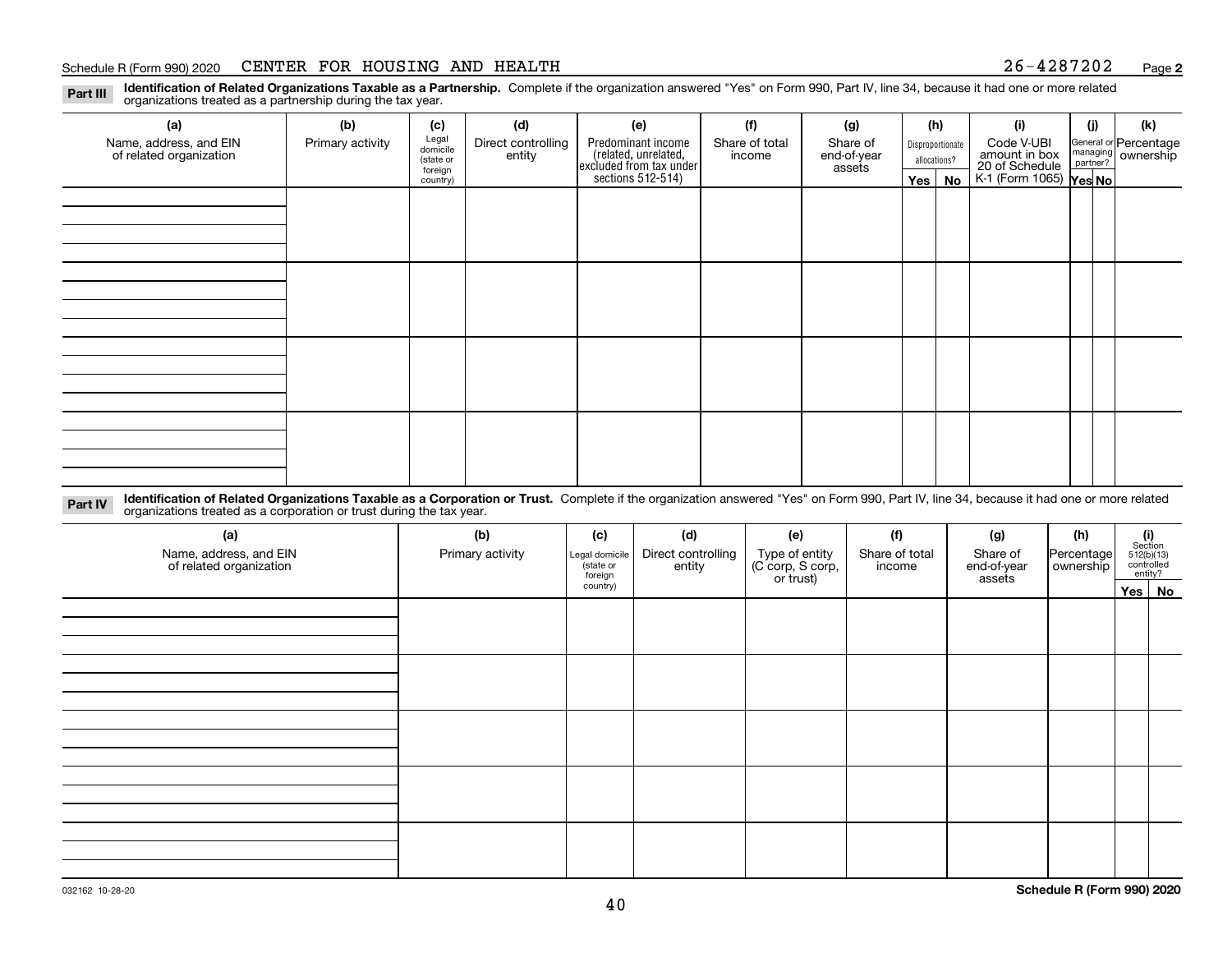#### Schedule R (Form 990) 2020 CENTER FOR HOUSING AND HEALTH 2 6-4 2 8 7 2 0 2 <sub>Page</sub>

**Part V** T**ransactions With Related Organizations.** Complete if the organization answered "Yes" on Form 990, Part IV, line 34, 35b, or 36.

| Note: Complete line 1 if any entity is listed in Parts II, III, or IV of this schedule.                                                                                                                                        |                | Yes ' | No          |
|--------------------------------------------------------------------------------------------------------------------------------------------------------------------------------------------------------------------------------|----------------|-------|-------------|
| During the tax year, did the organization engage in any of the following transactions with one or more related organizations listed in Parts II-IV?                                                                            |                |       |             |
|                                                                                                                                                                                                                                | 1a             |       | х           |
| <b>b</b> Gift, grant, or capital contribution to related organization(s)                                                                                                                                                       | 1 <sub>b</sub> |       | X           |
| c Gift, grant, or capital contribution from related organization(s)                                                                                                                                                            | 1c             | X     |             |
| <b>d</b> Loans or loan quarantees to or for related organization(s)                                                                                                                                                            | 1d             |       | х           |
| <b>e</b> Loans or loan quarantees by related organization(s)                                                                                                                                                                   | 1e             |       | x           |
| f Dividends from related organization(s) manufactured and contract and contract of the contract of the contract of the contract of the contract of the contract of the contract of the contract of the contract of the contrac | 1f             |       | х           |
| g Sale of assets to related organization(s) www.communicallycommunicallycommunicallycommunicallycommunicallycommunicallycommunicallycommunicallycommunicallycommunicallycommunicallycommunicallycommunicallycommunicallycommun | 1g             |       | X           |
| h Purchase of assets from related organization(s) manufactured and content and content and content and content and content and content and content and content and content and content and content and content and content and | 1h             |       | X           |
| Exchange of assets with related organization(s) manufactured and content and content and content and content and content and content and content and content and content and content and content and content and content and c | 1i             |       | $\mathbf X$ |
|                                                                                                                                                                                                                                | 1i.            |       | x           |
|                                                                                                                                                                                                                                |                |       |             |
|                                                                                                                                                                                                                                | 1k             |       | x           |
| Performance of services or membership or fundraising solicitations for related organization(s)                                                                                                                                 | 11             |       | $\mathbf x$ |
| m Performance of services or membership or fundraising solicitations by related organization(s)                                                                                                                                | 1 <sub>m</sub> | X     |             |
|                                                                                                                                                                                                                                | 1n             | х     |             |
| <b>o</b> Sharing of paid employees with related organization(s)                                                                                                                                                                | 1о             | Χ     |             |
|                                                                                                                                                                                                                                |                |       |             |
| p Reimbursement paid to related organization(s) for expenses [11111] [12] reasonal content of the separation (s) for expenses [11111] [12] reasonal content of the separation (s) for expenses [1111] [12] reasonal content of | 1p.            |       | х           |
|                                                                                                                                                                                                                                | 1q             |       | x           |
|                                                                                                                                                                                                                                |                |       |             |
|                                                                                                                                                                                                                                | 1r             |       | х           |
|                                                                                                                                                                                                                                | 1s             |       | X           |

**2**If the answer to any of the above is "Yes," see the instructions for information on who must complete this line, including covered relationships and transaction thresholds. **(a) (b) (c) (d) (1)**AIDS FOUNDATION OF CHICAGO **(2)**AIDS FOUNDATION OF CHICAGO **(3)**AIDS FOUNDATION OF CHICAGO **(4)**AIDS FOUNDATION OF CHICAGO **(5)(6)**Name of related organization  $\vert$  Transaction type (a-s) Amount involved | Method of determining amount involved 9,746,866. FMV 312,077. FMV 631,362. FMV 1,656,026. FMV C M N O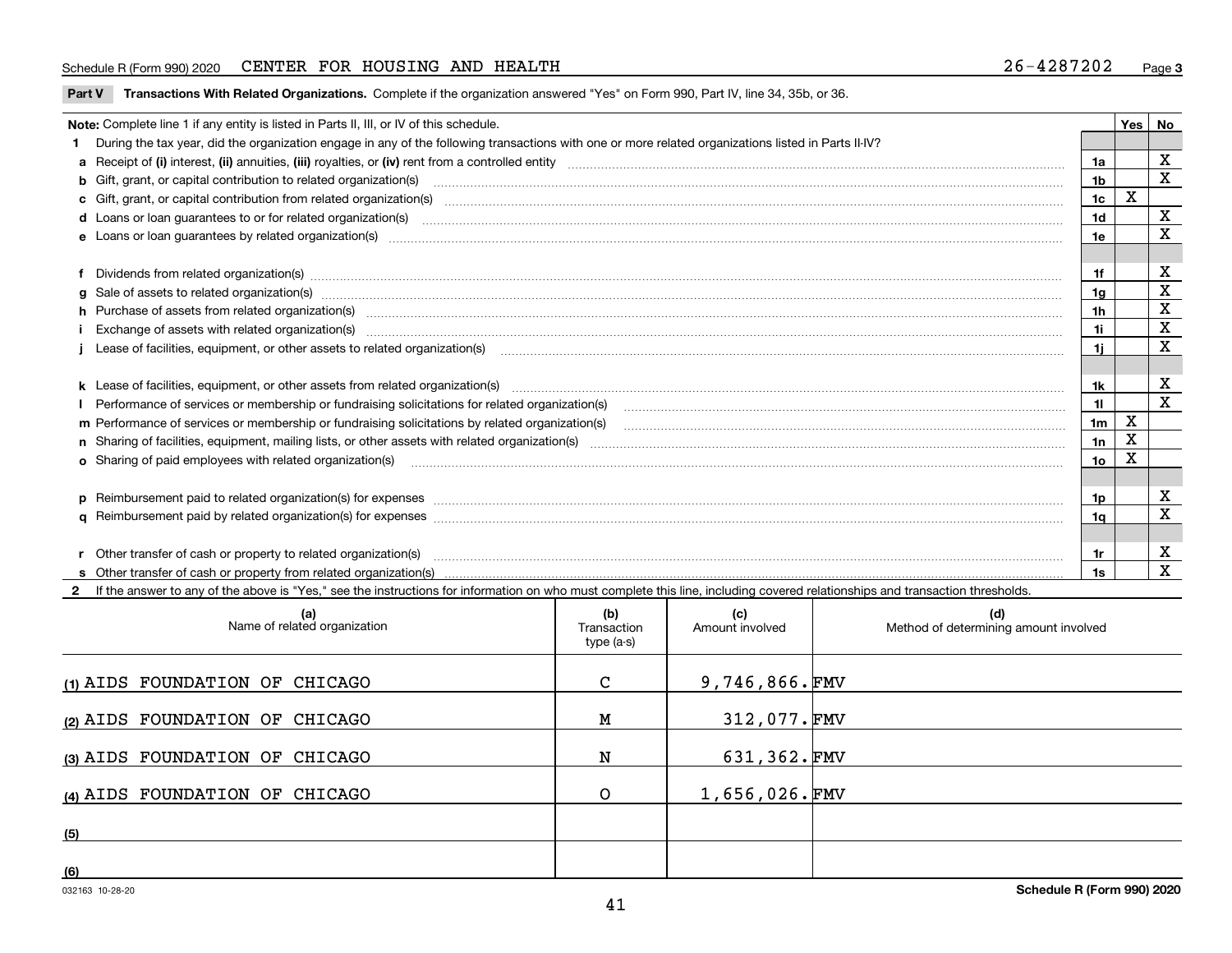#### Schedule R (Form 990) 2020 CENTER FOR HOUSING AND HEALTH 2 6-4 2 8 7 2 0 2 <sub>Page</sub>

**Part VI Unrelated Organizations Taxable as a Partnership. Complete if the organization answered "Yes" on Form 990, Part IV, line 37.** 

Provide the following information for each entity taxed as a partnership through which the organization conducted more than five percent of its activities (measured by total assets or gross revenue) that was not a related organization. See instructions regarding exclusion for certain investment partnerships.

| (a)<br>Name, address, and EIN<br>of entity | (b)<br>Primary activity | (c)<br>Legal domicile<br>(state or foreign<br>country) | (d)<br>Predominant income<br>(related, unrelated,<br>excluded from tax under<br>sections 512-514) | $\begin{array}{c} \textbf{(e)}\\ \text{Are all} \\ \text{partners sec.}\\ 501(c)(3)\\ \text{orgs.?} \end{array}$<br>$Yes$ No | (f)<br>Share of<br>total<br>income | (g)<br>Share of<br>end-of-year<br>assets | (h)<br>Dispropor-<br>tionate<br>allocations?<br>Yes No | (i)<br>Code V-UBI<br>amount in box 20 managing<br>of Schedule K-1 partner? ownership<br>(Form 1065)<br>ves No | (i)<br>Yes No | (k) |
|--------------------------------------------|-------------------------|--------------------------------------------------------|---------------------------------------------------------------------------------------------------|------------------------------------------------------------------------------------------------------------------------------|------------------------------------|------------------------------------------|--------------------------------------------------------|---------------------------------------------------------------------------------------------------------------|---------------|-----|
|                                            |                         |                                                        |                                                                                                   |                                                                                                                              |                                    |                                          |                                                        |                                                                                                               |               |     |
|                                            |                         |                                                        |                                                                                                   |                                                                                                                              |                                    |                                          |                                                        |                                                                                                               |               |     |
|                                            |                         |                                                        |                                                                                                   |                                                                                                                              |                                    |                                          |                                                        |                                                                                                               |               |     |
|                                            |                         |                                                        |                                                                                                   |                                                                                                                              |                                    |                                          |                                                        |                                                                                                               |               |     |
|                                            |                         |                                                        |                                                                                                   |                                                                                                                              |                                    |                                          |                                                        |                                                                                                               |               |     |
|                                            |                         |                                                        |                                                                                                   |                                                                                                                              |                                    |                                          |                                                        |                                                                                                               |               |     |
|                                            |                         |                                                        |                                                                                                   |                                                                                                                              |                                    |                                          |                                                        |                                                                                                               |               |     |
|                                            |                         |                                                        |                                                                                                   |                                                                                                                              |                                    |                                          |                                                        |                                                                                                               |               |     |

**Schedule R (Form 990) 2020**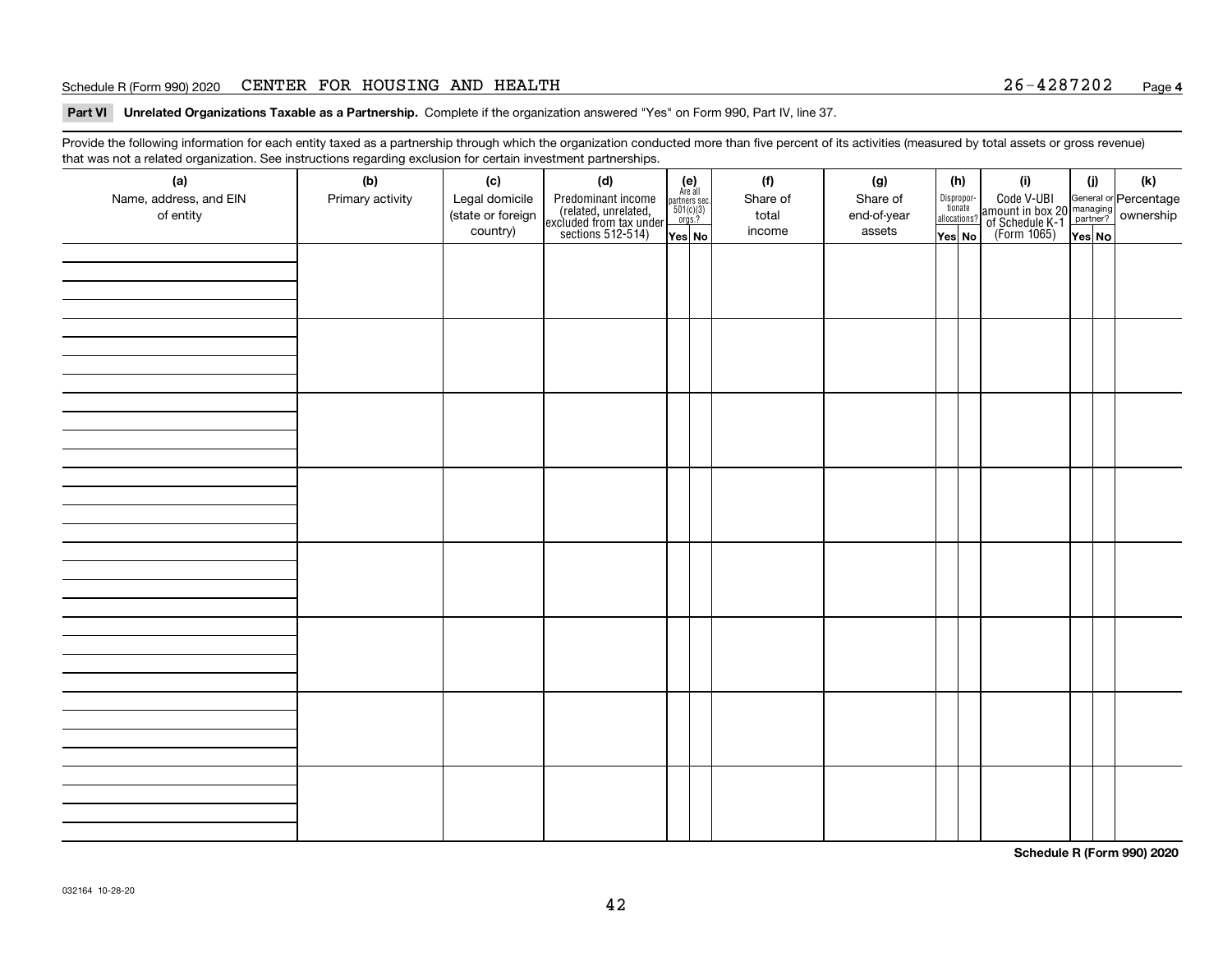**Part VII Supplemental Information**

Provide additional information for responses to questions on Schedule R. See instructions.

032165 10-28-20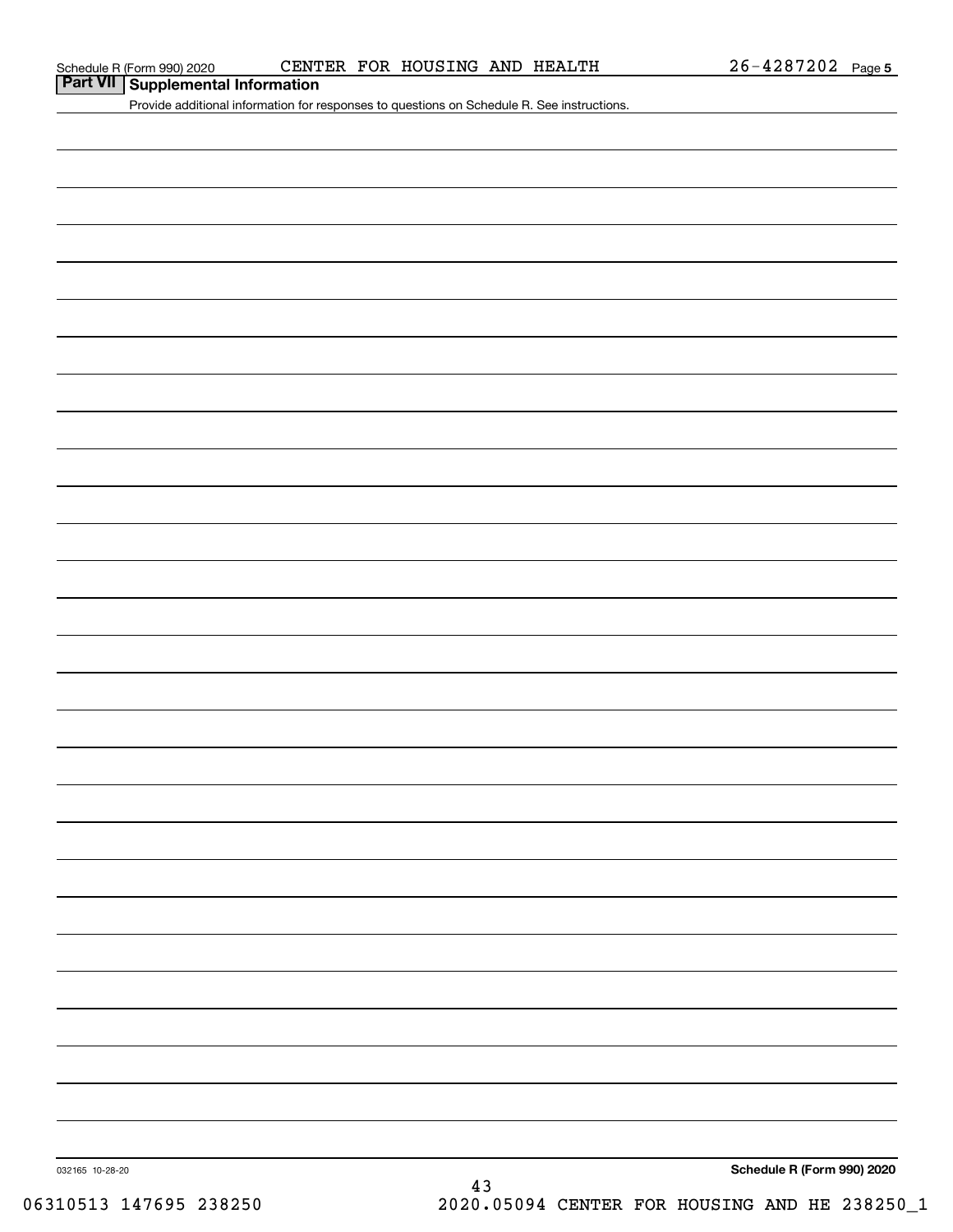## **TAX RETURN FILING INSTRUCTIONS**

ILLINOIS FORM AG990-IL

#### **FOR THE YEAR ENDING**

June 30, 2021

#### **Prepared For:**

Center for Housing and Health 200 West Monroe Street No. 1150 Chicago, IL 60606

#### **Prepared By:**

Wipfli LLP 100 Tri-State International Ste 300 Lincolnshire, IL 60069

### **Amount of Tax:**

No payment is required.

#### **Make Check Payable To:**

Not applicable

#### **Mail Tax Return To:**

Office of the Attorney General Charitable Trust Bureau 100 West Randolph St., 11th Floor Chicago, IL 60601-3175

#### **Return Must Be Mailed On Or Before:**

Please mail as soon as possible.

#### **Special Instructions:**

The report should be signed and dated by an authorized individual(s).

We recommend that you use certified mail with postmarked receipts for proof of timely filing.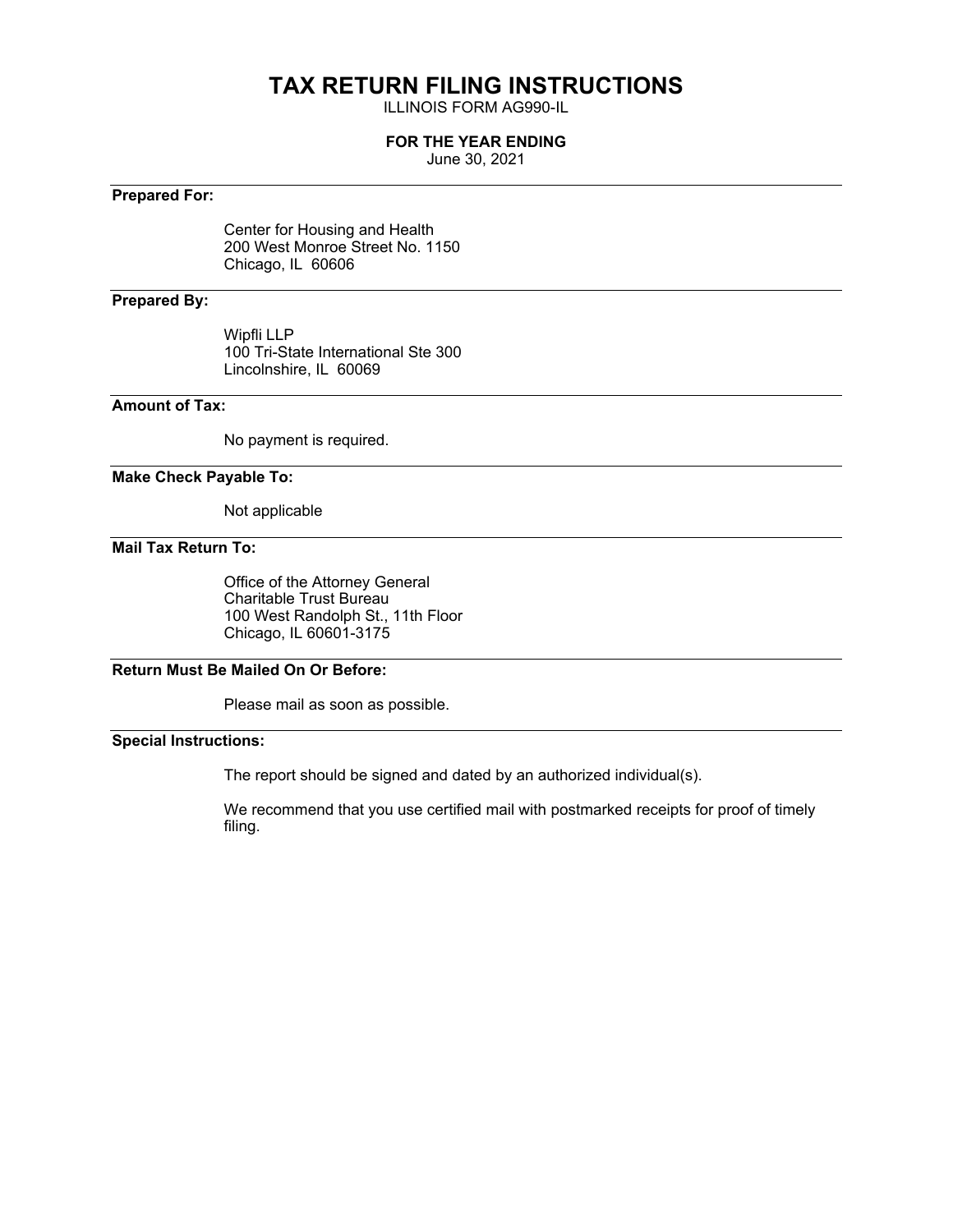|                 | For Office Use Only                                   | <b>ILLINOIS CHARITABLE ORGANIZATION ANNUAL REPORT</b>                                                               |                                |         | Form AG990-IL<br>Revised 1/19                     |
|-----------------|-------------------------------------------------------|---------------------------------------------------------------------------------------------------------------------|--------------------------------|---------|---------------------------------------------------|
| PMT#            |                                                       | <b>Attorney General KWAME RAOUL State of Illinois</b>                                                               |                                |         |                                                   |
|                 |                                                       | Charitable Trust Bureau, 100 West Randolph<br>11th Floor, Chicago, Illinois 60601                                   |                                |         | CO# 01065003                                      |
|                 |                                                       |                                                                                                                     |                                |         | Check all items attached:                         |
| AMT             |                                                       | <b>Report for the Fiscal Period:</b>                                                                                |                                |         | $\boxed{\mathbf{X}}$ Copy of IRS Return           |
|                 |                                                       |                                                                                                                     | <b>Make Checks</b>             |         | $\boxed{\mathbf{X}}$ Audited Financial Statements |
|                 |                                                       | Beginning 07/01/2020                                                                                                | Payable to                     |         | Copy of Form IFC                                  |
| INIT            |                                                       |                                                                                                                     | the Illinois<br>Charity        |         | \$15.00 Annual Report Filing Fee                  |
|                 |                                                       | & Ending<br>06/30/2021                                                                                              | <b>Bureau Fund</b>             |         | \$100.00 Late Report Filing Fee                   |
|                 | Federal ID # 26-4287202                               | M <sub>0</sub><br><b>DAY</b><br><b>YR</b>                                                                           |                                |         | M <sub>0</sub><br><b>DAY</b><br><b>YR</b>         |
|                 | Are contributions to the organization tax deductible? | $\overline{X}$ Yes<br><b>No</b>                                                                                     | Date Organization was created: |         |                                                   |
|                 | LEGAL                                                 |                                                                                                                     | Year-end                       |         |                                                   |
|                 |                                                       | NAME CENTER FOR HOUSING AND HEALTH                                                                                  | amounts                        |         |                                                   |
|                 | <b>MAIL</b>                                           |                                                                                                                     | A) ASSETS                      | $A)$ \$ | 3,048,076.                                        |
|                 |                                                       | ADDRESS 200 WEST MONROE STREET, NO. 1150                                                                            | <b>B) LIABILITIES</b>          | $B)$ \$ | 1,482,789.                                        |
|                 | CITY, STATE CHICAGO, IL                               |                                                                                                                     | C) NET ASSETS                  | $C)$ \$ | 1,565,287.                                        |
|                 | ZIP CODE 60606                                        |                                                                                                                     |                                |         |                                                   |
| Ъ.              |                                                       | SUMMARY OF ALL REVENUE ITEMS DURING THE YEAR:                                                                       | PERCENTAGE                     |         | <b>AMOUNT</b>                                     |
|                 |                                                       | D) PUBLIC SUPPORT, CONTRIBUTIONS & PROGRAM SERVICE REV. (GROSS AMTS.)                                               | 25.819%                        | $D)$ \$ | 4,718,605.                                        |
|                 | GOVERNMENT GRANTS & MEMBERSHIP DUES<br>E).            |                                                                                                                     | 74.181%                        | $E)$ \$ | 13,557,179.                                       |
|                 | OTHER REVENUES<br>F)                                  |                                                                                                                     | $\frac{0}{0}$                  | $F)$ \$ |                                                   |
|                 |                                                       |                                                                                                                     |                                |         |                                                   |
|                 |                                                       |                                                                                                                     | 100%                           | $G)$ \$ | 18,275,784.                                       |
| II. .           |                                                       | G) TOTAL REVENUE, INCOME AND CONTRIBUTIONS RECEIVED (ADD D, E, & F)<br>SUMMARY OF ALL EXPENDITURES DURING THE YEAR: |                                |         |                                                   |
|                 |                                                       |                                                                                                                     | 97.426%                        |         |                                                   |
|                 | H) OPERATING CHARITABLE PROGRAM EXPENSE               |                                                                                                                     |                                |         | $H)$ \$ 17,576,436.                               |
|                 |                                                       |                                                                                                                     |                                |         |                                                   |
|                 | EDUCATION PROGRAM SERVICE EXPENSE<br>$\vert$          |                                                                                                                     | $\%$                           | $1)$ \$ |                                                   |
|                 |                                                       |                                                                                                                     |                                |         |                                                   |
|                 | J)                                                    | TOTAL CHARITABLE PROGRAM SERVICE EXPENSE (ADD H & I)                                                                | 97.426%                        |         | $J)$ \$ 17,576,436.                               |
|                 |                                                       |                                                                                                                     |                                |         |                                                   |
|                 |                                                       | J1) JOINT COSTS ALLOCATED TO PROGRAM SERVICES (INCLUDED IN J):<br>\$                                                |                                |         |                                                   |
|                 |                                                       |                                                                                                                     |                                |         |                                                   |
|                 | GRANTS TO OTHER CHARITABLE ORGANIZATIONS<br>K)        |                                                                                                                     | $\%$                           | $K)$ \$ |                                                   |
|                 |                                                       |                                                                                                                     |                                |         |                                                   |
|                 | L)                                                    | TOTAL CHARITABLE PROGRAM SERVICE EXPENDITURE (ADD J & K)                                                            | 97.426%                        |         | $L$ ) \$ 17,576,436.                              |
|                 |                                                       |                                                                                                                     |                                |         |                                                   |
|                 | M) MANAGEMENT AND GENERAL EXPENSE                     |                                                                                                                     | 2.574%                         | $M)$ \$ | 464,309.                                          |
|                 |                                                       |                                                                                                                     |                                |         |                                                   |
|                 | N) FUNDRAISING EXPENSE                                |                                                                                                                     | $\%$                           | $N)$ \$ |                                                   |
|                 |                                                       |                                                                                                                     |                                |         |                                                   |
|                 | 0) TOTAL EXPENDITURES THIS PERIOD (ADD L, M, & N)     |                                                                                                                     | 100 %                          | $0)$ \$ | 18,040,745.                                       |
|                 |                                                       | <b>III. SUMMARY OF ALL PAID FUNDRAISER AND CONSULTANT ACTIVITIES:</b>                                               |                                |         |                                                   |
|                 |                                                       | (Attach Attorney General Report of Individual Fundraising Campaign-Form IFC. One for each PFR.)                     |                                |         |                                                   |
|                 | PROFESSIONAL FUNDRAISERS:                             |                                                                                                                     |                                |         |                                                   |
|                 |                                                       | P) TOTAL AMOUNT RAISED BY PAID PROFESSIONAL FUNDRAISERS                                                             | 100%                           | $P)$ \$ | 0.                                                |
|                 |                                                       |                                                                                                                     |                                |         |                                                   |
|                 | TOTAL FUNDRAISERS FEES AND EXPENSES<br>Q)             |                                                                                                                     | $\%$                           | $Q)$ \$ |                                                   |
|                 |                                                       |                                                                                                                     |                                |         |                                                   |
|                 | NET RECEIVED BY THE CHARITY (P MINUS Q=R)<br>R)       |                                                                                                                     | $\%$                           | $R)$ \$ |                                                   |
|                 | PROFESSIONAL FUNDRAISING CONSULTANTS;                 |                                                                                                                     |                                |         |                                                   |
|                 |                                                       | S) TOTAL AMOUNT PAID TO PROFESSIONAL FUNDRAISING CONSULTANTS                                                        |                                | $S)$ \$ | 0.                                                |
|                 |                                                       | IV. COMPENSATION TO THE (3) HIGHEST PAID PERSONS DURING THE YEAR:                                                   |                                |         |                                                   |
|                 | T) NAME, TITLE:                                       |                                                                                                                     |                                | $T)$ \$ |                                                   |
|                 | U) NAME, TITLE:                                       |                                                                                                                     |                                | $U)$ \$ |                                                   |
|                 | V) NAME, TITLE:                                       |                                                                                                                     |                                | $V)$ \$ |                                                   |
| V.              |                                                       | <b>CHARITABLE PROGRAM DESCRIPTION: CHARITABLE PROGRAM (3 HIGHEST BY \$ EXPENDED)</b>                                |                                |         | List on back side of instructions                 |
|                 |                                                       |                                                                                                                     |                                |         | CODE                                              |
|                 |                                                       | W) DESCRIPTION: FAMILY AND INDIVIDUAL SERVICES                                                                      |                                | $W)$ #  | 111                                               |
| 098091 04-22-20 | DESCRIPTION:<br>X)                                    |                                                                                                                     |                                | $X)$ #  |                                                   |
|                 | Y) DESCRIPTION:                                       |                                                                                                                     |                                | $Y)$ #  |                                                   |
|                 |                                                       |                                                                                                                     |                                |         |                                                   |